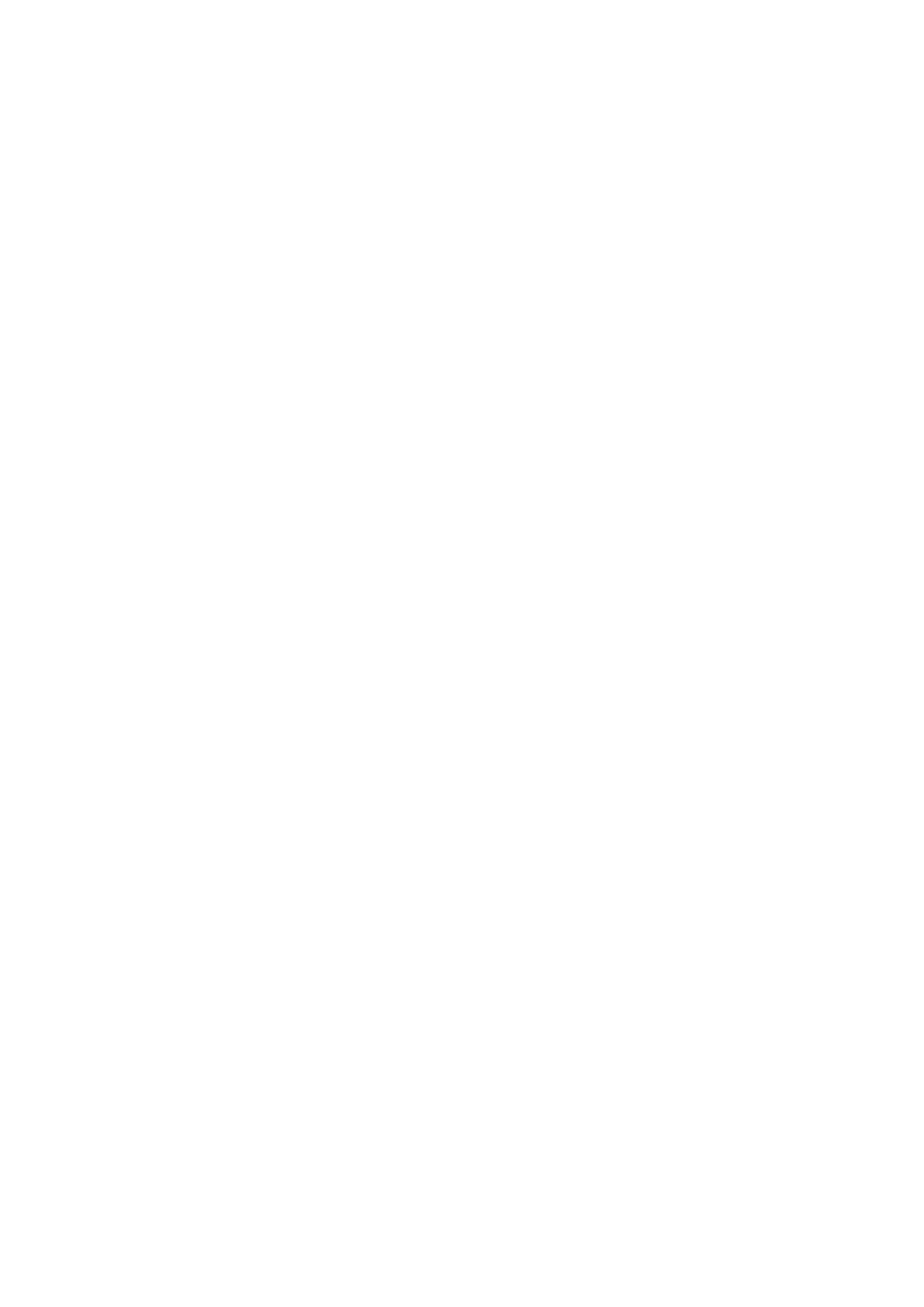# **CITY OF COCKBURN**

# **SUMMARY OF AGENDA TO BE PRESENTED TO THE ORDINARY COUNCIL MEETING TO BE HELD ON TUESDAY, 19 JUNE 2001 AT 7:30 P.M.**

# **Page**

 $\equiv$ 

| 1 <sub>1</sub>  |                                                                                                         |                                                                                                             |                     |  |  |
|-----------------|---------------------------------------------------------------------------------------------------------|-------------------------------------------------------------------------------------------------------------|---------------------|--|--|
| 2.              | APPOINTMENT OF PRESIDING MEMBER (If required)  1                                                        |                                                                                                             |                     |  |  |
| 3.              | DISCLAIMER (To be read aloud by Presiding Member) 1                                                     |                                                                                                             |                     |  |  |
| 4.              | ACKNOWLEDGEMENT OF RECEIPT OF WRITTEN DECLARATIONS                                                      |                                                                                                             |                     |  |  |
| 5.              |                                                                                                         |                                                                                                             |                     |  |  |
| 6.              | ACTION TAKEN ON PREVIOUS PUBLIC QUESTIONS TAKEN ON                                                      |                                                                                                             |                     |  |  |
| 7 <sub>1</sub>  |                                                                                                         |                                                                                                             |                     |  |  |
| 8.              | 8.1<br>8.2                                                                                              | (OCM1_6_2001) - ORDINARY COUNCIL MEETING - 15/5/2001<br>(OCM1_6_2001) - SPECIAL COUNCIL MEETING - 29/5/2001 | 2<br>$\overline{2}$ |  |  |
| 9.              |                                                                                                         |                                                                                                             |                     |  |  |
| 10 <sub>1</sub> |                                                                                                         |                                                                                                             |                     |  |  |
| 11.             | BUSINESS LEFT OVER FROM THE PREVIOUS MEETING (If                                                        |                                                                                                             |                     |  |  |
| 12.             | DECLARATION BY COUNCILLORS WHO HAVE NOT GIVEN DUE<br>CONSIDERATION TO MATTERS CONTAINED IN THE BUSINESS |                                                                                                             |                     |  |  |
| 13.             |                                                                                                         |                                                                                                             |                     |  |  |
|                 | 13.1                                                                                                    | (OCM1 6 2001) - PROPOSED NEW REGISTER OF DELEGATED<br>AUTHORITY TO OFFICERS (1054) (DMG) (ATTACH)           | 3                   |  |  |
|                 | 13.2                                                                                                    | (OCM1_6_2001) - COUNCIL POSITION STATEMENTS (1054) (DMG)<br>(ATTACH)                                        | 5                   |  |  |
|                 | 13.3                                                                                                    | (OCM1_6_2001) - PROPOSED NEW POLICY MANUAL (1054) (DMG)<br>(ATTACH)                                         | 7                   |  |  |
|                 | 13.4                                                                                                    | (OCM1_6_2001) - CODE OF CONDUCT - ELECTED MEMBERS AND<br>STAFF (1054) (RWB) (ATTACH)                        | 9                   |  |  |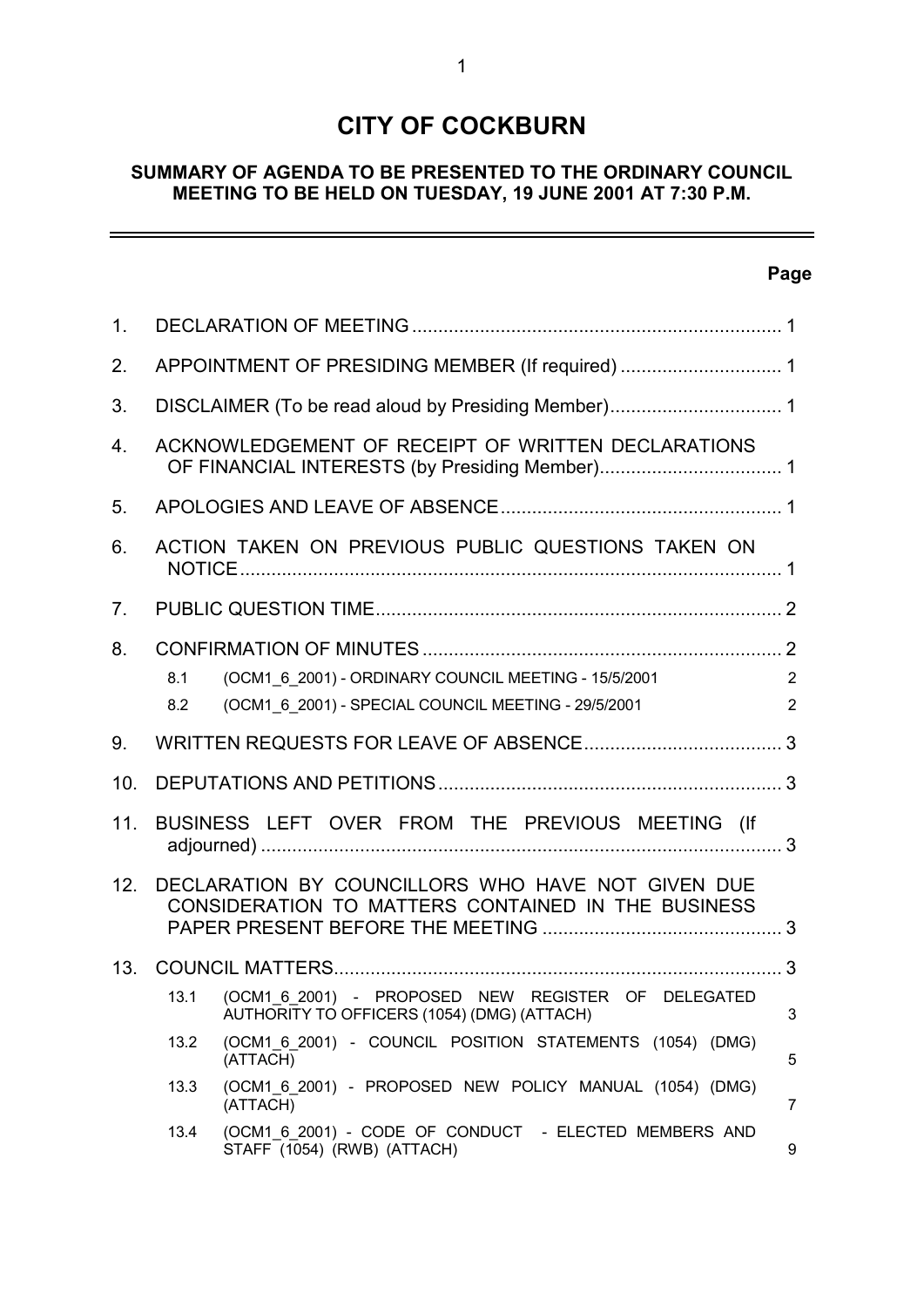|     | 13.5  | (OCM1 6 2001) - PROPOSED AMENDMENT TO POLICY SC16 "ELECTED<br>MEMBERS AREA" (1054) (RWB) (ATTACH)                                                                                                                                                                           | 10 |
|-----|-------|-----------------------------------------------------------------------------------------------------------------------------------------------------------------------------------------------------------------------------------------------------------------------------|----|
| 14. |       |                                                                                                                                                                                                                                                                             | 11 |
|     | 14.1  | (OCM1 6 2001) - NEW ADMINISTRATIVE POLICY - ROAD RESERVE AND<br>PAVEMENT STANDARDS (3309087) (MR) (ATTACH)                                                                                                                                                                  | 11 |
|     | 14.2  | (OCM1 6 2001) - METROPOLITAN / CENTRAL COAST REGIONAL<br>COASTAL FACILITATOR PROJECT (1332) (SMH)                                                                                                                                                                           | 13 |
|     | 14.3  | (OCM1 6 2001) - PROPOSED SUBDIVISION - LOTS 74, 75-77, 78-80, 85-<br>87, 88-91, 82 & 83 WATSON ROAD, YANGEBUP - OWNER: C RADONICH -<br>APPLICANT: BSD CONSULTANTS (116436) (MR) (ATTACH)                                                                                    | 15 |
|     | 14.4  | (OCM1 6 2001) - PROPOSED MULTI-BAY CARWASH - LOT 29; 448<br>ROCKINGHAM ROAD, SPEARWOOD - OWNER: SCARSDALE HOLDINGS<br>PTY LTD - APPLICANT: M BALMER (3309087) (MR) (ATTACH)                                                                                                 | 21 |
|     | 14.5  | (OCM1 6 2001) - POSSIBLE COUNCIL PRESENCE IN THE PROPOSED<br>THOMSONS LAKE TOWN CENTRE (9629) (SMH)                                                                                                                                                                         | 26 |
|     | 14.6  | (OCM1 6 2001) - MURDOCH UNIVERSITY MASTERPLAN (9806) (SMH)<br>(ATTACH)                                                                                                                                                                                                      | 28 |
|     | 14.7  | (OCM1 6 2001) - PROPOSED RELOCATION OF COUNCIL COMMUNITY<br>PURPOSE SITE - GATEWAYS SHOPPING CENTRE SITE - AMENDMENT<br>TO DISTRICT ZONING SCHEME NO. 2 (18344) (MR) (MAP 15) (ATTACH)                                                                                      | 34 |
|     | 14.8  | (OCM1 6 2001) - PERTH BIODIVERSITY PROJECT - REQUEST FOR<br>FUNDS - WAMA (1332) (SMH)                                                                                                                                                                                       | 37 |
|     | 14.9  | (OCM1 6 2001) - PROPOSED JAMES POINT PRIVATE PORT (STAGE 1) -<br><b>RESPONSE</b><br><b>PUBLIC</b><br><b>ENVIRONMENTAL</b><br>TO.<br><b>REVIEW</b><br>(9248)<br>(KS/SOS/AB/SMH)                                                                                              | 39 |
|     | 14.10 | (OCM1 6 2001) - PROPOSED JAMES POINT LIVESTOCK HOLDING<br>FACILITY (9248) (KS/SOS/AB/SMH)                                                                                                                                                                                   | 52 |
|     | 14.11 | (OCM1 6 2001) - PROPOSED ADDITIONS TO EXISTING NURSING HOME<br>- LOT 51; 382 CARRINGTON STREET AND LOT 63; 27 IVERMEY ROAD,<br>HAMILTON HILL - OWNER: HAMILTON HILL OWNERSHIP PTY LTD -<br>APPLICANT: MONTAGUE GRANT ARCHITECTS PTY LTD (2203743;<br>2205124) (MR) (ATTACH) | 62 |
|     |       | 14.12 (OCM1 6 2001) - PROPOSED MODIFICATION TO CELL 9 STRUCTURE<br>PLAN - YANGEBUP (9620) (SOS) (MAP 8/9) (ATTACH)                                                                                                                                                          | 65 |
|     | 14.13 | (OCM1 6 2001) - REQUEST FOR CLOSURE OF PEDESTRIAN<br>ACCESSWAY - MOONDARRA CIRCLE / DULVERSON PLACE, SOUTH<br>LAKE (45/0445) (SOS) (MAP 14) (ATTACH)                                                                                                                        | 67 |
|     | 14.14 | (OCM1 6 2001) - GREENING PLAN (6129) (AJB) (ATTACH)                                                                                                                                                                                                                         | 73 |
|     | 14.15 | (OCM1 6 2001) - BANJUP HORSETRAILS (8124) (AJB) (ATTACH)                                                                                                                                                                                                                    | 78 |
|     | 14.16 | (OCM1 6 2001) - REQUEST FOR CLOSURE OF PEDESTRIAN<br>ACCESSWAY - LITTLE RUSH CLOSE / BLACKTHORNE CRESCENT,<br>SOUTH LAKE (45/0716) (SOS) (MAP 14) (ATTACH)                                                                                                                  | 81 |
| 15. |       | FINANCE AND CORPORATE SERVICES DIVISION ISSUES 87                                                                                                                                                                                                                           |    |
|     | 15.1  | (OCM1 6 2001) - LIST OF CREDITORS PAID (5605) (KL) (ATTACH)                                                                                                                                                                                                                 | 87 |
|     | 15.2  | (OCM1_6_2001) - FREEHOLD LOTS - NORTH LAKE ROAD, BIBRA LAKE -<br>MINISTRY FOR PLANNING - DEDICATION TO PUBLIC ROAD (450010)<br>(KJS)                                                                                                                                        | 88 |
|     | 15.3  | (OCM1 6 2001) - ADOPTION OF MUNICIPAL BUDGET (5402) (ATC)                                                                                                                                                                                                                   | 89 |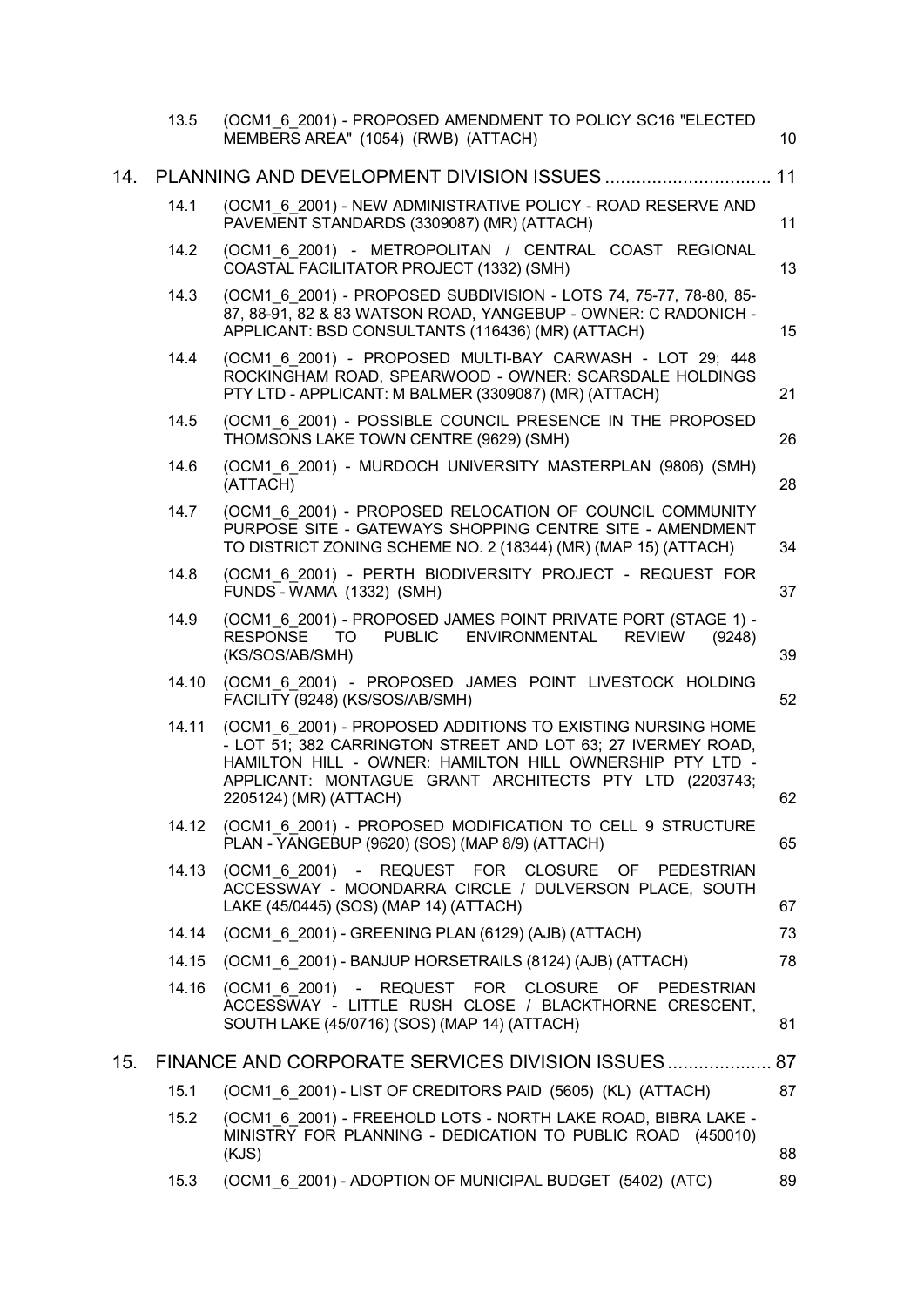|     | 15.4           | (OCM1 6 2001) - FLEETWOOD CORPORATION PTY LTD - WOODMAN<br>POINT CARAVAN PARK - REQUEST FOR DIFFERENTIAL RATES<br>(3316780) (ATC) (ATTACH)                                                                                  | 90  |
|-----|----------------|-----------------------------------------------------------------------------------------------------------------------------------------------------------------------------------------------------------------------------|-----|
|     | 15.5           | (OCM1 6 2001) - PRINCIPAL ACTIVITIES PLAN - 1 JULY 2001 TO 30 JUNE<br>2005 (5406) (ATC) (ATTACH)                                                                                                                            | 95  |
|     | 15.6           | (OCM1 6 2001) - LOCAL GOVERNMENT SUPERANNUATION - PETITION<br>BY STAFF (2405) (ATC) (ATTACH)                                                                                                                                | 96  |
| 16. |                |                                                                                                                                                                                                                             |     |
|     | 16.1           | (OCM1_6_2001) - TENDER NO. 19/2001 - SUPPLY AND DELIVERY OF ONE<br>(1) SEVEN (7) REEL HYDRAULIC TRAILING GANG MOWER, INCLUDING<br>SALE OF ONE (1) NAYJON FIVE (5) GANG MOWER BY TRADE-IN OR<br>AUCTION (4408) (GG) (ATTACH) | 101 |
|     | 16.2           | (OCM1 6 2001) - POSITION STATEMENT FOR LOCAL AREA TRAFFIC<br>MANAGEMENT (1030) (BKG/JR) (ATTACH)                                                                                                                            | 102 |
| 17. |                |                                                                                                                                                                                                                             | 106 |
|     | 17.1           | (OCM1_6_2001) - YOUTH ADVISORY COUNCIL MEETINGS (8639) (RA)                                                                                                                                                                 | 106 |
|     | 17.2           | (OCM1 6 2001) - CINEMA PROPOSAL - MANNING PARK (2207525) (RA)                                                                                                                                                               | 107 |
|     | 17.3           | (OCM1 6 2001) - SOUTH LAKE LEISURE CENTRE FEE SCHEDULE<br>$(8143)$ (RA)                                                                                                                                                     | 112 |
| 18. |                |                                                                                                                                                                                                                             |     |
| 19. |                | MOTIONS OF WHICH PREVIOUS NOTICE HAS BEEN GIVEN 118                                                                                                                                                                         |     |
| 20. | <b>NOTICES</b> | <b>MOTION</b><br>GIVEN AT THE<br>MEETING FOR<br><b>OF</b>                                                                                                                                                                   |     |
| 21. |                | NEW BUSINESS OF AN URGENT NATURE INTRODUCED BY<br>DECISION OF MEETING BY COUNCILLORS OR OFFICERS 119                                                                                                                        |     |
| 22. |                | MATTERS TO BE NOTED FOR INVESTIGATION, WITHOUT DEBATE  119                                                                                                                                                                  |     |
|     |                |                                                                                                                                                                                                                             |     |
| 24. |                | RESOLUTION OF COMPLIANCE (Section 3.18(3), Local Government                                                                                                                                                                 |     |
| 25. |                |                                                                                                                                                                                                                             |     |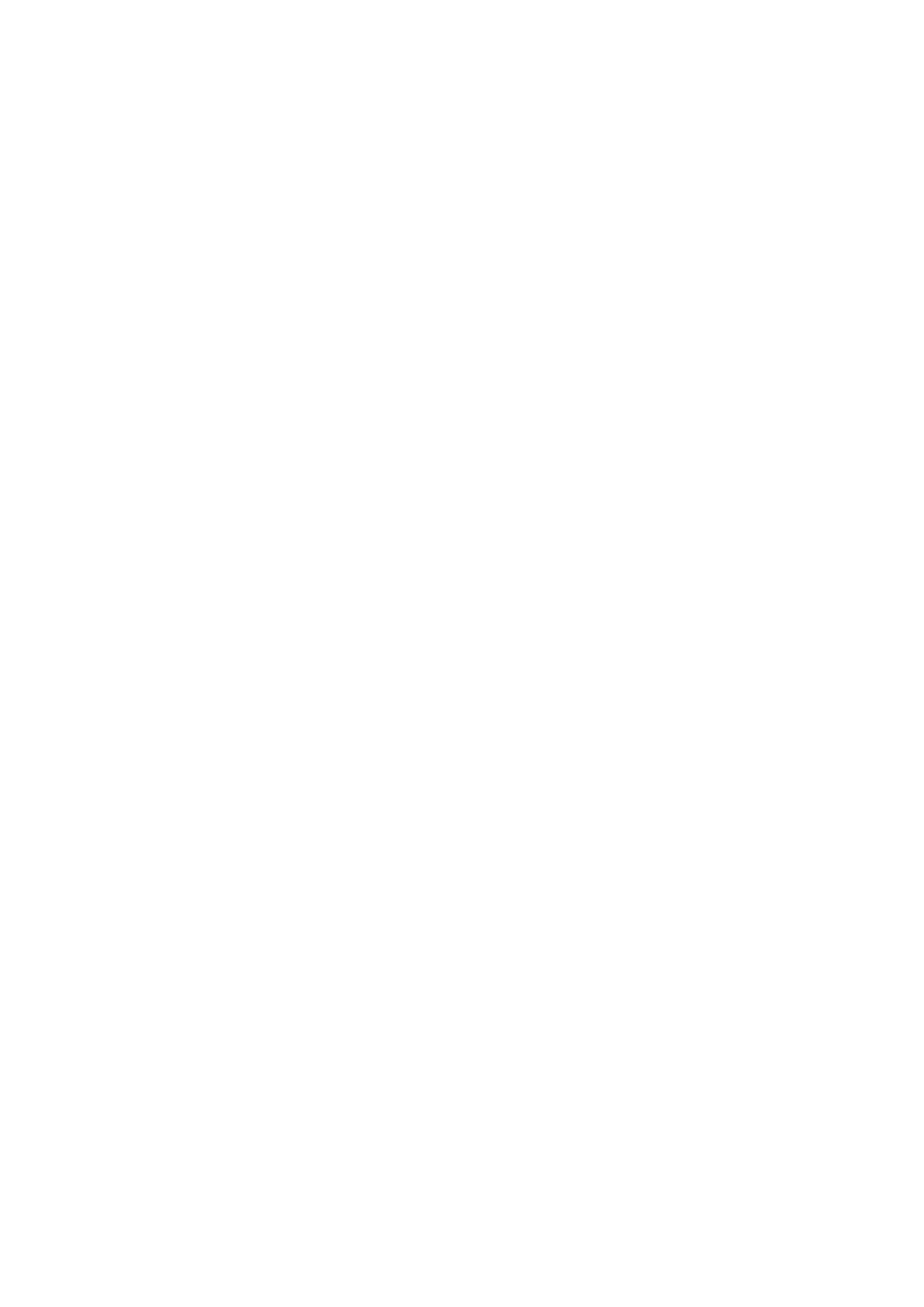# **CITY OF COCKBURN**

# **AGENDA TO BE PRESENTED TO THE ORDINARY COUNCIL MEETING TO BE HELD ON TUESDAY, 19 JUNE 2001 AT 7:30 P.M.**

#### **1. DECLARATION OF MEETING**

#### **2. APPOINTMENT OF PRESIDING MEMBER (If required)**

#### **3. DISCLAIMER (To be read aloud by Presiding Member)**

Members of the public who attend Council Meetings, should not act immediately on anything they hear at the Meetings, without first seeking clarification of Council's position. Persons are advised to wait for written advice from the Council prior to taking action on any matter that they may have before Council.

#### **4. ACKNOWLEDGEMENT OF RECEIPT OF WRITTEN DECLARATIONS OF FINANCIAL INTERESTS (by Presiding Member)**

#### **5. APOLOGIES AND LEAVE OF ABSENCE**

#### **6. ACTION TAKEN ON PREVIOUS PUBLIC QUESTIONS TAKEN ON NOTICE**

#### **6.1 (OCM1\_6\_2001) -**

**Colin Crook – Public Question Time – Ordinary Council Meeting – 15 May 2001** – asked for a definition of what is a Kiosk/Shop and a Dining/Café?

A response dated 23 May 2001 from the City Surveyor/Land Officer advised that, a Shop is defined as a place for the sale of goods and services whereas, a Kiosk is a small structure having one or more open sides and used as a refreshment stand. It is envisaged that the counter for the Shop aspect of the building and the counter for the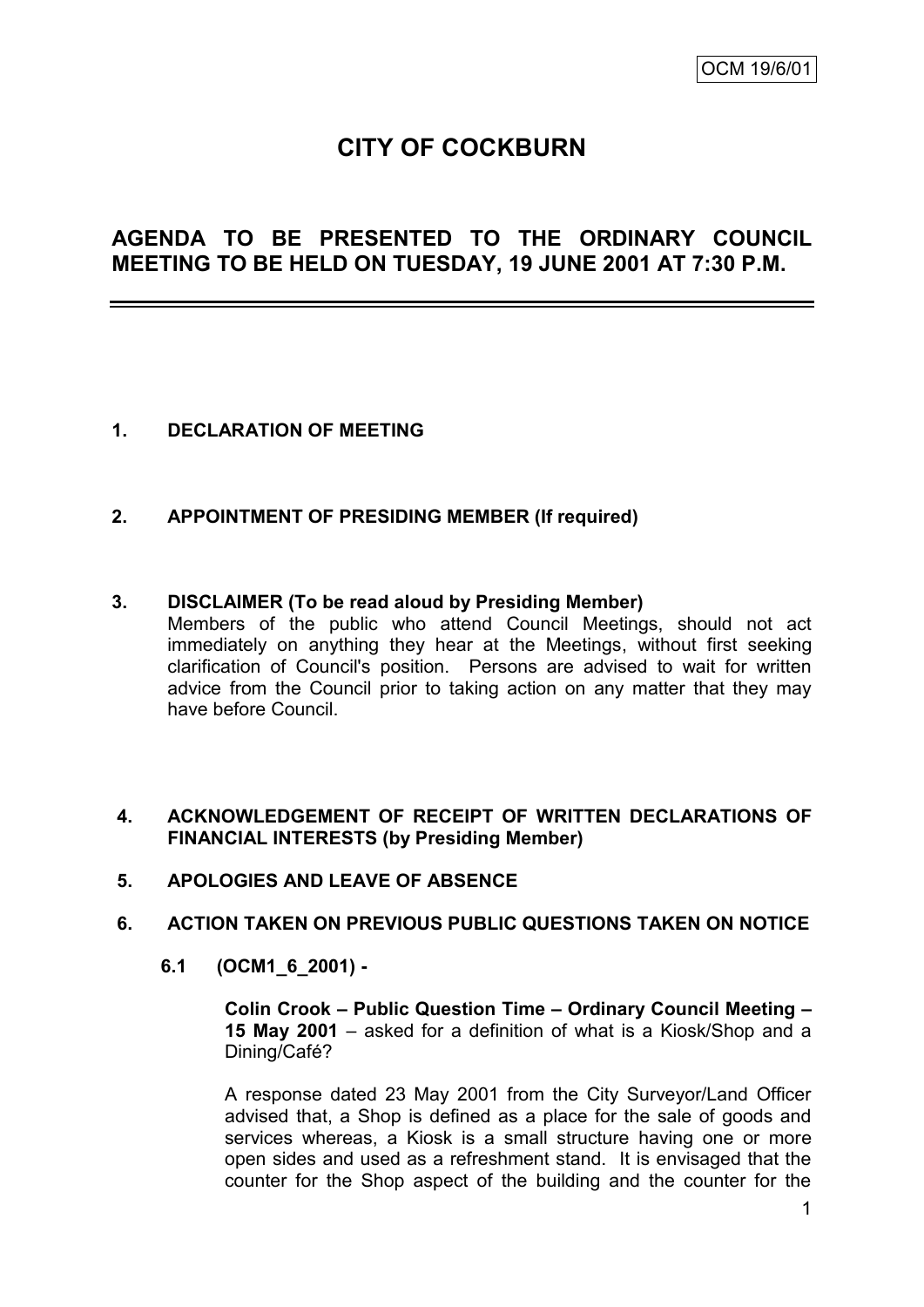Kiosk aspect of the building will be serviced by the same service area. The Shop will provide services being food and drinks to patrons at tables and chairs, whereas the Kiosk will serve patrons takeaway food and drink.

Reference to Dining/Café would suggest a combination of a dining room and a café. Thus a dining room being a room in which meals are eaten and café being an establishment that includes indoor and outdoor eating within a commercial establishment.

# **7. PUBLIC QUESTION TIME**

Nil

# **8. CONFIRMATION OF MINUTES**

# **8.1 (OCM1\_6\_2001) - ORDINARY COUNCIL MEETING - 15/5/2001**

#### **RECOMMENDATION**

That the Minutes of the Ordinary Council Meeting held on Tuesday, 15 May 2001 be confirmed as a true and accurate record.

**COUNCIL DECISION**

# **8.2 (OCM1\_6\_2001) - SPECIAL COUNCIL MEETING - 29/5/2001**

#### **RECOMMENDATION**

That the Minutes of the Special Council Meeting held on Tuesday, 29 May 2001 be confirmed as a true and accurate record.

# **COUNCIL DECISION**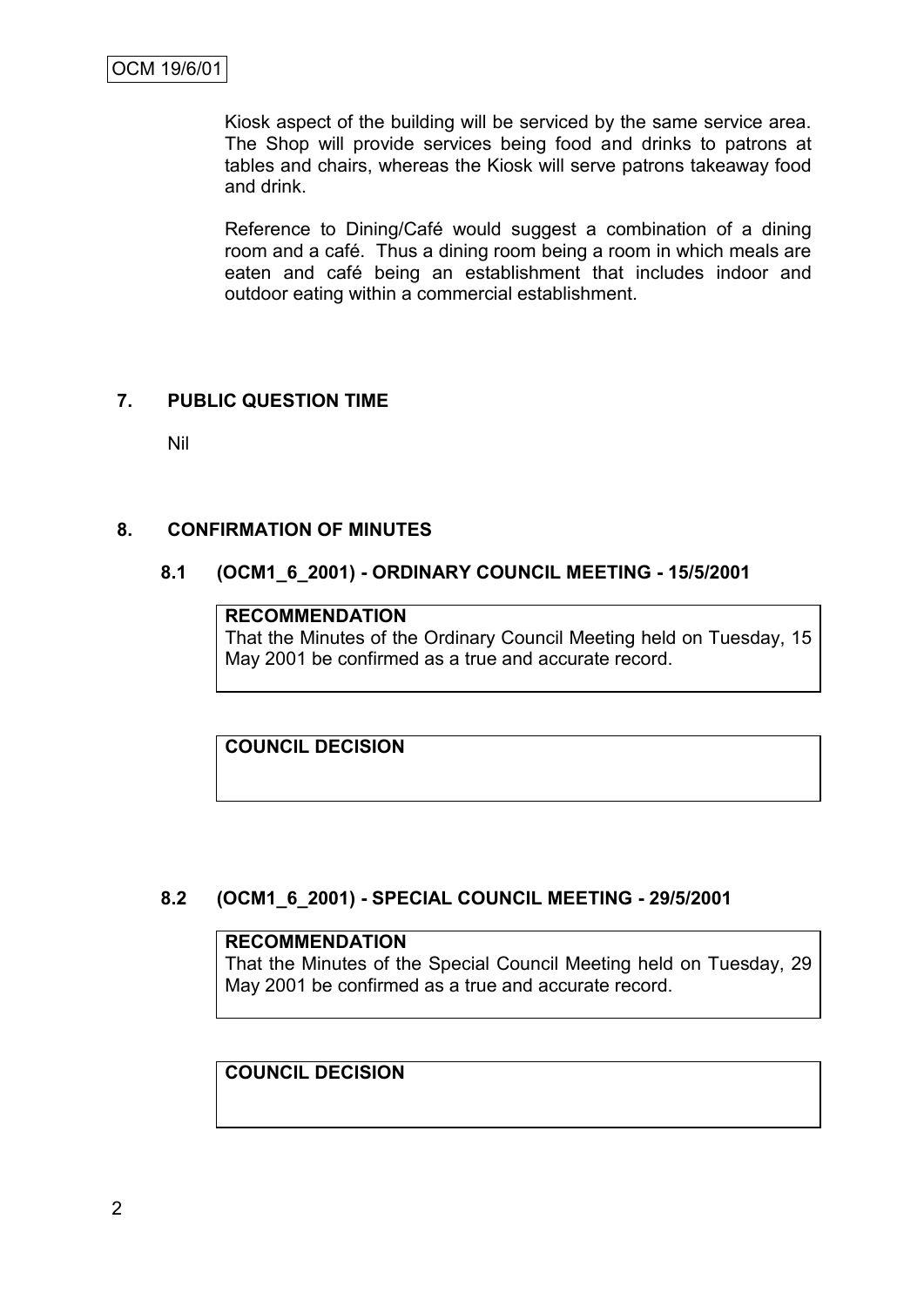#### **9. WRITTEN REQUESTS FOR LEAVE OF ABSENCE**

Nil

## **10. DEPUTATIONS AND PETITIONS**

Nil

# **11. BUSINESS LEFT OVER FROM THE PREVIOUS MEETING (If adjourned)**

Nil

# **12. DECLARATION BY COUNCILLORS WHO HAVE NOT GIVEN DUE CONSIDERATION TO MATTERS CONTAINED IN THE BUSINESS PAPER PRESENT BEFORE THE MEETING**

Nil

#### **13. COUNCIL MATTERS**

# **13.1 (OCM1\_6\_2001) - PROPOSED NEW REGISTER OF DELEGATED AUTHORITY TO OFFICERS (1054) (DMG) (ATTACH)**

# **RECOMMENDATION**

That Council adoptthe Register of Delegated Authority to Officers, as contained in the attachments to the Agenda.

**TO BE CARRIED BY AN ABSOLUTE MAJORITY OF COUNCIL**

**COUNCIL DECISION**

# **Background**

This matter was deferred by the previous Council in November 2000, to enable the newly elected Council to consider the document. Pursuant to Section 5.46(2) of the Local Government Act, 1995, Council is required to review all delegations made at least annually. As this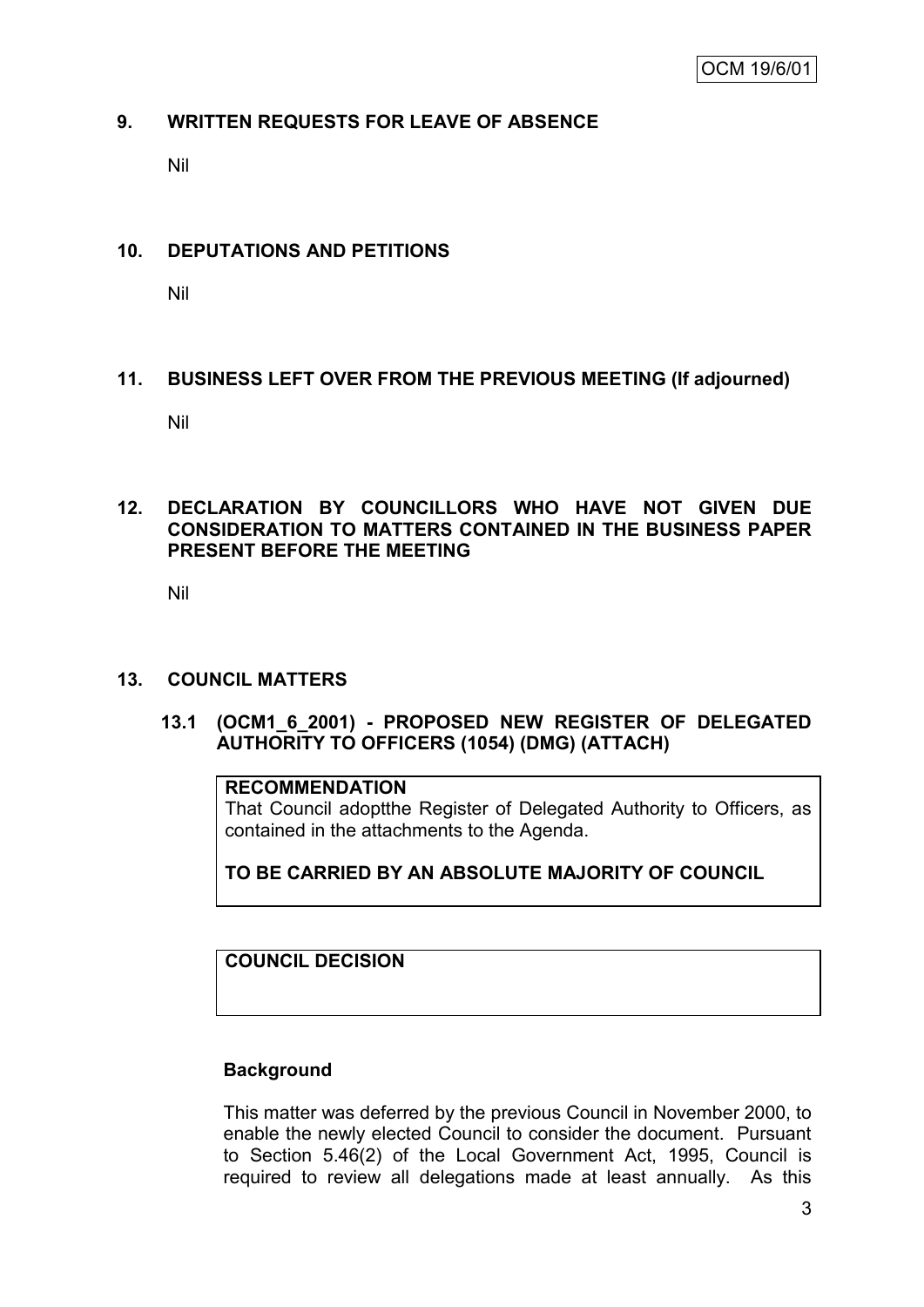review was last undertaken in November 1999, it is now necessary for the review to be considered again. At the March 2001, Council Meeting, Council deferred the item for consideration by this Committee. The Committee first met on 18<sup>th</sup> April 2001, where a number of matters, as outlined in the Minutes of the Meeting, were withdrawn for further input prior to reconsideration at the subsequent meeting held on 3 May, 2001, where it was agreed that all matters upon which a consensus or decision of the Committee had been reached would be perused and a recommendation made to Council at its June, 2001, Council Meeting. Minutes of all Committee Meetings are attached to the Agenda.

#### **Submission**

N/A

#### **Report**

During the most recent review of delegation of Council functions to officers, Council reduced the number of Policies requiring delegated authority to be performed, thus resulting in a significant streamlining of the process involved in administering the performance of delegated functions.

This outcome resulted in considerable time being saved by officers in having to conform with the onerous recording provisions which are administratively required as part of the delegation process.

However, it has been recognised that the numbering system attached to the delegations, particularly where they relate to the delegation of a Council Policy, is unwieldy and in many cases, confusing.

Therefore, it is considered appropriate to separate the Register of Delegated Authority into a more user friendly and easily identified format, particularly in relation to the Policies of Council, which are considered appropriate to delegate.

In order to achieve this, it is proposed to divide the Delegation Register into four distinct components, as follows:-

- 1. Delegations made under the Local Government Act, 1995 (including Council Local Laws), for which an annual review will be required;
- 2. Delegations made under other Legislative Heads of Power, for which no annual review is necessary;
- 3. Delegations made pursuant to Council"s Administrative Policies, for which an annual review will be required; and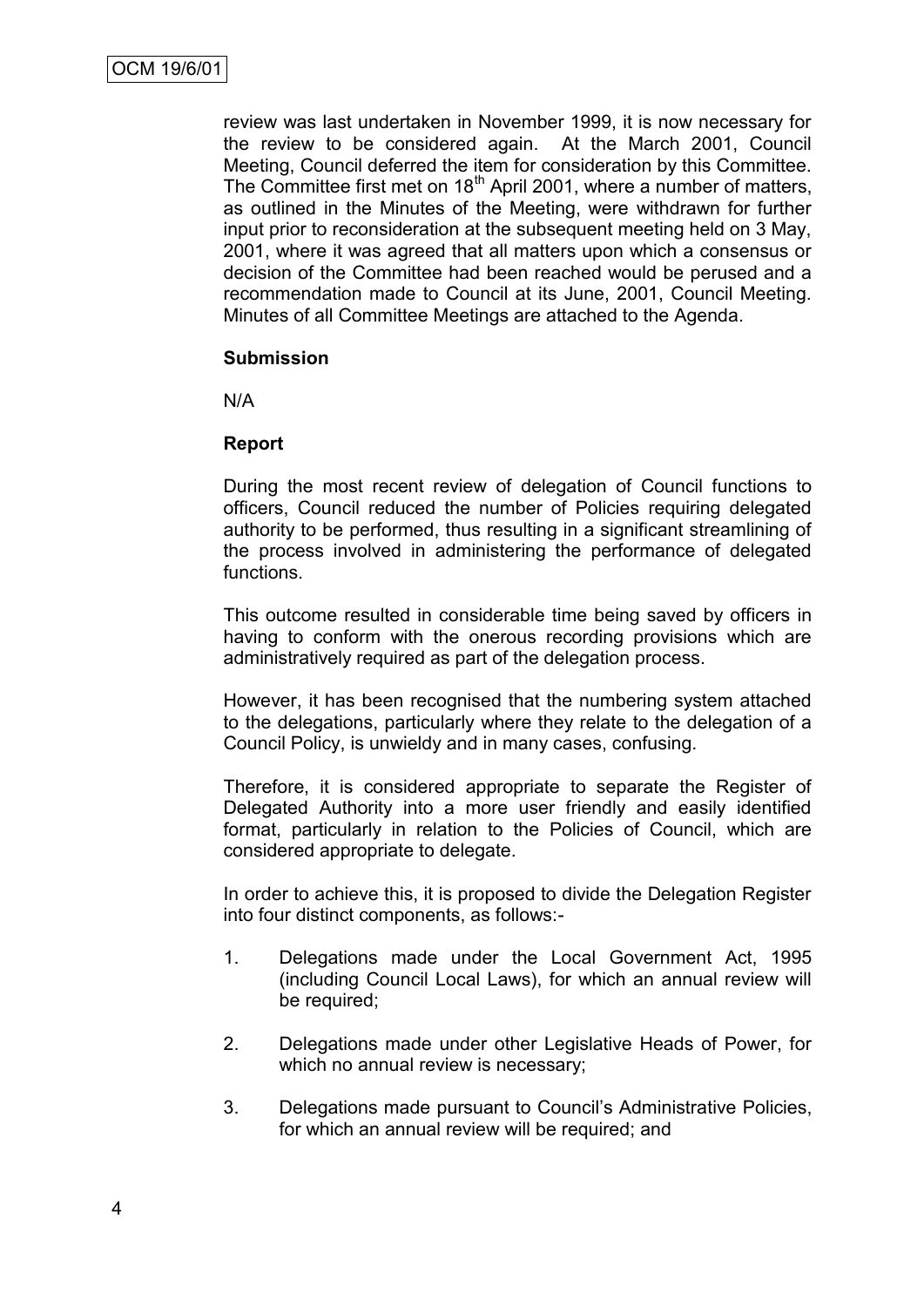4. Delegations made pursuant to Council"s Strategic Policies, for which an annual review will be required.

This methodology then enables the instrument of delegation in reference to Division (1) and (2) above, to be domiciled "as per the provisions of the (relevant legislative Head of Power)" under the heading of Legislative Requirements in each document of delegation.

It was envisaged that all delegations would be simply included in an alphabetical order (according to the first letter of the Head of Power), thereby deleting the requirement for a numeric system which could prove to be inconsistent and/or confusing as changes are made throughout the year. However, the elimination of the identification system has proved to be confusing and, therefore, an alphanumeric identity has been incorporated.

In addition, Divisions (3) and (4) of the Register (relative to Council Policies) can be conveniently referenced to the appropriate Council Policy number and by domiciling the Instrument of Delegation, under the title of Council Policy, "Council Policy No (insert number and title of Council Policy) refers".

Subsequently, any amendments, deletions or inclusions to those Policies subject to delegation can be easily managed and eliminates any potential confusion caused by the previous numbering system.

The system allows for simple electronic control and management of the Register and hard copies can continue to be colour coded for simplification in identifying the Council areas responsible for administering the delegations.

# **Strategic Plan/Policy Implications**

Key Result Area "Managing Your City" refers.

# **Budget/Financial Implications**

N/A

# **Implications of Section 3.18(3) Local Government Act, 1995**

Nil

# **13.2 (OCM1\_6\_2001) - COUNCIL POSITION STATEMENTS (1054) (DMG) (ATTACH)**

**RECOMMENDATION** That Council notes the Manual of Council Position Statements as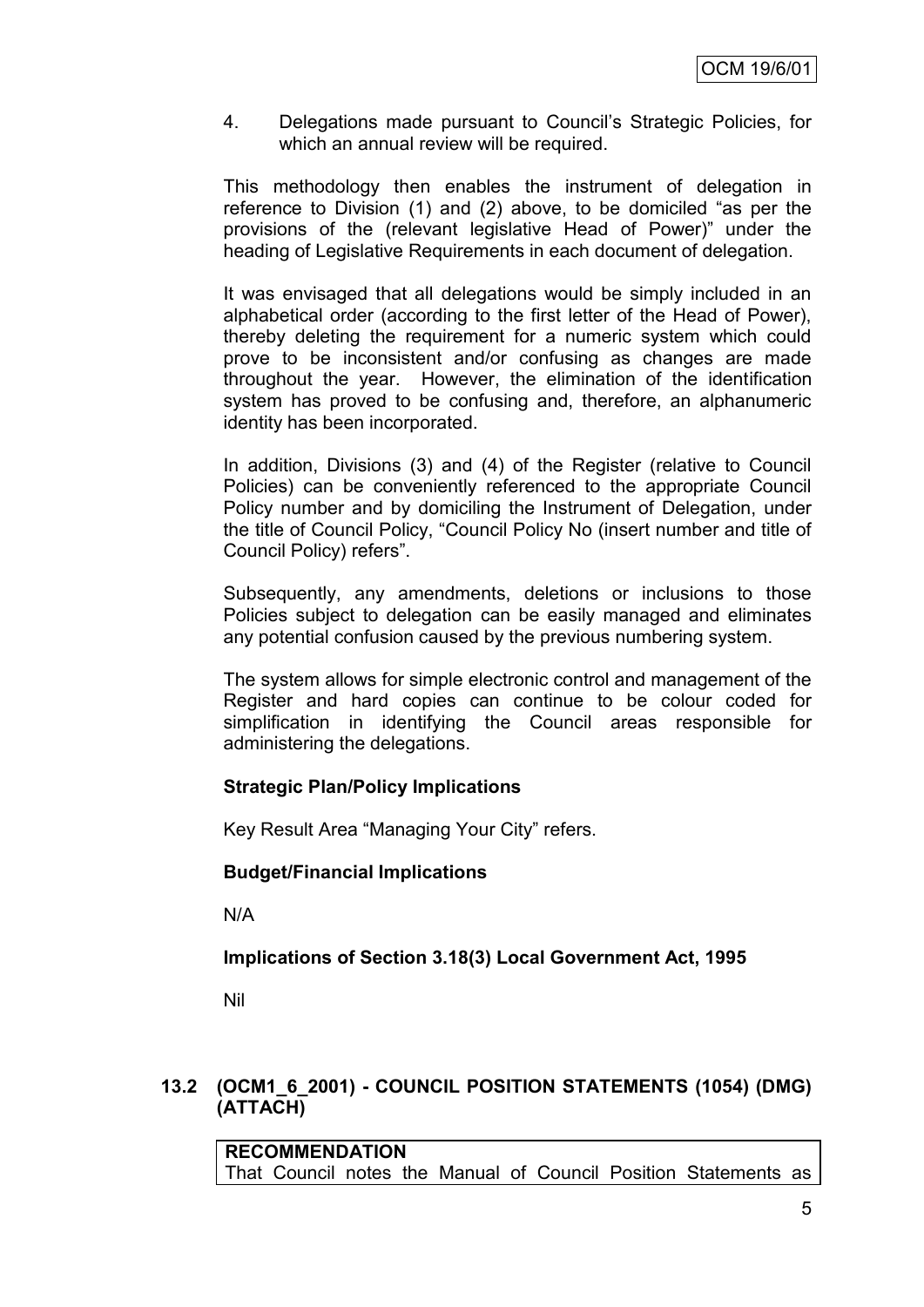contained in the attachments to the Agenda, to be utilised by Council officers as guidelines or practice notes in responding to any relative issues.

# **COUNCIL DECISION**

#### **Background**

This matter was deferred by the previous Council in November 2000 to enable the newly elected Council to consider the document. Council subsequently deferred the item for consideration by this Committee. The Committee first met on 18<sup>th</sup> April 2001, where a number of matters, as outlined in the Minutes of the Meeting, were withdrawn for further input prior to reconsideration at the subsequent meeting held on 3 May, 2001, where it was agreed that all matters upon which a consensus or decision of the Committee had been reached would be perused and a recommendation made to Council at its June, 2001, Council Meeting. Minutes of all Committee Meetings are attached to the Agenda. During the recent review of Council"s Policy Manual, an opportunity was identified to further streamline this process by removing many previously considered Council "Policy" statements and renaming these Council "Position" statements. In other words, reference to these positions previously adopted by Council will remain, but rather than include these statements in a Manual of Council Policies, it is considered they are more suited to becoming guidelines or reference notes for Council staff to follow on occasions when it is appropriate to follow a consistent course of action, based on these decisions of Council, which have been adopted in the past.

#### **Submission**

N/A

# **Report**

Many of the statements appearing in previous Council adopted Policy Manuals have been identified as reasonably clear, simple and concise statements of how Council wishes to deal with specific or individual issues.

While it is appropriate for some of these to remain within the definition of Council Policy, it is apparent that the majority of them are capable of being utilised by staff to administer as a uniform and consistent process as part of their ongoing role, without approving anything on behalf of Council, which would normally require a Council decision.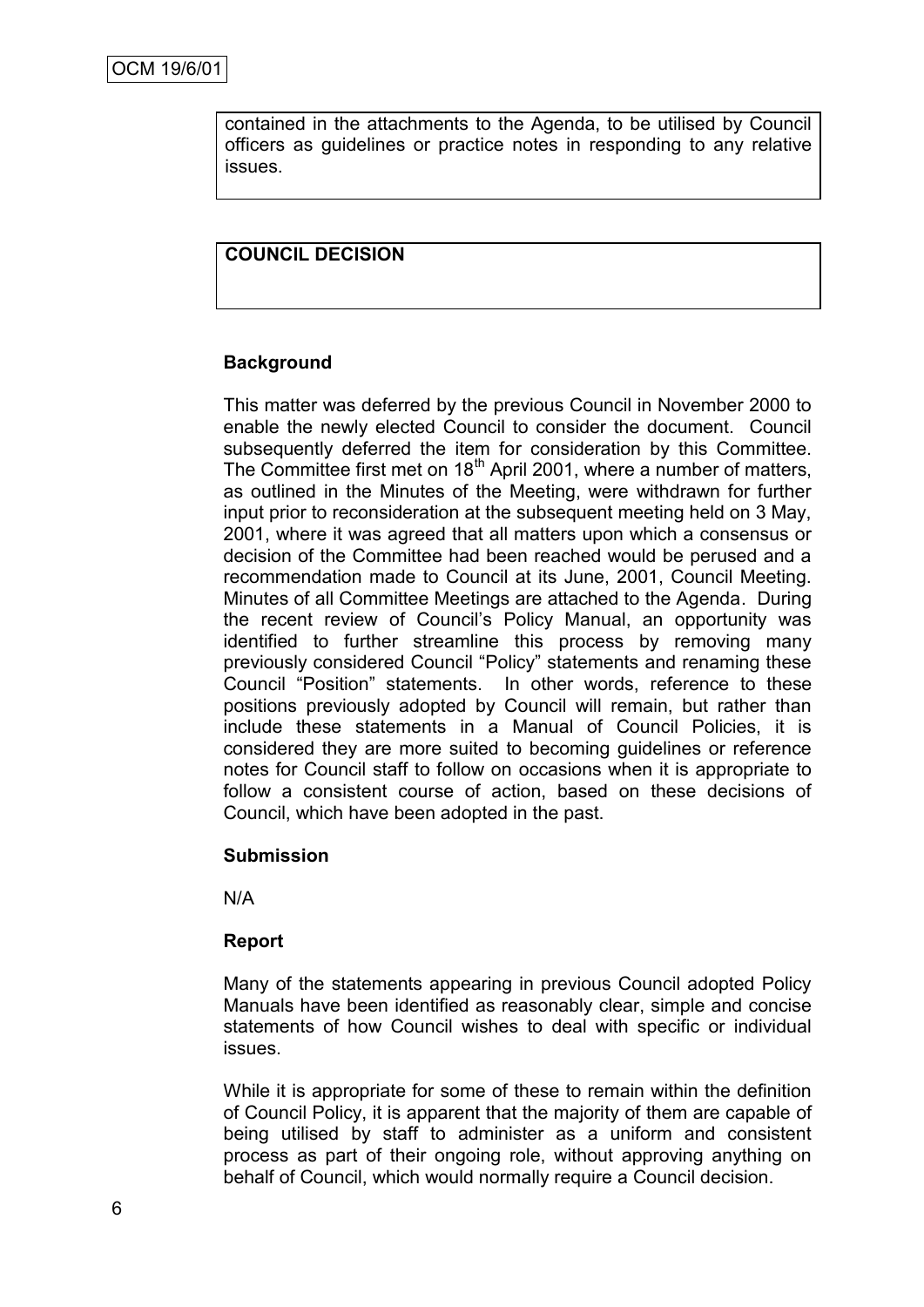In these circumstances, Council"s intentions are clear and it is not considered necessary for such statements to bear the title of Council "Policy". It would be much simpler to note these decisions as Council"s Position Statement on that and similar matters and have them used by staff as guidance and reference notes to deal with relevant issues as part of their normal duties.

The benefit of adopting such a practice, is that such statements can be constantly reviewed for their effectiveness due to their continuous exposure to staff, therefore increasing the probability that changing circumstances will be noticed other than during a formal review of procedures, which could conceivably not happen for a number of years.

Consequently it is recommended that a Manual of Council Position Statements be noted and they be regularly monitored and reviewed by staff. It is not intended that these Statements will be referred to Council annually as will Policies which are delegated. However, should changes, which are considered to impact against the community"s wishes be evident, then they will be submitted to Council for examination.

#### **Strategic Plan/Policy Implications**

Key Result Area "Managing Your City" refers.

# **Budget/Financial Implications**

N/A

**Implications of Section 3.18(3) Local Government Act, 1995**

Nil

# **13.3 (OCM1\_6\_2001) - PROPOSED NEW POLICY MANUAL (1054) (DMG) (ATTACH)**

#### **RECOMMENDATION**

That Council adopt the Manual of Policy Statements, as contained in the attachments to the Agenda.

**COUNCIL DECISION**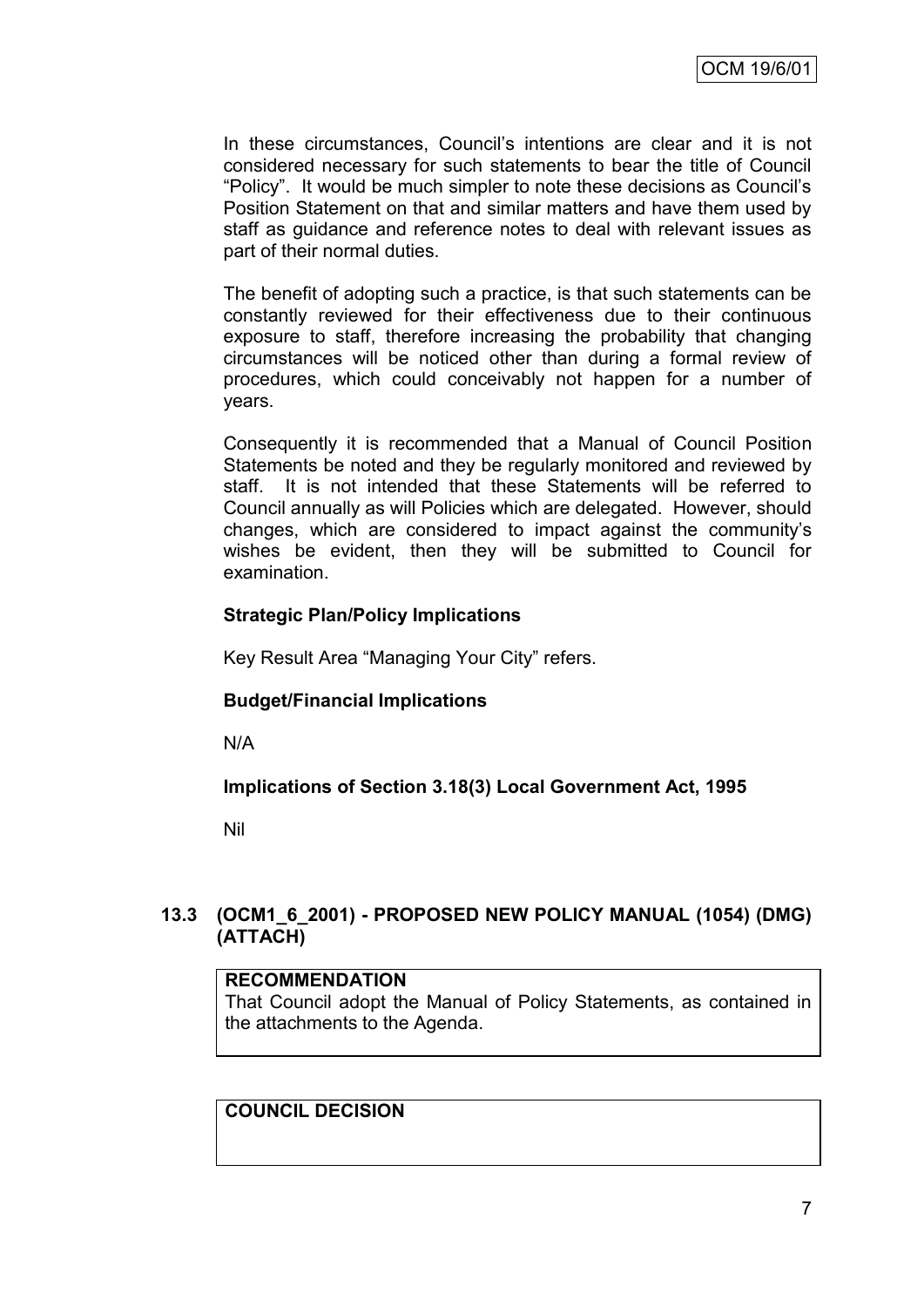# **Background**

This matter was deferred by the previous Council in November 2000, to enable the newly elected Council to consider the document. Council subsequently deferred the item for consideration by this Committee. The Committee first met on 18<sup>th</sup> April 2001, where a number of matters, as outlined in the Minutes of the Meeting, were withdrawn for further input prior to reconsideration at the subsequent meeting held on 3 May, 2001, where it was agreed that all matters upon which a consensus or decision of the Committee had been reached would be perused and a recommendation made to Council at its June, 2001, Council Meeting. Minutes of all Committee Meetings are attached to the Agenda. It is Council practice to review its Policies on an annual basis in November each year, in conjunction with the statutory requirement to review the delegation of its functions.

#### **Submission**

N/A

#### **Report**

The review of the Council Policy Manual has resulted in a departure in format from that of previous years. Although the Policy Statements themselves are largely reflective of the intent of Council"s current policies, in many cases, there have been adjustments made to the wording of the Policies to either clarify their intent or bring them into line with current practices or requirements. A summary sheet detailing these changes is provided at the beginning of the Policy Statements.

The main reason for the proposed amendments to the Policy document format, is to separate those Council Statements which are clearly of more strategic or corporate significance from those which serve a more administrative function.

In addition, there has been a conscious effort made for the Council Policies to remain at the forefront of the organisation by clearly relating each one to a functional service delivery area (service unit) of Council and, in the case of the Strategic Policies, ensuring there is a connection with these Statements to Council"s Corporate Strategic Plan.

Consequently, this review has resulted in the revamp of the Policy document format to firstly, clearly identify those Statements of a corporate nature and separate those from the more practically applied Administrative Policies. The final outcome is a format which is considered to be clear in its focus and easy to follow in its content. A new numbering system has been introduced to further enhance the clarity of the document and to more easily identify the responsibility areas of each Policy statement.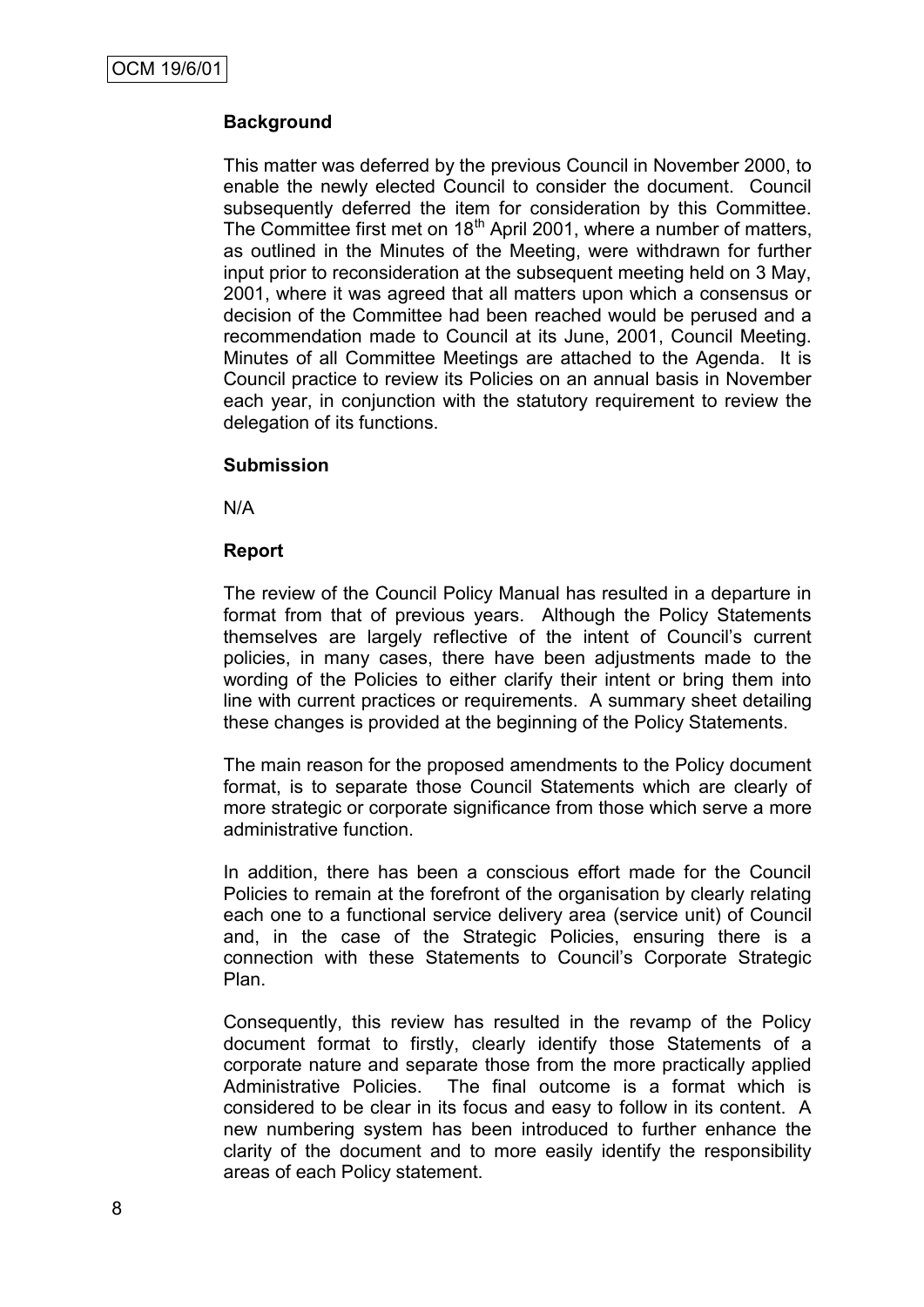By separating the Policies into "Administrative" and "Strategic" and identifying the area of Divisional responsibility for each statement (i.e. Executive Services (ES), Community Services (CS), Council (C), Engineering and Works (EW), Finance and Corporate Services (FCS) and Planning and Development (PD)), it is then simply a matter of adding an individual number to each Policy to complete the system. Hence, the Manual can be further divided by the use of this alphanumeric system; e.g. A (Administrative) ES (Executive Services Division) 1 (number) equates to Policy number AES1. Similarly, a Strategic Council area Policy number SC6 is identified as S (Strategic), C (Council), 6 (number). This trend is obviously repetitive throughout the document in a clear and consistent manner.

The major difference between the format of "Administrative" and "Strategic" Policies is that Administrative Policies make reference only to Business and Service Unit responsibility, while Strategic Policies include an additional section relating to the Key Result Area, Vision and Objective of the Corporate Strategic Plan to these Statements.

Policies designated as being subject to Delegated Authority (DA) can easily be cross-referenced to the DA Register, as outlined in a separate report to Council on this matter.

#### **Strategic Plan/Policy Implications**

Strategic Plan Key Result Area "Managing Your City" refers.

#### **Budget/Financial Implications**

N/A

#### **Implications of Section 3.18(3) Local Government Act, 1995**

Nil

# **13.4 (OCM1\_6\_2001) - CODE OF CONDUCT - ELECTED MEMBERS AND STAFF (1054) (RWB) (ATTACH)**

#### **RECOMMENDATION**

That Council adopt the Code of Conduct documents for Elected Members and Staff, as contained in the attachment to the Agenda.

# **COUNCIL DECISION**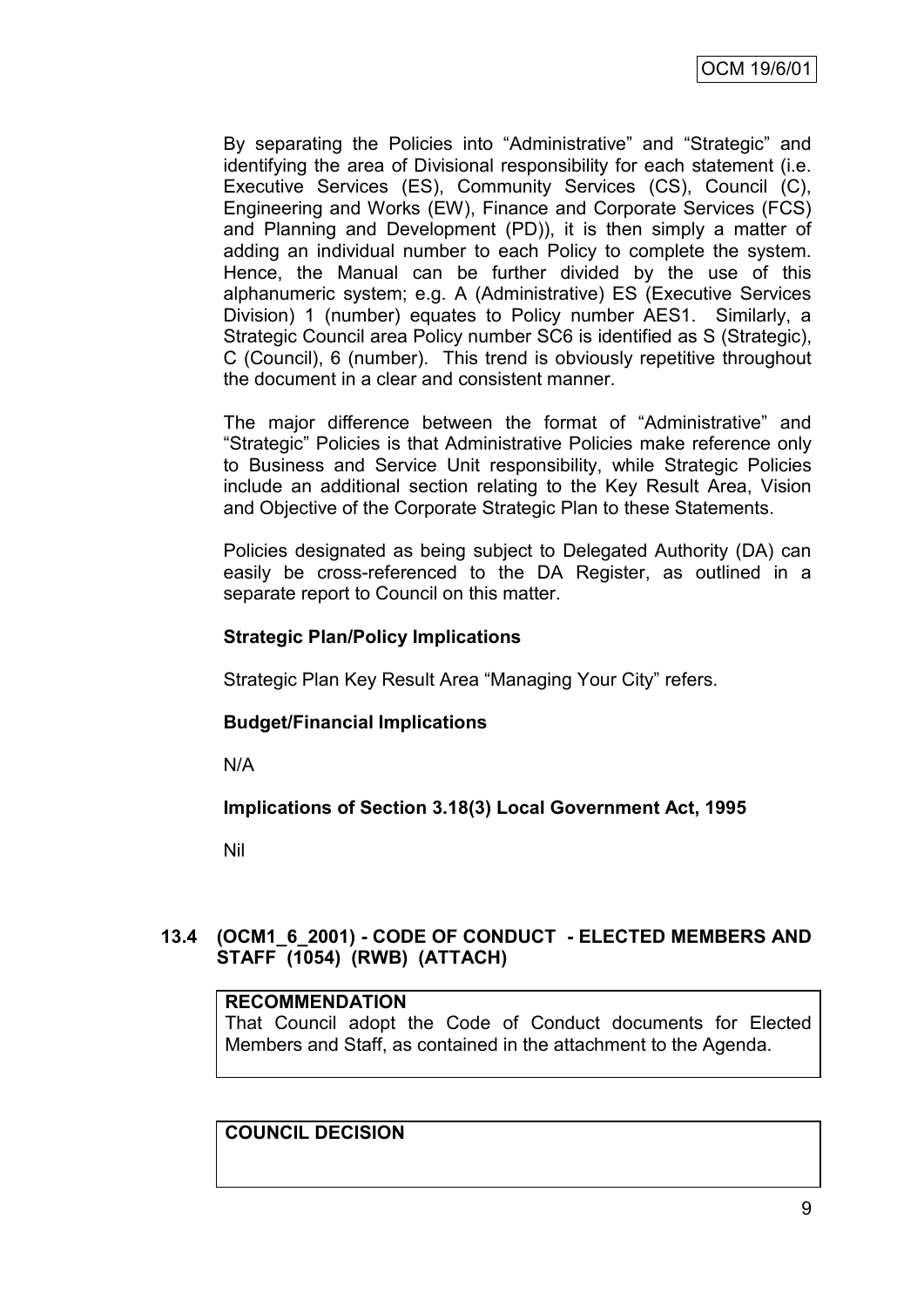## **Background**

At the Council Meeting conducted in February 2001, Council resolved that a Committee be established to review the Codes of Conduct for Elected Members and Staff. The Committee has met on two occasions since, during which time a number of proposed amendments to the codes have been agreed upon. The Minutes of the meetings are attached.

#### **Submission**

N/A

#### **Report**

It is considered the proposed amendments to the Codes are reflective of the current practices of Council, both in terms of the Governance (Elected Member) and Executive (Staff) areas of the organisation and will be able to be implemented in a practical manner.

#### **Strategic Plan/Policy Implications**

Key Result Area *Managing Your City* refers.

#### **Budget/Financial Implications**

N/A

#### **Implications of Section 3.18(3) Local Government Act, 1995**

Nil.

# **13.5 (OCM1\_6\_2001) - PROPOSED AMENDMENT TO POLICY SC16 "ELECTED MEMBERS AREA" (1054) (RWB) (ATTACH)**

# **RECOMMENDATION**

That Council adopt amended Policy SC16 "Elected Members Area" as contained in the attachment to the Agenda.

# **COUNCIL DECISION**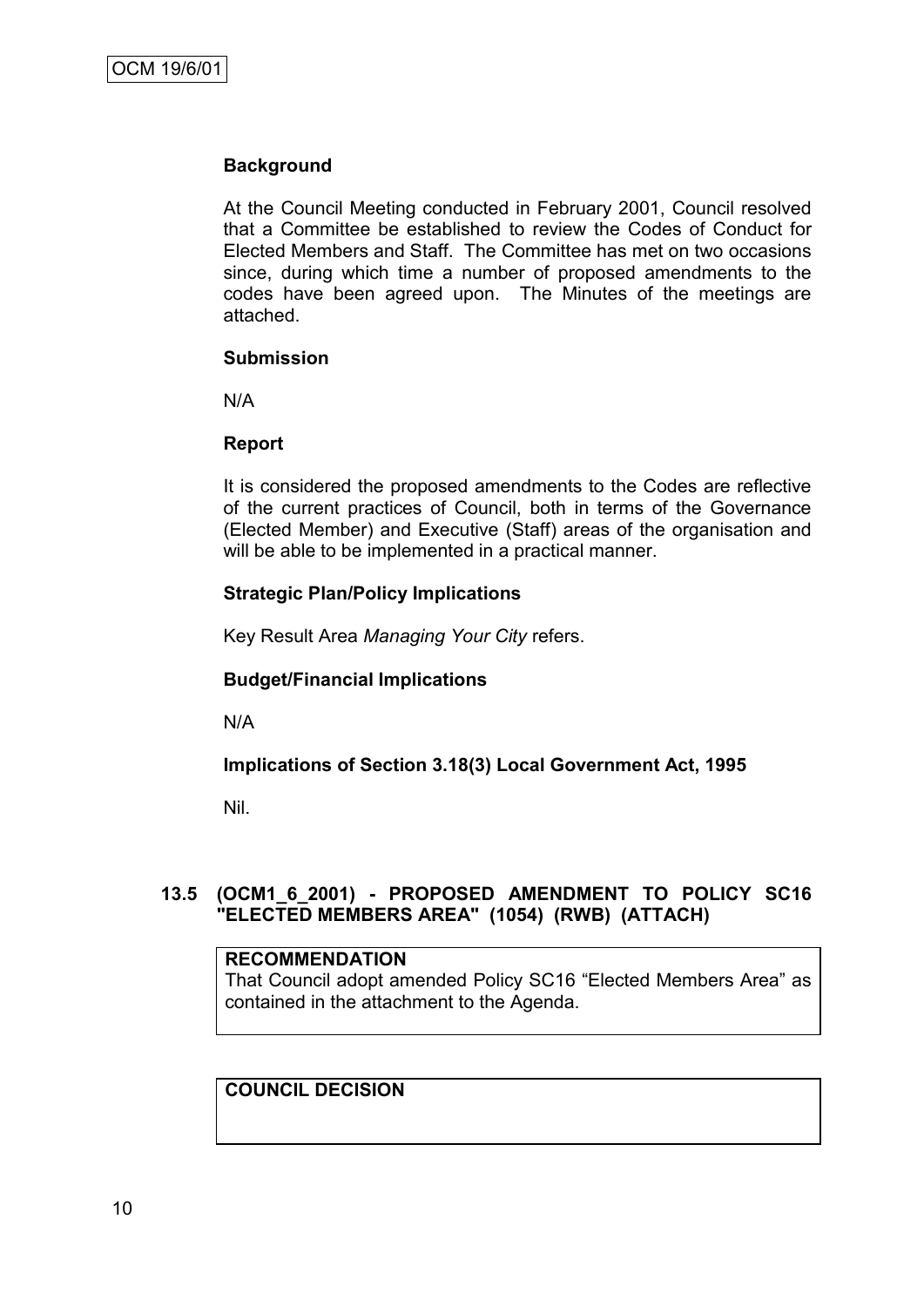# **Background**

Council"s "Elected Area Usage Committee" has met recently to review the usage of those areas of the Council Building which are generally considered to be controlled by the Mayor and Councillors. The Minutes of the Committee meeting are attached to the Agenda.

## **Submission**

N/A

# **Report**

The Committee has reviewed the current usage patterns of the Elected Members Area and the proposed Policy generally reflects the status quo which has been the informal practice of Council in the past. The Policy merely commits usage of these areas in a written form to enable observance of certain rules to be monitored, if necessary.

# **Strategic Plan/Policy Implications**

Key Result Area *Managing Your City* refers.

# **Budget/Financial Implications**

N/A

# **Implications of Section 3.18(3) Local Government Act, 1995**

Nil.

# **14. PLANNING AND DEVELOPMENT DIVISION ISSUES**

**14.1 (OCM1\_6\_2001) - NEW ADMINISTRATIVE POLICY - ROAD RESERVE AND PAVEMENT STANDARDS (3309087) (MR) (ATTACH)**

#### **RECOMMENDATION** That Council:

- (1) receive the report;
- (2) adopt Policy APD30 Road Reserve and Pavement Standards" attached to the Agenda and include it in the Council"s Administrative Policy Manual.
- (3) adopt the Delegated Authority APD30 "Road Reserve and Pavement Standards" attached to the Agenda and include it in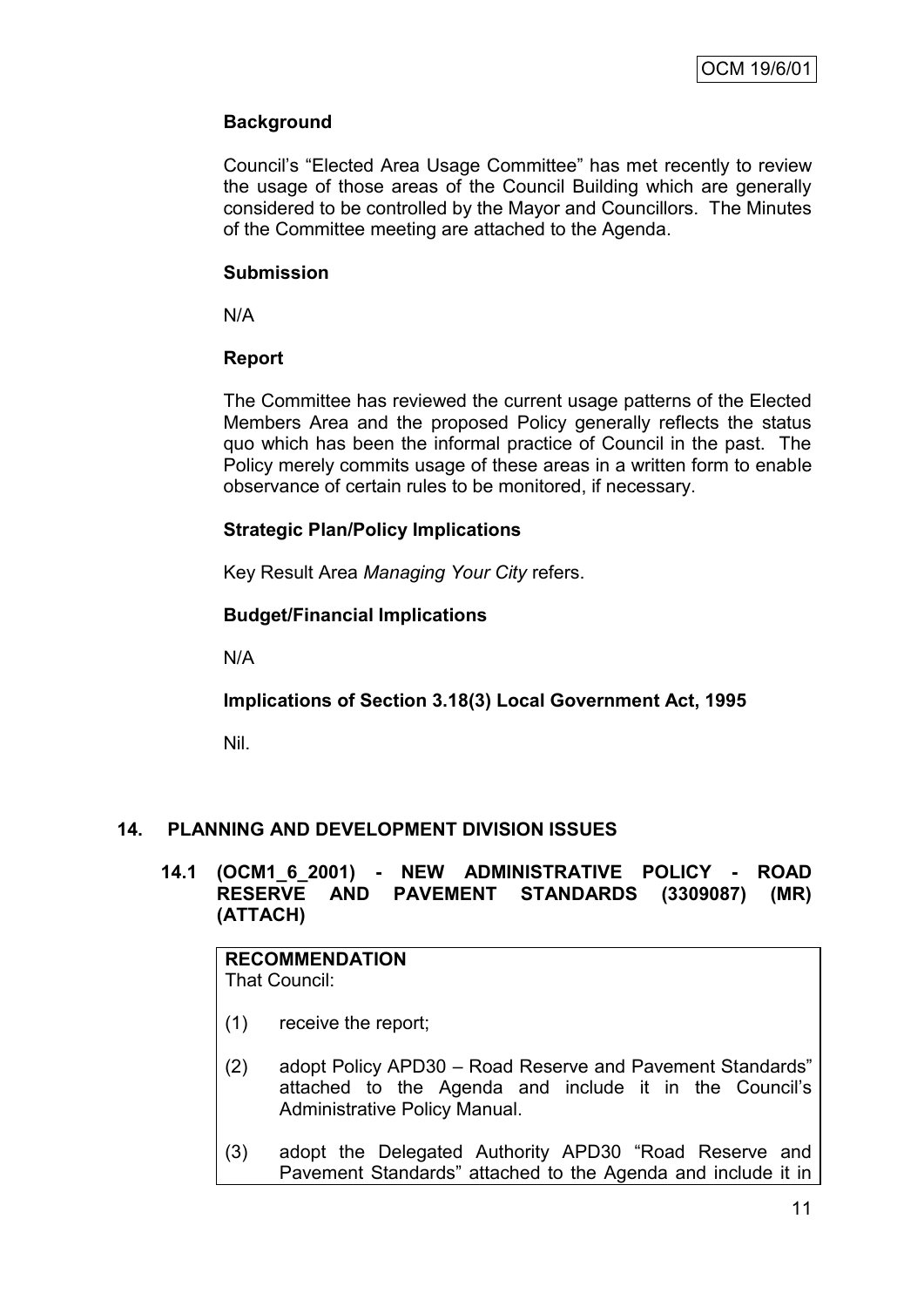the Council"s Delegated Authority Register.

# **TO BE CARRIED BY ABSOLUTE MAJORITY OF COUNCIL**

# **COUNCIL DECISION**

#### **Background**

This policy has been prepared as a result of subdividers seeking to reduce the road reserve widths of subdivisions to unacceptable widths of less than 15 metres. This causes difficulties in the provision of infrastructure within narrow verges and pressure for services to be located within the road pavement area which is totally inappropriate.

The Liveable Neighbourhoods allow road reserve widths to reduce to 13.0 meters in certain circumstances, which is at odds with the City"s engineering standards.

A workable approach to the design of narrow road reserves and pavement widths is needed for urban subdivisions that achieves desired standards in terms of safety, convenience and provision of essential infrastructure.

#### **Submission**

N/A

#### **Report**

A policy has been prepared and is attached to the Agenda.

The purpose of the policy is primarily to provide for a consistent approach in determining the minimum road reserve widths for urban subdivisions.

The policy is self-explanatory and does not need any elaboration.

The recommendation is to adopt the policy and the delegated authority.

The policy does not require advertising under Clause 11.1.1 of the Scheme because the policy relates to subdivision, not development. Subdivision is the responsibility of the Western Australian Planning Commission to determine.

#### **Strategic Plan/Policy Implications**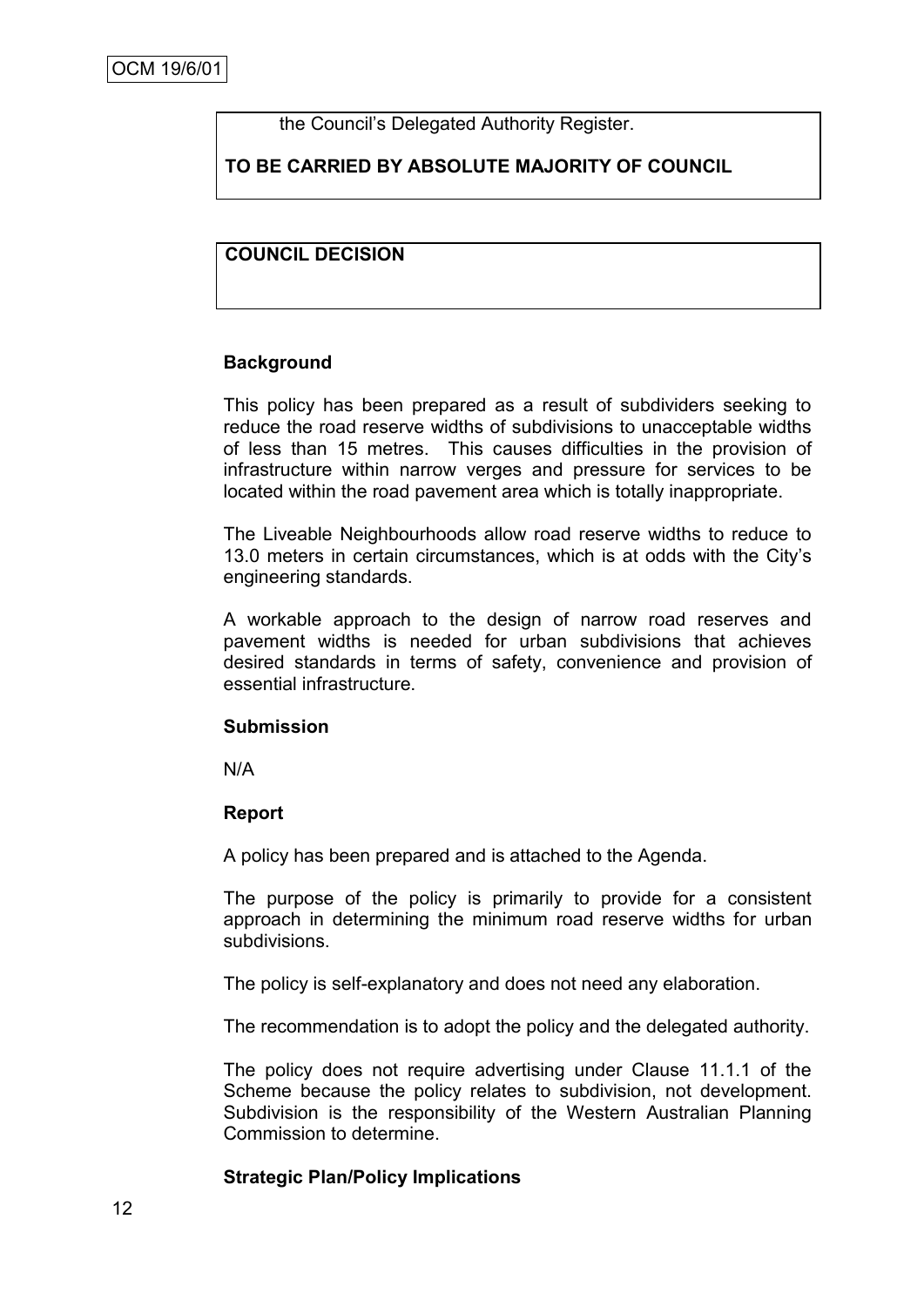The Corporate Strategic Plan Key Result Areas which apply to this item are:-

Planning Your City

 *"To ensure that the development will enhance the levels of amenity currently enjoyed by the community"*

# **Budget/Financial Implications**

N/A

# **Implications of Section 3.18(3) Local Government Act, 1995**

The Council may make recommendations and include suggested conditions of approval or refusal relating to subdivisions within the district. The final decision on matters relating to conditions rests with the WAPC.

## **14.2 (OCM1\_6\_2001) - METROPOLITAN / CENTRAL COAST REGIONAL COASTAL FACILITATOR PROJECT (1332) (SMH)**

# **RECOMMENDATION**

That Council:

- (1) receive the letter from the Western Australian Municipal Association dated 1 May 2001, seeking funds for the Regional Coastal Facilitator Project;
- (2) does not contribute \$2,200-00 to the project and advise the Western Australian Municipal Association accordingly.

# **COUNCIL DECISION**

#### **Background**

The Council, in March 1999 and 2000, paid \$2,500 each year as its contribution towards the Regional Coastal Facilitator Project. To date the Council has contributed a total of \$5,000.

#### **Submission**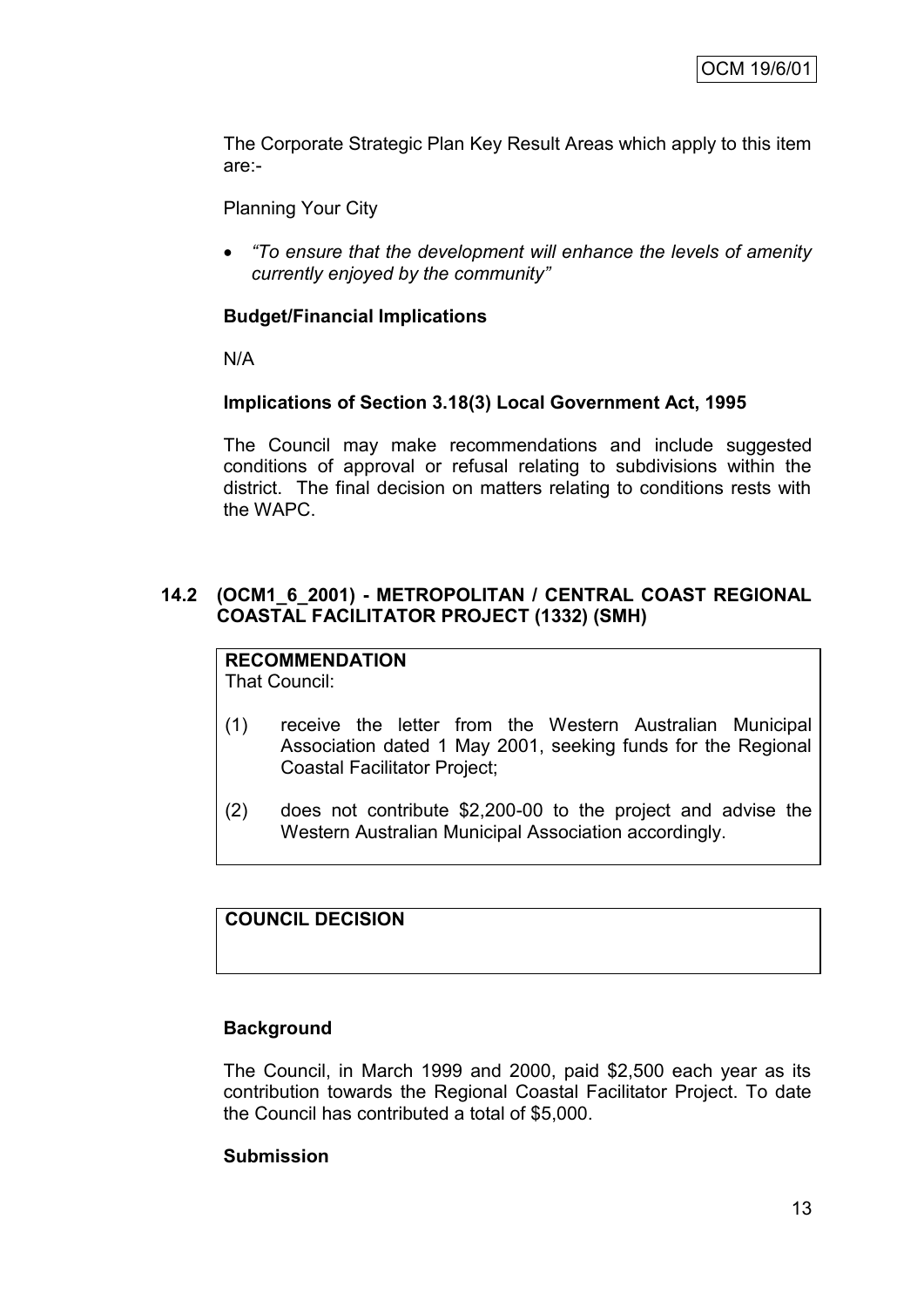The following letter dated 1 May 2001 was received from WAMA for the Council's consideration:-

"*Metropolitan and Central Coast Local Governments have, for the past year and a half, supported the hosting of the Regional Coastal Facilitator position within WAMA by providing additional funding to add to the Commonwealth grant from Coasts and Clean Seas Branch of Environment Australia. The project was scheduled to finish in mid 2001.*

*The Commonwealth Government has advised that the position would be supported for one more year to bring the funding programs into line with the end of Natural Heritage Trust funding.*

*The purpose of this letter is twofold. Firstly to request a contribution from you to enable the project to continue and thereby ensure your access to the officer's expertise and capacity to attract further grant funds for your coastcare initiatives and secondly to offer thanks for your Local Government support given so far to this project.*

*It is acknowledged that some Local Governments will wish to pay out of remaining 2000/01 funds whilst others will be allocating funds in their 2001/02 budgets.*

*Please find attached a tax invoice for your contribution. I would be pleased to discuss this issue with you and can be contacted on 92132027."*

#### **Report**

To date the Council administration has not used the services of the Coastal Facilitator Project.

The Environmental Management Services staff have only attended project committee meetings.

The Council recently adopted for pubic comment the "Integrated Coastal Management Strategy" for the City of Cockburn, prepared by Ecoscape (Australia) Pty Ltd and Coastwise, coastal planning consultants.

The coast within the City of Cockburn is controlled by the State, via regional reservations or public works (Jervoise Bay Shipbuilding Estate).

The Council has no planning powers over the coast, it only has a recommendation role. All approvals in the regional parks and recreation reserve and for public works are issued by the WAPC.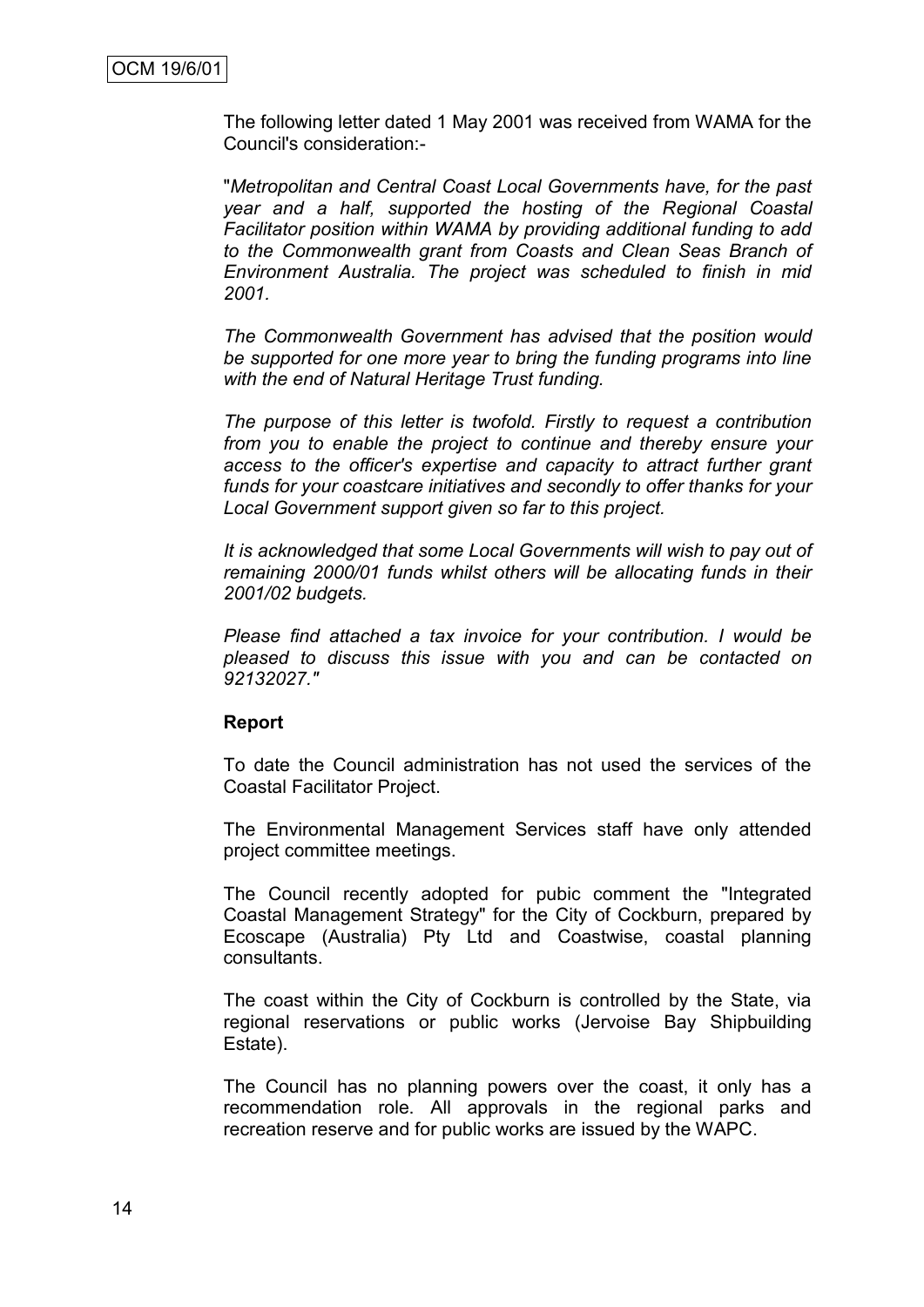As far as the Port Catherine Marina is concerned, this is being developed under a State development agreement to which the Council is not a participant. The Council only has a recommendation role in the scheme amendment and subdivision process and following the adoption of the development plan under the agreement the Council may have the power to issue development approvals under its scheme. However, it is likely that the marina, being of State significance, will be subject to a clause 32, call-in, under the MRS, where two approvals are likely. One from the WAPC under the MRS and one by the Council under its local scheme.

Given this, the services of a Coastal Facilitator, as experienced to date, are of minimal benefit to the Council. Therefore, it is not recommended that a further contribution be made for the 2001/2002 financial year.

# **Strategic Plan/Policy Implications**

N/A

# **Budget/Financial Implications**

If the Council supports the recommendation then no funds are required.

If the Council is of the opinion that it should continue to support this WAMA position, then the provision of the funds should be considered as part of the 2001/2002 budget deliberations.

#### **Implications of Section 3.18(3) Local Government Act, 1995**

Nil.

#### **14.3 (OCM1\_6\_2001) - PROPOSED SUBDIVISION - LOTS 74, 75-77, 78- 80, 85-87, 88-91, 82 & 83 WATSON ROAD, YANGEBUP - OWNER: C RADONICH - APPLICANT: BSD CONSULTANTS (116436) (MR) (ATTACH)**

# **RECOMMENDATION**

- That Council:
- (1) advise the Western Australian Planning Commission that it does not support the proposed subdivision application by BSD on behalf of the owner of Lots 74, 75-77, 78-80, 85-87, 88-91, 82 & 83 Watson Road, Yangebup for the following reasons:-
	- 1. The proposed subdivision would create a T-junction too close to the entry from Yangebup Road and future intersection with Beeliar Drive and reduce the ease of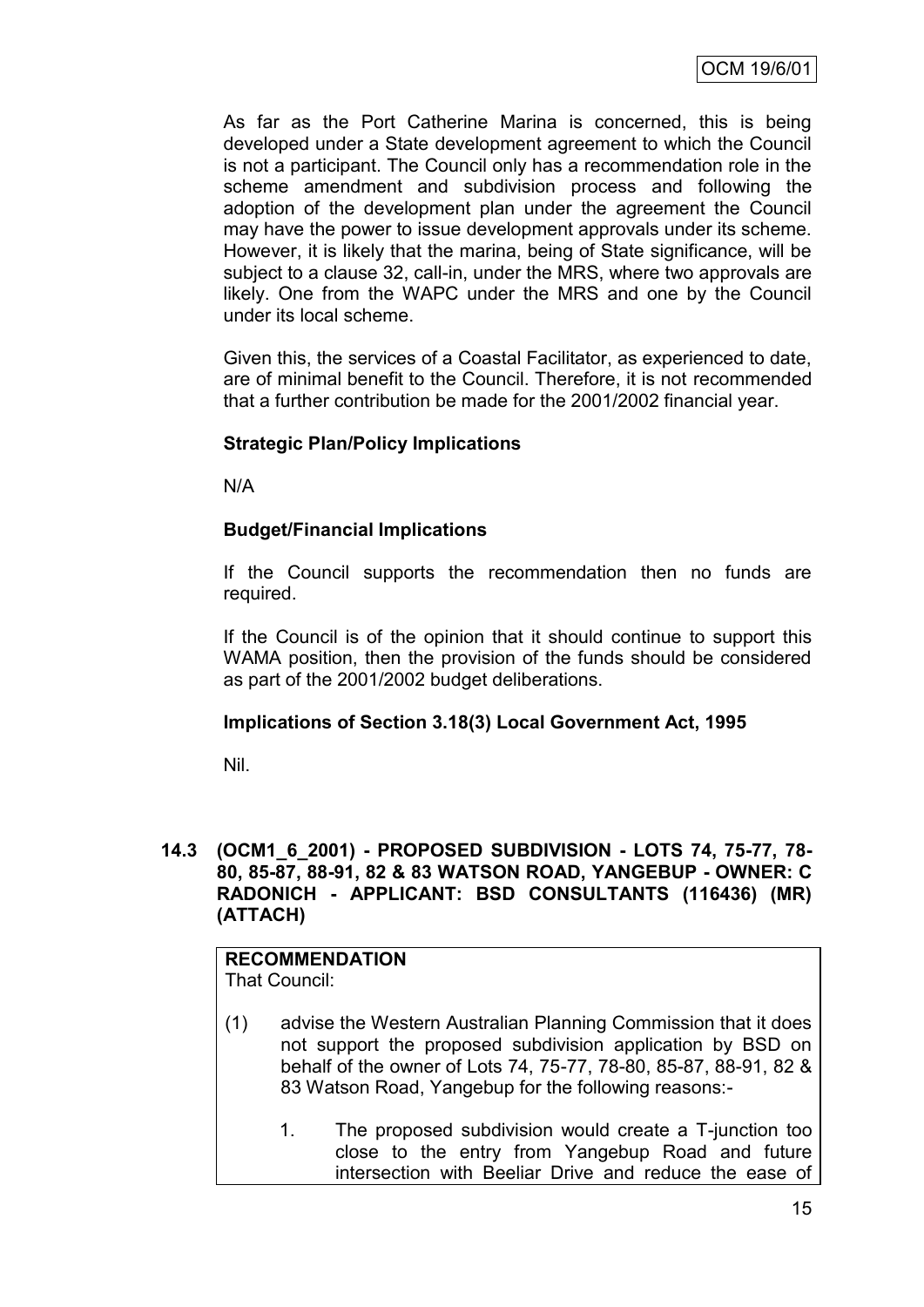access to residential lots.

- 2. The subdivision design is based on planning principles associated with separation of pedestrians and traffic through provision of cul-de-sacs that detracts from the permeability and legibility.
- 3. Increasing the size of Radonich Park is not warranted in this instance and there is an opportunity to incorporate Public Open Space within a central location within the subdivision design.
- 4. The realignment of Watson Road, which has recently been upgraded and adds to the ease of access and overall legibility of the estate, should be retained. The removal of the road and relocation of services is unnecessary.
- 5. The lot configuration is adversely affected by the road layout, which could create difficulties in the siting of single houses on lots and achieve desired standards in terms of solar orientation.
- (2) further advise the WA Planning Commission that it would only be prepared to support the subdivision application if it is redesigned generally in accordance with the sketch plan dated 24 May 2001, subject to the following conditions:

Special Conditions.

- 1. The subdivider preparing a Drainage Management Plan prepared by a suitably qualified practising Engineer, which should include the possibility that lots within the subdivision may be required for drainage purposes where other suitable alternatives cannot be achieved.
- 2. The subdivider contributing towards the cost of upgrading Beeliar Drive in accordance with a Developer Contribution Plan prepared by the Local Government.
- 3. The subdivider executing an agreement with the Commissioner of Main Roads WA for the acquisition of the land required for road widening which is shown on the plan (attached). The land required for road widening is to be shown as "Road Widening" on the Diagram or Plan of Survey (Deposited Plan).
- 4. Pro rata contributions to be made to the Education Department for the primary school site.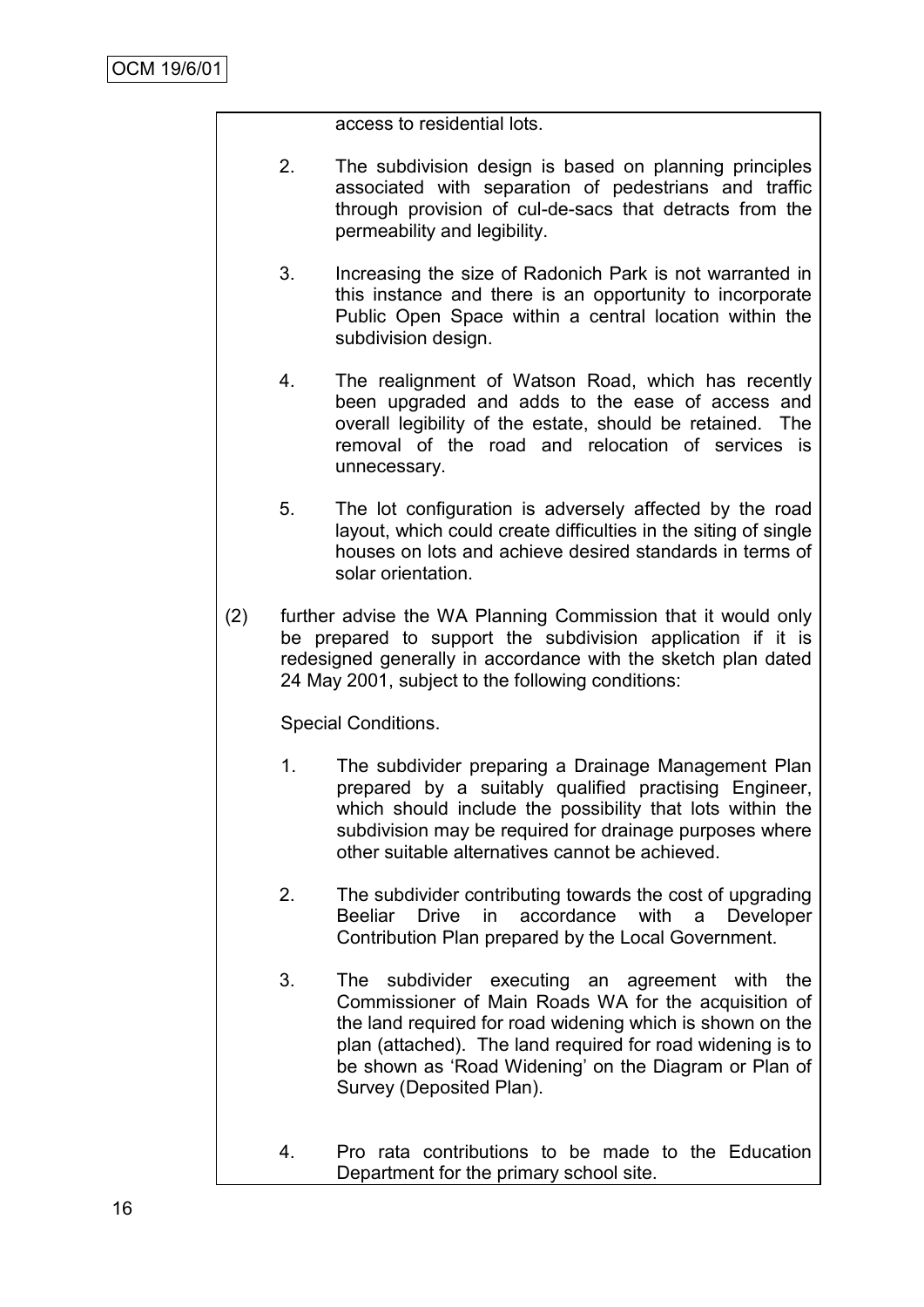- 5. The Trunk Sewer Pipe Reserve between Lots 4 and 5 (Zuvela Place) to be shown as an access place or PAW and being constructed by the subdivider to the specification of the Local Government and the satisfaction of the Commission.
- 6. The proponent upgrading View Street and Howe Street including road construction and drainage to the satisfaction of the Local Government.
- (3) adopt modifications to the Yangebup Local Structure Plan (Cell 8) in accordance with the sketch plan attached to the Agenda and forward the revised structure plan to the Western Australian Planning Commission in accordance with clause 8.2.15.2 of the City of Cockburn Town Planning Scheme – District Zoning Scheme No 2.

# **COUNCIL DECISION**

# **Background**

The Western Australian Planning Commission granted approval to subdivide the same land into 112 residential lots on 29 April 1998. The approval was valid for a period of 3 years, which has recently expired.

# **Submission**

The applicant seeks a renewal of approval to subdivide the land into 112 residential lots. Lot sizes are proposed from  $575m<sup>2</sup>$  to  $700m<sup>2</sup>$ . (refer to plan attached to the Agenda.)

The realignment of Watson Road is proposed to facilitate the expansion of Radonich Park by 1.02 hectares.

New subdivisional roads are proposed within the central and northern section of the land.

The applicant has reviewed the City"s revised sketch plan (24 May 2001). Their comments are summarised accordingly:-

- The design would appear to require an extra 450 metres of road costing an extra \$250,000 including services;
- The extra roads would use some  $6,000m^2$  of additional land and equate to a loss of 11 lots. Difficult to substantiate that there would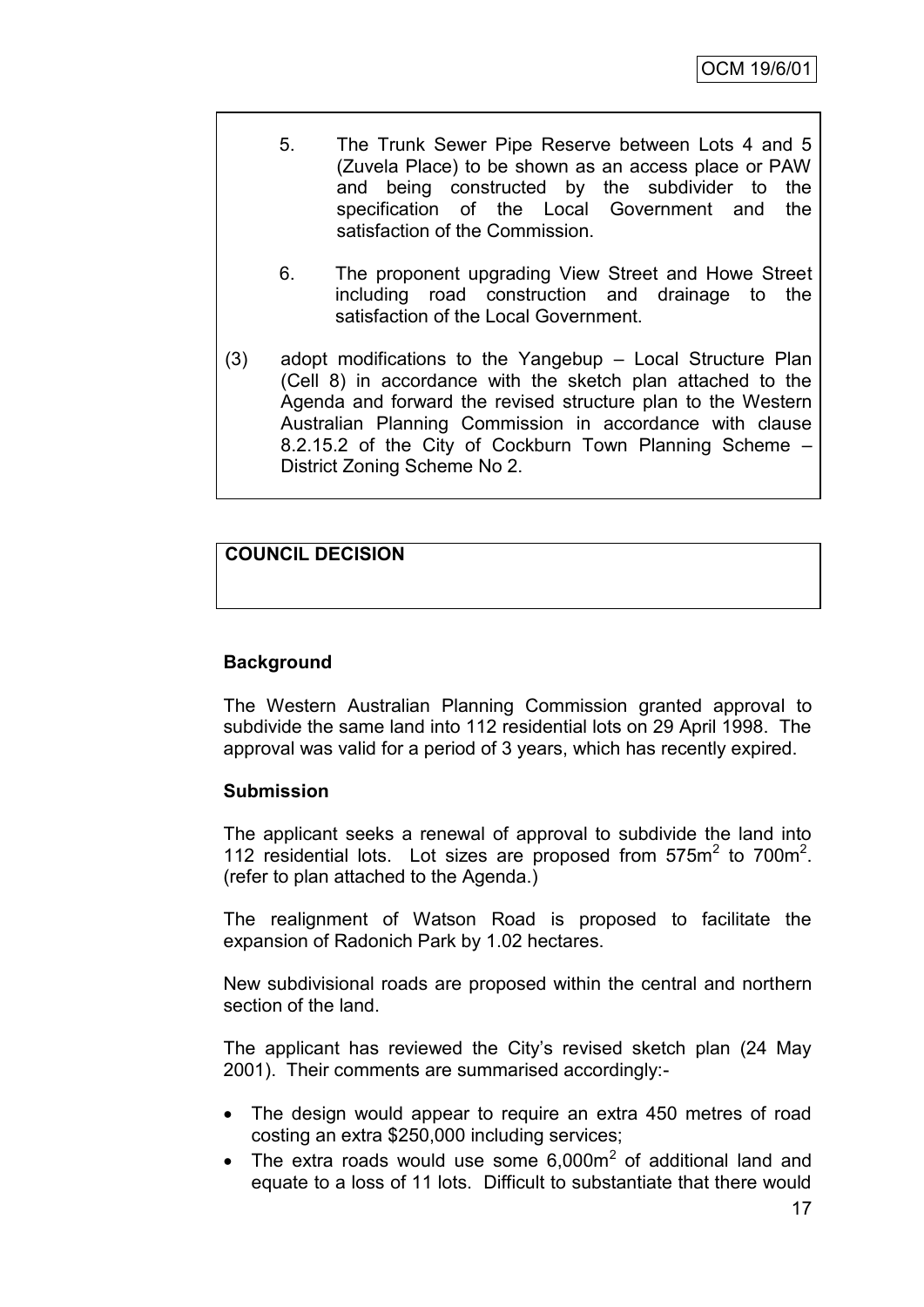not be the same number of lots unless these were significantly smaller;

- The suggested location of the separate area of POS does not take into consideration the contours and not suited from a development perspective; and
- The design does not recognise the ownership boundaries and would have a very deleterious impact on the yield of the minor landowner.

#### **Report**

#### Yangebup – Local Structure Plan

The proposed subdivision conforms to the Yangebup – Local Structure Plan for Cell 8 south of Beeliar Drive (refer to plan attached to the Agenda). The Structure Plan was prepared several years ago prior to the Livable Neighbourhood – Community Codes prepared by the Western Australian Planning Commission (WAPC).

#### Assessment of the Proposed Subdivision Design

There are several concerns with the proposed subdivision from a planning perspective that are outlined below:

- The applicant's changes to Watson Road off Yangebup Road include a short section of street to arrive at a "T" junction with Congdon Avenue. Access to the southern section of Watson Road is then indirect and requires a deviation around Radonich Park. There is also an extra cost associated with the relocation of services (ie power, drainage etc.) situated within the road reserve of Watson Road;
- The applicants road design is not permeable nor is it legible for motorists or pedestrians etc.
- Increasing the size of Radonich Park is not warranted in this instance and there is an opportunity to incorporate public open space within a central location;
- The resulting subdivision pattern also would create irregular lot shapes that could pose a difficulty siting houses to comply with the City"s requirements. The lots also do not maximise solar orientation by a "north –south" direction;

#### Modified Subdivision Design

It is recommended that the proposed subdivision design be amended into a grid road pattern (refer to sketch plan dated 24 May 2001). A sketch plan has been prepared by the City to demonstrate how this could be achieved. The major elements include:-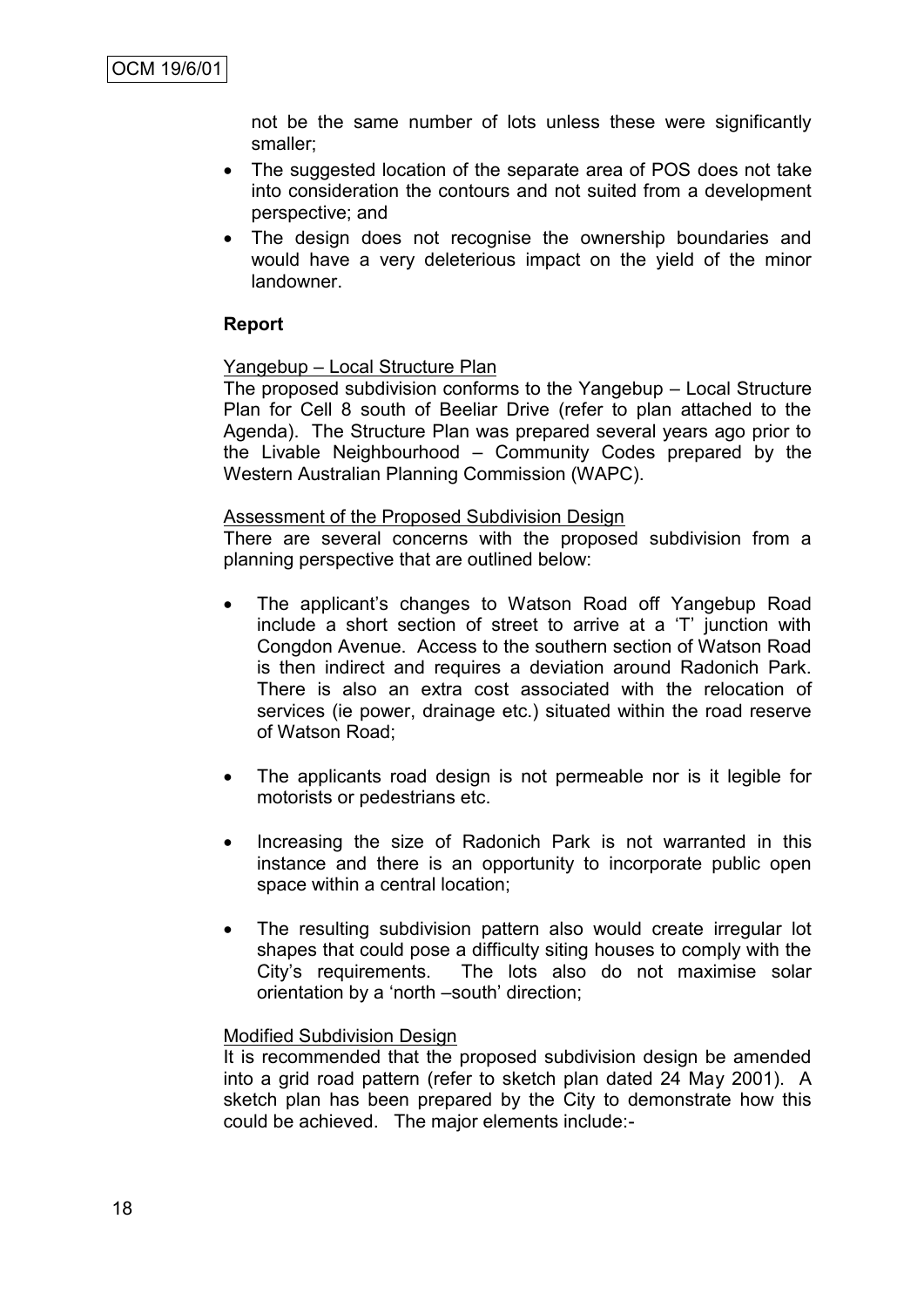- The same lot yield as the applicant"s proposal albeit with smaller lot sizes that are more reflective of the current R20 Code;
- A square shaped pocket park located in the centre of the subdivision for ease of access bordered on all sides by roads and linked to a future residential south;
- A grid road pattern with better permeability and legibility;
- Better lot configuration for positioning houses and solar orientation;
- Consistent with Liveable Neighbourhoods Community Design Codes; and
- Retains the direct north-south alignment of Watson Road and reduces the costs otherwise incurred with the relocation and closure of a section of this road.

#### Variation to Structure Plan

District Zoning Scheme No 2 allows the Council to vary a structure plan by resolution if it believes that the variation does not materially alter the intent of the structure plan. The Council in modifying the structure plan must forward a copy of the variation to the Commission within 10 days of making the decision. The changes to the structure plan only affect a small section of the structure plan and do not change the location of planned centres or the intended residential use of the land. On this basis it could be accepted that the changes recommended do not alter the intent of the structure plan. Its modification could be supported to facilitate changes to the subdivision design.

#### Other Comments

As the applicant has objected to the recommended design changes, the following comments are provided:-

- 1. The City undertook a simple comparison between the applicant"s plan and the sketch plan dated 24 May 2001. The applicant believed an extra 450 metres of road is required with the City"s sketch plan. This is more likely to be about 150m of extra road. Keeping Watson Road intact can also reduce these costs. Access places (10.0m wide) could be used in locations where access is limited to one or two lots to reduce land taken up by roads.
- 2. Additional land for roads is required (approx.  $1800m^2$ ) with the City"s sketch plan, to that proposed by the applicant. The land required for roads could be reduced to  $1200m^2$  by incorporating access place into the design. The lot yield is also the same as proposed. This is achieved by reducing lot sizes to areas that are more reflective of the current R20 Code.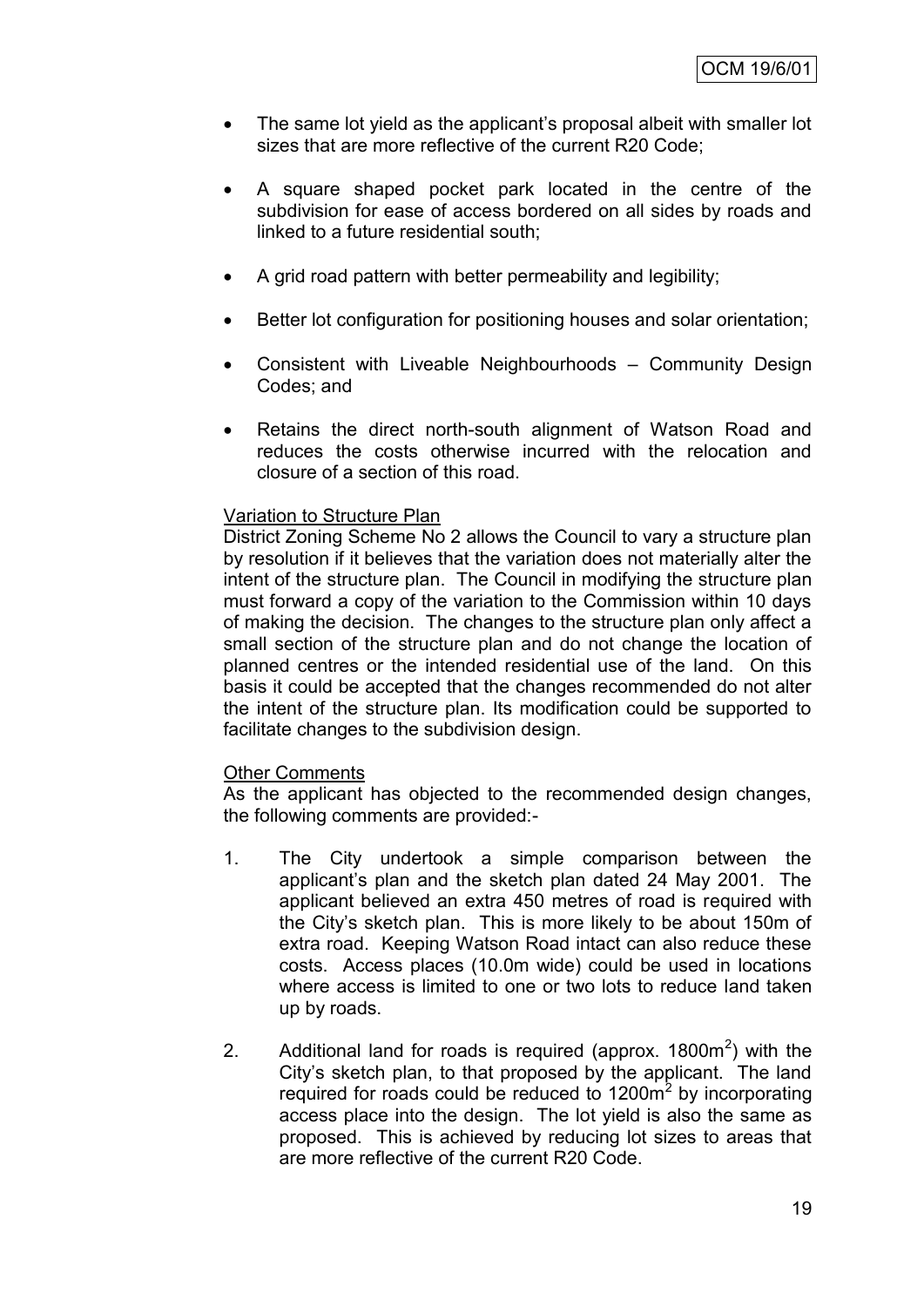- 3. The City"s sketch plan includes a central area of public open space (POS) on land that has less consideration to contours than the applicant"s plan, but is still useable. The applicant"s location for POS is still less favourable in terms of access, permeability and legibility.
- 4. The City"s sketch plan could affect the distribution of proposed lots with the minor landowner. The applicant seems to be referring to Lot 74 Howe Street. This is not a valid planning consideration in the assessment but is a project management consideration. To minimise any adverse impact on the minor owner, the proposed road link could be converted to a minor access place.

The proposed subdivision layout on the above basis is not supported. The recommended design modifications proposed are appropriate and reasonable. There is an opportunity for the applicant to enhance the subdivision sketch plan dated 24 May 2001 prepared by the City.

#### **Strategic Plan/Policy Implications**

The Corporate Strategic Plan Key Result Areas which apply to this item are:-

Planning Your City

- *"To ensure that the planning of the City is based on an approach which has the potential to achieve high levels of convenience for its citizens.*
- *To ensure that the development will enhance the levels of amenity currently enjoyed by the community.*
- *To foster a sense of community within the district generally and neighbourhoods in particular."*

Conserving and Improving Your Environment

 *"To ensure that the development of the district is undertaken in such a way that the balance between the natural and human environment is maintained."*

Maintaining Your Community Facilities

 *"To construct and maintain roads, which are the responsibility of the Council, in accordance with recognised standards, and are convenient and safe for use by vehicles, cyclists and pedestrians.*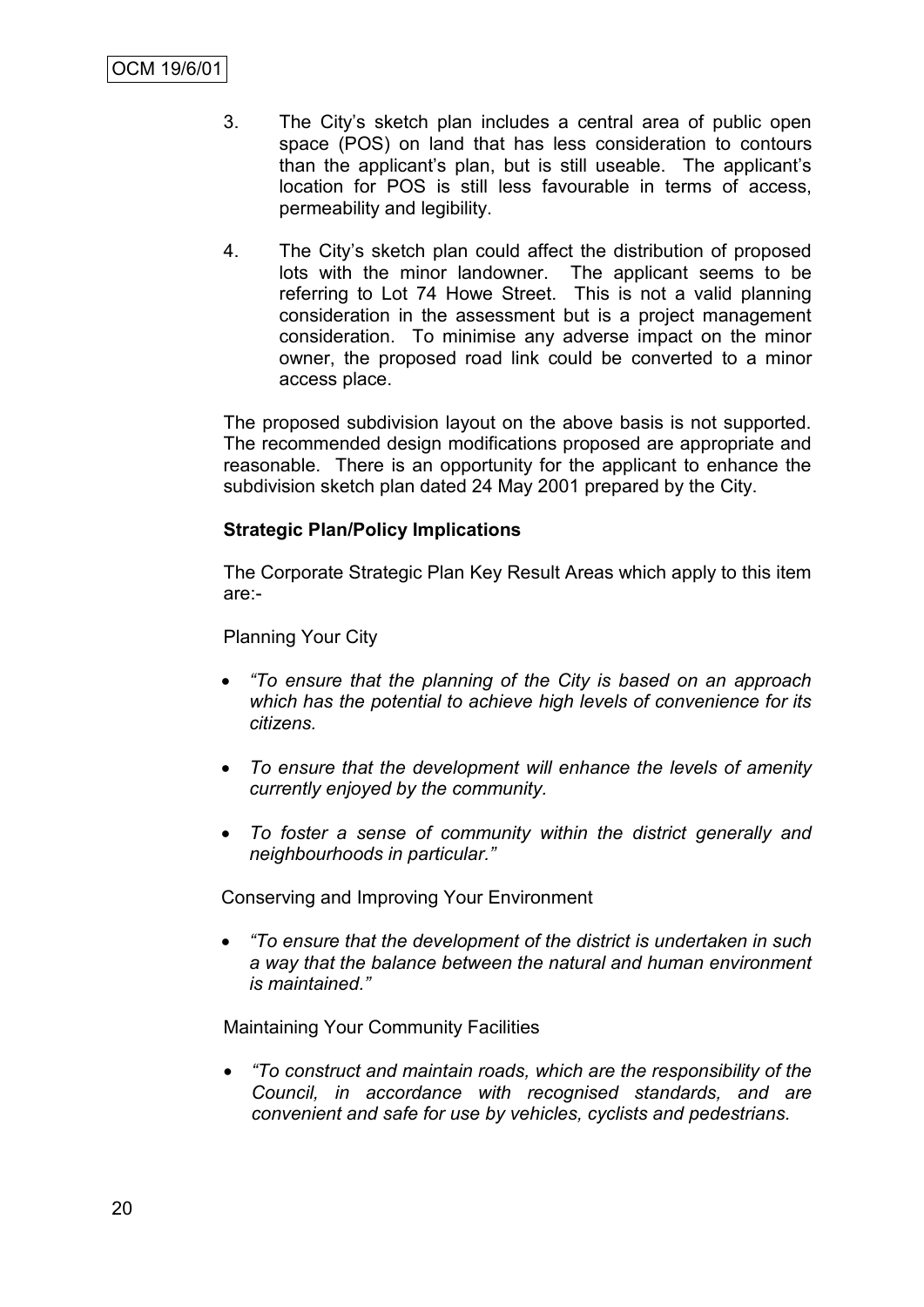*Construct and maintain parks which are owned or vested in the Council, in accordance with recognised standards and are convenient and safe for public use."*

# **Budget/Financial Implications**

N/A

**Implications of Section 3.18(3) Local Government Act, 1995**

Nil.

#### **14.4 (OCM1\_6\_2001) - PROPOSED MULTI-BAY CARWASH - LOT 29; 448 ROCKINGHAM ROAD, SPEARWOOD - OWNER: SCARSDALE HOLDINGS PTY LTD - APPLICANT: M BALMER (3309087) (MR) (ATTACH)**

# **RECOMMENDATION**

That Council:

(1) approve the proposed Self Serve Multi-bay carwash on Lot 29 No 448 Rockingham Road, Spearwood, subject to the following conditions:

Standard Conditions

1. Standard conditions contained in Council Policy PD 17 as determined appropriate to this application by the delegated officer under clause 7.6 of District Zoning Scheme No.2;

Special Conditions.

- 1. A detailed report being prepared by a qualified consultant certifying that the land has been decontaminated in accordance with the Department of Environmental Protection guidelines.
- 2. An acoustic report for the carwash facility being prepared by a suitably qualified acoustic consultant, demonstrating compliance with the Environmental protection (Noise) Regulations 1997.
- 3. A detailed report being prepared by a qualified lighting consultant certifying that the illumination will be confined within the site such as to comply with the Australian Standard AS4282 in "Control of Obtrusive Effects of Outdoor Lighting – 1997"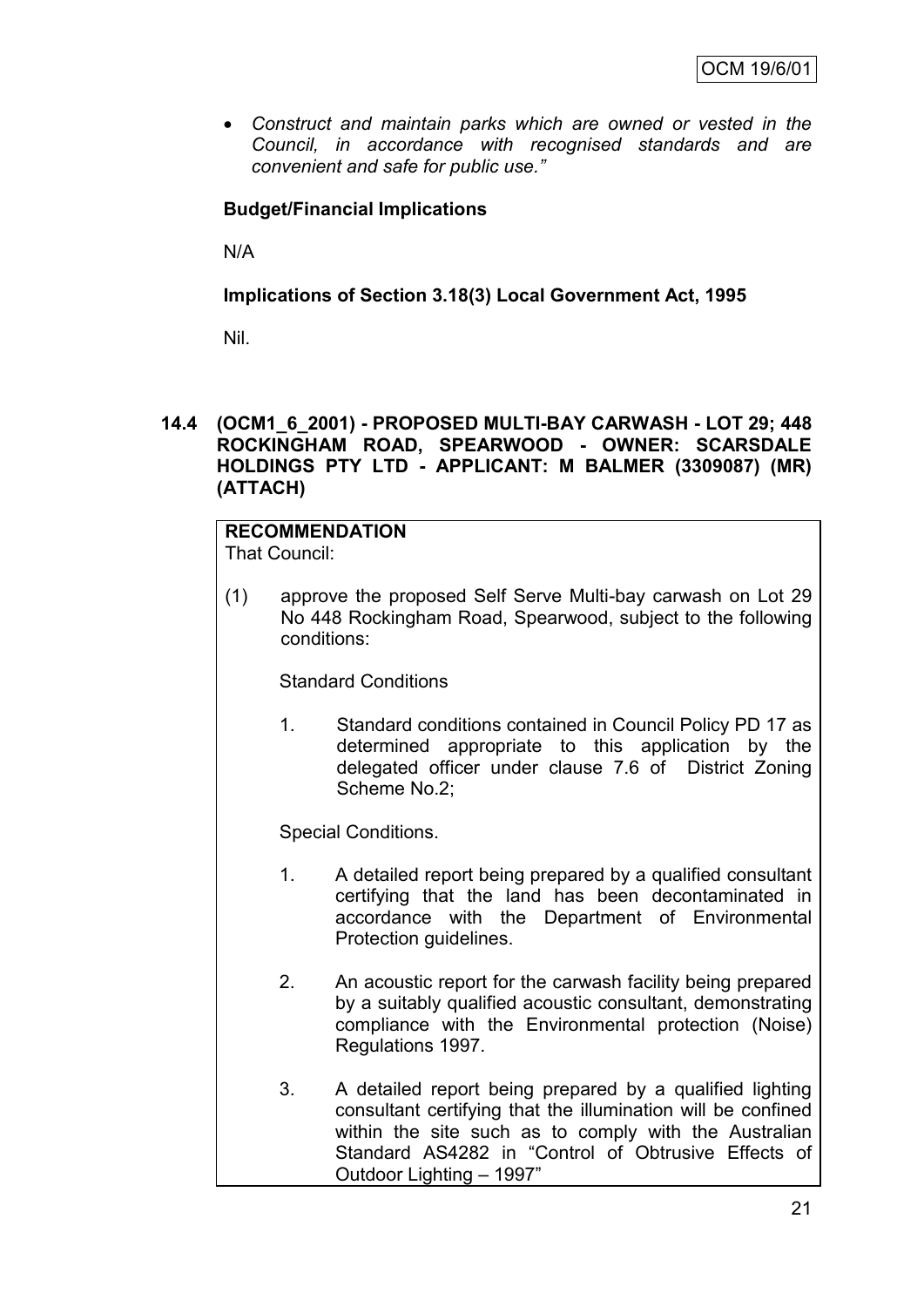- 4. The hours of the carwash operations being restricted to 7am – 10pm for each day of the week.
- 5. Vehicle access is restricted to the northern most crossover to Rockingham Road and the new crossover proposed onto Barrington Street. The existing crossovers nearest to the intersection of Rockingham Road and Barrington Street must be closed and the verge reinstated.
- 6. The design and operation of the facility must ensure that overspray does not cause a nuisance to the owners and occupiers of the adjoining commercial and adjacent residential lots, to the satisfaction of the City.

# **COUNCIL DECISION**

# **Background**

The property has been occupied previously for over 10 years as a service station.

The surrounding land uses comprise a mix of residential lots on the opposite side of Rockingham Road and Barrington Street. The site itself is close to the local shopping centre and other commercial uses.

#### **Submission**

The applicant seeks development approval to use a service station as a multi-bay carwash facility.

The applicant believes that self-serve carwash facilities have become increasingly popular in recent years. They allow motorists the convenience of cleaning of their vehicles, without any harm to the environment with substantial savings in water consumption. The proposed facility includes the following elements:-

- Self serve wash bays for cars, boats/caravans, motor bikes;
- Self serve vacuum bays for cars; and
- Self serve detailing bays for motor bikes and cars.

The site was selected for its past use as a service station and its location in the centre of the catchment area of Spearwood and Coogee. It is proposed to close one existing 10.0 metre wide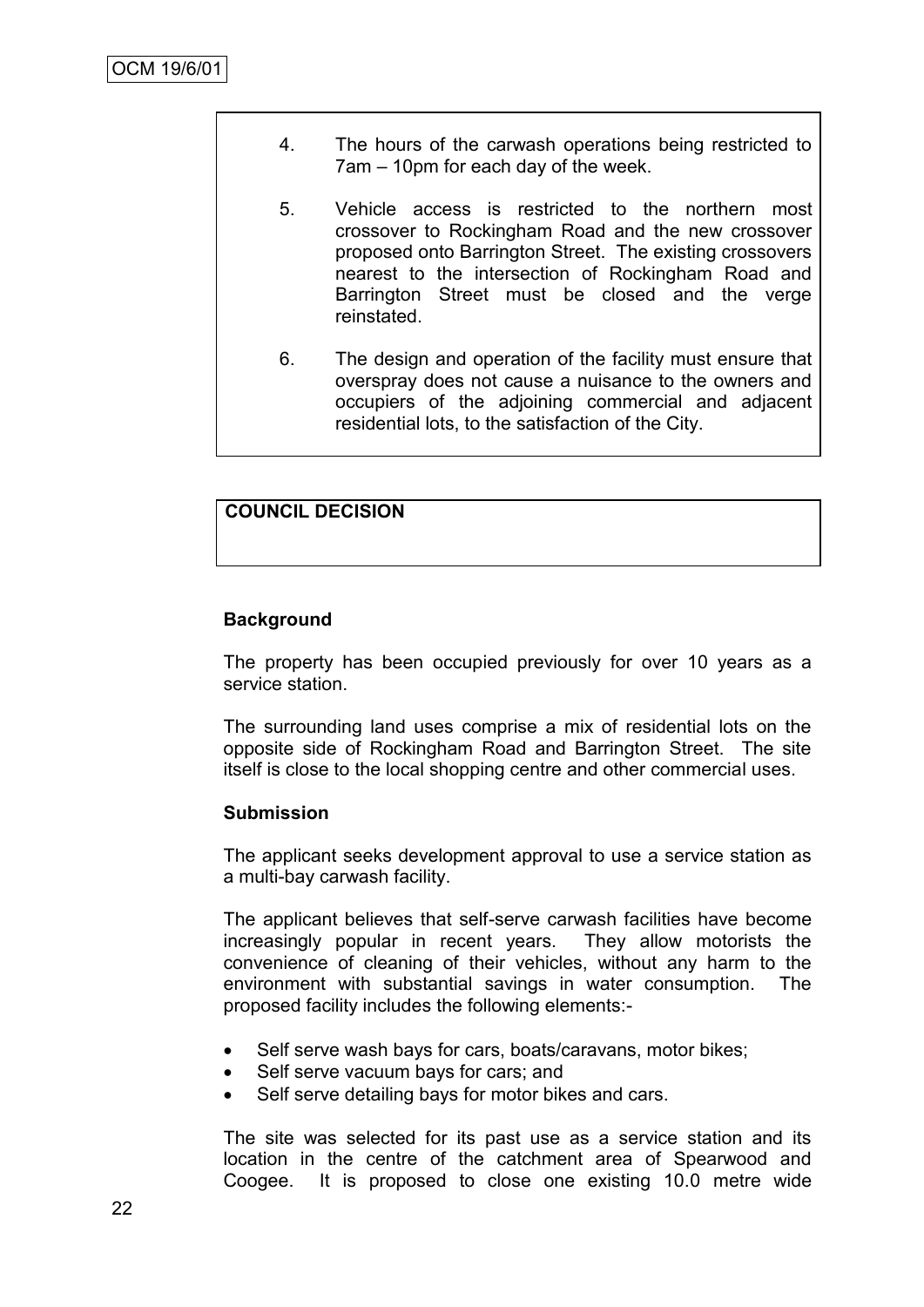crossover on Rockingham Road and relocate another on Barrington Street further away from the intersection. The applicant believes the two remaining crossovers will allow sufficient and secure access to and from the property without unnecessary traffic movements.

#### Building Design

The submitted plans are conceptual only with final plans being prepared upon receiving approval. The applicant wants to construct a modern and enjoyable place away from the common industrial look.

#### Hours of Operation

To avoid and manage loitering, vandalism and waste dumping the site will be under 24 hour video surveillance and security. The initial operating hours proposed by the applicant were from 5am and close at the same time as the adjoining hotel.

The applicant believes that if the facility was only open when customers were at work, the carwash would not survive. As the carwash will be lit, motorists who work longer hours would be able to use the facility anytime. Longer opening hours would result in less vandalism. The carwash can be closed using a timer, while money can be inserted, the equipment will not work.

To address the residents' concerns about a 24 hour operation the applicant recently offered to reduce the hours of operation from 0700 to 2200 seven days a week.

#### Lighting

The carwash is proposed to be illuminated all night (dimmed down) for the purpose of 24 hour video surveillance. Lighting must be bright enough in the right places for customers to see what they are doing. And secondly to enable video surveillance to reduce vandalism etc. Bright lighting is proposed within the wash bays, less bright lighting in the vacuum bays and some perimeter lighting (garden path type). Light spillage across the road can be avoided using shade sails as already planned for the cleaning and vacuum bays.

#### Noise Management

The applicant has identified several potential noise aspects with people driving on/off the premises – getting in and out of cars, high pressure water spray, vacuum cleaner. During the day it is believed that none of these activities would be noticed as the traffic noise from Rockingham Road would exceed on-site noise levels. All machinery will be fitted into noise insulated equipment room. Outdoor vacuums are also noise insulated or alternative ducted (motor in equipment room). At night it was accepted that activities could be audible but would ensure that the noise levels are kept within the limits of the Environmental Protection (Noise) Regulations 1997. The applicant indicated that dwellings are well away from the proposed facility and orientated away from houses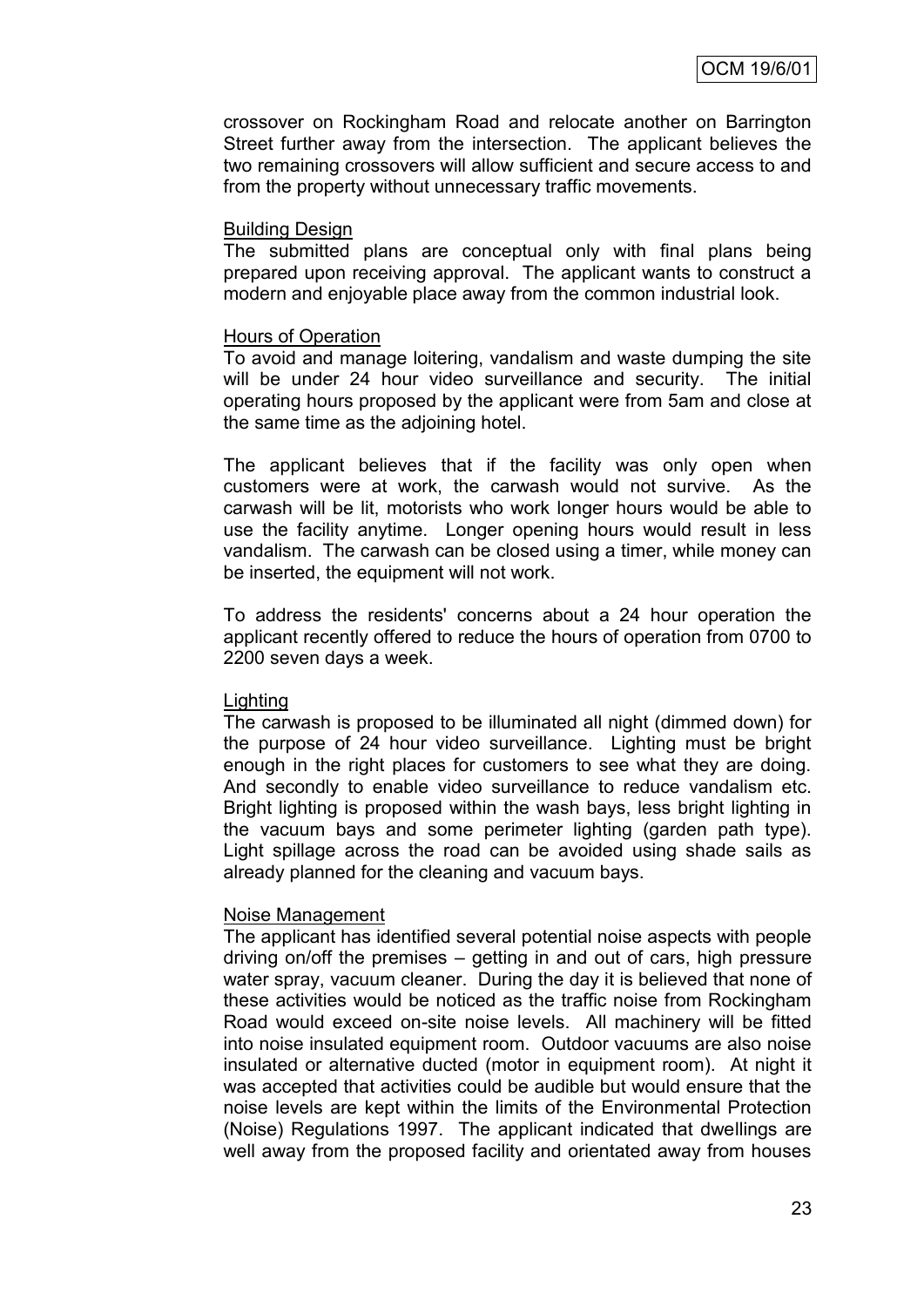and explained that in Melbourne similar facilities have houses directly adjoining on one or two lot boundaries.

#### Traffic Volumes

The facility is intended to service the local community and the applicant believes the business would not increase the current traffic volume compared to any other business that the site is suitable for. Research suggests that trips to the carwash are combined with shopping, after dropping off children, going to work etc.

#### Cleaning Agents/odour

All cleaning agents are biodegradable. The cleaning agent amounts are minute and there is no odour problem expected in the cleaning process. Recycled water will be treated to avoid smell.

There are two potential odour aspects from wastewater that is managed with proper treatment. Perfumed cleaning agents are kept to a minimum.

#### **Spraydrift**

The applicant considers the location to be perfect in relation to spraydrift. Before the land was purchased wind conditions were observed at various times of the year. The site seemed sheltered from winds. On this basis it is not believed that residents would experience any impact of spraydrift. Spray would dissipate before arrival at dwellings across both roads.

#### Waste Water

All wastewater is collected in pits under vehicles and some water is recycled and filtered before discharging into the sewer in accordance with Water Corporation regulations.

#### **Report**

The proposed development is not defined in the City of Cockburn Town Planning Scheme – District Zoning Scheme No 2. The Council can consider that the proposal is a "use not listed" and the use itself is consistent with the objectives and purpose of the Zone. The proposed carwash on this basis could be approved after notice of the application has been given for at least 21 days in accordance with the requirements of DZS2.

#### Public Comments

The proposal was advertised in accordance with the requirements of Clause 6.2 of the DZS2 by way of an advertising sign erected on-site for 21 days. The sign was placed against a wall of the existing building. Letters of notification were also sent to nearby owners seeking comment. The advertising process was sufficient for the Council to satisfy Scheme requirements. At the close of the advertising period seven submissions of objection were received.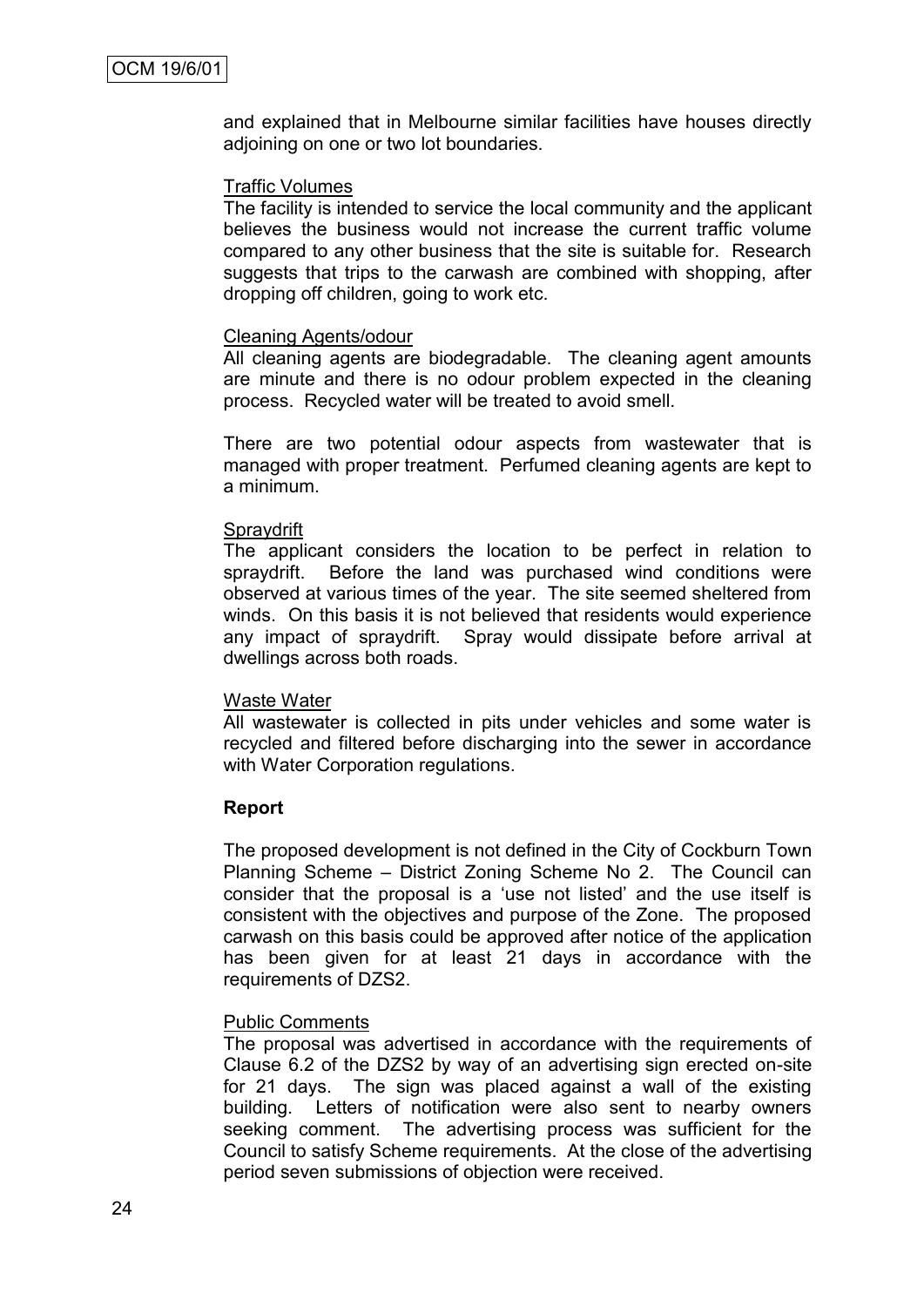Public Objections – main concerns

- 1. Opening Hours of operation
- 2. Noise received by residents after normal business hours
- 3. Traffic impact on Barrington Street
- 4. Fumes from spraydrift effect on health.
- 5. Waste disposal method not clear

The applicant has responded to residents' concern in detail and is prepared to manage operations to minimise any adverse impact on adjacent residents and businesses. The applicant's undertakings are discussed as follows:-

#### Hours of Operation

The main concern from submissions is over the initial hours of operation, being from 5am to 12pm. One submission believed the operations should be restricted to 6am to 10pm, if approved. The City has previously approved of carwash facilities within the District on commercial land within residential areas. The most recent carwash being on 346 Carrington Street, Hamilton Hill, where the operating hours were limited to 7am to 10pm.

The hours of operation of the carwash proposal should be balanced against the residents' concerns and the viability of establishing the business. It is proposed to restrict the hours of operation of the carwash to 7am to 10pm. This was recently agreed to by the applicant.

#### Noise & Light Management

Noise management should be verified against an acoustic consultant"s report that demonstrates the development will comply with the Environmental Protection (Noise) Regulations 1997. Likewise the effects of outdoor lighting must comply with the relevant Australian Standards to minimise any adverse impacts on adjacent residents.

#### Traffic Impact

The traffic impact on Rockingham Road and Barrington Street is not expected to be any greater than the traffic impacts caused by the former service station and may in fact be less. The change in crossover locations is supported and provides for greater safety entering and leaving the development than the existing crossover arrangement.

#### Landscaping

The proposal incorporates landscaping along the street frontage, which would greatly improve the look of the property together with the redevelopment of the site and modern buildings and structures proposed.

#### **Conclusion**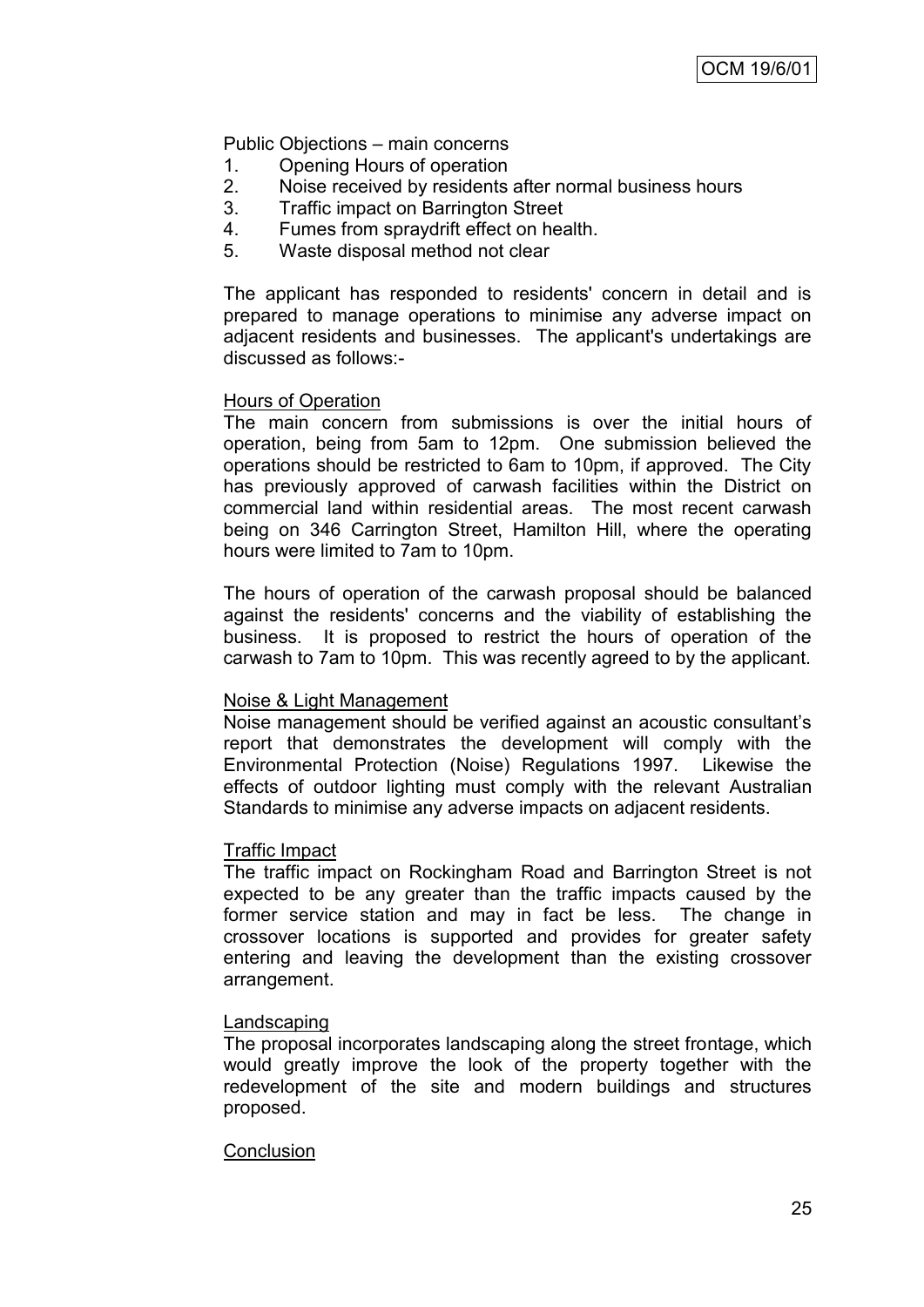On the above basis there are no objections to the proposal proceeding subject to compliance with the stated conditions of approval which address the concerns raised in the submissions.

#### **Strategic Plan/Policy Implications**

The Corporate Strategic Plan Key Result Areas which apply to this item are:-

Planning Your City

 *"To ensure that the development will enhance the levels of amenity currently enjoyed by the community"*

Conserving and Improving Your Environment

 *"To ensure that the development of the district is undertaken in such a way that the balance between the natural and human environment is maintained."*

#### **Budget/Financial Implications**

N/A

**Implications of Section 3.18(3) Local Government Act, 1995**

Nil

# **14.5 (OCM1\_6\_2001) - POSSIBLE COUNCIL PRESENCE IN THE PROPOSED THOMSONS LAKE TOWN CENTRE (9629) (SMH)**

#### **RECOMMENDATION**

That Council request the Director Planning and Development to prepare a report on the options for Council to establish a presence in the proposed Thomsons Lake Town Centre.

# **COUNCIL DECISION**

#### **Background**

The planning of the Thomsons Lake Town Centre has been on-going for the past 4 years. The plan has been prepared by an Implementation Committee, chaired by the Ministry for Planning, and with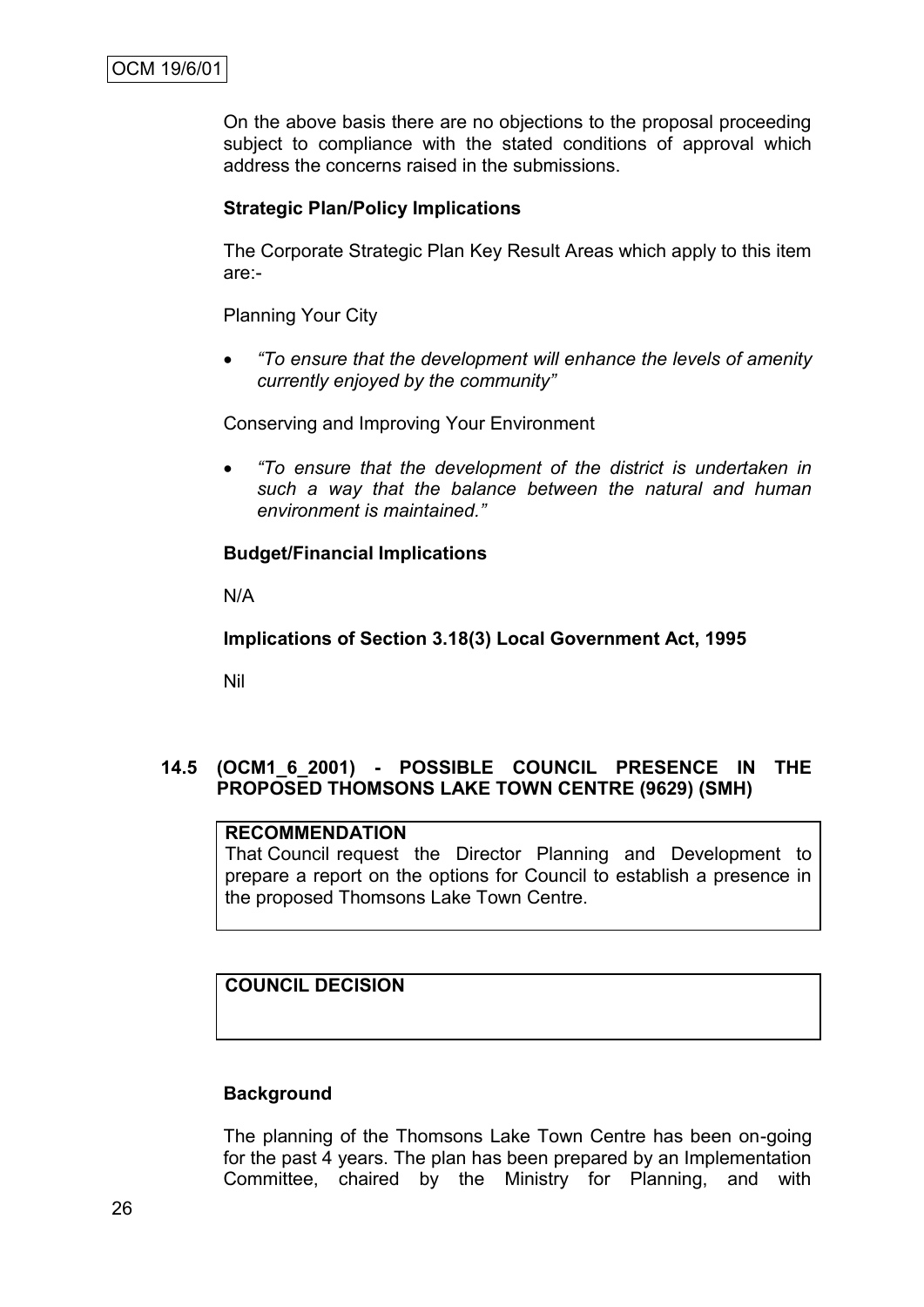representation from Department of Transport, City of Cockburn and Landcorp.

The formulation of the Town Centre plan is nearing completion and questions are being asked by stakeholders about the likely future role of the Council in the planning and development of this strategically important regional centre.

At this stage the overall plan being prepared relates to the land located on the four corners of the Kwinana Freeway and Beeliar Drive / Armadale Road intersection, and is proposing to provide for the development of major retailing and commercial facilities, commercial, community facilities and services and regional / district sporting grounds. The State Government has committed to provide a rail service between Perth and Thomsons Lake via Kenwick by the year 2004 associated with a bus interchange.

Currently the Gateways Shopping Centre has been developed to its first stage of 15,000 $m^2$ , to be ultimately 50,000 $m^2$ .

#### **Submission**

N/A

#### **Report**

There is an expectation that the Council will have a presence at the Thomsons Lake Centre.

At the present time a 2 ha Community Purposes site has been set aside as part of the Gateways Shopping Centre development for the future use of the Council. To date no proposals for this land have been identified.

Plans prepared for the design and construction of the rail station, north of the Gateways Shopping Centre and located in the median to the Kwinana Freeway, show land to the west being developed for car parking, bus interchange, a town square and space for retail and office accommodation.

Given the advanced state of planning of both the Gateways Shopping Centre and the Town Centre, it is considered necessary for the Council to investigate the options for a possible future role and/or presence in the Town Centre so that any decisions that may be taken by the Council in this regard can be provided for in the plan.

For the Council to make a considered decision, in respect to this matter, it would be necessary for a report to be prepared which identifies the options that may be available.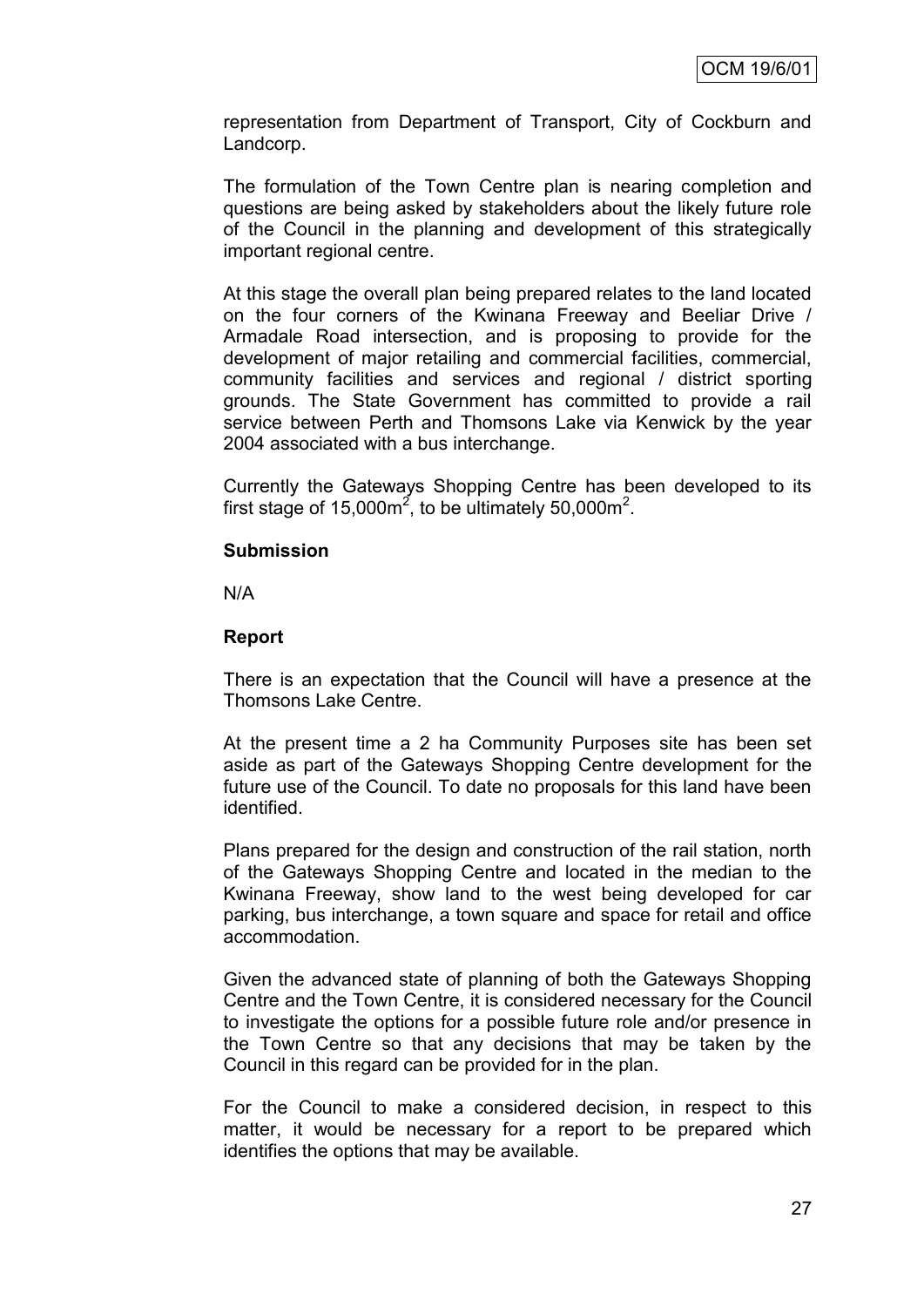# **Strategic Plan/Policy Implications**

- 1. Managing Your City
	- *"To deliver services and to manage resources in a way that is cost competitive without compromising quality."*
- 2. Planning Your City
	- *"To ensure that the planning of the City is based on an approach which has the potential to achieve high levels of convenience for its citizens."*
	- *"To foster a sense of community within the district generally and neighbourhoods in particular."*
- 4. Facilitating the needs of Your Community
	- *"To facilitate and provide an optimum range of community services."*

# **Budget/Financial Implications**

No funds are available to undertake this investigation. The work will be done in-house using Council staff and resources.

# **Implications of Section 3.18(3) Local Government Act, 1995**

Nil.

# **14.6 (OCM1\_6\_2001) - MURDOCH UNIVERSITY MASTERPLAN (9806) (SMH) (ATTACH)**

# **RECOMMENDATION**

That Council:

- (1) receive the report;
- (2) advise the Office of Facilities Management at the Murdoch University that it:-
	- 1. supports the Masterplan "The Millenium Plan 2000 and Beyond" subject to the suggestions contained in the report;
	- 2. believes that because of the size and scope of the project that it be undertaken by a Development Authority established for the purpose of planning, designing, constructing and managing the implementation of the Masterplan;
- (3) advise the City of Melville of the Council's decision accordingly.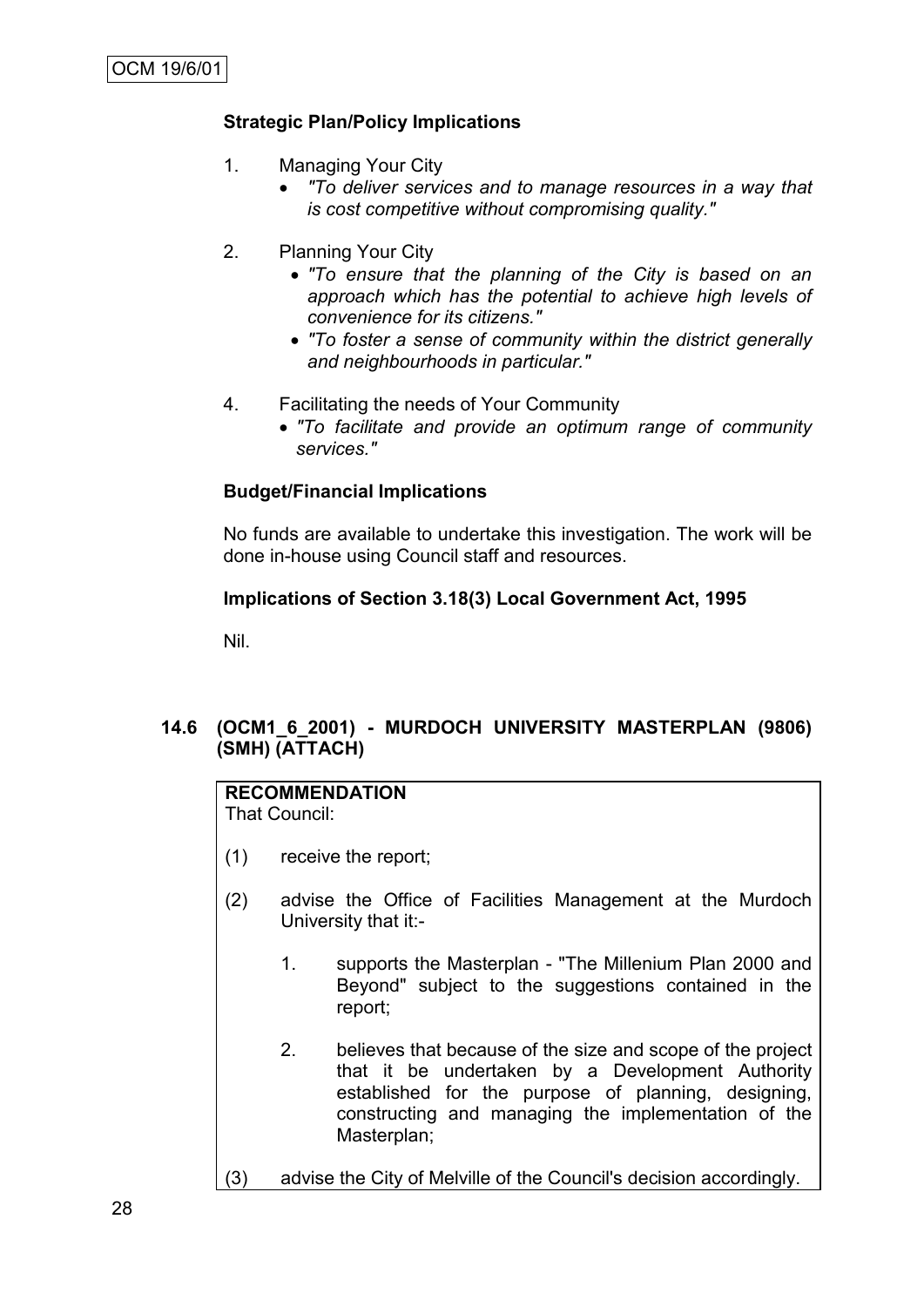# **COUNCIL DECISION**

#### **Background**

The Murdoch University has been established on a large 220 ha site for the past 30 years.

The land is currently used for university purposes, together with stock paddocks associated with the Veterinary School.

The land is reserved under the MRS for "University" and similarly reserved in the local schemes.

The majority of the site is located in the City of Melville with the balance to the south being within the City of Cockburn.

Because the land is reserved under the MRS together with the fact that the development would be deemed a public works, development will only require the approval of the WAPC. The affected local government can only make recommendations in respect to scheme amendments, subdivision and development.

The proposal to develop a Masterplan has been contemplated by the University since about 1998. The reason for the Masterplan is to provide a plan to better utilise the large land holding for the benefit of the University and the community.

#### **Submission**

In a letter dated 23 May 2001, the Director of The Office of Facilities Management wrote to Council confirming a meeting with the Director, Planning and Development:-

"*Thank you for meeting with officers from Murdoch University on the 10th May to discuss progress on the master plan.*

*I* would like to follow up with the process you recommended and submit *the master plan to Council. The University is seeking endorsement in principle from the City of Cockburn.*

*The current status of the plan within the University is:*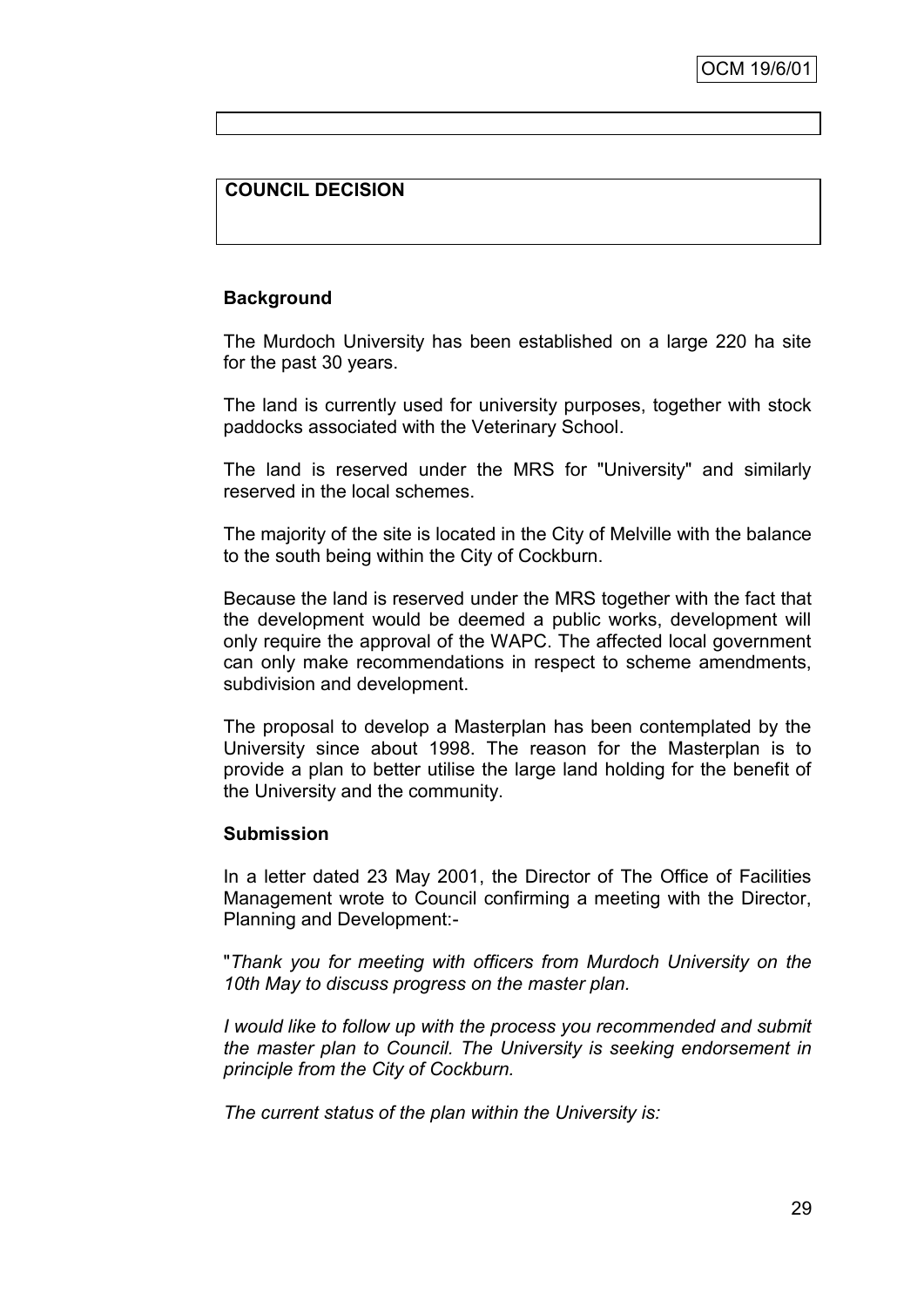*The Master planning report - The Millennium Plan - 2000 and Beyond was presented to the University Senate in July 2000 and the following guiding principles were endorsed:*

- *Development of a University Town*
- *Retention of an on Campus Veterinary Farm*
- *Development of commercial uses on Campus*
- *Provision of income to support the educational functions of the University*
- *Endorsement of the conceptual plan contained within the August 2000 report*
- *That the report be released for wider public consultation.*

*One of the key objectives in developing a University Town is to bring life into the Campus and surrounding community. For example the University Town will have its own residency, food halls, recreation facilities and shops.*

*I would like the opportunity to present the plan to Council prior to their consideration for endorsement.*

*Please find enclosed the master plan and brochure. I look forward to a favourable response."*

A copy of the Masterplan Brochure is attached.

In general terms the Masterplan provides for:-

- The consolidation of the University Campus on its existing location and is central to the development proposals.
- Along the Murdoch Drive and South Street road frontages mixed use, research and commercial uses are proposed.
- Retail sites are dispersed throughout the development area.
- The western sector of the development is for small residential lots and medium density housing.
- The southern sector is retained in paddocks to serve the veterinary farm. Also in this sector significant areas have been designated for conservation.
- The existing St Ives Retirement Village is retained and expanded, together with the retention of the Winthrop Baptist College.

Within the City of Cockburn, the university land will continue to be used for stock paddocks and conservation. All of the other development is located within the City of Melville.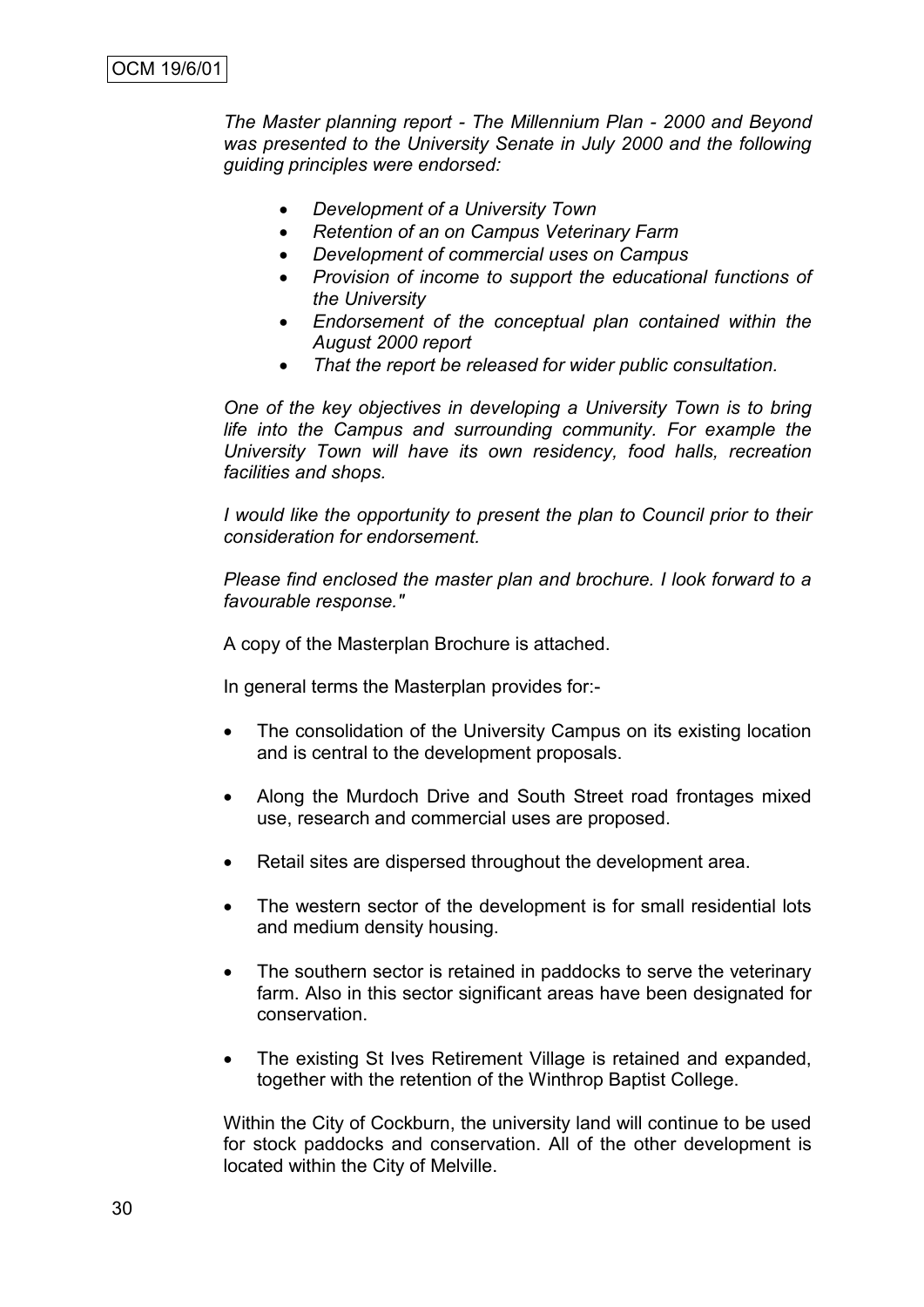Access to and from the development is proposed to be primarily from South Street, with other access points from Murdoch Drive and Farrington Road.

On Farrington Road, the existing Baptist College entrance road is retained and extended as an access road, with an additional road planned further to the west to serve the proposed residential sector.

It is also understood that at this stage the University is proposing to lease not sell the land for development. This could be a major impediment to the rate and type of development that will occur.

### **Report**

The proposal is ambitious and exciting and will undoubtedly add value to the locality and provide unique opportunities for the surrounding community.

If a plan such as this is not pursued, and the 220 ha is surplus to campus requirements, then the land is likely to remain vacant and a 'void' in the land use and traffic linkages within this locality. This is not desirable.

It is unlikely that the development will have an adverse impact on the existing retail centres and catchments in either Melville or Cockburn, given that the surrounding land use patterns have stabilised, together with the fact the proposal contains limited retailing, according to the Masterplan.

In overall terms the plan is acceptable and should be supported. However, the following suggestions are made:

 The Murdoch University site is strategically located and provides unique and diverse opportunities. The University's objective to develop a vibrant model university based urban development with a range of housing types and densities which demonstrates ESD principles promoted through academic courses is supported.

Due to the site's strategic location it is our opinion that it is possible to create a unique piece of urban design as achieved in Joondalup, East Perth and Subiaco, but with its own distinct qualities and character that builds on its association with the university.

• The application of ESD principles so that the project becomes a living model as stated in the report is supported. The development in this form shows a strong commitment from the University to its teachings. Moreover, it provides the opportunity to demonstrate to the development industry the viability of ESD principles and the opportunity to influence change in the industry.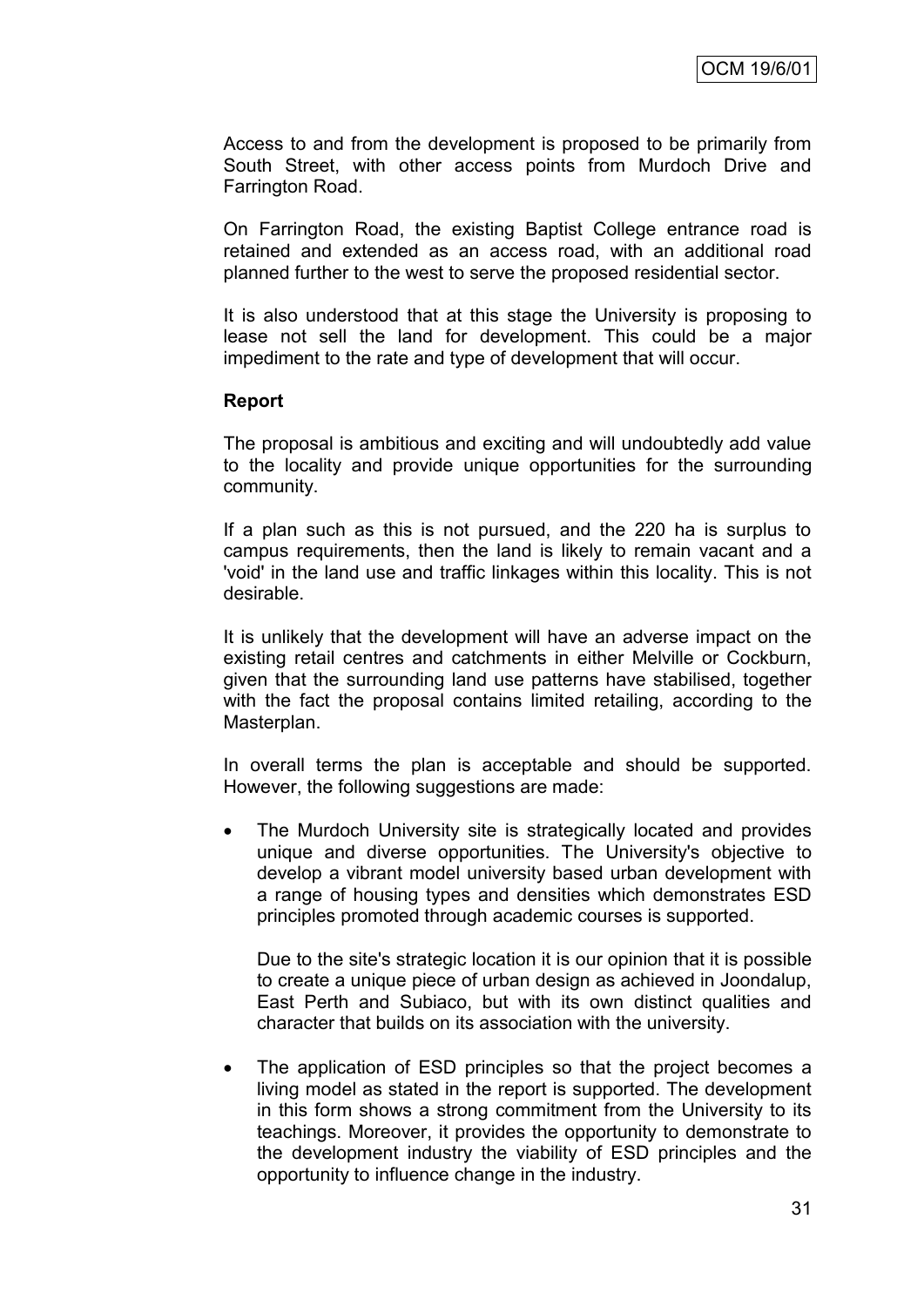The proposed residential development located between St Ives Retirement Village and the Winthrop Baptist College is located within a known midge problem area associated with North Lake.

The City of Cockburn applies a policy which excludes residential development within 500m of lakes with known midge problems and depending on particular circumstances requires Memorials on titles on lots up to 800m from the lake.

Council would oppose any residential development within 500m of North Lake. Perhaps this area could be developed as an agricultural based village which includes market gardens, orchards, foliage and flower production which is part of the ESD suite of design solutions.

- The Masterplan shows the retention of the existing access road east of Winthrop Baptist College. In our view this represents a significant physical barrier between the college and the relocated ovals and is a safety issue that needs to be addressed. A pedestrian underpass could be provided to overcome this potential problem.
- It is understood that the existing ovals adjacent to the Winthrop College tend to be spongy and waterlogged. It has been suggested that this is due to an underlying layer of peat.

This should be investigated to determine the area's suitability for development. The presence of peat may also lend weight to an agricultural based village in this location.

- A suitable buffer should be maintained around Chelodina Reserve. It appears from superimposing the Masterplan over the aerial photo that the proposed ovals will encroach into the buffer area requiring the removal of fringing vegetation.
- It is highly desirable to maintain a green link between North Lake and Chelodina Reserve. The conservation area zone should continue north of the east-west link road located south of the reserve to complete the conservation link. Revegetation of existing cleared or degraded areas should be undertaken to enhance the green link.
- The extent of retail development needs to be justified. It is considered that student numbers contribute little to the justification of additional floor space over and above that supported by the resident population due to their intermittent presence in the area and low disposable income.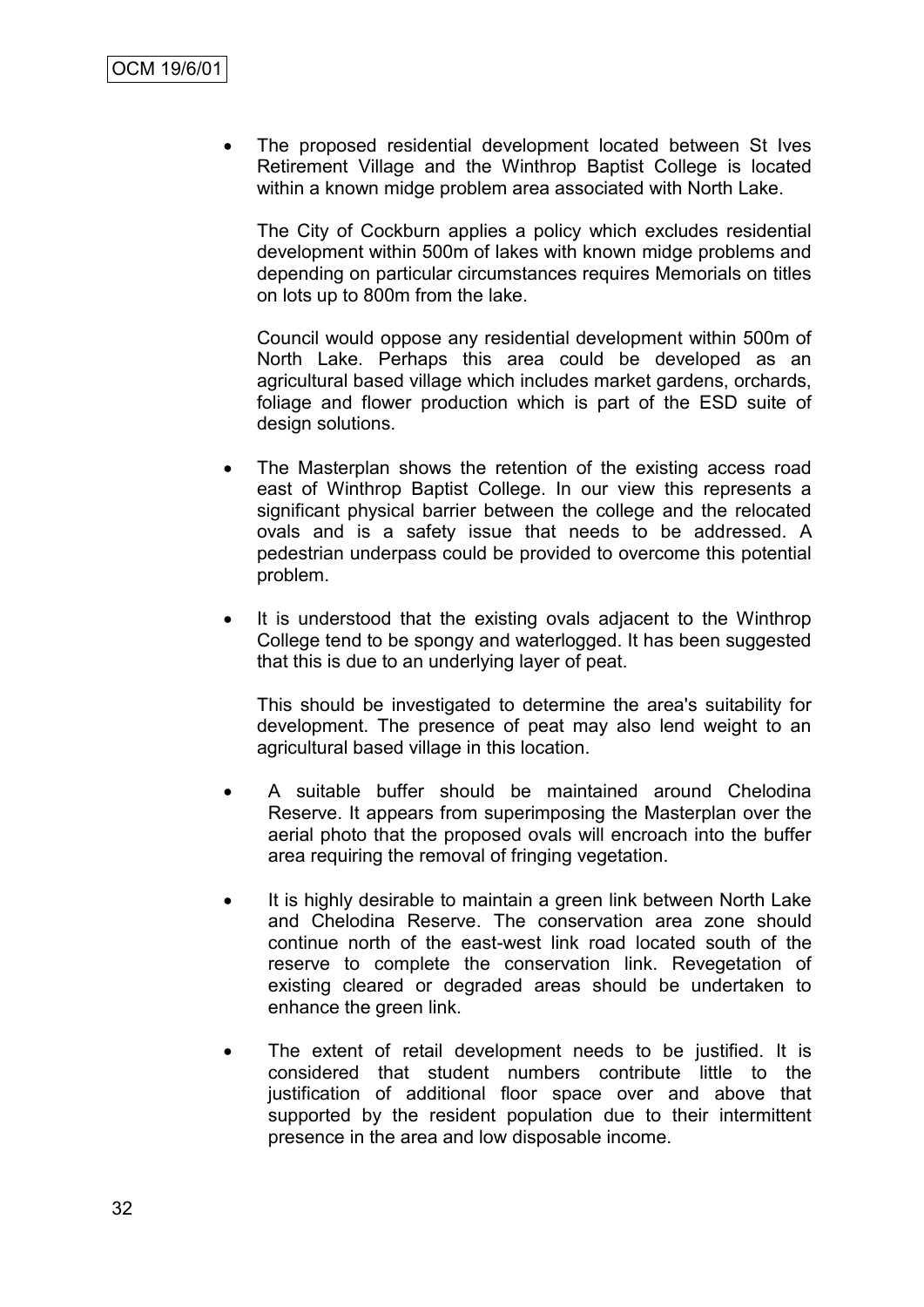A traffic study needs to be undertaken as part of the Masterplan review. This needs to examine on-site and external impacts as well as the level of service at proposed intersections with South Street and Murdoch Drive.

The potential impacts on Prescott Drive and Windelya Road need also to be examined as part of any Traffic Study.

- Consideration needs to be given to local bus routes through the area. The proposed circle route location will not provide adequate public transport accessibility. Bus route planning should take in the wider Kardinya area and linking to Murdoch Park, the Kardinya Shopping Centre, North Lake High School and other uses within the Murdoch precinct that are currently not adequately served (TAFE, Police and Remand Centre).
- Whilst the central oval area satisfies the active recreation needs of the community, the residential area should incorporate neighbourhood parks provided in accordance with the normal Ministry for Planning standards.

Given that the land is reserved, is in University ownership and likely to be deemed a public work, together with the fact that the land extends between two local governments, there may be merit in the Masterplan being implemented and managed by a Development Authority, with statutory powers.

A Development Authority would also be appropriate because of the large area of land involved, namely 220 ha and the fact that the development is likely to be undertaken over 30 years or more. A Development Authority can formally provide for representation and input from the local governments and other planning and development agencies. Re-developments through Development Authorities have been successful, in planning and development terms, in Joondalup, East Perth and Subiaco. An Authority has recently been established to re-develop the Midland Workshops. These could be good and appropriate models to follow.

## **Strategic Plan/Policy Implications**

The Corporate Strategic Plan Key Result Areas which apply to this item are:-

- 2. Planning Your City
	- *"To ensure that the planning of the City is based on an approach which has the potential to achieve high levels of convenience for its citizens."*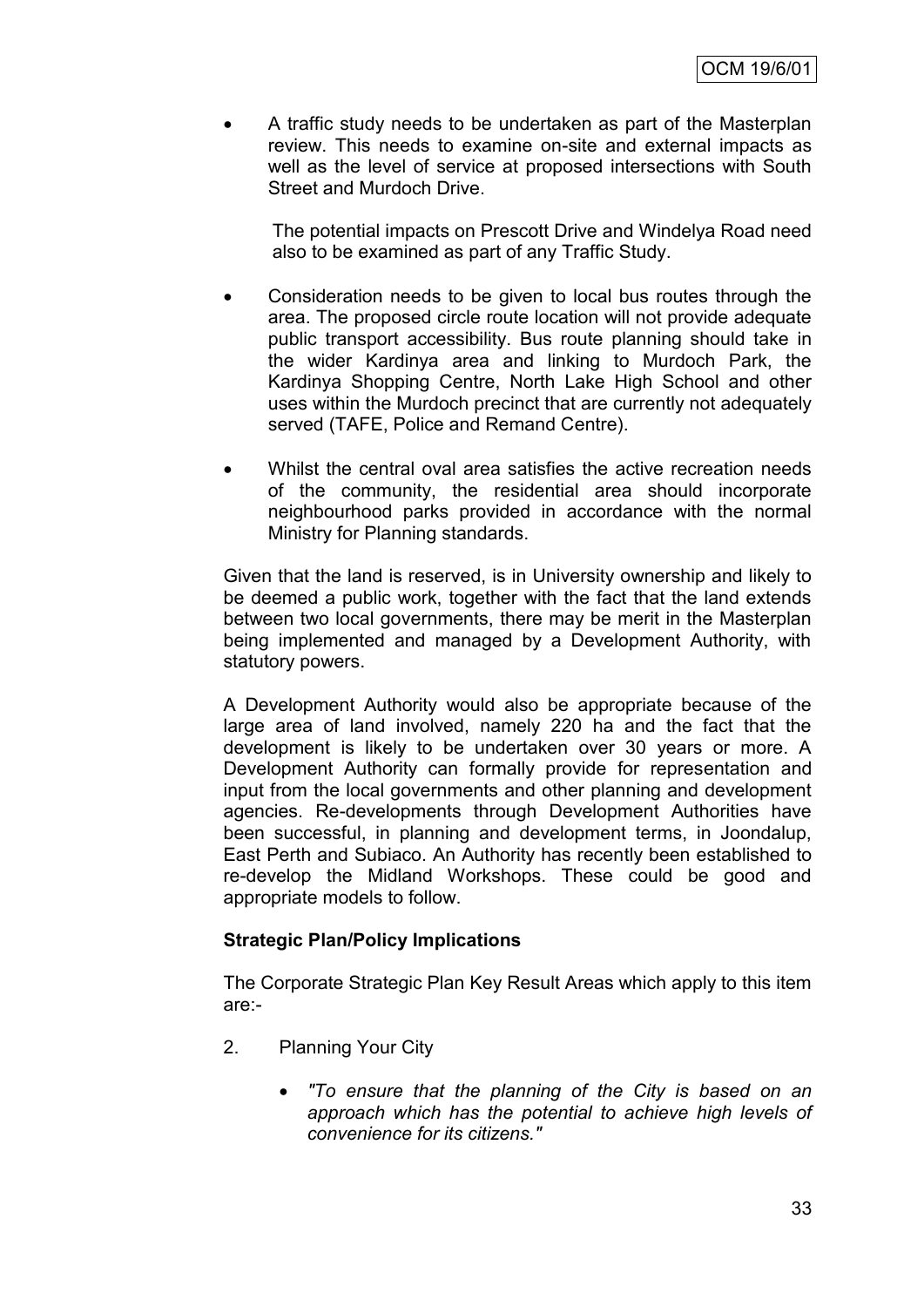- *"To ensure that the development will enhance the levels of amenity currently enjoyed by the community."*
- *"To foster a sense of community within the district generally and neighbourhoods in particular."*
- 3. Conserving and Improving Your Environment
	- *"To ensure that the development of the district is undertaken in such a way that the balance between the natural and human environment is maintained."*
- 4. Facilitating the needs of Your Community
	- *"To facilitate and provide an optimum range of community services."*

## **Budget/Financial Implications**

N/A

**Implications of Section 3.18(3) Local Government Act, 1995**

Nil.

**14.7 (OCM1\_6\_2001) - PROPOSED RELOCATION OF COUNCIL COMMUNITY PURPOSE SITE - GATEWAYS SHOPPING CENTRE SITE - AMENDMENT TO DISTRICT ZONING SCHEME NO. 2 (18344) (MR) (MAP 15) (ATTACH)**

# **RECOMMENDATION**

That Council adopt the following amendment:-

TOWN PLANNING ND DEVELOPMENT ACT 1928 (AS AMENDED) RESOLUTION DECIDING TO AMEND A TOWN PLANNING SCHEME CITY OF COCKBURN – DISTRICT ZONING SCHEME NO 2.

AMENDMENT NO 230

Resolved that Council, in pursuance of section 7 of the Town Planning and Development Act 1928 (as amended) to amend the above Town Planning Scheme by:-

- (i) Deleting the "Commercial" zone on Lot 185, and the western portion of Lot 183 Wentworth Parade and replacing with "Local Reserve – Council Use";
- (ii) Partially removing the proposed "Local Reserve Council Use"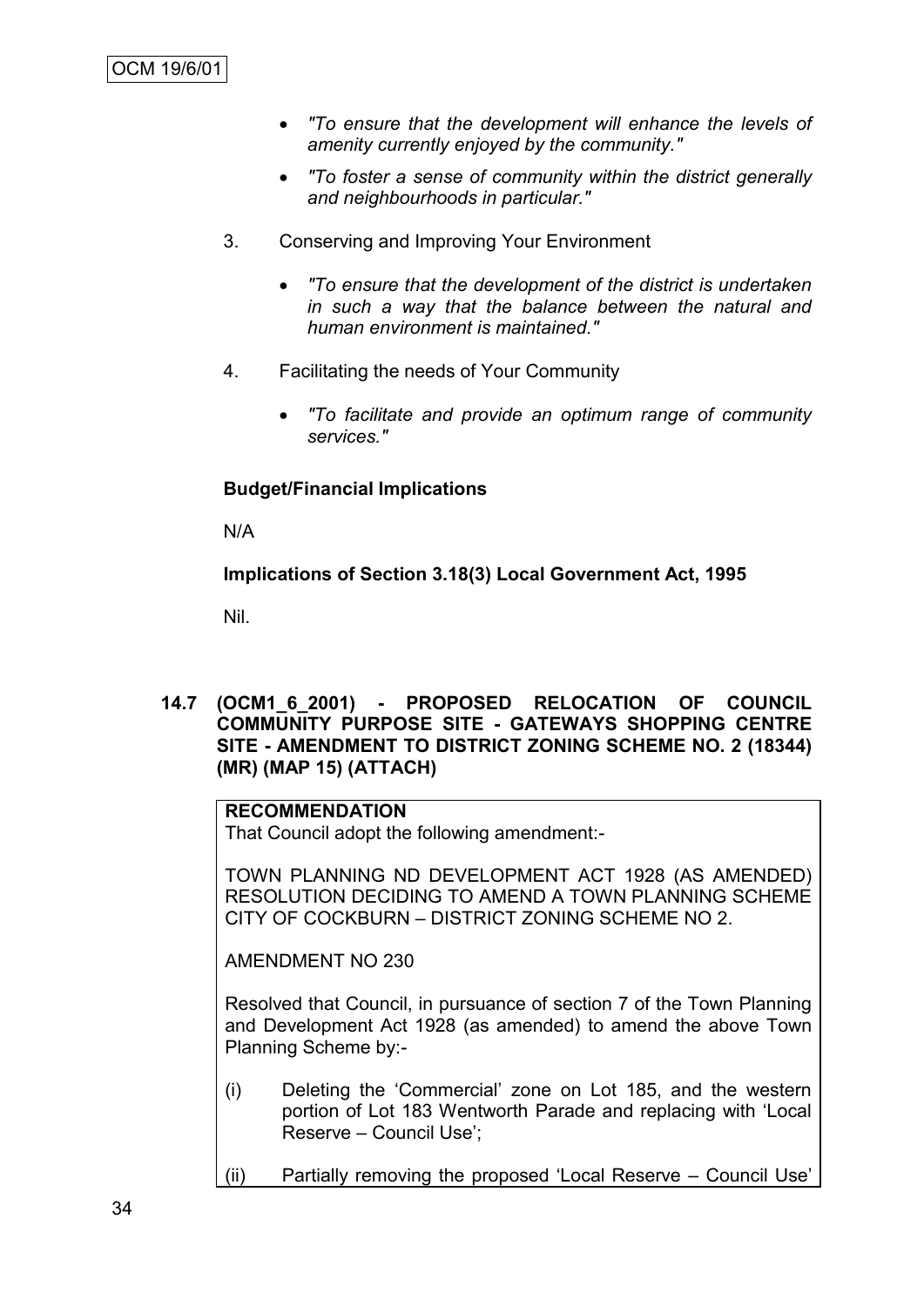reserve on the eastern part of Lot 186 Beeliar Drive, Success and replacing with a "Commercial" Zone" (refer to map attached to the Agenda).

# **COUNCIL DECISION**

## **Background**

The planning for the Gateways Shopping Centre in Beeliar Drive, Success included the provision of a 2.0ha Council Community Purpose Site. The site was provided as part of the overall public open space allocation for the Thomsons Lake Estate developed by Gold Estates of Australia.

The land is an irregular shaped area located in the south-west area of the intersection of Beeliar Drive and North Lake Road entry as shown on plan 1 in the Agenda attachment.

Council at its ordinary meeting on 15 May 2001 decided to:-

- adopt amendments to the Concept Plan for Thomsons Lake;
- support the proposed subdivision/amalgamation to facilitate the land exchange; and
- amend proposed Town Planning Scheme No 3 maps.

The background to this matter is discussed in OCM1 1 2001 (AG Item 14.3) and OCM1 5 2001 (AG1116.0)

## **Submission**

Taylor Burrell on behalf of the new owners of the Gateways Shopping Centre seek the Council"s consent to initiating an amendment to the City of Cockburn Town Planning Scheme - District Zoning Scheme No 2 (DZS2). The purpose of the scheme amendment is to facilitate the Council land exchange and development based on the revised Concept Plan. This is a separate process that would occur in conjunction with proposed Town Planning Scheme No 3.

## **Report**

A recent meeting was held with representatives from Taylor Burrell and the owners, to discuss securing the land exchange. It was acknowledged that a separate amendment to DZS2 is appropriate, in addition to the modifications Council already agreed to within proposed Town Planning Scheme No 3.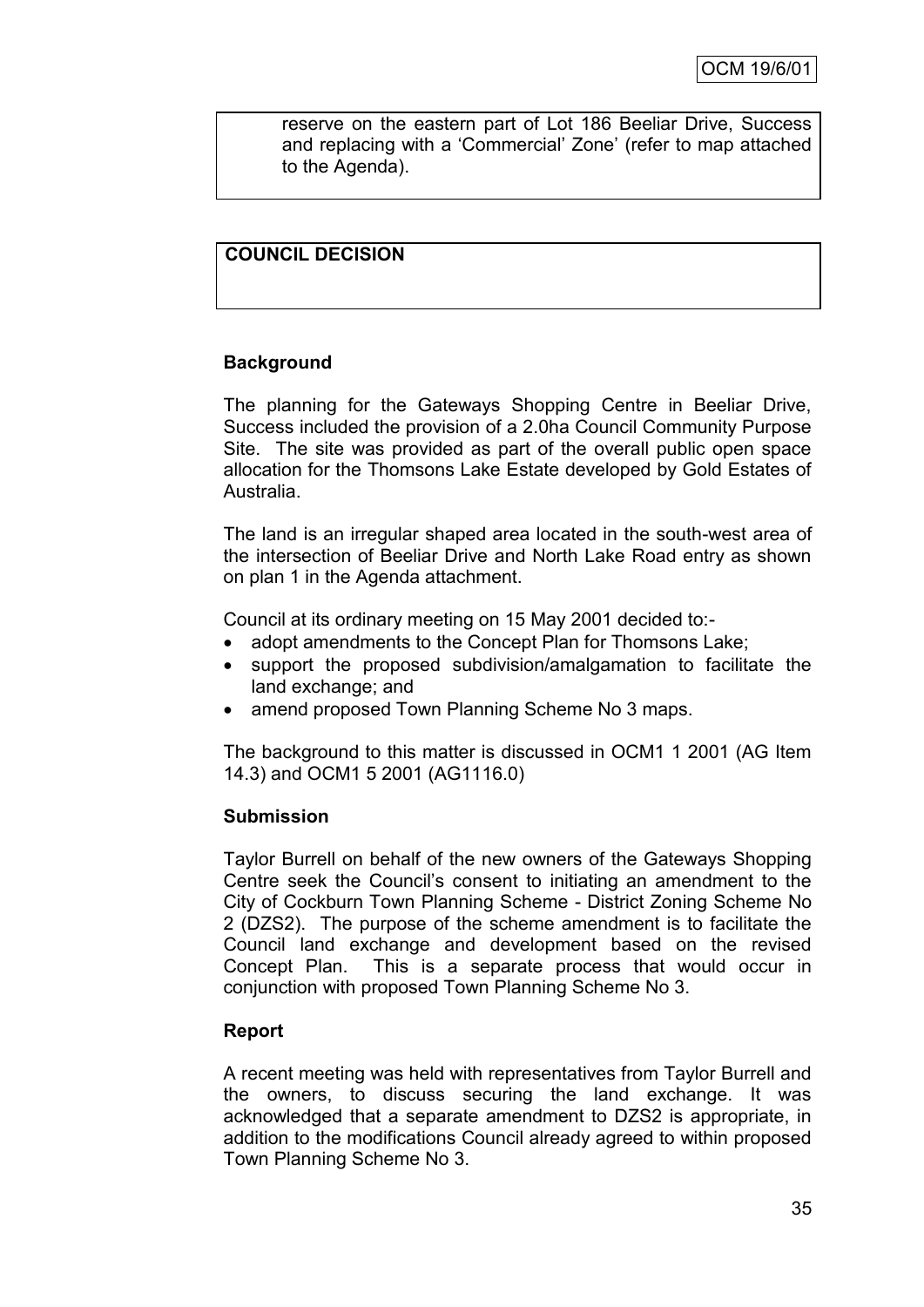To relocate the Community Purpose site, modifications to DZS2 are required to facilitate the Council land exchange within the Gateways site.

# **Strategic Plan/Policy Implications**

The Corporate Strategic Plan Key Result Areas which apply to this item are:-

- 1. Managing Your City
	- *"To deliver services and to manage resources in a way that is cost competitive without compromising quality."*
	- *"To conduct Council business in open public forums and to manage Council affairs by employing publicly accountable practices."*
- 2. Planning Your City
	- *"To ensure that the planning of the City is based on an approach which has the potential to achieve high levels of convenience for its citizens."*
	- *"To ensure that the development will enhance the levels of amenity currently enjoyed by the community."*
	- *"To foster a sense of community within the district generally and neighbourhoods in particular."*
- 4. Facilitating the needs of Your Community
	- *"To facilitate and provide an optimum range of community services."*
	- *"To identify current community needs, aspirations, expectations and priorities of the services provided by the Council."*
- 5. Maintaining Your Community Facilities
	- *"To construct and maintain community buildings which are owned or managed by the Council."*

The Planning Policies which apply to this item are:-

PD15 Ultimate Strategic District Plan PD25\*Liveable Neighbourhoods - Community Design Codes

## **Budget/Financial Implications**

N/A

**Implications of Section 3.18(3) Local Government Act, 1995**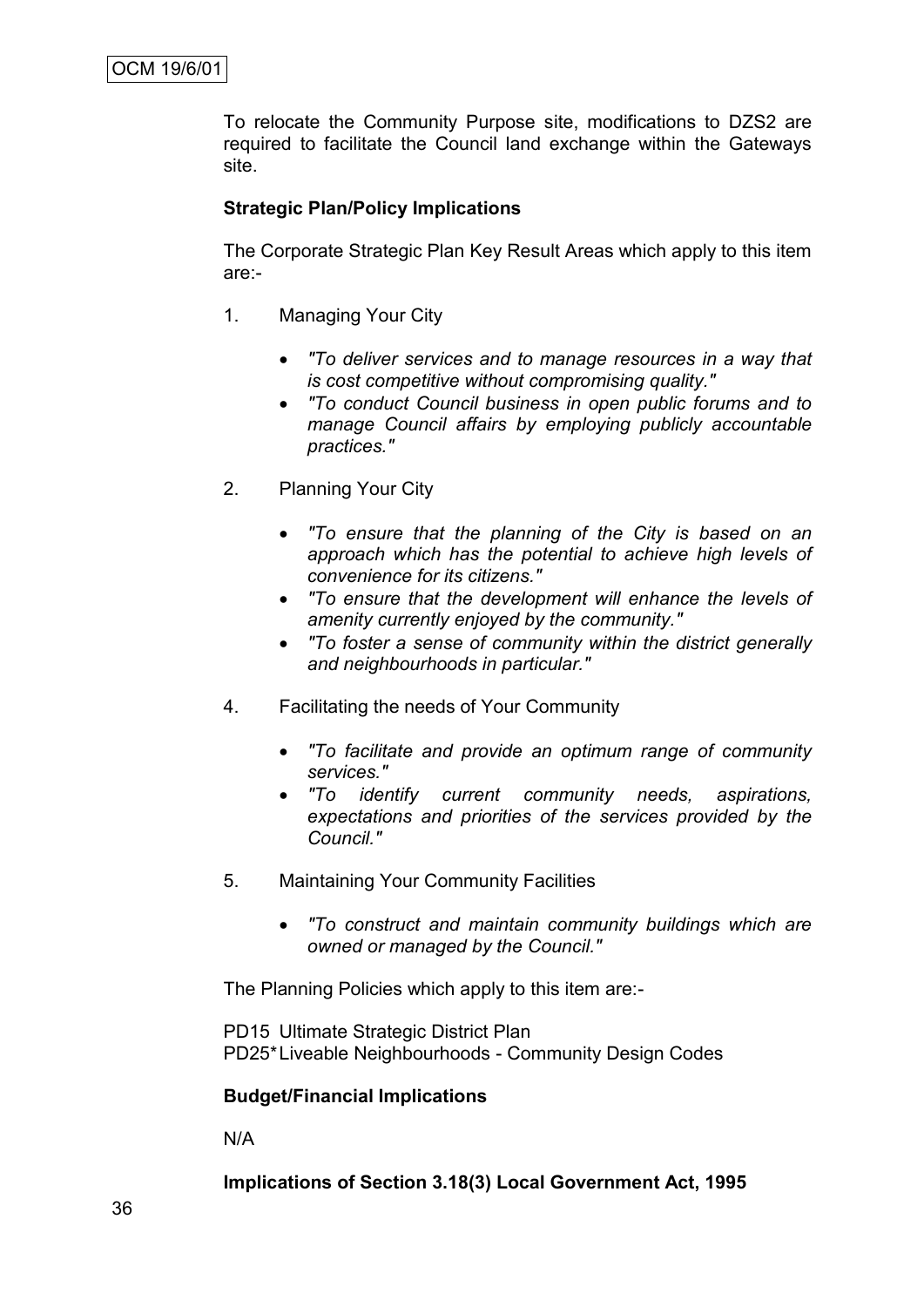# **14.8 (OCM1\_6\_2001) - PERTH BIODIVERSITY PROJECT - REQUEST FOR FUNDS - WAMA (1332) (SMH)**

# **RECOMMENDATION**

That Council:

- (1) receive the letter from the Western Australian Municipal Association dated 2 May 2001, seeking funds in support of the Perth Biodiversity Project;
- (2) contribute \$880.00 as a large local government to the project for the year 2000; and
- (3) consider the provision of \$880 for the year 2001 as part of the 2001/02 budget deliberations.

# **COUNCIL DECISION**

# **Background**

N/A

# **Submission**

The following letter dated 2 May 2001 was received from WAMA for the Council's consideration:-

"*The CEO Ricky Burges advised all Local Governments of the funding received from the Natural Heritage Trust (NHT) for the Perth Biodiversity Project (PBP) and the need to source a small amount of funding from all Metropolitan Councils in order to meet the shortfall in the grant from the NHT. Replies received from Local Governments have been overwhelmingly in support of this approach to progress the Biodiversity Project. The initial NHT funding has been granted for one year and it is likely that a second year's funding will be forthcoming. This will then see the end of NHT funding from the part sale of Telstra. It is important therefore to maximise what can be attracted whilst the fund is still in operation.*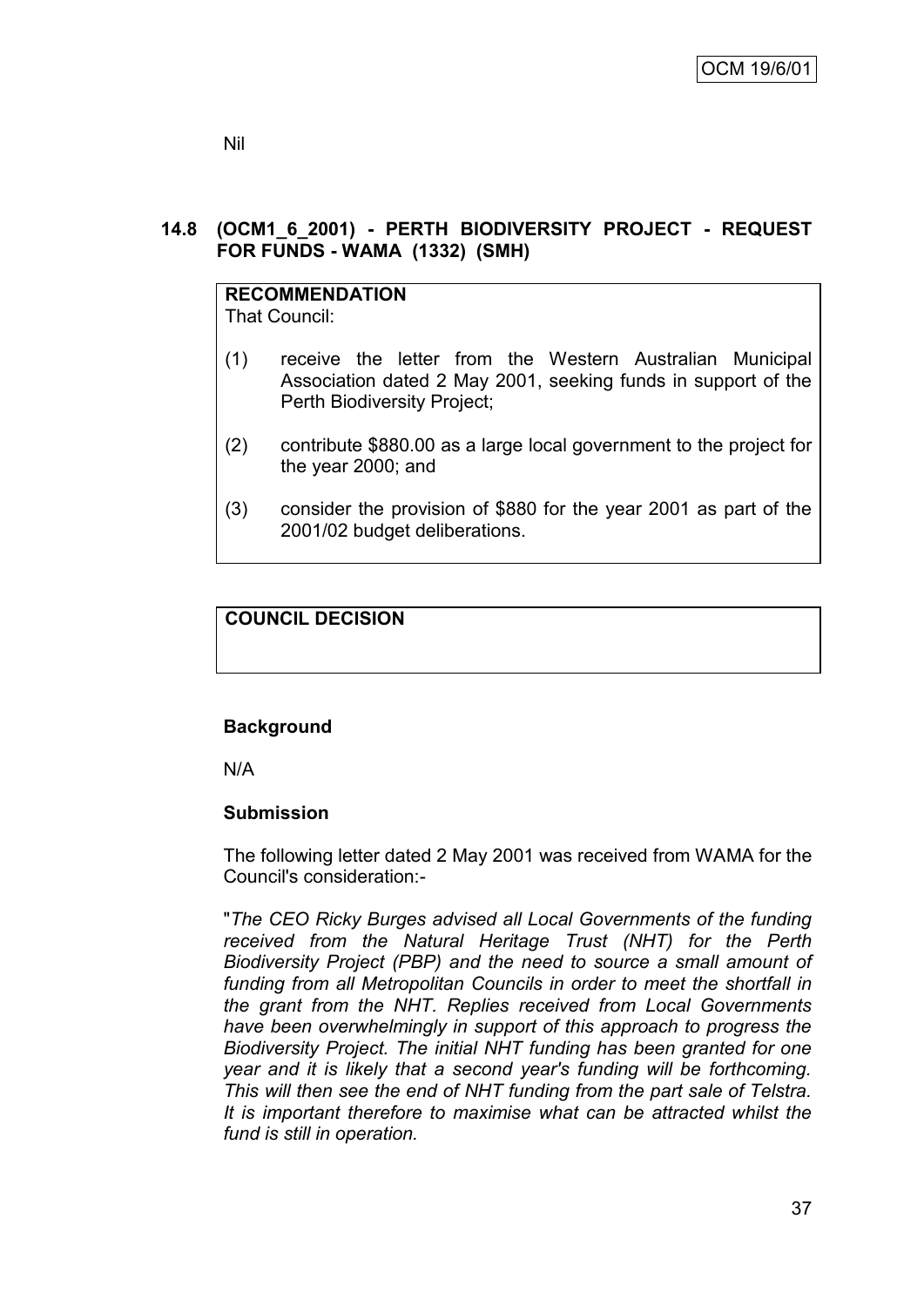*To determine the minimum contribution level that would be necessary but at the same time not jeopardise the outcomes of the project a formula was quickly devised by WAMA secretariat based on population and area of Local Government district. Generally these fell into two categories which we have called "small" and "large" with about half the Local Governments in each category.*

*The purpose of this letter is to request payment (invoice attached) for the year Jan 2001 - Dec 2001. An amount of \$400 is requested per annum for 2 years from "small" Local Governments (total \$800) and \$800 (total \$1600) from larger ones.*

*It is acknowledged that some Local Governments will wish to pay out of remaining 2000/01 funds whilst others will be allocating funds in their 2001/02 budgets. Given the small amount you may wish to forward payment for both years of the project to minimise on administration costs and this would be appreciated.*

*Please find attached a tax invoice for your contribution. I would be pleased to discuss this issue with you and can be contacted on 9213 2027."*

### **Report**

The purpose is to undertake regional assessment of biodiversity value as a significant requirement for guiding future sustainable development (ie Conservation Strategies) in the region.

The letter from WAMA explains the formulae for contributions.

Given the small amount of the contribution and the importance of the Association to attract NHT funds, the Council should contribute.

### **Strategic Plan/Policy Implications**

N/A

## **Budget/Financial Implications**

There are funds available in the General Donations current budget for a contribution to this project for the year 2000.

The contribution for the year 2001 should be considered as part of the 2001/2002 budget deliberations.

The recommendation includes the GST component.

## **Implications of Section 3.18(3) Local Government Act, 1995**

Nil.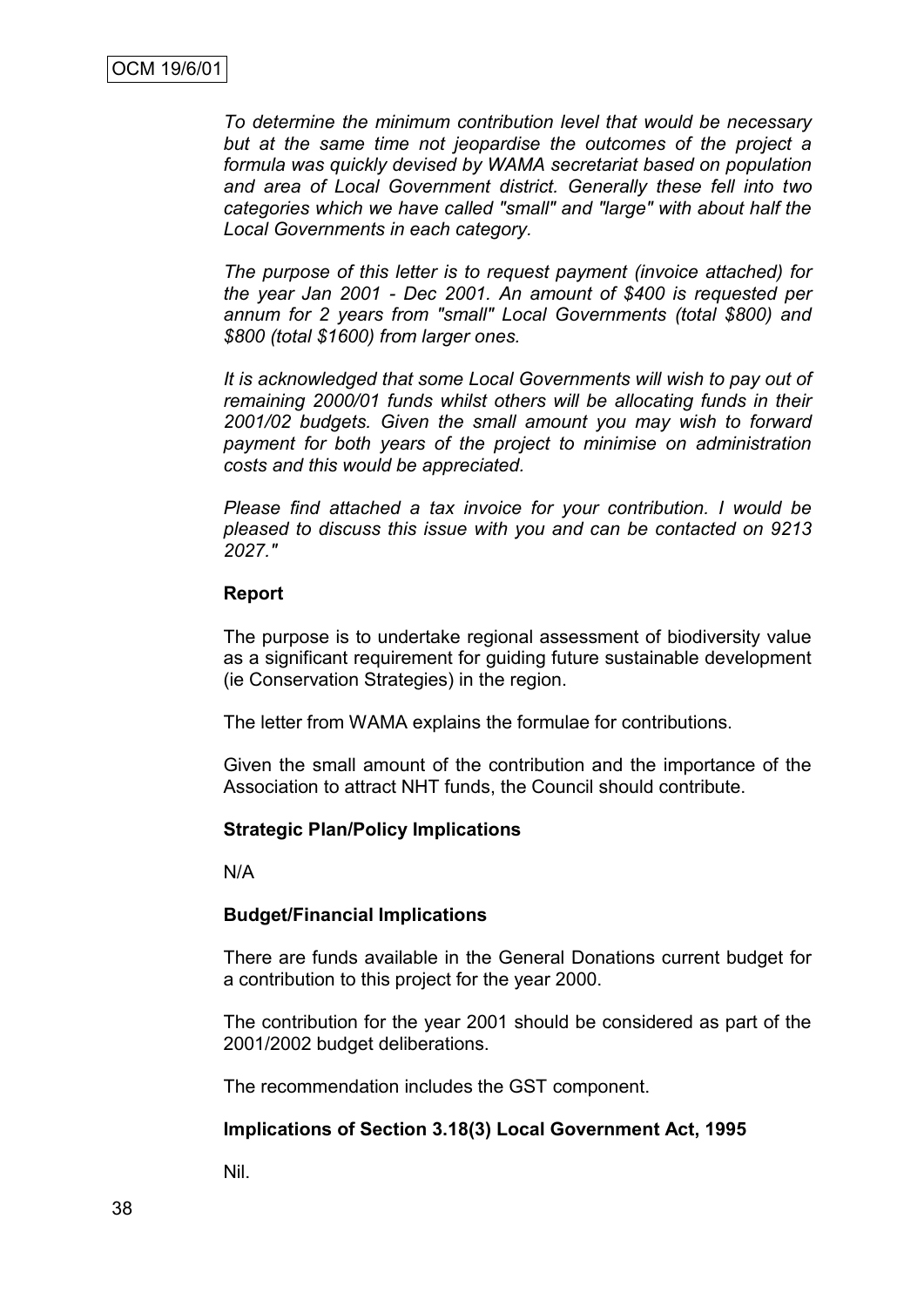## **14.9 (OCM1\_6\_2001) - PROPOSED JAMES POINT PRIVATE PORT (STAGE 1) - RESPONSE TO PUBLIC ENVIRONMENTAL REVIEW (9248) (KS/SOS/AB/SMH)**

**RECOMMENDATION** That Council:

- (1) receive the report;
- (2) raise no objection to the establishment of the proposed James Point Private Port within the Town of Kwinana, but objects to the establishment of the proposed livestock holding facility as part of the project;
- (3) submit a response to the Public Environmental Review based on the assessment made by the Council's Planning Services staff.

# **COUNCIL DECISION**

## **Background**

The proposal to establish a private port at James Point, located within the heavy industrial area within the Town of Kwinana has been the subject of on-going investigations following the awarding of the contract by the State Government to a private consortium, James Point Pty Ltd, to build a port in this location.

The proponent has now completed the Public Environmental Review and submissions are now being sought.

### **Submission**

The port facility is to be located to the north of James Point, Cockburn Sound. The proponent proposes to construct cargo wharves and associated cargo handling facilities. The James Point Port will be constructed in stages over the next 10-20 years with the schedule of the construction for the ultimate port depending on commercial and contractual considerations. The proponent has submitted a Public Environmental Review on Stage 1 of the Port facility.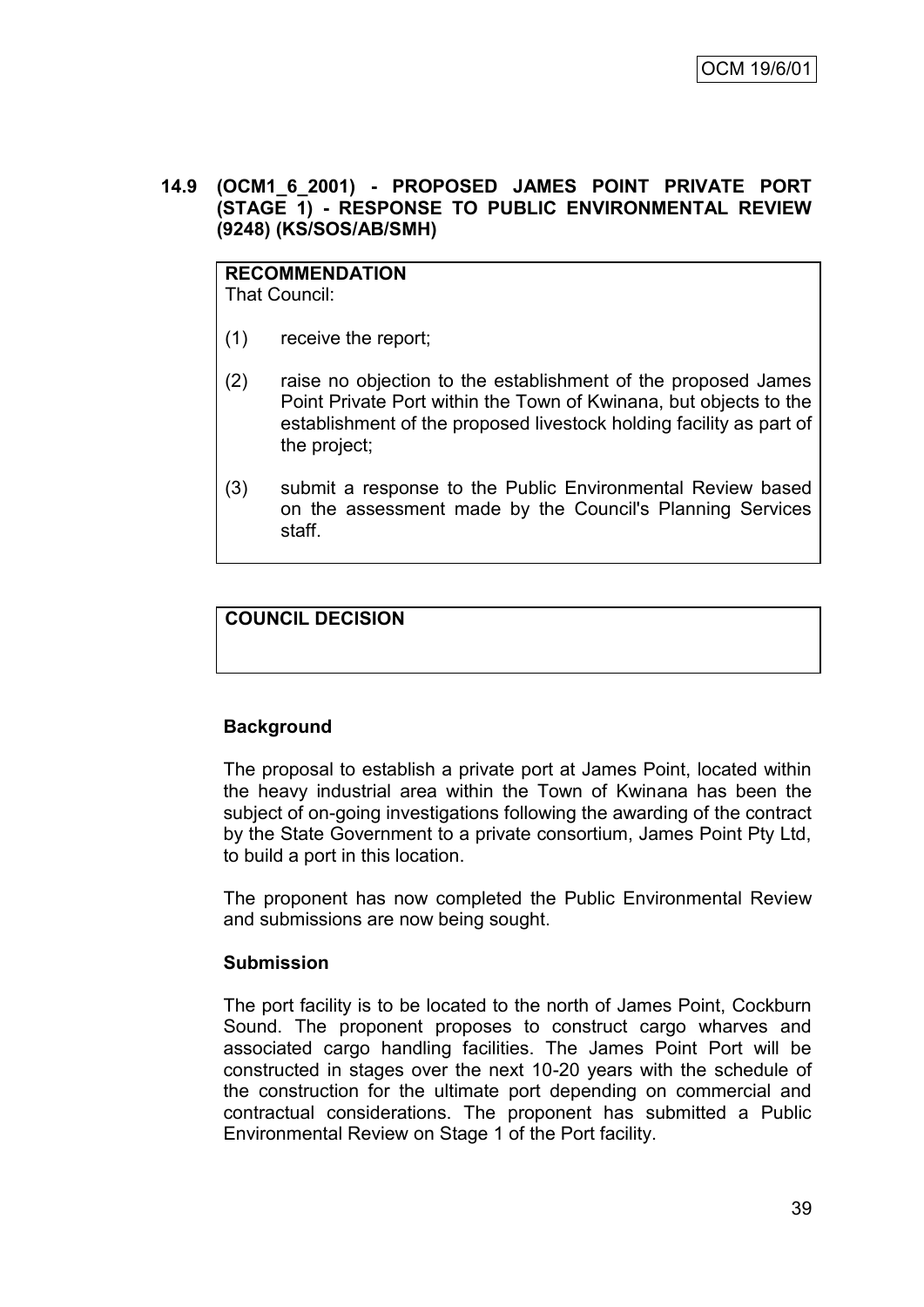The Stage 1 development is the northern most portion of the ultimate development. Stage 1 will include:

- An offshore breakwater extending from approximately 200m offshore to approximately 800m offshore.
- Dredging of 1.24 million  $m^3$ , which involves dredging to a depth of 13.7m relative to Chart datum over an area of 89.0 ha. The deepening and widening of the Stirling channel and dredging a 3.8ha berth pocket.
- Reclamation of 1.375 million  $m^3$  to create approximately 28.5 ha of wharf with 1.24 million  $m^3$  of the reclaimed area being created with dredge material and the remaining 135,000  $m<sup>3</sup>$  using imported clean fill. The reclamation will include reclamation of 19 ha of seabed, which is less than 10m deep.
- Development of approximately 1.200m of land backed berth.

The proponent has committed to achieving completion of at least 600m of new land backed berth by November 2002 with the completion of stage 1 expected to occur within the next five years

In 1998, the State Government held a tender process to select a proponent to develop a new port to serve the Perth metropolitan area. James Point Pty Ltd (JPPL) was selected as the preferred proponent for the design, construction and operation of this port facility. JPPL is a consortium of local groups with expertise in the design, operation and management of ports in Australia.

# **Report**

The proposed James Point Port has planning merit. The site is in the heart of an established and proposed to be extended heavy industrial strip and is an appropriate location for a consolidated port operation. Given its isolation the port operation is unlikely to directly impact on the amenity of Cockburn residents. It is however, possible that there will be some lesser indirect impacts.

The PER once again highlights the lack of an integrated approach towards planning for industrial facilities along Cockburn Sound. There are a number of proposals and developments within the area that have been planned in isolation with no overall integrated approach towards the assessment of environmental and social impacts associated with these developments and no details being provided on their cumulative impacts.

## **Consideration of Alternatives**

The PER is expected to describe the impacts of stage one of the proposal, including consideration of alternative locations and designs to avoid, minimise or mitigate impacts. The PER does not provide an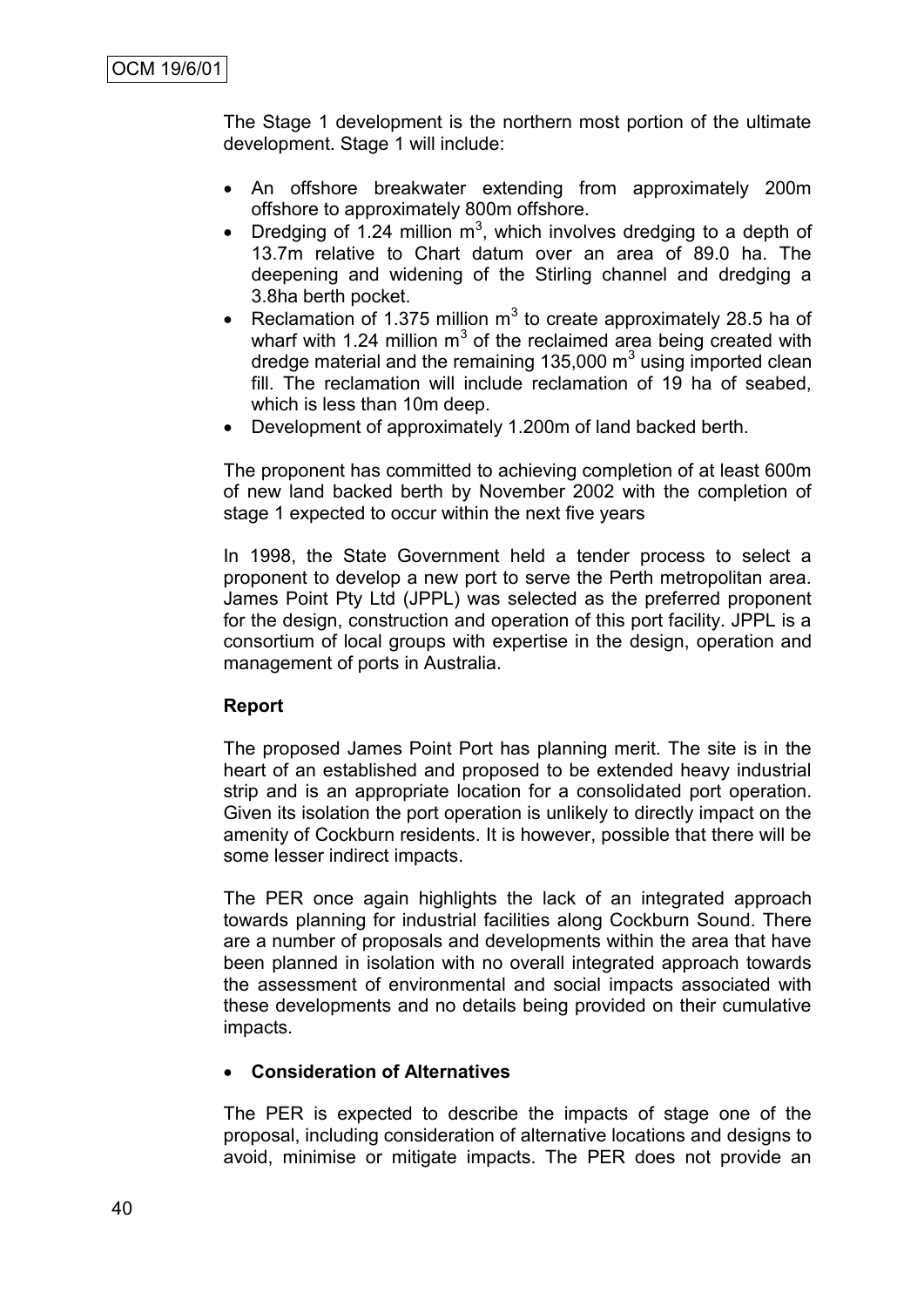examination of alternative Port configurations or detail any alternative locations for the port.

# **Potential impacts on the Marine Environment**

## Hydrodynamic Processes

The City of Cockburn does not have the relevant expertise to undertake a full technical review of the hydrodynamics modelling undertaken in terms of determining its validity. The EPA is however urged to undertake a rigorous independent review of the modelling based on apparent inaccuracies associated with hydrodynamic and water quality modelling associated with other harbours along the coastline. While the design of the breakwater starting 200 m from the coast is apparently to allow some flushing of the port, the construction of a breakwater will no doubt reduce the natural flushing.

The EPA is also urged to consider requiring the proponent to address the issue of groundwater. With the Port Catherine development, the proponents are required to address the flow of nutrient rich groundwater into the ocean in order to demonstrate that the development will lead to an "improvement" in water quality entering the Sound. The response has been the proposal for a large interception drain so as to avoid a build-up of nutrient rich water within the confines of the proposed breakwaters to avoid algal blooms. The James Point Port PER identifies a similar situation to Port Catherine, with high concentrations of nutrients in the groundwater in close proximity to the proposed port.

## Coastal Processes

The construction of the offshore breakwater close to the shoreline suggests that beaches to the north will be affected to some degree by wave reflection from the structure. The beaches to the north are narrow and there is historical evidence to suggest that in the region of James Point, significant erosion can occur, causing the loss of beaches. Reflected waves from the proposed offshore breakwater are of high concern as they may lead to beach erosion north of port.

The proponent should be required to conduct routine monitoring of the beach profile and a management and contingency plan should be in place. Any techniques suggested in the contingency plan should be fully examined for their impact to the rest of the coastline and their interaction with the other processes highlighted in the project (ie water flow through the port) before implementation occurs.

## Impact on Marine Water and Sediment Quality

Several concerns are raised with the accuracy of water quality predictions within the Port and their impacts on water quality within the remainder of Cockburn Sound, which is already vulnerable to changes in water quality. Based on water quality issues faced by a number of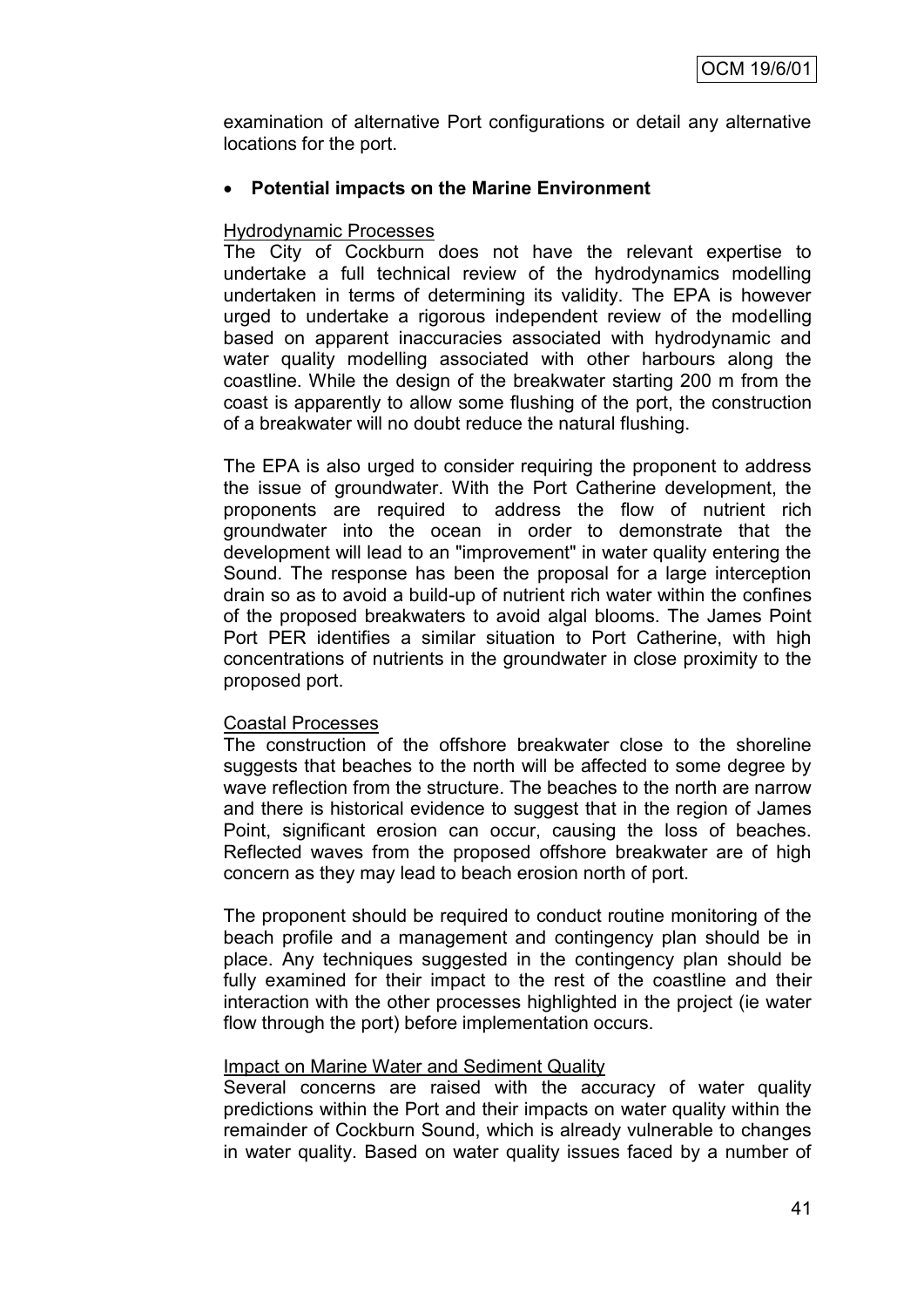facilities along the coastline a precautionary approach should be applied.

Primary factors affecting the productivity of water around Stage 1 of the James Point Port development are the elevated levels of nitrogen in the groundwater and the point sources near the shoreline immediately south of James Point, as currents in this location are typically northward which will bring nutrient rich water up past James Point Port.

While the other stages of Point James Port will be subject to separate environmental review, consideration must be given at this stage to the cumulative effect of this nutrient rich water and the proposed reclamation in the other stages of the proposed port which will further limit natural water flow and flushing of the port area.

Impacts on water circulation within the port and Cockburn Sound and associated impacts on water quality. (including algal blooms, stress or death of marine fauna, impact on seagrass) should be investigated further. Further studies should address the likely increase in deposition of organic material due to increased residence times, calmer waters and increase in phytoplankton production.

Deepening waters may decrease the frequency of vertical mixing of the water column potentially resulting in reduced dissolved oxygen concentrations near the sediments and promoting release of Nitrogen to the water column. The issue of groundwater with high nutrient levels should be considered further to ensure that the Port operations are managed to minimise the amount of nutrients entering port waters and to minimise the possibility of algal blooms.

The PER states that the control of hydrocarbons and other pollutants will occur by ensuring that loading and unloading operations will be conducted in accordance with best environmental practices and procedures detailed in the EMS for the Port. Emergency response plans and contingency plans should also be developed for hydrocarbons and other pollutants.

The project will result in the creation of approximately 19ha of hardstand wharf. This will result in additional surface water flows entering the Sound. While the PER states that this water will be directed through a filtration system prior to discharge to the sound no indication of monitoring schedules for the water prior to entering the sound nor contingency plans if the contaminants are identified has been addressed.

A contamination survey has not been conducted of either the soils or the groundwater has been undertaken. There are several potential sources, which may give rise to groundwater contamination up-gradient of the James Point Port stage 1 proposal. Investigations of both the groundwater and any possible soil contamination needs to be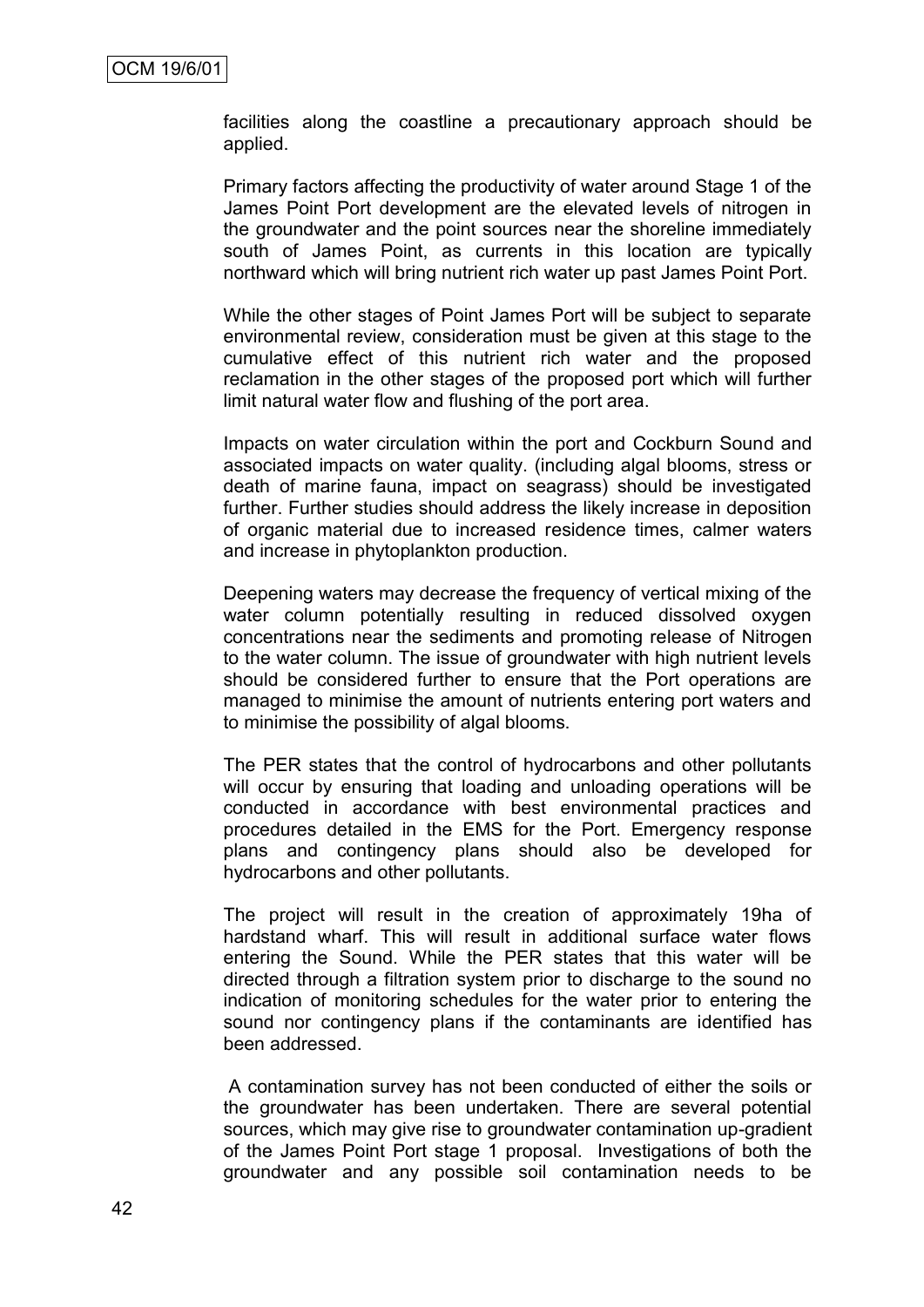conducted and a detailed report submitted on the likelihood of this contamination having a detrimental effect on waters within both the Proposed port and Cockburn Sound. Measures to prevent contaminated water reaching Port waters and Cockburn Sound should also be investigated.

A stormwater drain from the BHP site currently discharges in the area of proposed reclamation. There is no indication of the relocation of this drain, the water quality or any potential effects this discharge may have on the quality of water in the proposed port.

### Marine Organisms/ benthic community

While the PER states that there is no seagrass located within the bounds of stage one of the proposal there is seagrass located approximately 2km away to the north west of the proposal. There have been significant losses of seagrass already within the Owen Anchorage and Cockburn Sound areas as a result of industrial impacts and shellsand dredging. It is feasible to suggest that the development of the Port will add to the cumulative threat on existing seagrass beds.

While it appears that the proposed Port will not have any direct impacts on seagrass the dredging, port construction (especially the creation of breakwater) and operations will increase sediment load increasing nutrients in water column and reducing light attenuation.

The proponent should therefore be required to prepare management plans for the detection and monitoring of any plumes, which may arise from the construction of the port. An appropriate distance from the seagrass should be set by the DEP at which JPPL will be required to stop work on construction if a sediment plume reaches this boundary.

While the PER states that there is no seagrass located within the bounds of stage one of the proposal the extent of seagrass mapped in 1954 shows that seagrass did occur in this area and the area was suitable habitat for seagrass. The Proposal will result in a loss of seagrass habitat. This will prevent the re-re-establishment of seagrass as per EPA Bulletin 907 (directly through land reclamation and threatening a larger potential habitat area through cumulative impact.)

While the proposal will not increase the number of ship visits to Perth Coastal Waters the International shipping traffic to Cockburn Sound will increase by approximately 100 ships per annum. The risk of introduction of exotic species (on hulls and in ballast water) increases with increased shipping movements associated with a port. But at the same time, the same number of ships will not be entering the confined waters of Fremantle Harbour, so the status quo remains.

The Proposed Port will increase the already elevated Tributyltin (TBT) concentrations, with increased shipping and through sediment release with dredging, port construction and operation. As a hormone disruptor,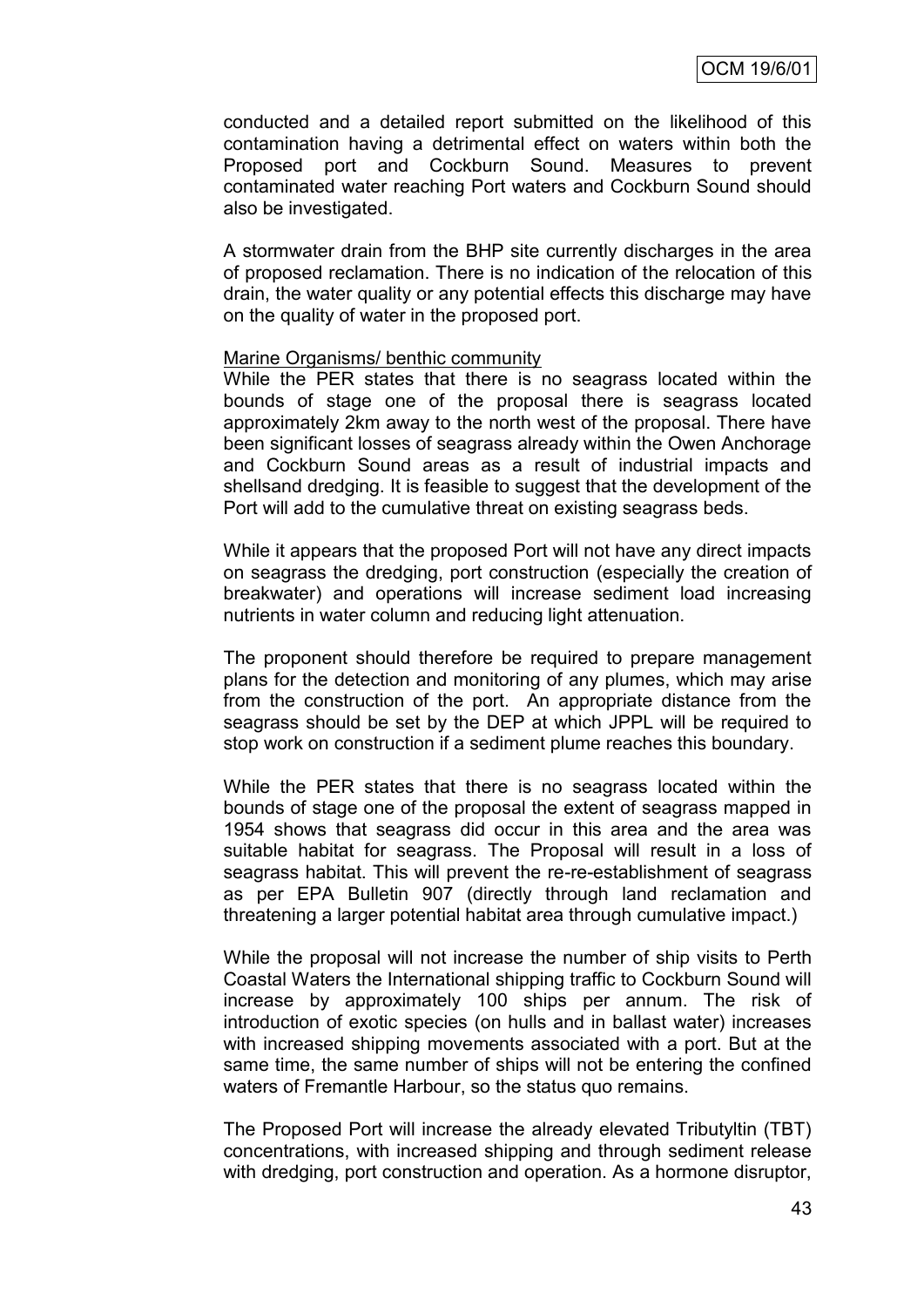TBT threatens native species eg. molluscs through reproductive disorder imposed sexual characteristics (imposex).

## **Potential Impacts on the Terrestrial Environment**

### Loss of Coastal Dunes and Vegetation

The reclamation of dunes will remove the coastal strip at James Point. This will result in a loss of locally significant vegetation (locally rare) from the Quindalup dune system. Quindalup dune systems in the Perth metropolitan region are poorly represented in conservation reserves with extensive clearing of Quindalup dunes occurring for industrial and port developments in the Cockburn Sound industrial strip.

Two priority species have been recorded in the area *Dodonaea hackettiana* and *Grevillea olivacea* (priority 4 species). While these species where not located during field surveys there is a possibility that some plants of these priority species may be lost during the reclamation process.

The proposal will result in a loss of *Lepidosperma gladiatum* sedgeland. This sedgeland has just two species compromising the entire assemblage and has been noted as an unusual vegetation association. It occurs locally in two locations. Both locations are along the section of the coastline affected by this proposal.

### Fauna

The proposal outlines the possibility of a number of fauna species that may occur in the area. It also includes a number of species listed by CALM as schedule or priority fauna that may have distributions that include the James Point locality. The report also suggests that a number of JAMBA and CAMBA species may also use the area on a transitory basis. The report fails however, to address the impacts of the proposal on fauna and any management options which will be investigated to ensure minimal disturbance or allow translocation of species to suitable habitat.

## Native Title and Aboriginal Heritage Issues

The project area is covered by one registered native title claim and one Aboriginal site has been registered within a 5 km radius of the project area. As yet a field survey of the proposed development area has not been undertaken. Appropriate surveys and consultation with Aboriginal groups and individuals need to be undertaken to ensure that a breach of the Aboriginal Heritage Act 1972 does not occur.

## **Social Impacts**

## Social Impact Study

A Social Impact Study has not been conducted. A Social Impact Study would identify concerns from local residents. While the land is zoned industrial and the implementation of the Fremantle Rockingham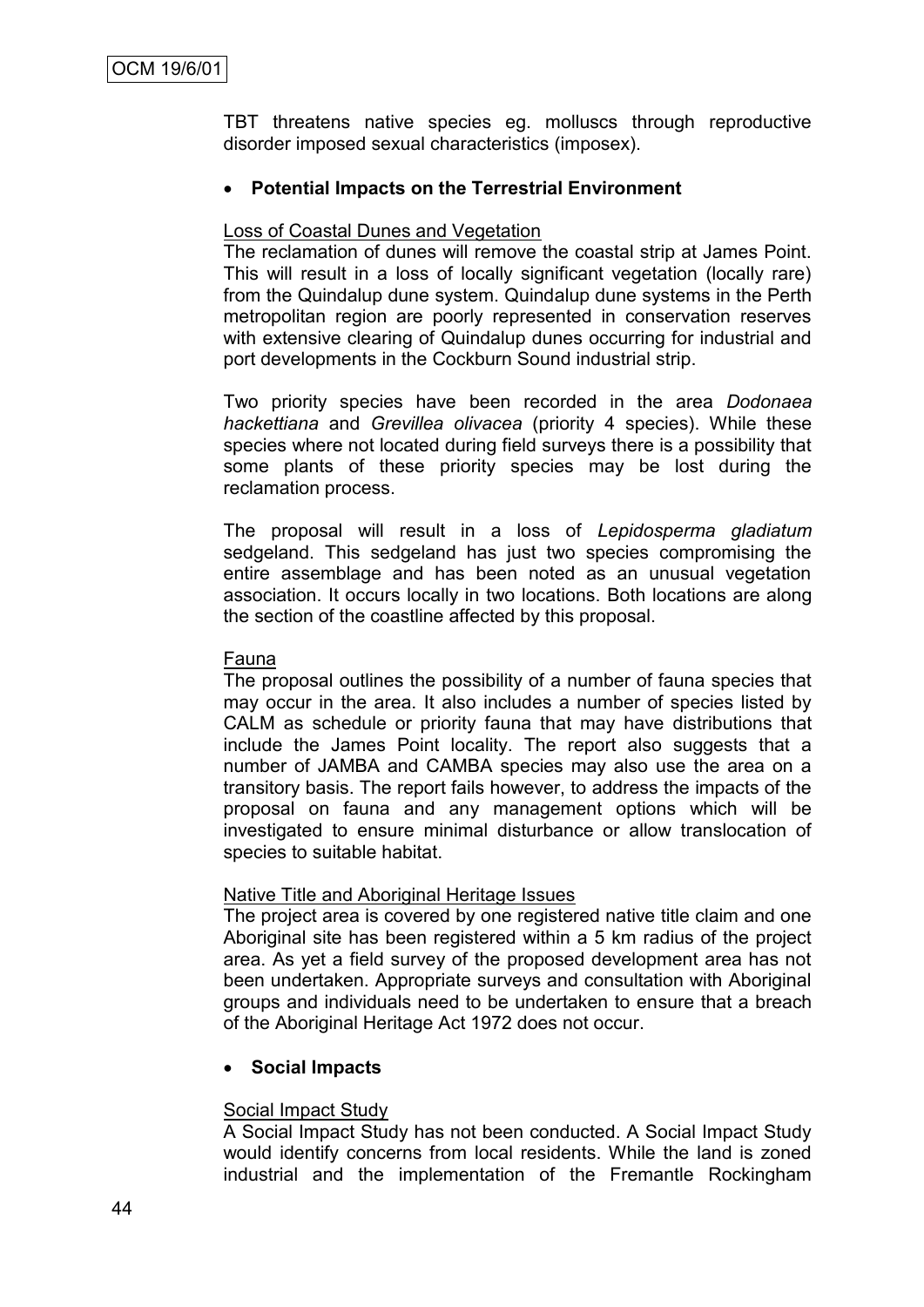Industrial Area Regional Strategy (FRIARS) planning process will see the surrounding land of Hope Valley and Wattleup also zoned industrial this is unlikely to occur for some 10 years. It is therefore expected that Hope Valley and Wattleup will remain as rural residential for the period the port is being constructed and for some years of operation.

The proponent should give serious thought to conducting a social impact study to more appropriately determine its possible long term impacts on existing and planned residential area and how these may be minimised. (The Hope Valley and Wattleup Townsites should not be included as they are currently being resumed for industrial development).

Such a study would need to keep in context that the site is located within the State's largest heavy industrial area, and that the land could be developed for a range of large high impact industries protected by the Kwinana Air Quality Buffer. Moreover, a social impact study would need also to collect the views of industry about the establishment of a port in this location, together with the views of residents and businesses in Fremantle.

### Visual amenity

The Port extends for a significant distance into Cockburn Sound and will be clearly visible from the Sound, Garden Island, and Rockingham. Visual amenity is not addressed in the PER.

## Loss of Beach Access

The project will result in the loss of Kwinana"s only animal beach. The beach is used as both a dog and horse exercise area. While the use of the beach by members of the public for animal exercise is unauthorised, the public has used the beach for this purpose for a number of years. The social implications of eliminating access to this beach area for use, as an animal exercise area should be investigated as a regular use has been established regardless of land ownership. The proposal will result in no public access to Barter Road Beach. Perhaps the Town of Kwinana could identify an alternative site for this activity where it can be carried out lawfully and with appropriate controls. A possible replacement could be in the Parks and Recreation Reserve south of Challenger Beach.

## Noise

The PER has stated that noise from the construction of the port will be from pile driving, dredging and land based mobile and stationary equipment. The PER suggests that pile driving may exceed noise levels and have an effect on surrounding residents.

The PER states that the dominant noise during port operations will be from berthed livestock ships when operating ventilation systems. This has been addressed in the Livestock Holding Facility PER. Appropriate management practices are required to ensure that noise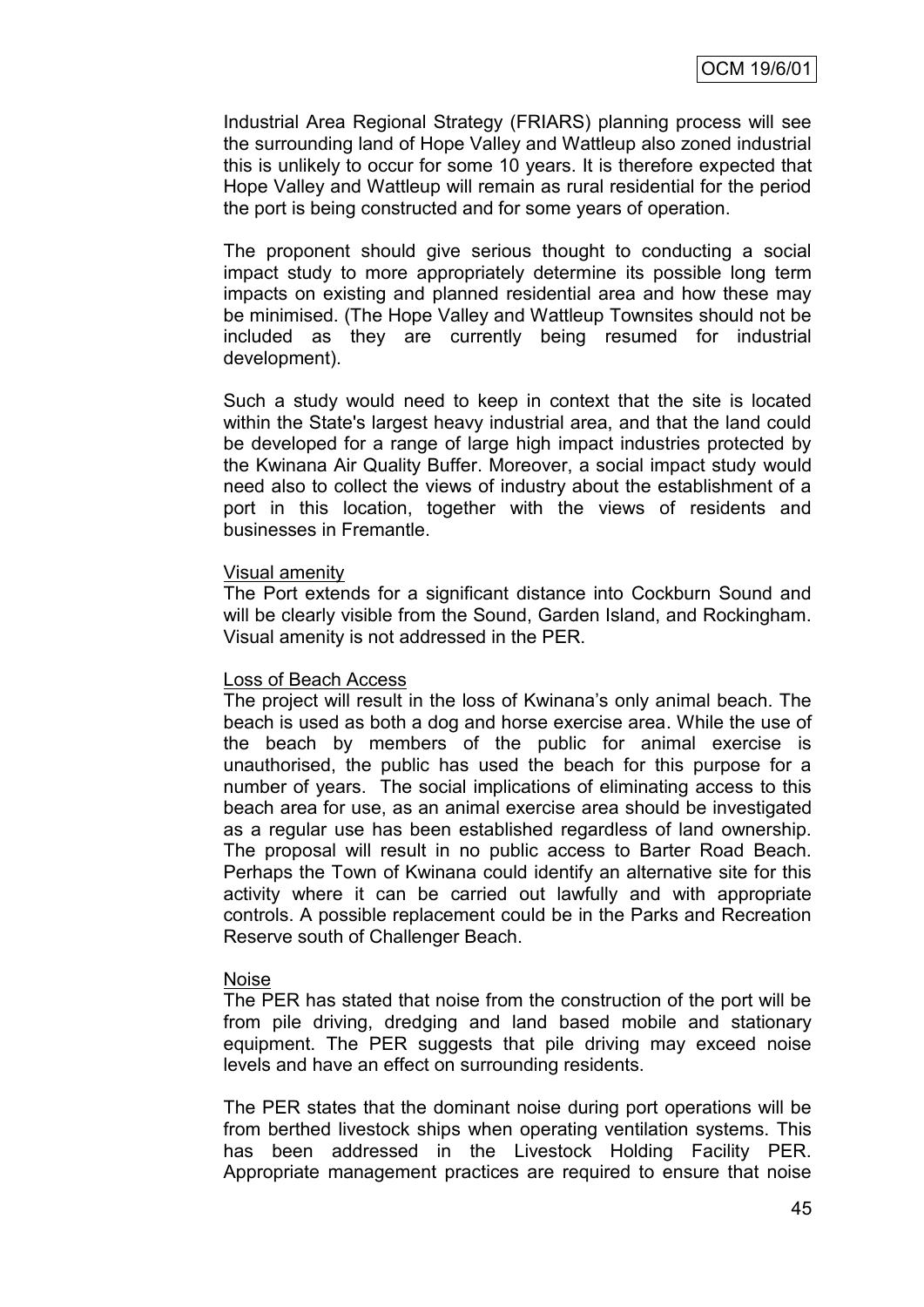levels during construction and operation are kept to an acceptable level. Presumably, this would be the same as currently experienced at Fremantle where a Town Centre and residential areas are close by.

### Vehicle movements

The Port proposal will lead to an increase in vehicle movements near the James Point area. Local roads immediately adjacent to the proposed port will be those most affected, but none of these are within Cockburn. An advantage of the location of the proposed port is that it is well served by the regional road network, particularly Rockingham Road/Stock Road. Whilst there is no traffic modelling data included within the PER, however, it is fair to assume that there will be an increase in traffic volumes on this road but it is unlikely to generate a noticeable increase in traffic noise considering the high traffic volume that it already carries. Indeed, this route already carries traffic destined for or originating from Fremantle Port. The new port may generate additional traffic, but this may be balanced or even outweighed by the fact that a significant proportion of traffic will no longer need to travel through Cockburn to get to and from Fremantle.

East-west links to and from the proposed port are well defined, with Anketell Road being the main route and in the future Rowley Road could be another. Given that construction of Rowley Road is not likely to occur for 15-20 years, Anketell Road will logically take the bulk of east-west traffic thereby avoiding impacts on established east-west routes in Cockburn. Russell Road and Wattleup Road are not attractive alternatives to the port from the Kwinana Freeway.

## **Pollution Control and Emergency Response**

## Pollution Control

The Proposed Port will increase the risk of pollution events such as oil spills due to increased shipping and loading. There will also be an increased risk of contamination of sediments associated with increased shipping, eg. hormone disruptor TBT. Emergency response plans and contingency plans should be developed in-case incidents do occur. However, the same requirements would apply to the existing port at Fremantle.

## Hazardous Materials

Section 3.1.3 outlines the cargoes expected to be handled at stage one of the proposed port. Section 13.4 suggests that hazardous materials will be transported through the port. More detail is required about the type of hazardous materials and the transport routes of hazardous materials. Management plans, emergency response plans and contingency plans should also be required. However, the same requirements would apply to the existing port at Fremantle.

### Liquid and solid waste- construction and ongoing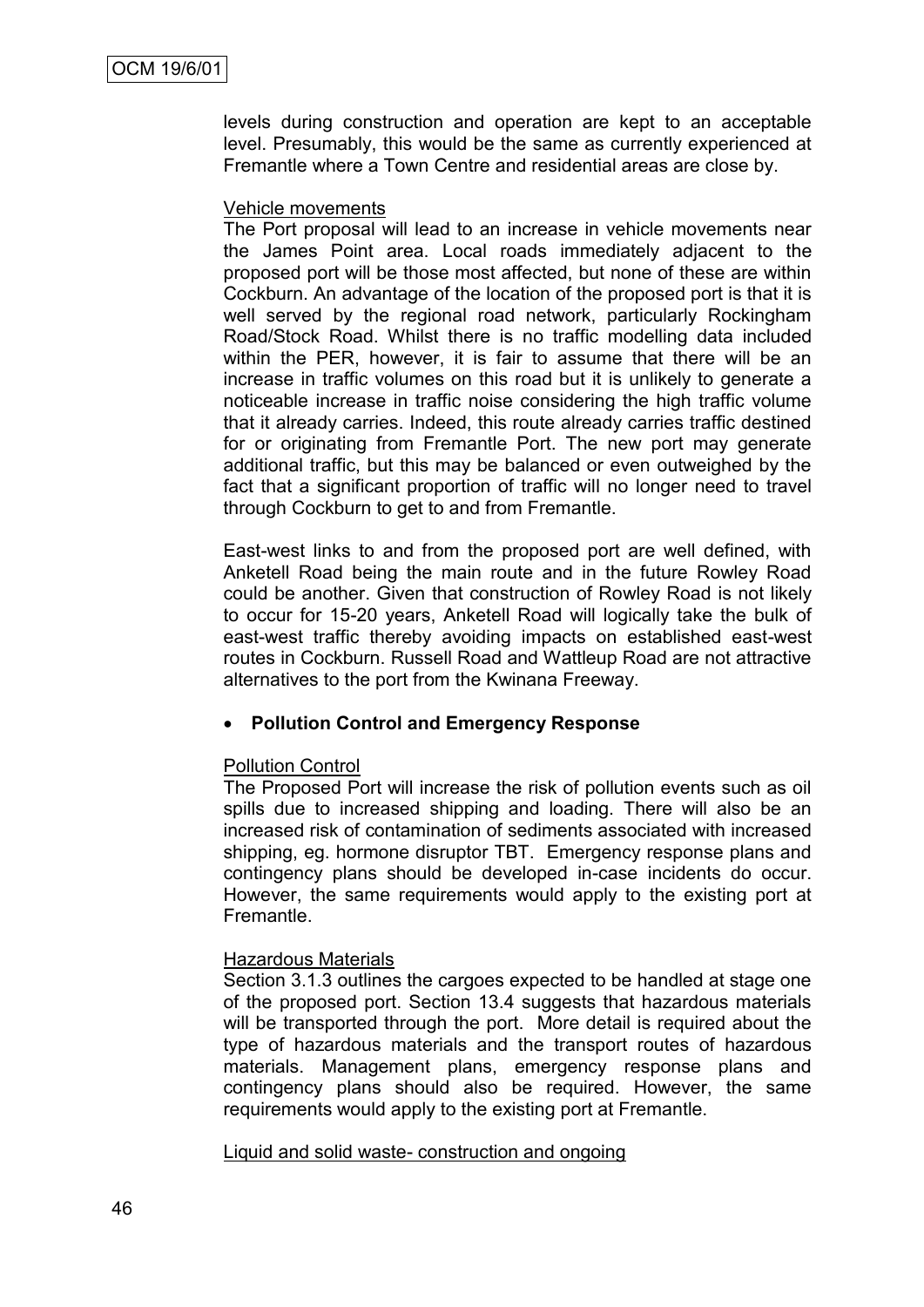Good housekeeping skills should be employed at the port to ensure that both waste management procedures are up held and that accidental spills and incidents are kept to a minimum. Suitable containers, which are compatible with transport requirements, should be used to minimise handling and risks. All waste should be contained and isolated from ground and surface water.

### Import/export of dangerous goods – proposed cargo

The import or export of dangerous goods or the class of dangerous goods that will be handled through the port has not been addressed in sufficient detail. Requirements should be the same as apply to the existing port at Fremantle.

# **Cumulative Impacts- More Detail Required**

The PER is required to consider the combined impact and management of all existing and proposed operations associated with stage 1. The PER includes insufficient information about later stages of port development. The ultimate design of the port is not considered in models. PER emphasises localised information rather than the cumulative impact on the whole of the sound, including ability to reestablish seagrass.

The EPA guidelines stated that the proponent should prepare a separate document that incorporates a description of all stages of the proposed port development and outline at a preliminary level, the likely combined impacts of the ultimate port development. While the proponent has a web site that gives some information about the ultimate design of the port development there is no indication of the cumulative effects. No such separate document has therefore been produced.

## **Conclusion**

In simple terms, if an other port is required to support or supplement Fremantle Port where could it be located on the metropolitan coast. There are few options.

Firstly, it would need to be within Cockburn Sound. Secondly, where in Cockburn Sound can that be. It is clear that it can only be located somewhere within the Town of Kwinana between Challenger Beach in the north and Kwinana Beach in the south, a distance of 7 kms.

The "Towards Optimising Kwinana" Report of 1993 (Dames & Moore), only makes reference to the FPA Outer Harbour, given that the private port was not contemplated at the time. However, based on the existing jetty locations, and the pattern of land ownership within the KIA, the only real opportunity for the development of a port, other than at Challenger Beach, is at Riseley Road James Point. Here the land is primarily under the control of the State, through Landcorp.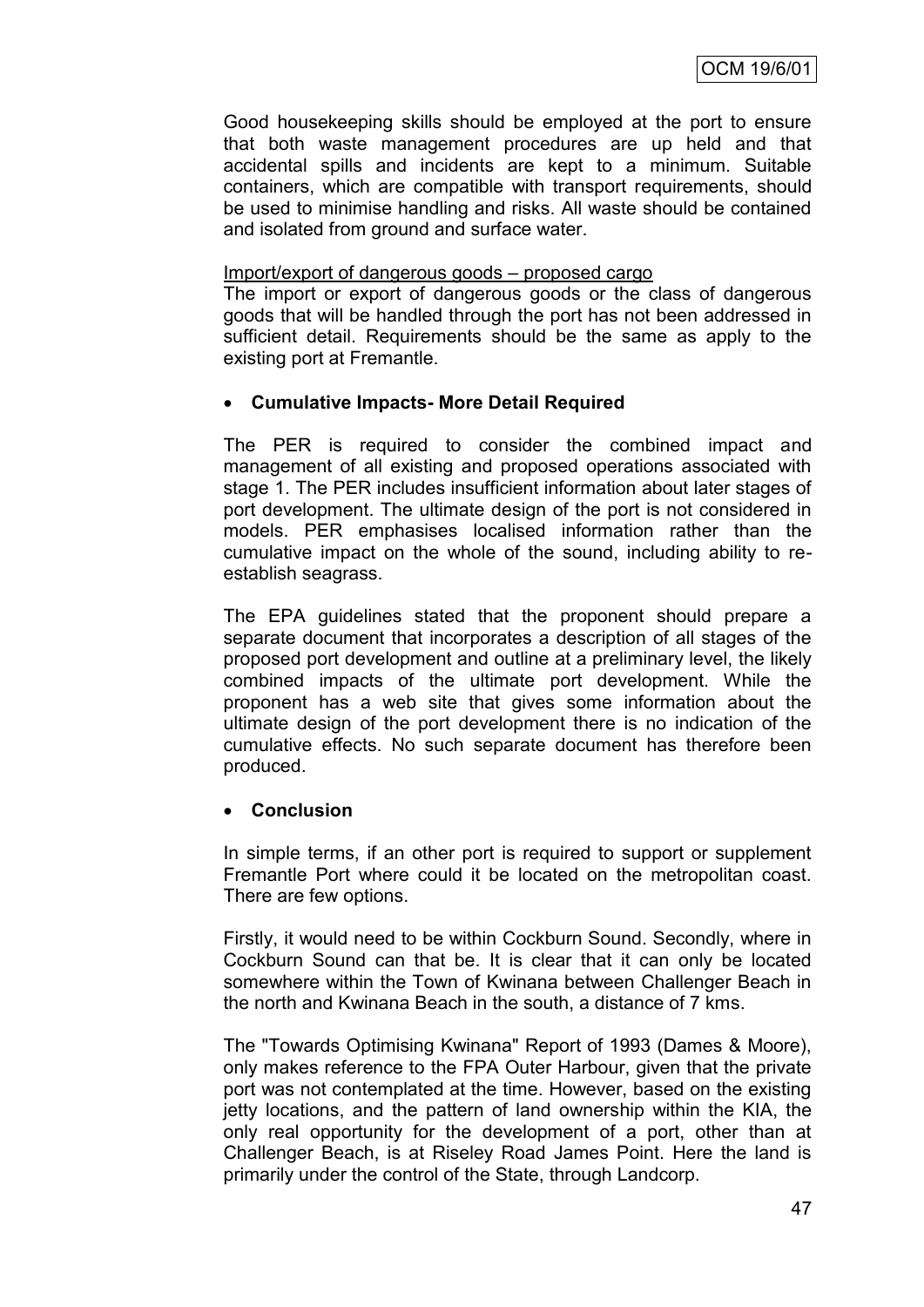Given this, it appears that the James Point location is possibly the only site available in the Metropolitan Area for the establishment of a port with minimal adverse impact on surrounding land uses and the environment because it is located within a part of the Sound that has been highly modified over the past 50 years, by industrial activity.

From the City of Cockburn's perspective the establishment of the James Point Private Port has no real disadvantages, in fact could result in some advantages, particularly in respect to the movement of heavy truck traffic through the district.

Currently a variety of roads are used by trucks filtering their way to Fremantle through the suburbs to the north of the district. With the establishment of James Point, a fair proportion of this traffic from the north, east and south would be directed onto the Freeway road system relieving a number of the district roads from truck usage.

It would be expected that Stock Road and the Kwinana Freeway will become the roads through the district that will be primarily used to access James Point.

The James Point proposal cannot be considered in isolation of either the existing port at Fremantle or the proposed FPA Outer Harbour at Challenger Beach. It must be reviewed in context. These alternatives have been briefly compared as part of the conclusion.

Currently the North Wharf at Fremantle Harbour is serviced by heavy vehicles primarily using Leach Highway and High Street.

All the traffic accessing the port via High Street, approach the port through a single right turn lane and leave the port using a single left turn lane. This is totally inadequate and cannot be sustained. Moreover, all truck traffic approaching the wharf from the south must use Stirling Bridge which presents an environmental risk in respect to the potential spillage of hazardous and dangerous goods.

The truck traffic using High Street passes in front of residential properties with direct driveway access onto this heavily trafficked road. This is not only inappropriate but also unsustainable. The same situation applies to Stirling Highway, Leach Highway and Canning Highway. All of these are inappropriate roads for heavy traffic use, based on their at grade intersections and inadequate design.

It is understood that the new State Government is proposing not to construct the Fremantle Eastern Bypass, and is also intending to remove the reservation from the MRS. Should this occur then the future of Fremantle as a port will be severely compromised.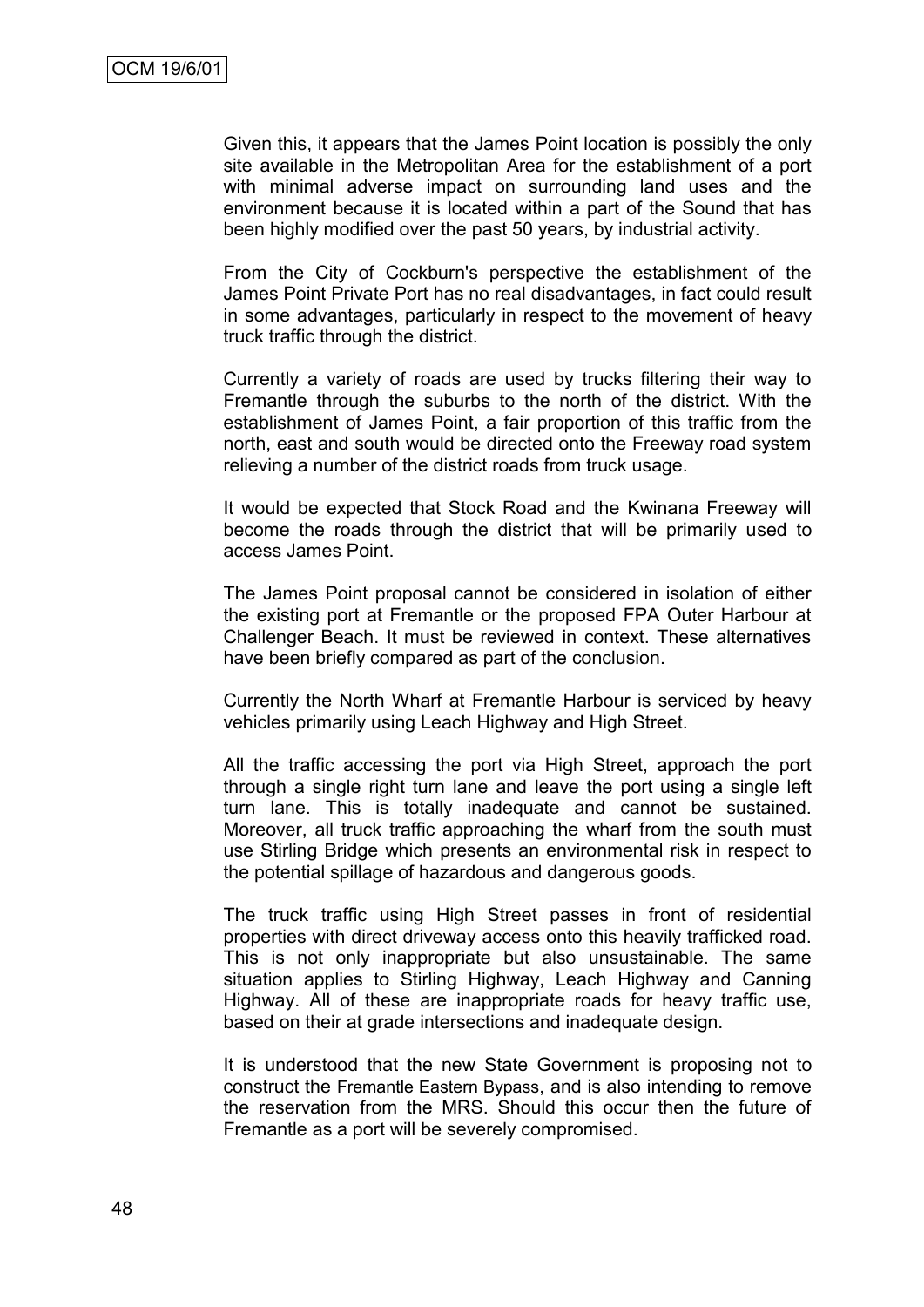In addition to this, rail services to the North Wharf are likely to be limited to the southern line which approaches Fremantle from Coogee. This line passes by the Round House and also through the redevelopment of South Wharf. Based on the understanding that vibration from freight trains using the line could have an adverse effect on the Round House (the City of Fremantle is now proposing to open up to pedestrian use, the tunnel under the goal, the entrance to which immediately abuts the railway line) and the fact that the line will pass through future pedestrian squares and parks proposed as part of the redevelopment scheme for South Wharf, it is unlikely that unrestricted access to the port will be able to be accommodated. This also poses a major constraint on the future of Fremantle as a port.

In contrast to this, the James Point Private Port proposal is located only a short distance south of Fremantle and is within the sheltered waters of Cockburn Sound, the only natural harbour on the metropolitan coast.

James Point is located within an existing heavy industrial area where some of the major industries are already served by wharves and rail access via the Fremantle/Midland to Rockingham line. The Fremantle/ Midland to Rockingham line continues east to connect into the Perth to Albany line which services the south-west of the State. As it is understood that the State Government is looking to promote greater use of the rail system to move freight, James Point is very well located to take advantage of rail freight services.

Because James Point is surrounded on all sides by extensive heavy industrial areas (except for the coastal side) it is ideally situated to be separated from any incompatible land uses. Moreover, it is centrally located to a large number of existing and future industries which can take advantage of an easily accessible port facility. This is even a more appropriate location given the recent decision to develop the largest metropolitan industrial precinct in the Hope Valley-Wattleup locality, which is within the James Point catchment.

The isolation of James Point from potentially sensitive land uses such as residential areas, enables it to operate with less constraints in respect to noise, odour and dust, than at say Fremantle, which has a Town Centre and residential areas nearby. The recent North Bank residential development together with the proposed Leighton Beach Redevelopment, could become major constraints on the port's activities. Given that the port is located on North Wharf it could have been more appropriate for the disused Leighton Marshalling Yards to be used for container storage rather than housing. This would have better served the needs of the port.

James Point can be accessed directly off the regional road system, by Stock Road and the Kwinana Freeway, utilising Anketell Road as a direct connection. Anketell Road has no direct residential property access. This means that the potential adverse impacts of heavy truck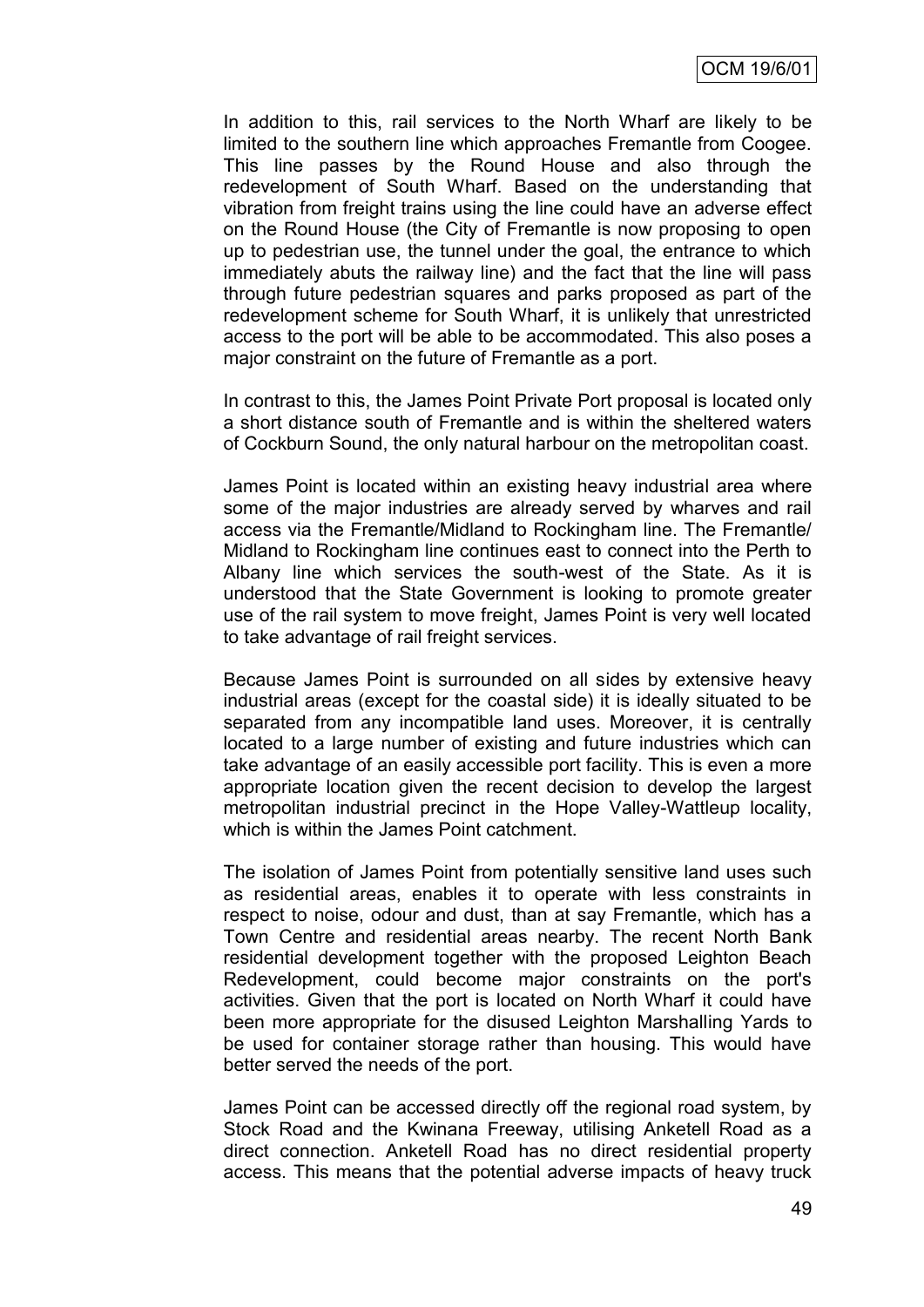traffic is minimised because it is confined to the roads specifically designed for their use. The road is planned to be retained within land to be used for primarily rural activities and ALCOA buffer and residue (red mud lake) disposal land, according to the FRIARS final report. This means the traffic using this road will have little or no impact on en-route land uses. In fact the FRIARS report shows how Anketell Road provides direct access to the future heavy industrial and general industrial land proposed under FRIARS for the Hope Valley locality.

In addition, the regional roads servicing James Point connecting to the Kwinana Freeway have few traffic light controlled intersections en-route which makes for more effective and efficient transportation. Compared to the existing routes serving the port which do have numerous traffic controlled intersections.

By comparison the proposed Rowley Road will immediately abut future residential land and pass through the future general industrial areas planned for Wattleup. This road will be one of only two east-west roads serving the Hope Valley-Wattleup Redevelopment Area and as well is expected to also provide a direct access to the proposed FPA Outer Harbour at Challenger Beach. The FRIARS plan shows an indicative connector traversing land owned by ALCOA and impacting on a proposed Parks and Recreation Reserve surrounding Mt Brown. The Outer Harbour proposal also impacts on the coast south of Challenger Beach, one of the last remaining within the Town of Kwinana. The public beach front is about 2 kms long and is important to this section of the coast which has limited beach access.

Anketell Road is located in an existing road reserve and has been constructed to a rural standard. Rowley Road on the other hand is not reserved and will need to be acquired and constructed. Anketell Road is in a far better location to serve a future port.

Given this, it would seem that instead of continuing with the expense of acquiring the Rowley Road Reserve and investing in its construction, to service a possible future port, the funds could be more efficiently and effectively spent in the short to medium term by directing them into the up-grade of Anketell Road as a specifically designed port access road for heavy vehicles.

The need to acquire and construct Rowley Road should be reviewed as part of the preparation of the Master Plan for the Hope Valley-Wattleup Redevelopment Area, in the context of its need to serve the proposed future FPA Outer Harbour at Challenger Beach.

The FPA Outer Harbour as proposed, is located only about 3 kilometres north of James Point, and is on the northern edge of the Kwinana heavy industrial area. This development would impact directly on Challenger Beach, a popular place for swimming and launching small boats, and would also impact on the Naval Base Caravan Park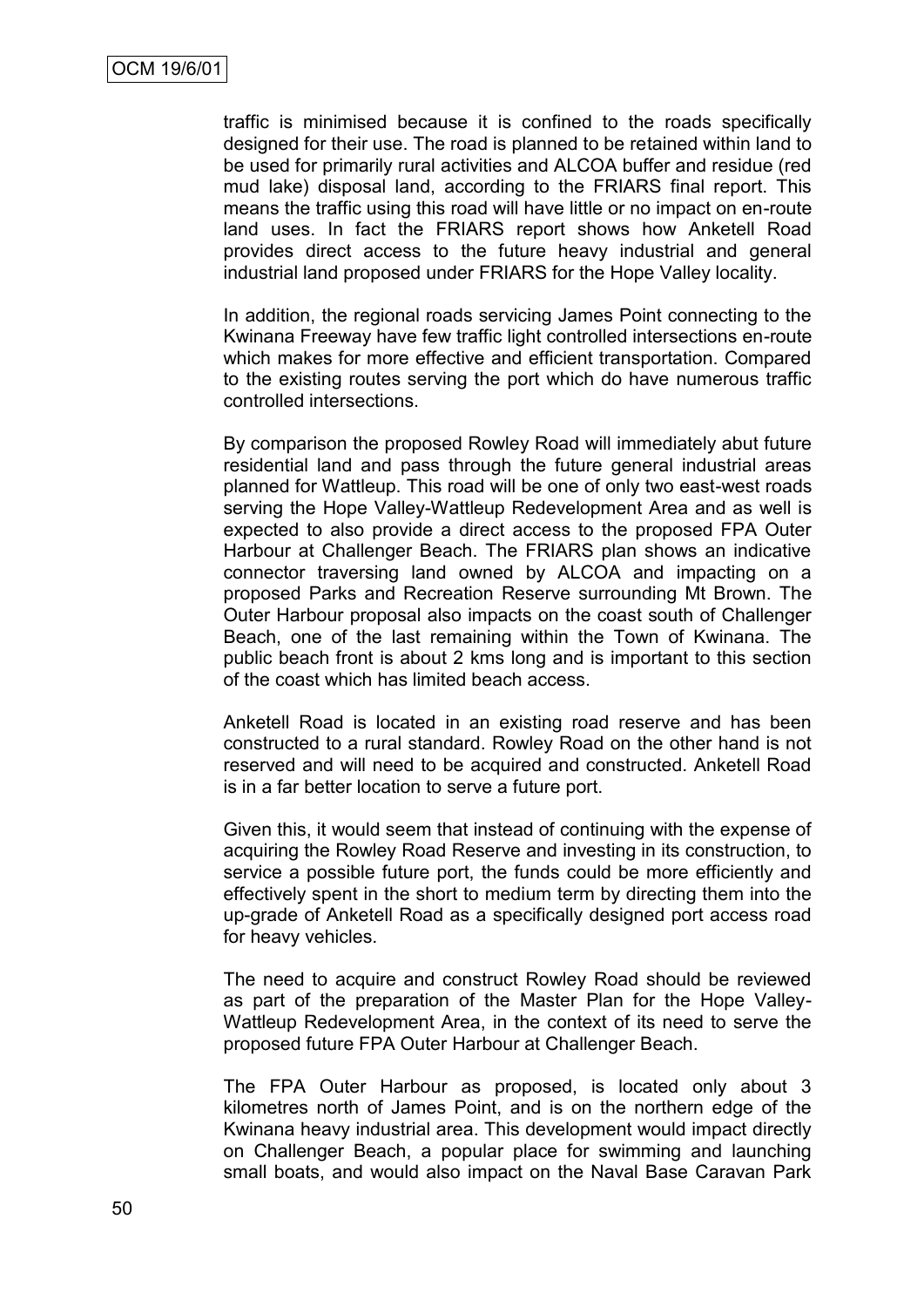which the Council is attempting to include on its Heritage List. The site is not surrounded by industrial uses, like the James Point site.

More importantly, the FPA Outer Harbour proposal will require major infrastructure to be installed to provide road, rail and utility services which will significantly impact on the Beeliar Regional Park and Mt Brown.

The construction of the realigned Rowley Road would be imperative for the operation of the Outer Harbour, replicating the existing east-west link at Anketell Road.

Although the FPA Outer Harbour will potentially have similar road access advantages (subject to Rowley Road) and also have the same if not similar potential environmental (additional Beeliar Regional Park) and coastal impacts as James Point, it could have a major impact on the City of Cockburn and cause the issue of extending the shipbuilding strip south into the Beeliar Regional Park to be raised again. Something the Council has been opposed to.

It seems less likely that the Outer Harbour will be required in the short to medium term if the port at James Point becomes operational. According to a recent report prepared for the FPA, it appears that if the James Point Port proceeds as planned, the Outer Harbour may not be required until some time after 2027. Without the private port, Fremantle could continue its operations based on expected trade figures until around 2015. Should the James Point Port expand to its full potential, the need for the Outer Harbour as planned may need to be reviewed.

The other important advantage of James Point is that it is not as land locked or constrained by nearby residential development as Fremantle is, and therefore has the potential to expand in response to demand. This site is also in close proximity to the Kwinana railway marshalling yards which could perhaps provide integrated support services and storage for the port.

James Point appears to be a very suitable location for the establishment of a second metropolitan port from a land use planning point of view.

The Council should therefore raise no objection to the James Point Port proposal, subject to the development not including the livestock holding facility.

## **Strategic Plan/Policy Implications**

The Corporate Strategic Plan Key Result Areas which apply to this item are:-

2. Planning Your City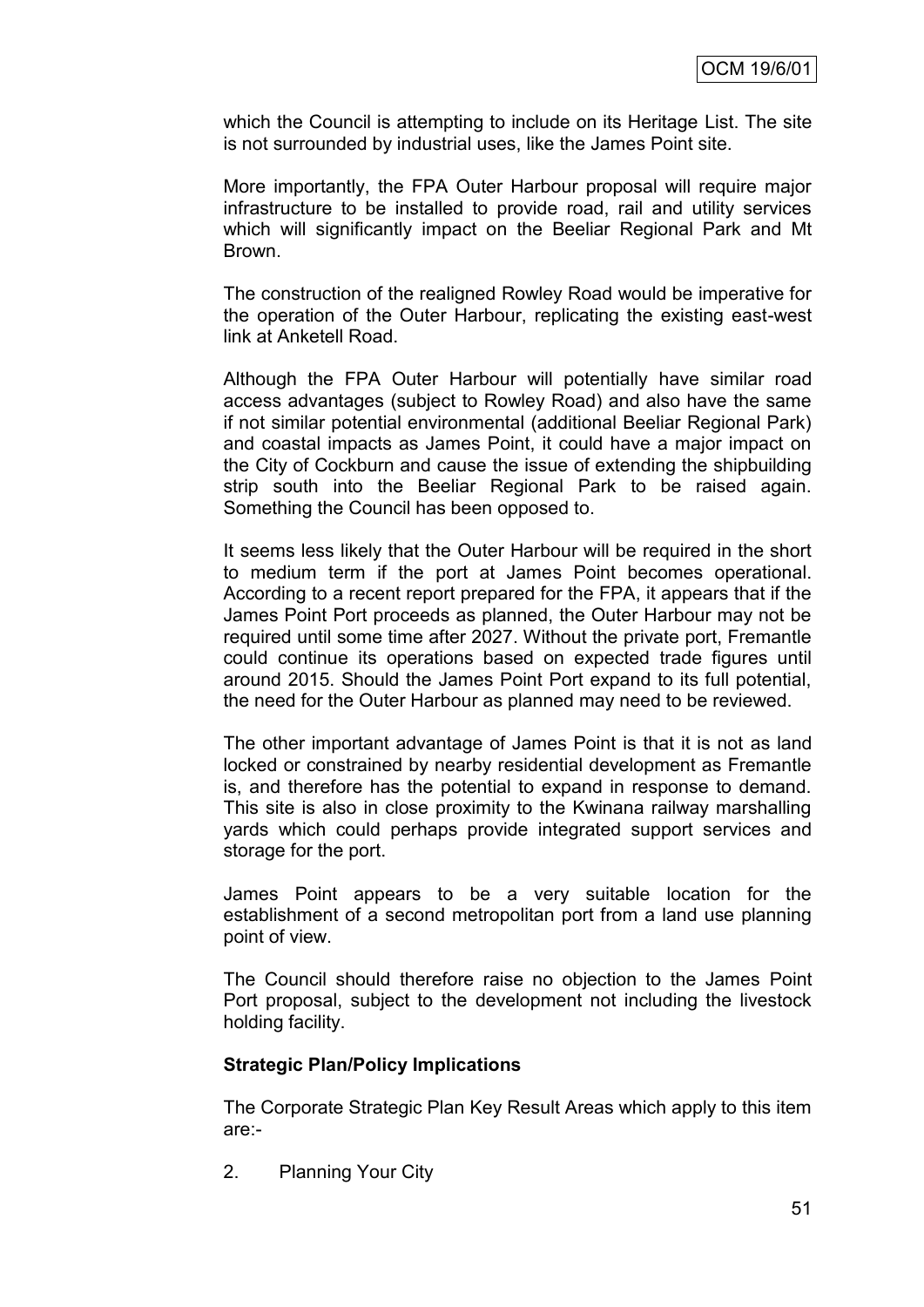- *"To ensure that the planning of the City is based on an approach which has the potential to achieve high levels of convenience for its citizens."*
- *"To ensure that the development will enhance the levels of amenity currently enjoyed by the community."*
- 5. Maintaining Your Community Facilities
	- *"To construct and maintain roads, which are the responsibility of the Council, in accordance with recognised standards, and are convenient and safe for use by vehicles, cyclists and pedestrians."*

## **Budget/Financial Implications**

N/A

### **Implications of Section 3.18(3) Local Government Act, 1995**

The project is proposed within the Town of Kwinana, therefore the City of Cockburn has no planning or decision making role in the future of this proposal.

Under the MRS, the land is zoned Industry and under the Town of Kwinana Town Planning Scheme the land is zoned General Industry with the foreshore strip reserved for parks and drainage.

All development in the Kwinana Industrial Area (KIA) is the subject of a clause 32 resolution under the MRS, which is currently understood to mean that planning approvals are required from both the WAPC and the Town of Kwinana. However, it is likely given the importance of this project, that the Government could call the project in as one of State significance, and thereby remove the requirement for the local government to issue a decision on the proposal.

Given this, it is very likely that the future of this project will be determined by the State, without local government involvement.

### **14.10 (OCM1\_6\_2001) - PROPOSED JAMES POINT LIVESTOCK HOLDING FACILITY (9248) (KS/SOS/AB/SMH)**

#### **RECOMMENDATION** That Council:

(1) receive the report;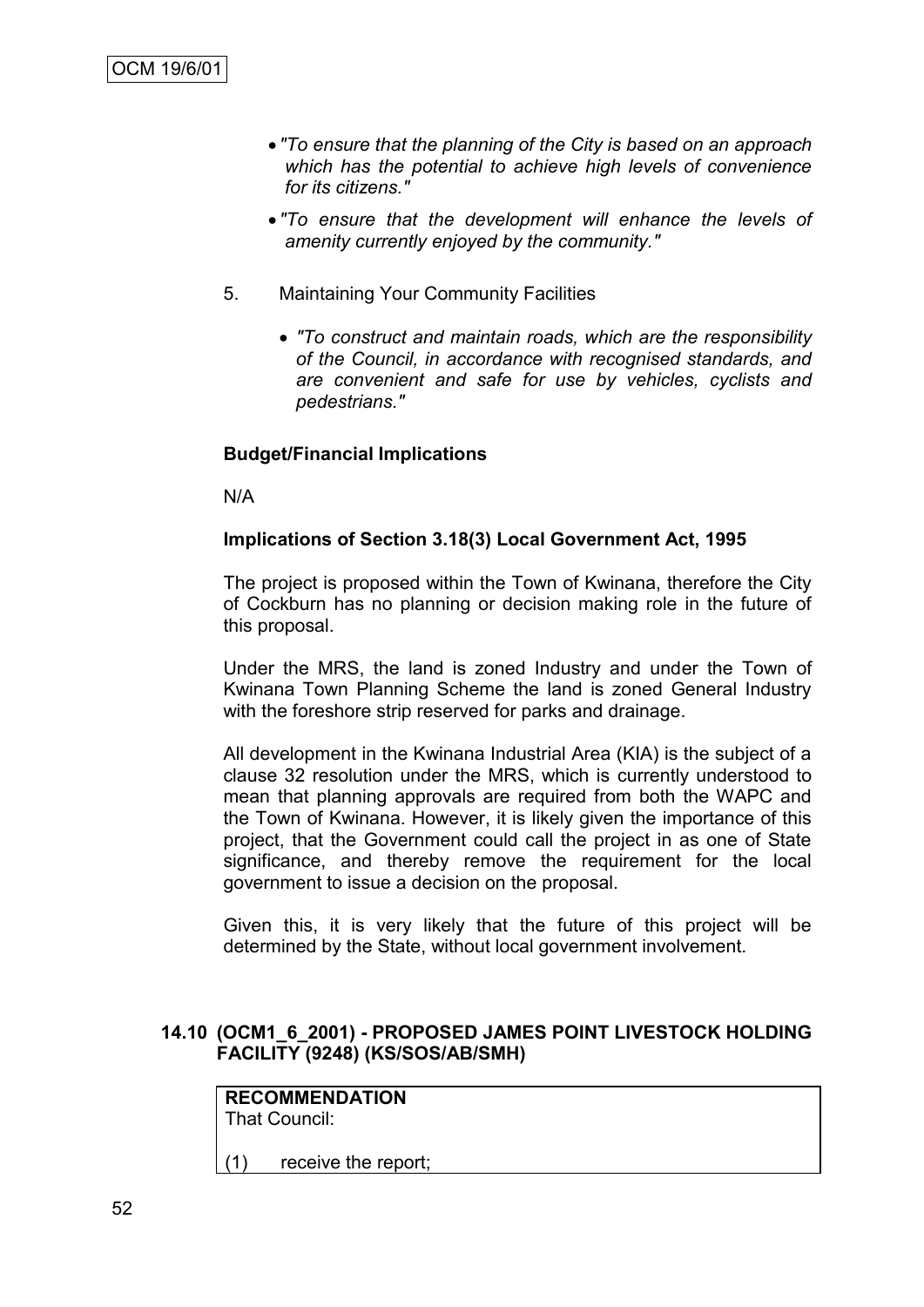- (2) does not support the establishment of a Livestock Holding Facility at James Point as this is an inappropriate use on prime coastal land;
- (3) lodge a submission on the Public Environmental Review based on the report prepared by the Planing Services Department.

# **COUNCIL DECISION**

### **Background**

For some time there has been a proposal to establish a private port at James Point, which is located within the Town of Kwinana.

The proposal contains a livestock holding facility to serve the export of live sheep and cattle. This is a major industry of the State.

However, the proponents (JPL) are of the view that in the event that the port does not proceed, then there may be the scope to still provide for a livestock holding facility.

### **Submission**

JPL propose to construct and operate a Livestock Holding Facility on a site west of Riseley Road and north of the BHP No.1 Jetty, in the Kwinana Industrial Area. The Proposal is for a covered, multi storey facility to temporarily agist livestock – primarily sheep while building up sufficient numbers to export by ship. Livestock will be brought in by truck from holding facilities or farms, agisted at the Livestock Holding Facility and then out-loaded via the proposed James Point Port (If approval is granted) or the Fremantle Port.

The buildings will have a physical area equivalent to 250,000 sheep capacity, but due to the rotation of stock through the facility and the cleaning cycles between vacation and re-stocking a pen, the maximum effective capacity is approximately 160,000 sheep at any one time. The holding period for sheep will vary between 5 and 10 days. Some of the Stock holding buildings will be designed to also hold up to 2,000 cattle. The cattle holding period will be 1 to 2 days.

The proponent is James Point Livestock Pty Ltd (JPL). Environmental Risk Solutions Pty Ltd (ERS) was commissioned by JPL to assist in the preparation of the PER.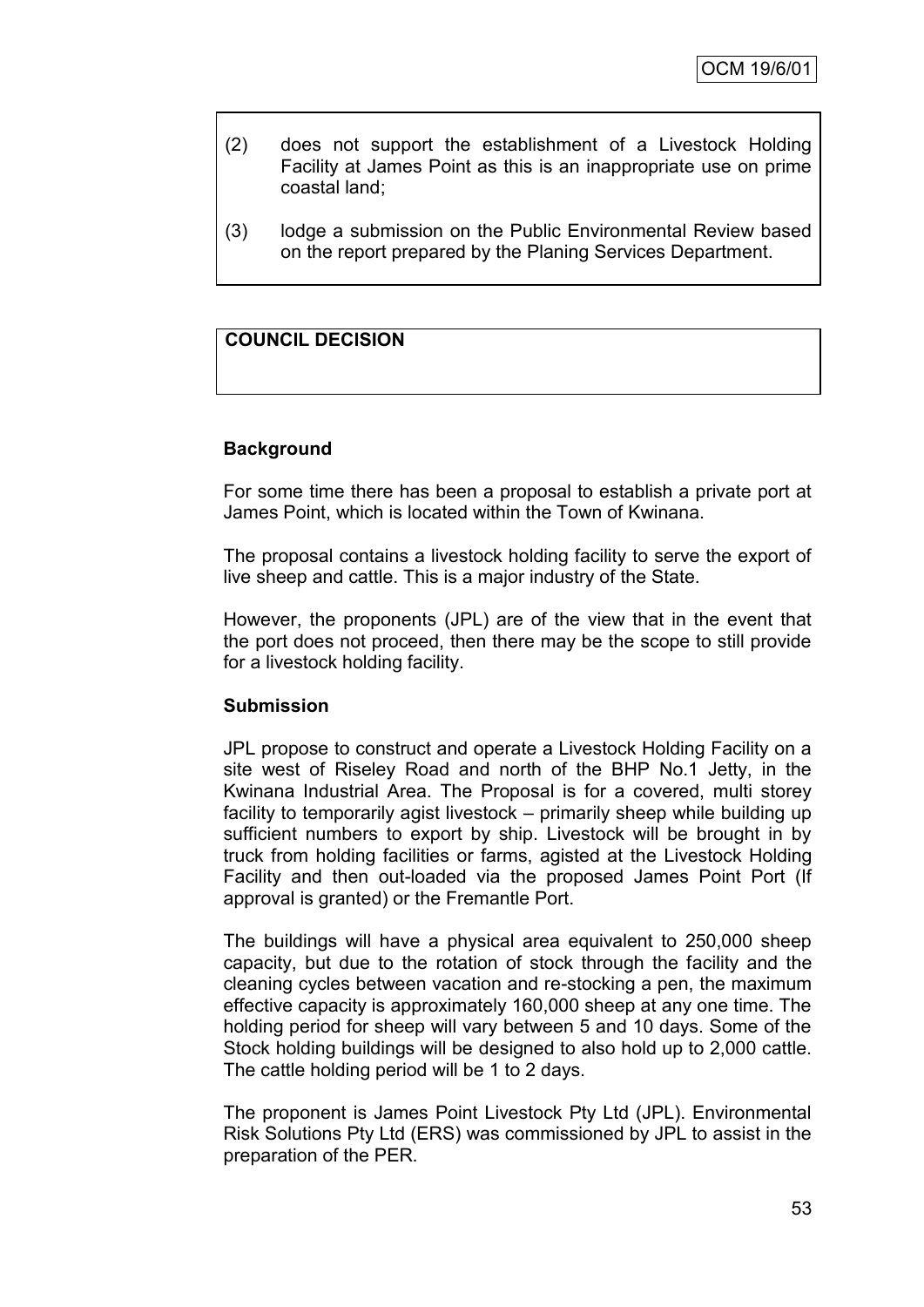## **Report**

The proposal for a Livestock Holding Facility at the James Point Port raises a number of concerns including effects on water quality, coastal processes and the generation of noise and odour. While the PER suggests a series of management measures to address these concerns they appear to be based on the concept that the facility will be run as a "best practice operation" and therefore heavily reliant on the performance of the operator. Experience with other facilities in the City of Cockburn that are expected to run to such a standard indicate that the operation of facilities at such a standard is not only difficult but often requires constant inspections and follow up to maintain the required standard.

This proposal should not be supported, as it will unnecessarily consume limited industrial land. Live stock holding facilities are more suited to the rural areas away from residences.

## **Consideration of Alternatives**

The PER does not include adequate details of the proposal, including consideration of alternative locations and designs to avoid minimise or mitigate impacts. The Public Environmental Review does not outline the alternative locations for the livestock holding facility. Alternatives should be listed in the PER

## **Potential Impacts on the Marine Environment**

### Impact on Marine Water and Sedimentation

Whether or not the port goes ahead the issue of stabilisation and dust generation during clearing and construction of the site has not been adequately addressed. The impacts of coast stabilisation issues on water quality have not been addressed.

### Nutrient management

The PER does not address the issue of nutrient in the surrounding coastal waters adequately. The emission of nutrients to Cockburn Sound is of major concern and further detailed studies of nutrient loads entering the Sound from the site should be conducted.

## **Potential Impacts to the Terrestrial Environment**

### Impact to Vegetation and Flora

While the PER rightly states that there are no bush forever sites within the area of the proposal, it fails to mention that the bush forever process has mapped the sites vegetation as the only remnant vegetation left along the coast between the northern extremity of Naval Base caravan park in the North and Kwinana beach in the South.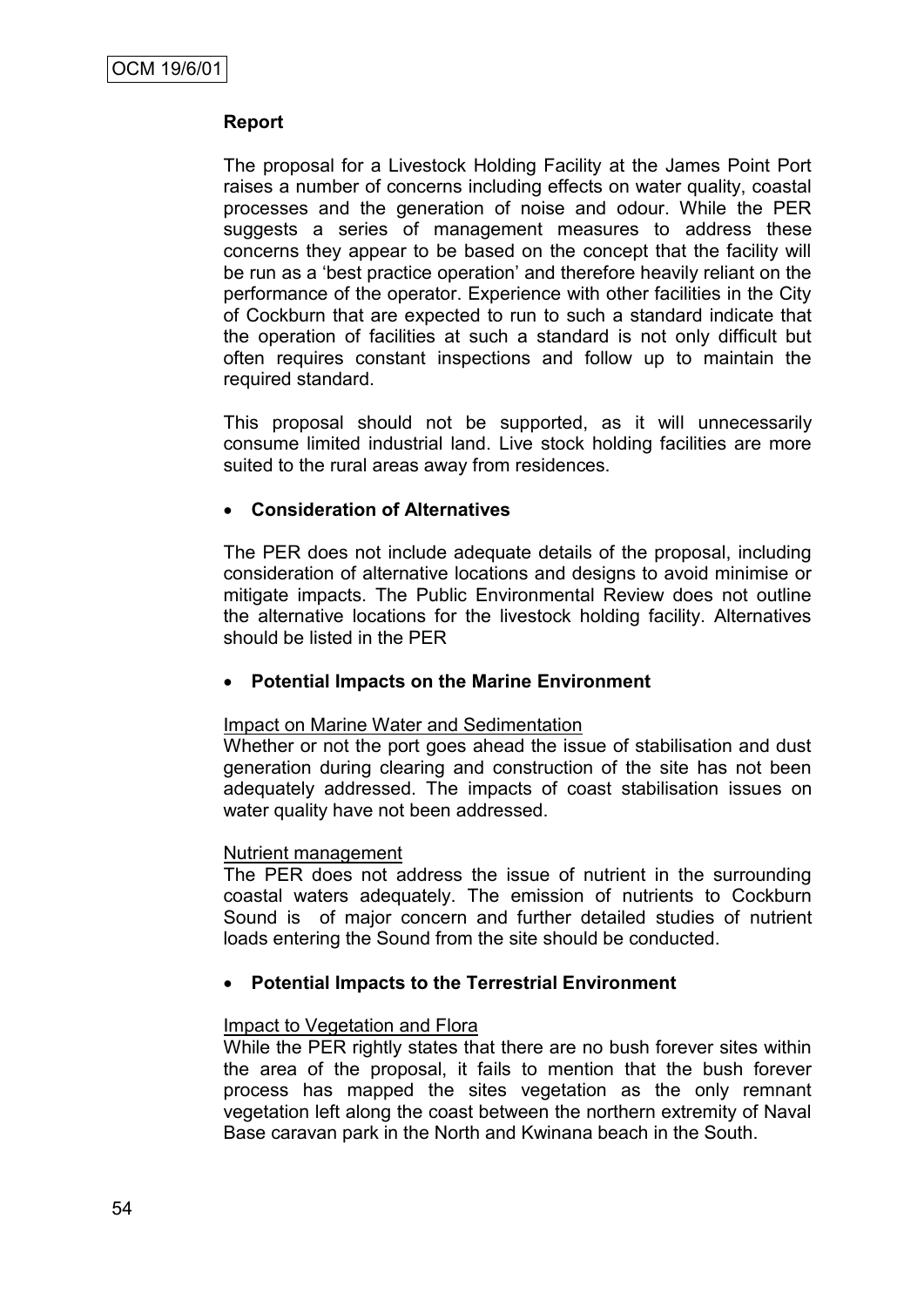The remnant vegetation occurs on the Quindalup Dune System and forms part of the Quindalup vegetation complex, which is considered rare in the Town of Kwinana. The vegetation survey conducted for the James Point Port stage 1 proposal has identified an area of *Lepidosperma gladiatum* sedgeland within the project proposal area. The *Lepidosperma gladiatum* sedgeland assemblage is considered an unusual association. The PER indicates that there will be little opportunity to retain the remnant vegetation.

### Impact to Fauna

The PER does not address impacts to fauna. The James Point Port stage 1 proposal PER has briefly outlined some species that may occur in the area. The Livestock Holding Facility PER needs to conduct a fauna survey to determine the fauna that does occur in the area. A report should then be developed outlining the proposal's impacts and any management techniques that may be used to avoid, minimise or mitigate impacts.

### Surface and Groundwater issues

The holding ponds should be monitored closely to ensure the integrity of the lining in the holding ponds. The proponent should be required to monitor water levels, total nitrogen and total phosphorous in the groundwater. A contingency plan should be developed so it can be implemented if the nutrient levels in the groundwater are higher in the down gradient bores than the up gradient bores. Detection of high nutrient levels in the ground water should be remediated immediately to ensure no adverse effects to Cockburn Sound and minimise the likelihood of algal blooms or other water quality issues in the Sound.

The PER states that if a collection tank or lined pond is established to contain potentially enriched site stormwater it will be pumped out. The PER gives no indication of where this will be pumped to or how. All transfer of such material should be done in a manner that maintains containment of nutrient rich water and prevents nutrient rich water from entering Cockburn Sound. There is also no mention of a detection system to ensure the ponds do not leak nor is there a contingency plan if they do leak.

The PER proposes to direct run off from hardstand areas "where there is insignificant contamination from manure' to soak pits. This is not acceptable, as any nutrient source should be directed away from the groundwater and surface water feeding Cockburn Sound.

### Aboriginal Sites

The PER states that any native title or aboriginal sites will be dealt with by the James Point Port proposal, however, the PER also states that the Livestock Holding Facility can proceed even if the James Point Port proposal does not. The Livestock Holding Facility PER should therefore address the issues of native title and aboriginal sites as they apply to the proposal's area of impact.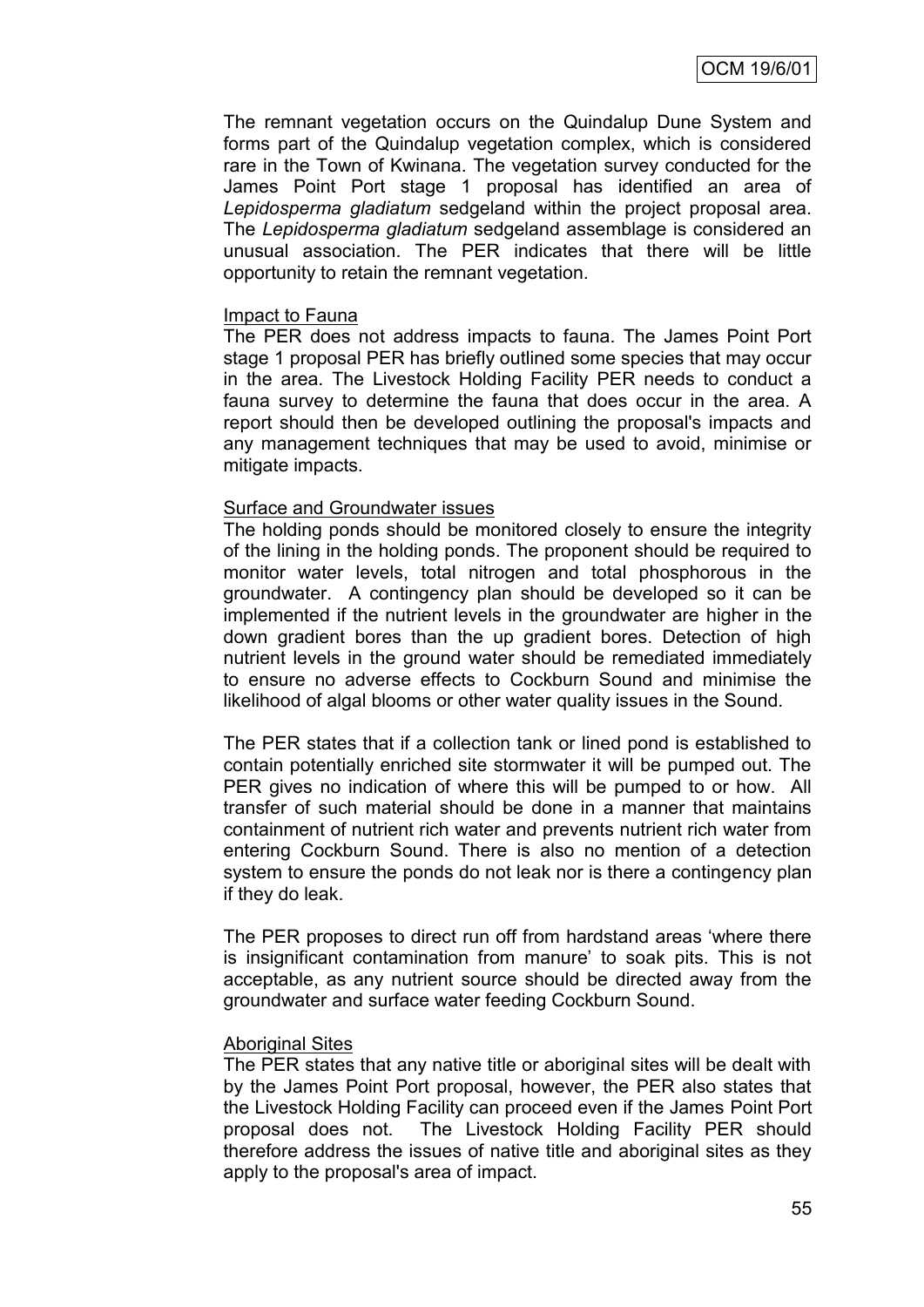## **Social Impacts**

### **Odour**

The PER bases the entire recommendation ie. that the odours will not be a nuisance, on the fact that the facility will be run as a "best practice operation". Experience with other operations that are supposed to be run at this standard shows us that this rarely occurs and necessitates constant inspections and follow ups to maintain the required standard.

It is understood that odour from loading sheep at Fremantle is sometimes detected as far away as Cottesloe under certain circumstances. There is no livestock holding facilities at Fremantle.

In this case the proposed facility will be about 4 kms from the Kwinana Townsite and 1½ kms from the existing Hope Valley Townsite (proposed to become heavy industrial under FRIARS).

The PER indicates that mechanical ventilation will be used. Despite the costs of both installation and operation the proponent should be required to operate mechanical ventilation during periods of atmospheric temperature inversion to avoid events of "fumigation" occurring. This practice should be done routinely rather than in response to complaints only.

Diagrams and modelling of the extent of odour in the PER does not appear to have taken into consideration the prevailing wind direction. Given that the prevailing wind direction will be from the south-west it would be expected to see the potential odour plume extend further in a north easterly direction. This may have impact on residents in Wattleup, however, the Wattleup Townsite is planned to become industrial under FRIARS.

The PER compares odour impacts from the James Point Holding Facility (JPLHF) with the Fremantle Port Loading facility (FPALF) when clearly they are very different facilities. The PER states that the odours from both facilities will be similar. Yet the JPLHF will hold significantly more livestock than Fremantle and for longer periods.

The odour study appears to be based on a survey of odours from 2 ships over 3 days at Fremantle. It must be questioned whether this is adequate in representing the fact, when the JPLHF will be a continuous operation, not sporadic. The PER states that an evaporation pond for contaminated washdown and contaminated stormwater will be established. The evaporation pond doesn"t appear to have been factored into odour modelling. The evaporation pond may become a significant contributor to offensive odour concentration if it isn"t appropriately managed.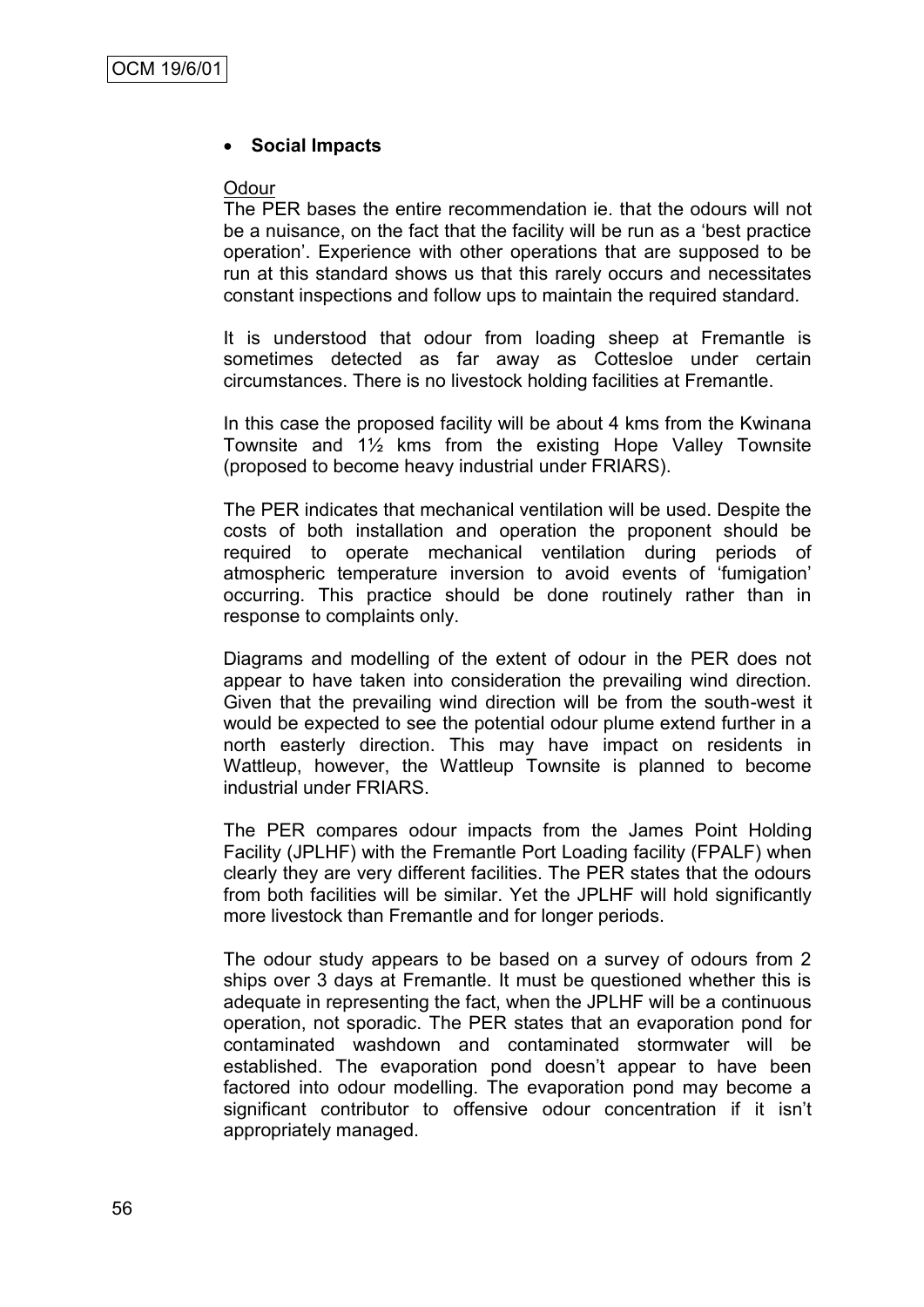The proposed Livestock Holding Facility will handle a very large volume of manure. The PER states that this manure will be collected and disposed of off-site. To prevent addition odour transport vehicles and hoppers should be fully enclosed with a strong commitment by the proponent to adopt an exceptional high standard of housekeeping.

A condition should be placed on the proposal that allows for problems with ship loading ie. industrial action or inclement weather. There should always be an open holding pen so that held stock can be rotated to facilitate manure removal during extended periods and unforeseeable circumstances.

Carcasses should be stored in fully enclosed containers awaiting disposal off site, again only fully enclosed transport should be used to prevent odour issues.

Results of the odour evaluation indicate that odours at a concentration that may contribute to annoyance and loss of amenity will not extend to residential areas but the study does not actually address impacts adjacent to the facility ie. industrial uses. The question should be posed as to the appropriateness of the PER"s assumption that livestock odours will not have an adverse effect on workers in the area given other intermittent odours.

Although the PER states that "there shouldn"t be any problems with odour" it has also stated that "if odour does prove to be a significant issue, consideration will be given to including ammonia binders in the feed. The ammonia content in the manure mainly causes odours from sheep manure. The Proponent should ensure that provisions for Ammonia binders is available for their use at peak times when odour is likely to increase.

The PER shows a map with only one odour contour. Additional odour contours should be included on this map so that it is apparent what the expected odour level is at different locations.

Due to a lack of sheep numbers at a local level a recent trend has been to partially load livestock ships in South Australia before loading the remaining livestock from Western Australian ports. It is expected that livestock loaded in South Australia would produce more odour after spending several days on the ship before arriving in Western Australia. This factor, however, has not been included in odour modelling.

**Noise**

There are two sources of noise that need to be assessed for their potential impact on the residents of the City of Cockburn: truck movements from the facility to Fremantle Port; and the operation of the facility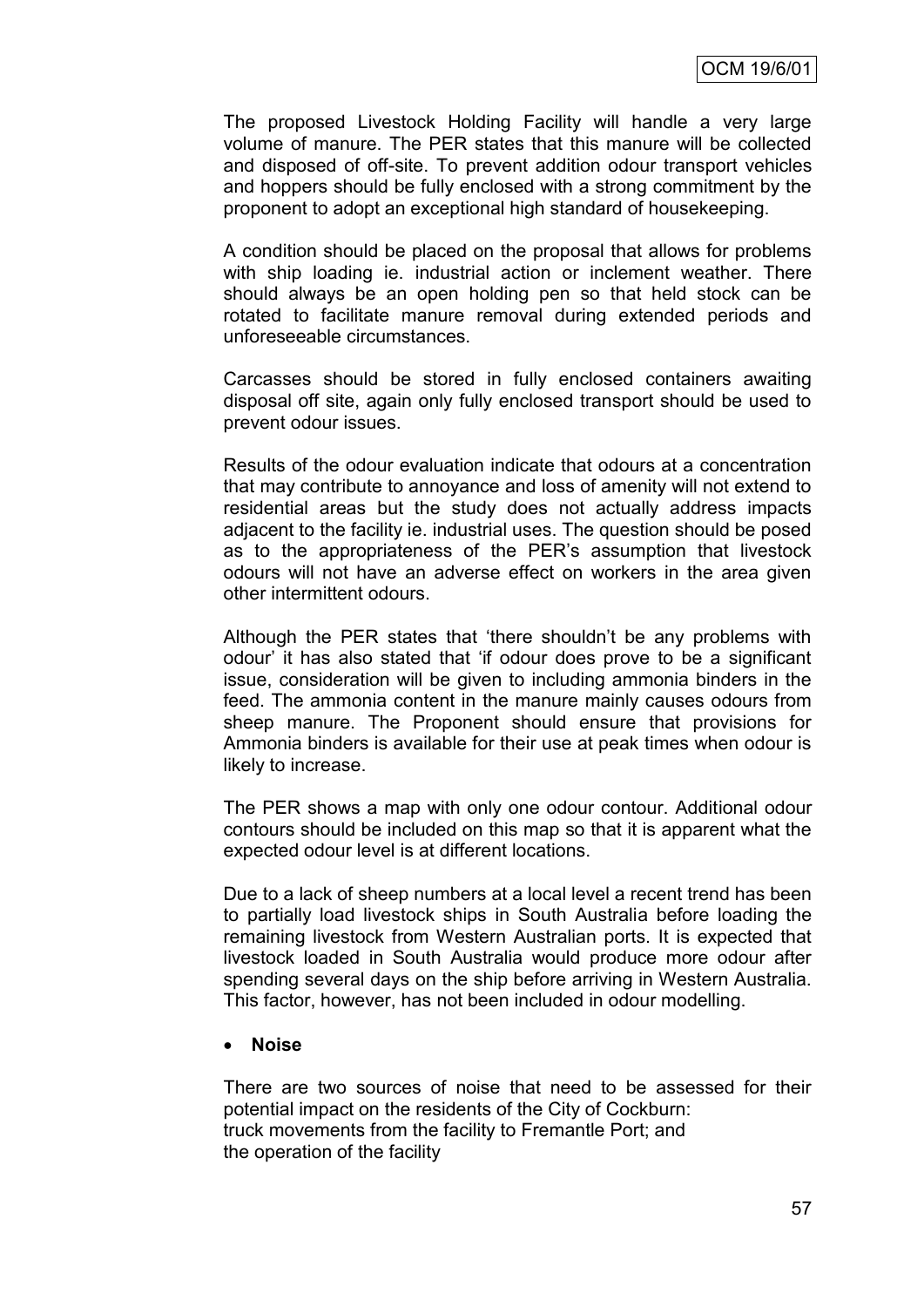### *(I)truck movements from the facility to Fremantle Port*

Should the James Point Port project not proceed, while the livestock holding facility goes ahead, then the proponents envisage transporting sheep and cattle from the facility to Fremantle Port. The PER has not discussed the traffic impacts of this alternative. The PER states that the transportation of livestock to the export port is not assessed in the PER as it is believed that this is currently occurring.

Although livestock is currently being transported to Fremantle, it is shared between various incoming routes, depending on whether the cattle are coming from Midland or the sheep from Mundijong. However, if the livestock are held at James Point before being exported from Fremantle, then the transportation will be concentrated on one route through the City of Cockburn, thereby increasing the number of truck movements that residents will be exposed to. However, except for special licensed vehicles, truck routes cannot be controlled.

In addition to livestock truck movements, with possible noise and odour impacts, there is concern over where the waste will be transported to and by what means.

### *(ii) the operation of the facility*

The Herring Storer report, in the PER, on the potential impacts on the surrounding noise environment indicates that residents of the City of Cockburn will not be affected by noise from the operation of the facility. However, there is some concern with regard to the sound power data used as input in to the modelling software. Page 5 of the acoustic report states that

*"if the fan noise levels are higher than used in the modelling, such things as locating the fans on the sea side of the building below roof level, installing acoustic silencers, reduced fan speed during the night time etc will need to be considered".*

These factors may alter the potential impact on the residents of Hope Valley and Wattleup. In addition, the rationale for the number of fans necessary to adequately ventilate the facility was not discussed and may also affect the modelling predictions if a greater number of fans are needed. Further work on the proposed Livestock Holding Facility"s noise impacts is required.

While the land subject to the livestock holding facility proposal is zoned industrial and the implementation of the Fremantle Rockingham Industrial Area Regional Strategy (FRIARS) planning process will see the surrounding land of Hope Valley and Wattleup also zoned industrial this is unlikely to occur for some 10 years. It is therefore likely that Hope Valley and Wattleup will remain as rural residential for the period the Livestock Holding Facility is being constructed and for some years of operation.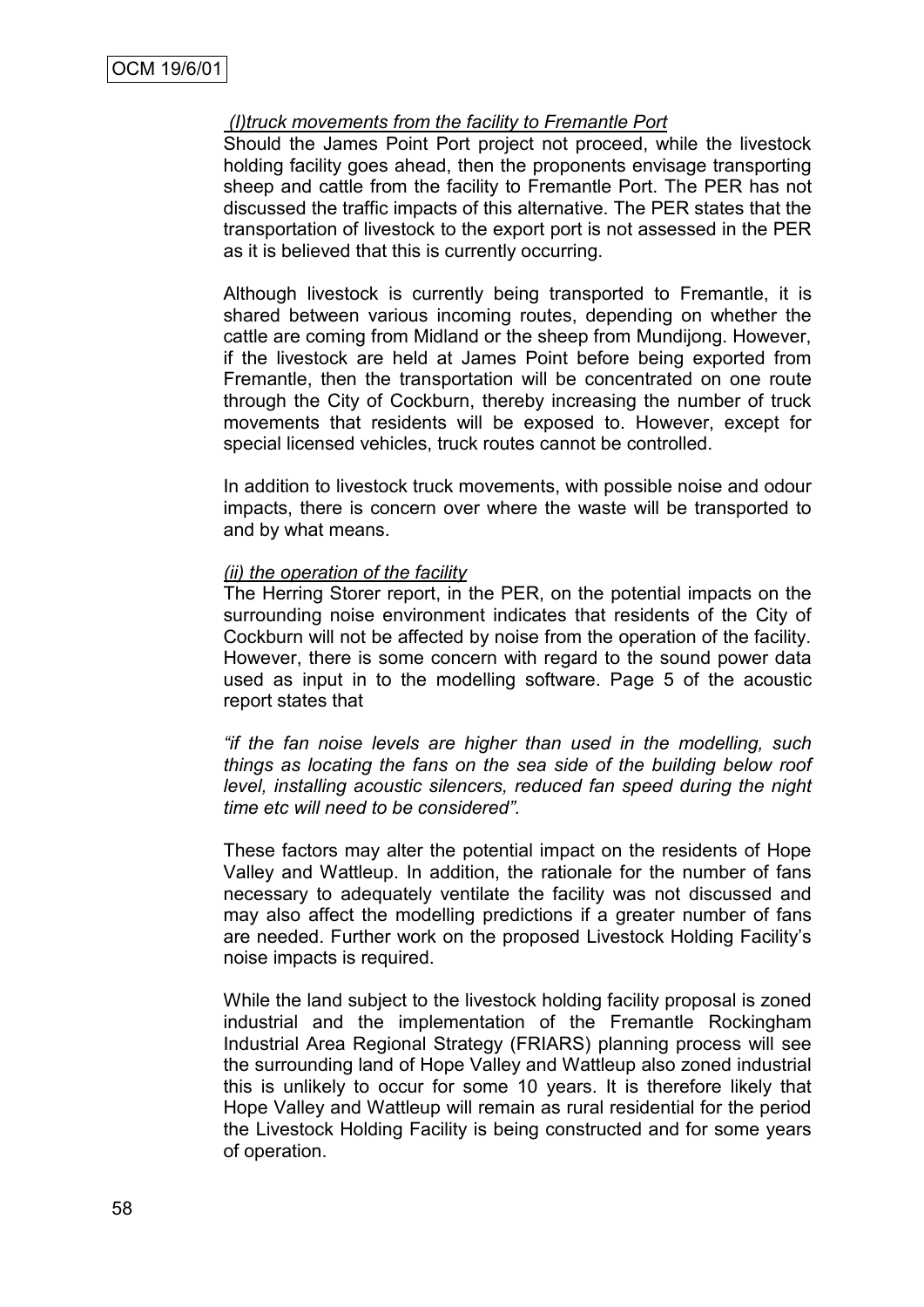## **Transport**

If the Livestock Holding Facility (LHF) does proceed with the port, then many livestock vehicles would not have to travel through Cockburn to get to and from the facility, as opposed to the current situation where Fremantle port traffic travels through Cockburn. Undoubtedly residents of the Cities of Belmont, Caning, Cockburn, Fremantle, East Fremantle and Melville would derive a benefit from this.

If the LHF proceeds without the Port this would clearly result in a large number of livestock laden vehicles having to travel through Cockburn to get to Fremantle. Not only would this involve the movement of sheep, but will add cattle trucks to traffic volumes (cattle are presently trucked from holding facilities in Midland and do not travel through Cockburn to get to Fremantle). It is also important to note that rather than a sporadic distribution of vehicles driving to Fremantle over the course of the several days the ships are in port, it is likely that convoys of vehicles will be required to get livestock to Fremantle over a short period of time, leading to likely traffic conflict, delay and odours on Stock and possibly Cockburn Roads. The City of Cockburn should support the use of Stock Road only for the transport route through Cockburn.

### Visual Amenity

The building of the LHF will be clearly noticeable from Cockburn Sound. The PER did not include any diagrams showing the view from Cockburn Sound at present or any diagrams of the expected view from Cockburn Sound should the proposed LHF proceed.

## **Pollution Control**

## Waste

There is no indication as to where effluent and other wastes are to be disposed off. This should be included so that any associated impacts can be determined.

The PER makes the statement "Based on JPL"s experience with livestock holding, there will be no liquid animal waste from the Livestock Holding Facility. There is however, no indication of JPL"s experience with livestock holding facilities and no detailed explanation as to why liquid animal waste will not occur. This needs to be addressed further.

The question should also be posed as to what happens if liquid animal waste occurs? There is no indication of what contingency plans will be in place if liquid animal waste occurs.

The PER states that a collection tank or lined pond will be established to contain potentially enriched site stormwater and that the pond will be pumped out. There is no indication of where this pond will be pumped to or the procedures for pumping out and minimising spills.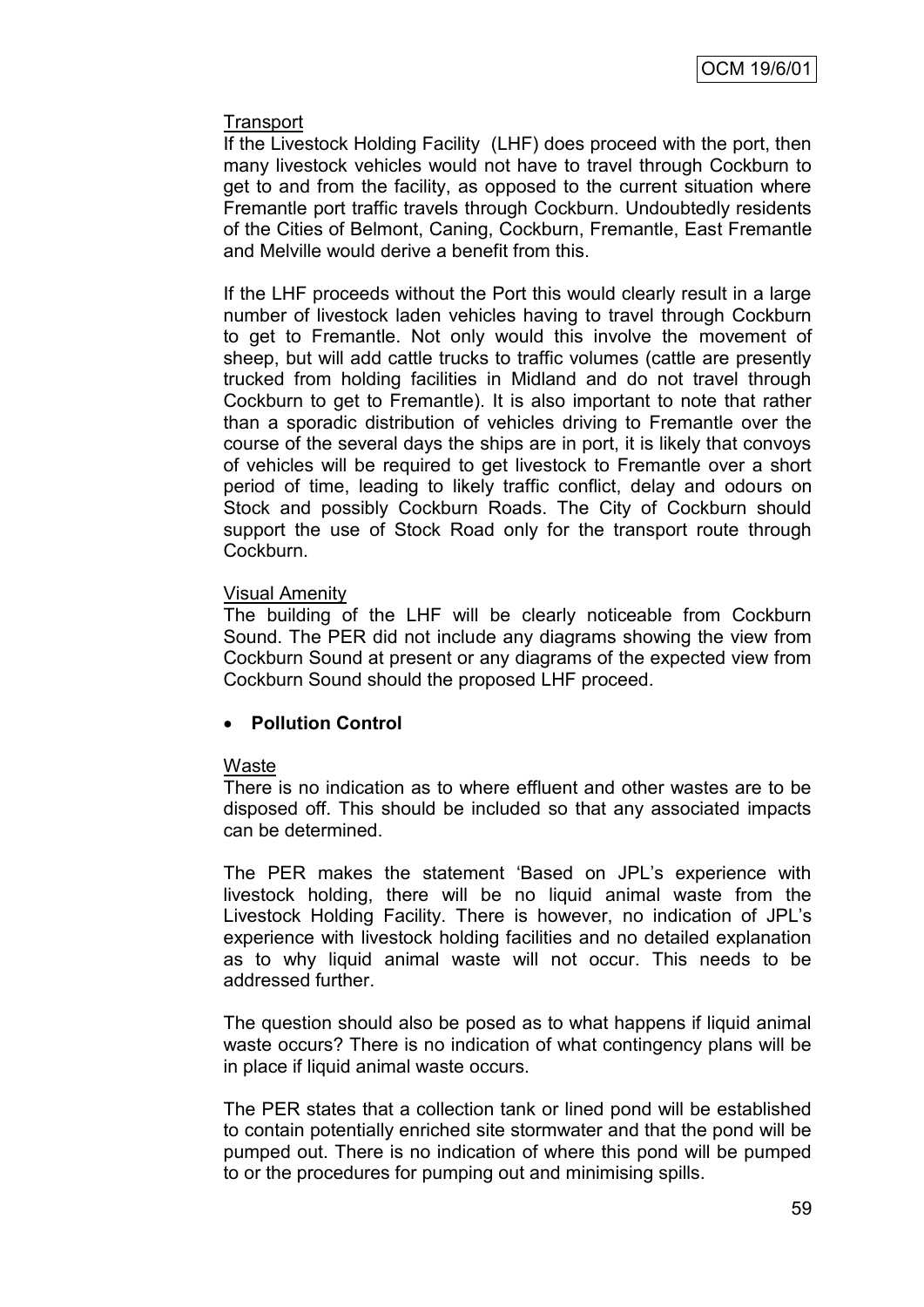The PER does not address how sawdust used as an absorbent material in cattle pens is disposed of. Nor does the PER address how manure or sheep carcasses will be disposed of apart from to say that they will be removed.

### Off Site Impacts

The disposal of sheep manure may cause off site impacts and the City would be interested in knowing where this material is going especially if it is in Cockburn or may cause impacts to residents or land within the City of Cockburn. Similarly in respect to the disposal of sheep carcasses may also cause off site impacts and the City would be interested in knowing where this material is going also.

The PER does not mention the potential of weed infestation due to transport and transport routes of both stock and particularly feed products or how such impacts would be dealt with.

### **Zoning**

Whether or not the port proceeds, the use of this land for a livestock holding facility would appear to be a waste of valuable land as the livestock holding facility could easily be accommodated elsewhere. Industrial land with a coastal frontage is a rare and precious commodity. Council has taken a consistent stance in recent times on developments affecting Cockburn that industry should not be on the coast unless it is warranted by virtue of the need to ship products in and out by sea. A similar position should be taken on the proposed LHF as without the port there is no logical reason to have the facility there and expose what is a sensitive environmental area to unnecessary risk of detrimental impact and occupy valuable land that could accommodate a higher and better use.

## Environmental Commitments

Table 1.3 of the PER is a summary of the proponent's commitments. If the James Point Port does not proceed and the Fremantle Port continues to be used for exporting livestock from the proposed livestock holding facility there will be substantial transport of livestock through the City of Cockburn. The City of Cockburn should therefore provide advice on traffic issues.

### Alternative

The issue of live sheep and cattle export needs to be reviewed, given its detrimental impact on adjoining areas. Fremantle is not a suitable port for exporting livestock. It would seem timely to examine alternatives to bringing livestock into the Metropolitan Area from the rural hinterland. Consideration should be given to using the provincial ports of say Geraldton and Bunbury to export livestock. Rural holding yards could be associated accordingly.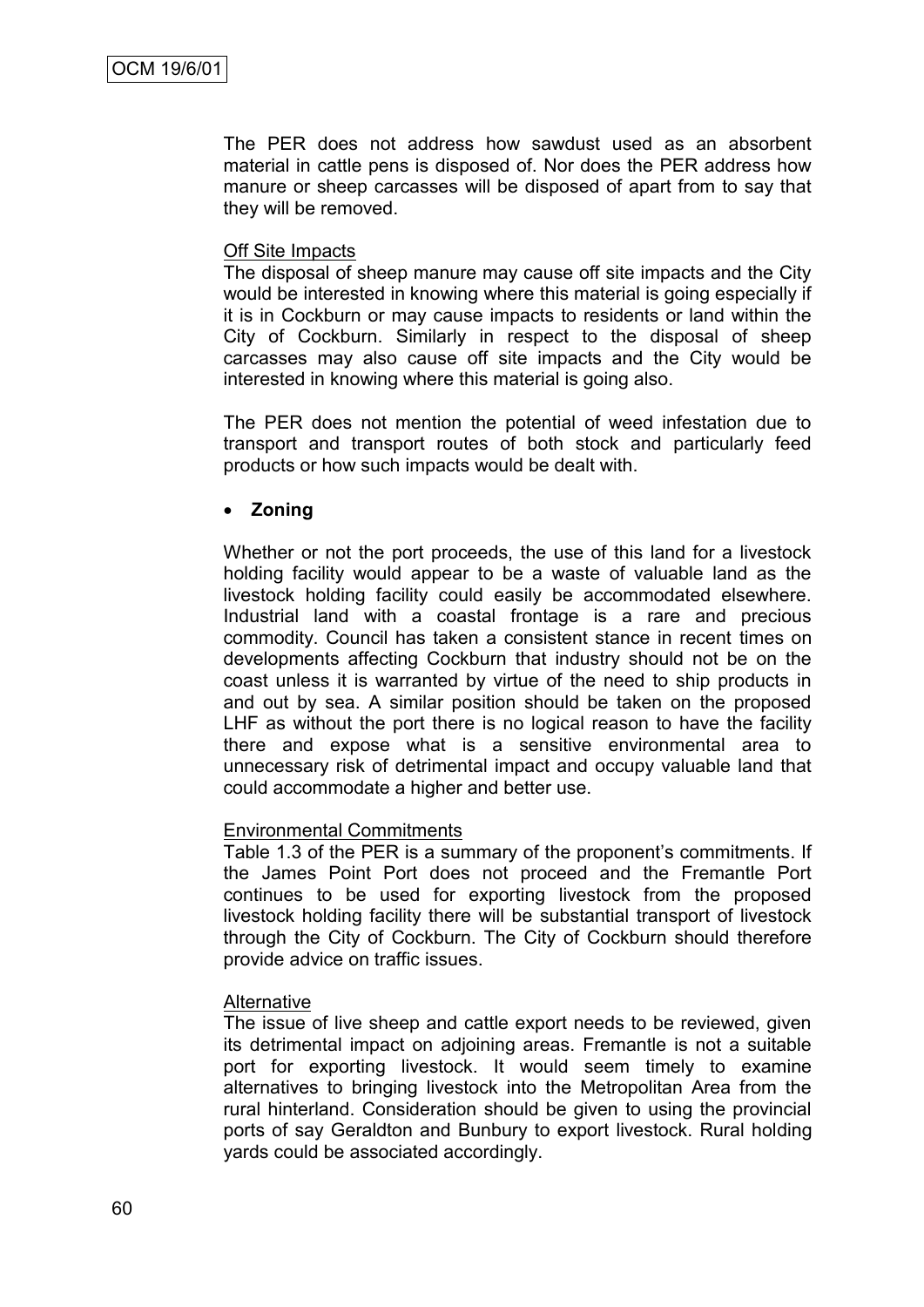Given that the sheep ships are apparently travelling from Adelaide, calling at either Esperance, Albany, Bunbury or even Geraldton would not be unreasonable or inconvenient.

## **Conclusion**

The proposal for a Livestock Holding Facility at James Point raises a number of concerns including the potential effects on water quality, coastal processes and the generation of noise and odour. The PER fails to adequately address a number of issues as listed below. It is believed that these issues should be addressed further before consideration of approval:-

- Alternative locations or designs.
- Stabilisation and dust generation during clearing and construction.
- Movement of nutrients into the surrounding coastal waters.
- Opportunities to retain the remnant vegetation of the site, particularly the unusual *Lepidosperma gladiatum* sedgeland assemblage.
- Fauna management techniques to minimise or mitigate impacts.
- Surface and groundwater monitoring.
- Odour study and modelling is required to ensure that the study reflects the conditions of the proposed project (ie sheep numbers and the length of time at the LHF/Port). The odour modelling should also include other aspects that may contribute to odour generation such as the evaporation pond, manure and carcasses.
- Storage and transport of manure and carcasses to be in fully enclosed containers.
- Livestock odours on workers within the vicinity of the proposal and further odour contours mapped.
- Traffic impacts and associated noise issues if the James Point Port does not proceed and livestock needs to be transported to Fremantle Port for export. The City of Cockburn should have the opportunity to provide advice on transport routes through Cockburn.
- Noise impacts including exact location, number and type of ventilation fans that will be used.
- Effluent and other waste disposal and any associated offsite impacts addressed.

There appears to be no substantiated case to support a livestock holding facility being built on prime industrial land (according to FRIARS in short supply) regardless of whether the port proposal eventuates or not.

The current livestock holding practices that are used to support the livestock export trade through the Fremantle Port should be retained. However, the appropriateness of continuing this business in the Perth Metropolitan Area should be reviewed with the view to relocating this incompatible activity to provincial ports such as Geraldton and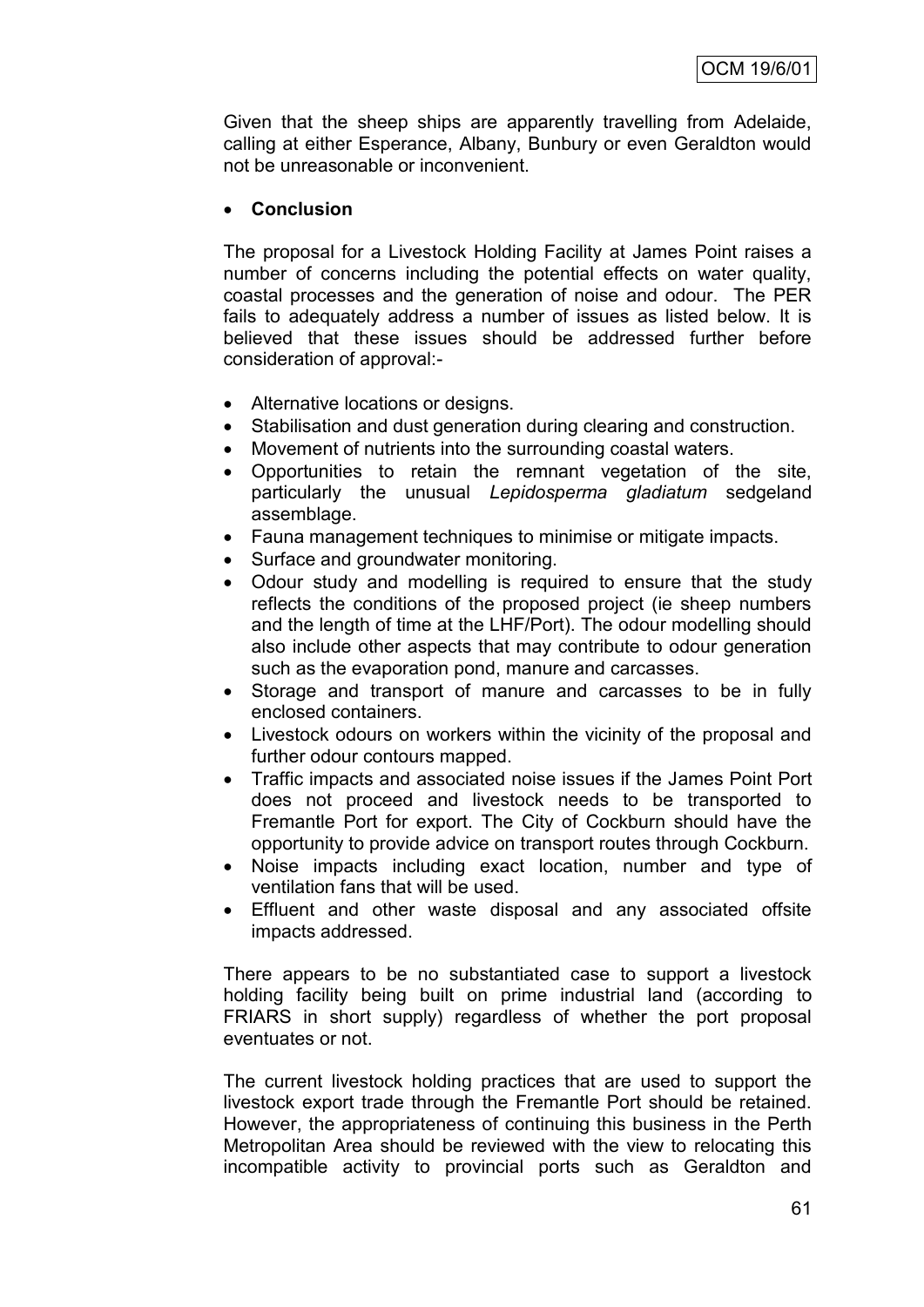Bunbury. Fremantle Port is not well located to export livestock from because it is too confined and too close to sensitive land uses.

The Council should not support this proposal, despite the fact that it may have a minimal effect on the City of Cockburn, particularly given the future industrial development proposed for the Hope Valley-Wattleup Redevelopment Area.

The Council position has to date, been that uses that do not need to be on the coast, should not be located on the coast. This represents an unacceptable coastal use, and therefore should be opposed.

## **Strategic Plan/Policy Implications**

The Corporate Strategic Plan Key Result Areas which apply to this item are:-

- 2. Planning Your City
	- *"To ensure that the planning of the City is based on an approach which has the potential to achieve high levels of convenience for its citizens."*
	- *"To ensure that the development will enhance the levels of amenity currently enjoyed by the community."*

## **Budget/Financial Implications**

N/A

**Implications of Section 3.18(3) Local Government Act, 1995**

Nil.

**14.11 (OCM1\_6\_2001) - PROPOSED ADDITIONS TO EXISTING NURSING HOME - LOT 51; 382 CARRINGTON STREET AND LOT 63; 27 IVERMEY ROAD, HAMILTON HILL - OWNER: HAMILTON HILL OWNERSHIP PTY LTD - APPLICANT: MONTAGUE GRANT ARCHITECTS PTY LTD (2203743; 2205124) (MR) (ATTACH)**

#### **RECOMMENDATION** That Council:

(1) approve the modification to Special Condition No 1 from Council"s Planning Approval issued on 23 February 2001 for the nursing home on Lot 51 Carrington Street & Lot 63 Ivermey Road, Hamilton Hill, subject to the following condition:-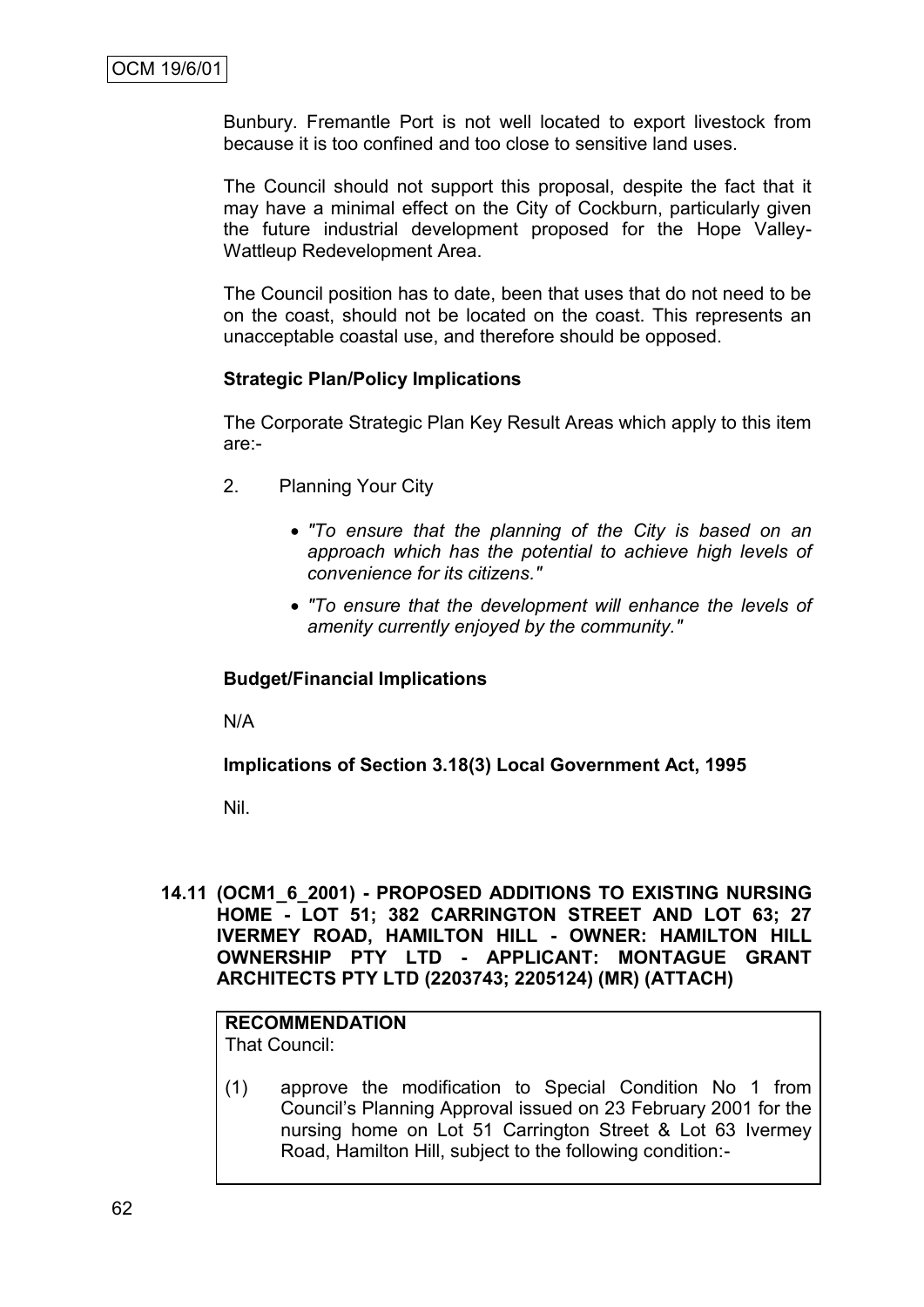## Special Condition

- 1. Increase the turning radii of the existing crossover (3.0 metres radii) and install either warning lights or signage warning all motorists that vehicle access is limited to one vehicle entering and leaving the premises at a time."
- (2) advise consultants on behalf of landowner/developer of the Council"s decision.

# **COUNCIL DECISION**

# **Background**

Council at its ordinary meeting on 15 May 2001 resolved to approve the expansion of the Carrington Street Nursing Home onto the adjoining residential Lot subject to several conditions. Since issuing the approval the applicant has expressed concern over satisfying Special Condition 1 as set out below:-

*" 1. Increase the turning radii of the existing crossover and widen the car park entry from Carrington Street to a minimum of 6.0 metres to the satisfaction of the City."*

# **Submission**

The applicant believes the changes in the undercroft access width would require substantial reconstruction of a main support column within the undercroft parking area. This is difficult since the structural elements of the building are based on a pre-calculated distance and support loading and this is not a simple case of relocating the column. The opposite side is also constrained by a raised pathway and doorway entrance to the existing lobby (refer to plan attached to the Agenda).

To avoid potential vehicle conflict occurring, it was proposed to increase the crossover turning radii to allow for a safer and smoother access to and from the site. The existing crossover still allows vehicles to pass safely. Within the undercroft entry, the applicant proposes to install either signage to warn motorists of the narrow entry or warning lights indicating if vehicles enter or are leaving the premises.

## **Report**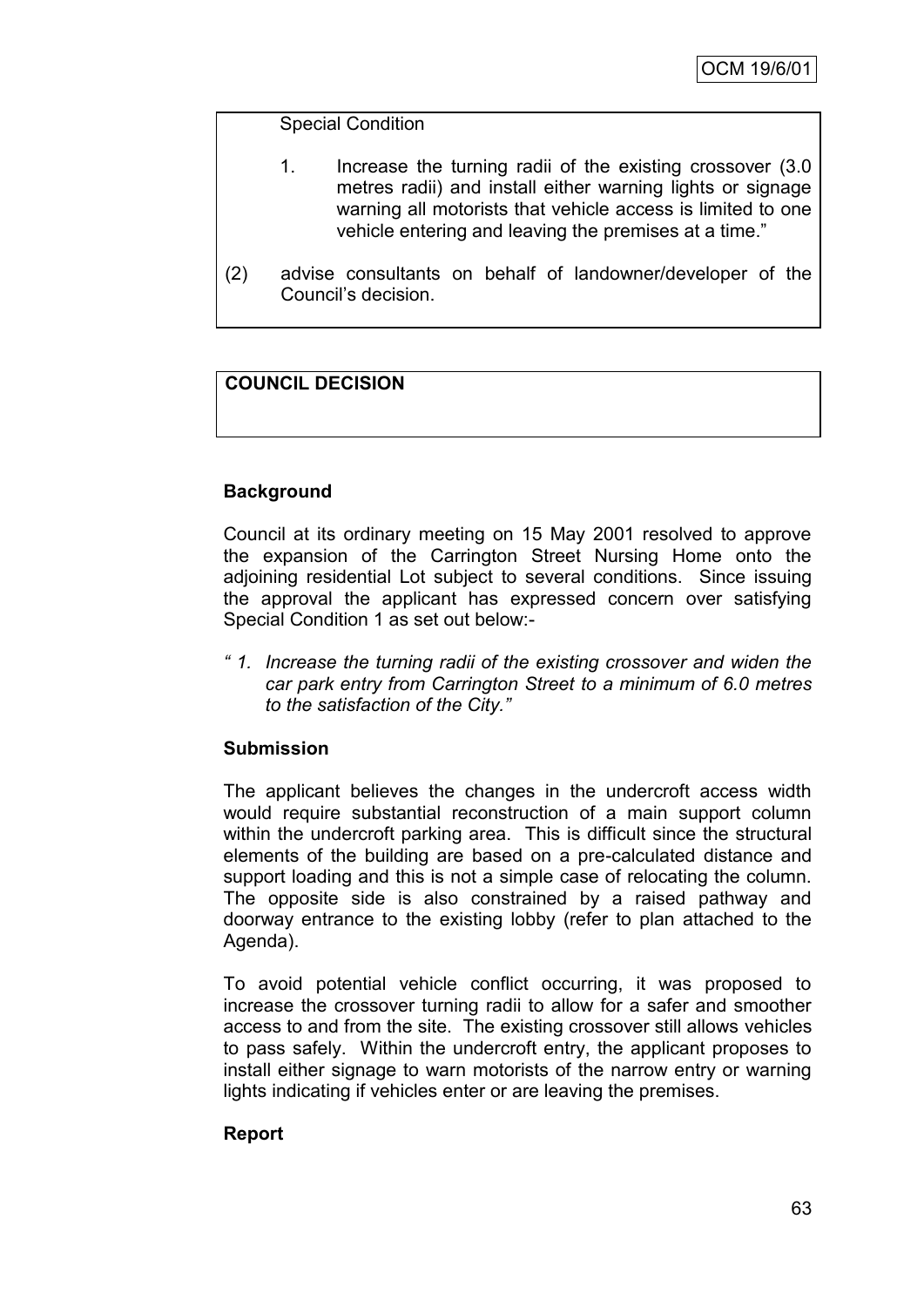The existing accessway entry between walls is 4.5 metres in width, which is not sufficient to allow two vehicles to enter and pass within the undercroft entry at the same time. A width of 6.0 metres allows for vehicles to pass each other, as reflected in Special Condition 1 above.

Other access locations were explored with the applicant's on-site. These were quickly dismissed due to the proximity with the adjacent "T" intersection of Mortlock Street and Carrington Street and being at the base of a dip in the road. Retaining the current accessway location is the best option.

Given the major difficulties associated with the structural changes required to the existing building it is not considered appropriate to widen the existing accessway to 6.0 metres in width. The undercroft parking area is not open to the general public (staff use only) and on recent inspection was only occupied by a dozen cars, which is not expected to significantly increase with the approved expansion plans.

### **Strategic Plan/Policy Implications**

The Corporate Strategic Plan Key Result Areas which apply to this item are:-

Planning Your City

The Corporate Strategic Plan Key Result Areas which apply to this item are:-

- 1. Managing Your City
	- *"To conduct Council business in open public forums and to manage Council affairs by employing publicly accountable practices."*
- 2. Planning Your City
	- *"To ensure that the planning of the City is based on an approach which has the potential to achieve high levels of convenience for its citizens."*

### **Budget/Financial Implications**

N/A

**Implications of Section 3.18(3) Local Government Act, 1995**

Nil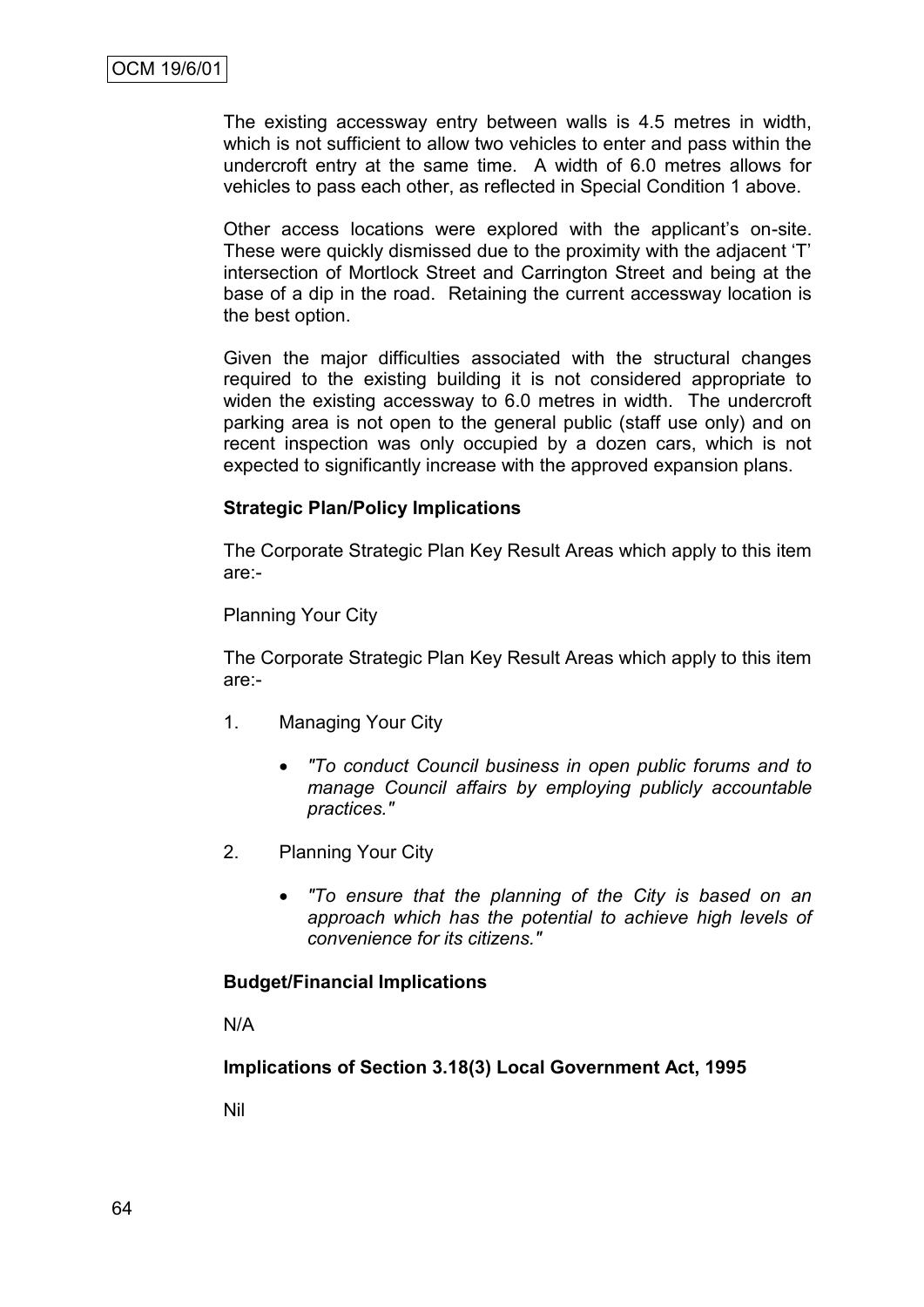## **14.12 (OCM1\_6\_2001) - PROPOSED MODIFICATION TO CELL 9 STRUCTURE PLAN - YANGEBUP (9620) (SOS) (MAP 8/9) (ATTACH)**

# **RECOMMENDATION**

That Council:

- (1) adopt the proposed modification to the Cell 9 Structure Plan as shown on the Plan included in the Agenda Attachments;
- (2) advise the Western Australian Planning Commission and Urban Focus of Council"s decision.

# **COUNCIL DECISION**

# **Background**

The Cell 9 Structure Plan, adopted by Council in November 2000, is an important planning mechanism for the future subdivision and development of the Cell 9 area in Yangebup.

Land adjacent to the corner of Spearwood Avenue and Yangebup Road has recently been subdivided by Urban Focus on behalf of several landowners. This land is being marketed as Bayview Estate and is the first stage of development of the Cell 9 area. There is currently considerable building activity on the new lots within the Estate.

The approval of subdivision plans for Bayview Estate was granted prior to the adoption of the Cell 9 Structure Plan. Thus Bayview Estate, although within the Cell 9 boundary, does not form part of the Cell 9 Structure Plan. A copy of this Plan is included in the Agenda Attachments and illustrates this situation.

The Cell 9 area is proposed to be rezoned to Development zone under the latest revision of draft Town Planning Scheme No.3. The concept of a Development zone is to provide a interim generic zoning over an area with a reliance on an approved Structure Plan to classify the use of land by reference to reserves, zones or the Residential Planning Codes (R Codes). Given that Town Planning Scheme No.3 is yet to be finalised and Bayview Estate is not covered by the Cell 9 Structure Plan, the current District Zoning Scheme No.2 zoning of R20 applies.

An anomaly therefore exists as a number of lots have been identified through the subdivision process for R40 unit development and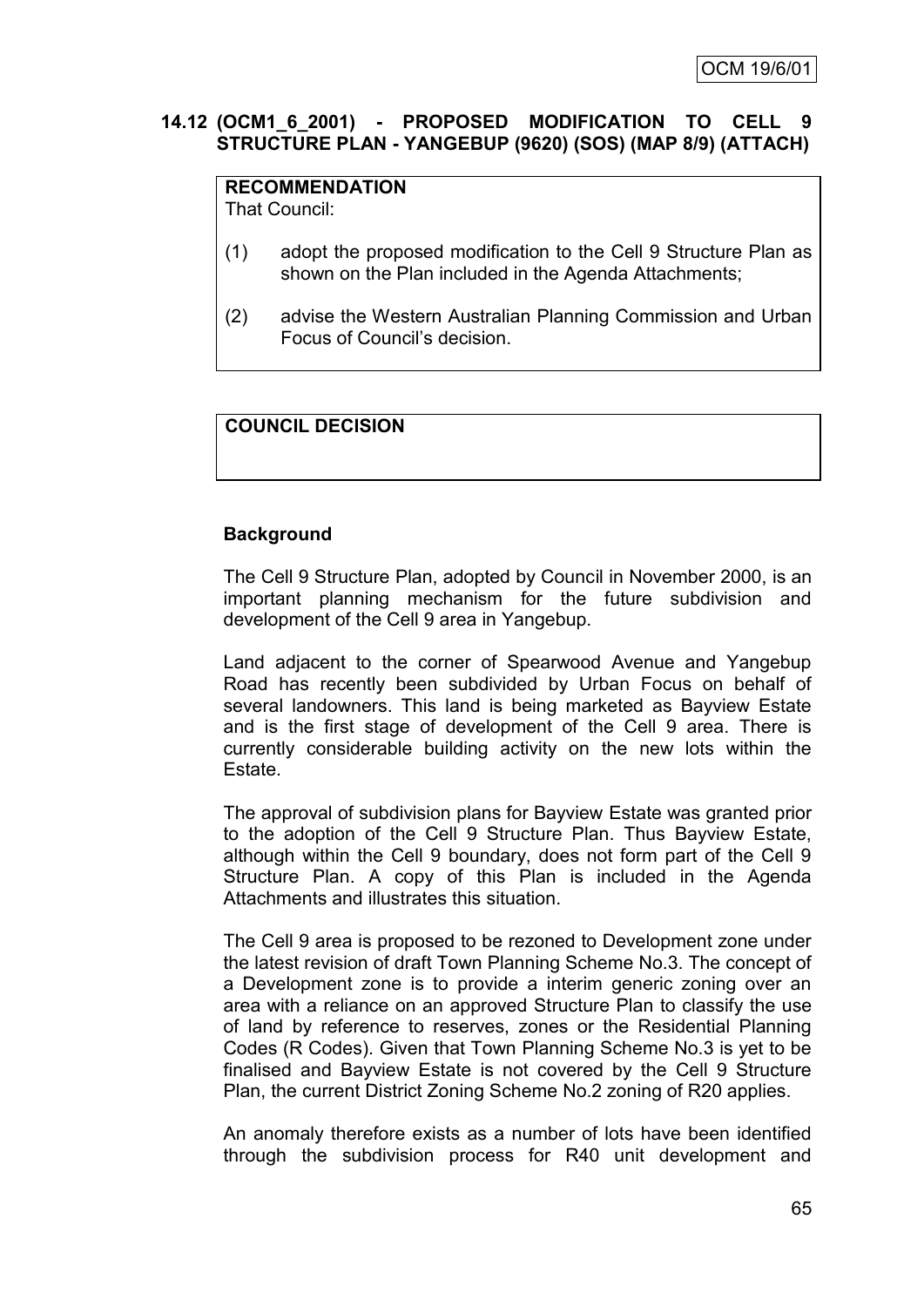marketed as such, yet Planning Approval and Building Licences can only be lawfully issued up to a maximum permissible density of R20.

It is proposed to correct this anomaly by modifying the Cell 9 Structure Plan to include the development layout of Bayview Estate and to apply R Codes and land use classifications as was initially proposed by Urban Focus through previous planning proposals.

#### **Submission**

The proposed modification to the Cell 9 Structure Plan simply involves the incorporation of the subdivision layout and land use and R Code classifications for land in Bayview Estate, as shown on the Plan included in the Agenda Attachments.

Part 8 of District Zoning Scheme No.2 provides for minor variations to Structure Plans to be adopted by resolution of Council.

Whilst the proposed modification is essentially a procedural formality, it was necessary to firstly advertise the proposal for public comment prior to presenting it to Council for consideration. This was due to the fact that a number of lots had already been sold in Bayview Estate and land buyers would have made investment decisions based on the information obtainable at the time of sale. This would have included what sites were intended for single dwellings only and those to be developed for grouped housing.

Accordingly, the proposal was circulated by way of a letter to all new landowners in Bayview Estate and to the original subdividers and their consultant Urban Focus. The Cockburn Herald also carried details of the proposal.

Advertising concluded on 6 June 2001 and at its close no submissions had been received.

#### **Report**

The allocation of land use classifications and R Codes to each property in Bayview Estate is consistent with Urban Focus's previous planning proposals and with the marketing plans of the Estate"s selling agents. The fact that no objections have been received from new landowners confirms this to be the case.

The manner in which residential densities have been allocated follows established planning principles aimed at providing a range of lot sizes in new development areas so as to facilitate a variety of housing types.

To correct the current zoning anomaly of Bayview Estate, adoption of the modified Cell 9 Structure Plan is recommended.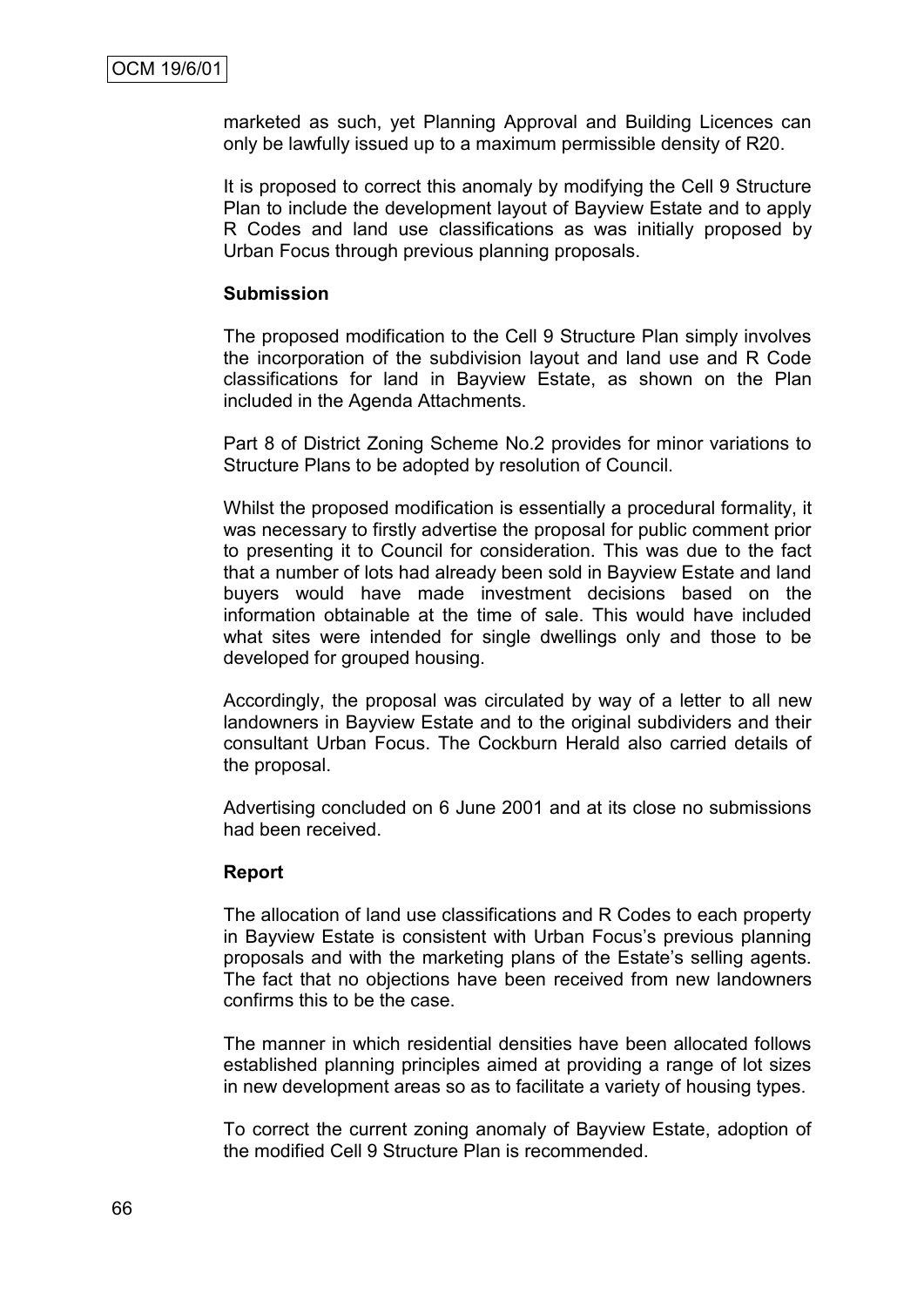# **Strategic Plan/Policy Implications**

The Corporate Strategic Plan Key Result Areas which apply to this item are:-

- 2. Planning Your City
	- *"To ensure that the planning of the City is based on an approach which has the potential to achieve high levels of convenience for its citizens."*
	- *"To ensure that the development will enhance the levels of amenity currently enjoyed by the community."*
	- *"To foster a sense of community within the district generally and neighbourhoods in particular."*

The Planning Policies which apply to this item are:-

N/A

## **Budget/Financial Implications**

N/A

**Implications of Section 3.18(3) Local Government Act, 1995**

Nil

### **14.13 (OCM1\_6\_2001) - REQUEST FOR CLOSURE OF PEDESTRIAN ACCESSWAY - MOONDARRA CIRCLE / DULVERSON PLACE, SOUTH LAKE (45/0445) (SOS) (MAP 14) (ATTACH)**

# **RECOMMENDATION**

That Council:

- (1) subject to receiving written advice from those owners of land whose properties abut the public accessway between Moondarra Circle and Dulverson Place that they will be prepared to purchase the land within the accessway at a cost to be established by the Department of Land Administration and meet all costs associated with its closure, including a Council Administration fee of \$250, initiate the closure proposal by advertising it for public comment in accordance with the procedures outlined in Policy PD 10;
- (2) write to those owners of land whose properties abut the pedestrian accessway in respect of (1) above;
- (3) advise the person who submitted the petition that Council"s decision should not be construed as approval to close the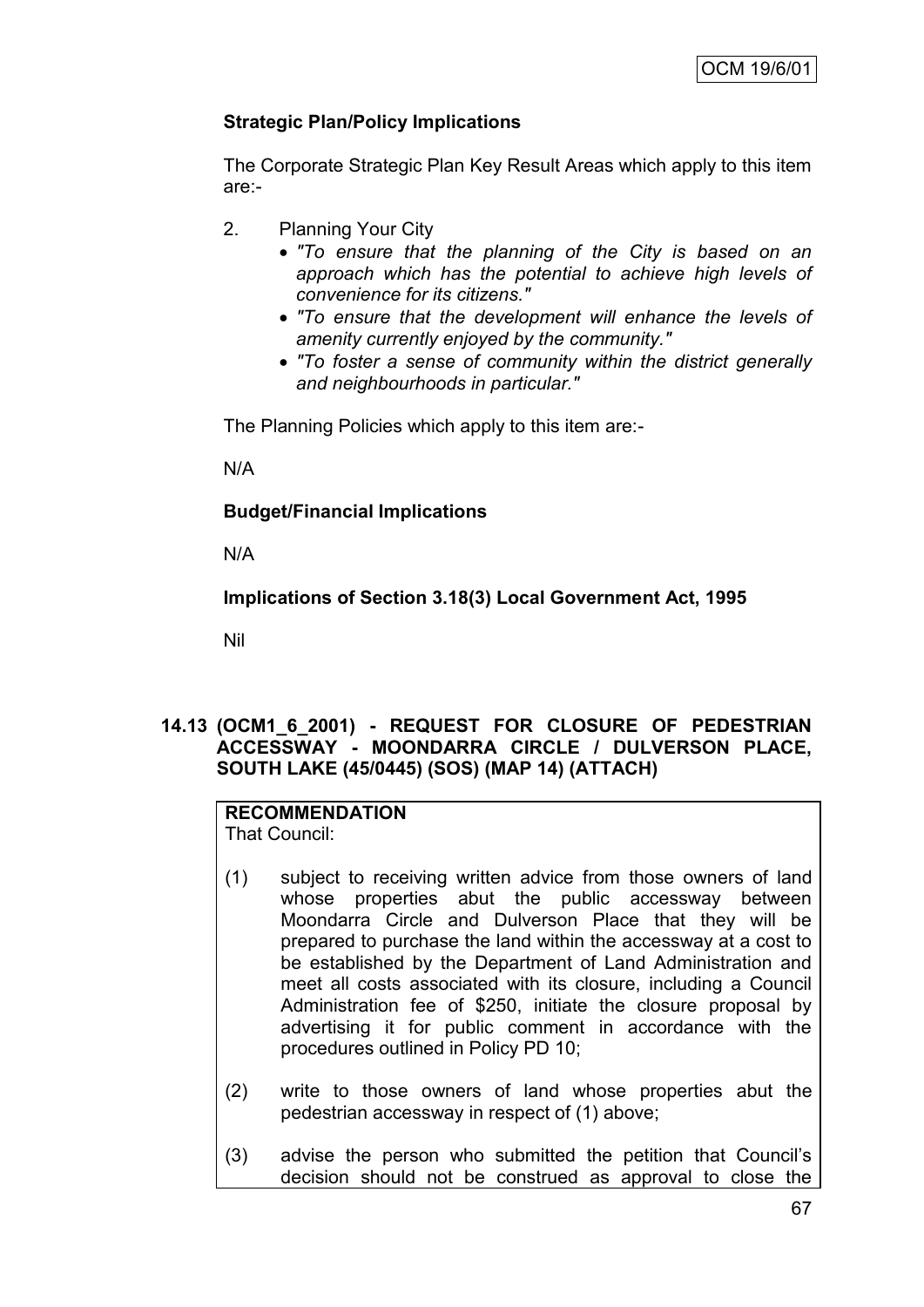pedestrian accessway, but rather is an indication that it is prepared to initiate the proposal and consider comments from the community and servicing authorities as to the appropriateness and viability of the closure proposal.

### **COUNCIL DECISION**

### **Background**

A 23-signature petition from South Lake residents requesting closure of the pedestrian accessway (PAW) between Moondarra Circle and Dulverson Place was received on 20 April 2001.

The petition states:

*"Please can we ask yet again for this matter to be dealt with as soon as possible. Our home and ourselves have been subject to vandals, undesirables in the walkway opposite our home, we have yet again (had) glass bottles thrown, rocks or heavy stones up into our driveway, disgusting verbal abuse, shopping trolley thrown and left in our driveway, our outside security lights broken and some undesirables urinating in the walkway, also seemingly drug abuse, one neighbour an attempted break-in on Saturday 7 April. We ask Council for all of us, for our safety please close this walkway before someone gets seriously injured. We the undersigned request for urgent attention for this closure."* 

PAW"s are a feature of many residential areas in the district and have an important role in providing pedestrian and cyclists with access to community facilities and services. However, problems such as those mentioned in the above petition are typical of the nuisance residents living near PAW"s often report.

At a time when various strategies are emerging to address the need to reduce reliance on the private motor car and promote sustainable forms of transport, Council must balance the negative impacts experienced by residents living near a PAW against the wider community need for it. To address this balance, Council adopted a comprehensive amendment to Policy PD10 – PAW Closures in August 2000. PD 10 provides a framework for evaluating proposals to close a PAW and guidance on the matters Council will take into consideration.

It is against this policy background that the following assessment of this PAW closure is made.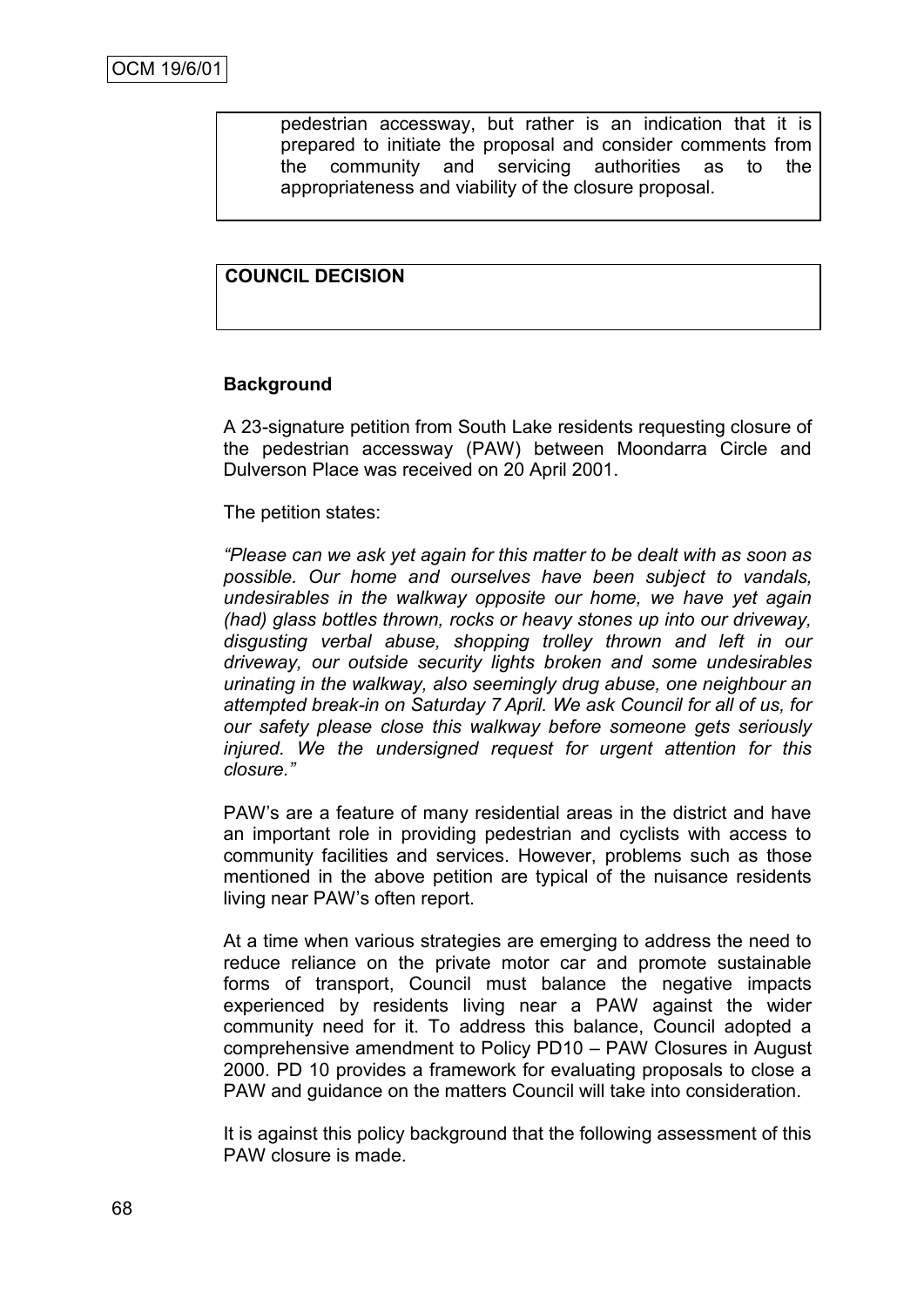### **Submission**

PD 10 requires that residents seeking to have a PAW closed should make a written request to Council for the PAW closure signed by at least two of the residents abutting the PAW, with supporting justification for the closure. This has been completed by virtue of the submitted petition.

The written request should also provide advice that should the PAW closure be agreed, the owners adjoining or abutting the PAW will be prepared to purchase the land and meet all costs associated with its closure. No such advice has been provided, but could reasonably be imposed as a condition of Council"s agreement to initiate procedures to close the PAW.

### **Report**

The PAW in question is approximately 75 metres long and 3 metre wide. It is flanked by fibrous cement fencing ranging in height from 1.6 to 1.8 metres, with little or no vegetation within the adjoining properties that could provide additional screening either from or of the PAW. The front of each of the abutting properties is quite exposed near where the PAW joins the road verge. At the time of inspection the fencing was extensively brandished with graffiti and large amounts of rubbish had accumulated along the PAW.

Plans associated with the assessment of this PAW closure proposal are included in the Agenda Attachments. The details of the assessment are as follows;

### **1. The location of the PAW in relation to community facilities and services;**

- a) schools the PAW lies approximately 100 metres from South Lake High School. Closure of the PAW would not significantly increase the walking distance to and from the School as a viable alternative exists using Dulverson Place, the western part of Moondarra Circle and South Lake Drive.
- b) shops the nearest shop is more than 800 metres from the PAW. Closure of the PAW would be of no consequence in providing access to shops.
- c) public open space areas Lucken Reserve and Reserve 41221 on South Lake Drive are between 300 and 400 metres from the PAW. For approximately 10 residences on the eastern part of Moodarra Circle, the walking distance to Lucken Reserve would be increased by approximately 150 metres, however many of the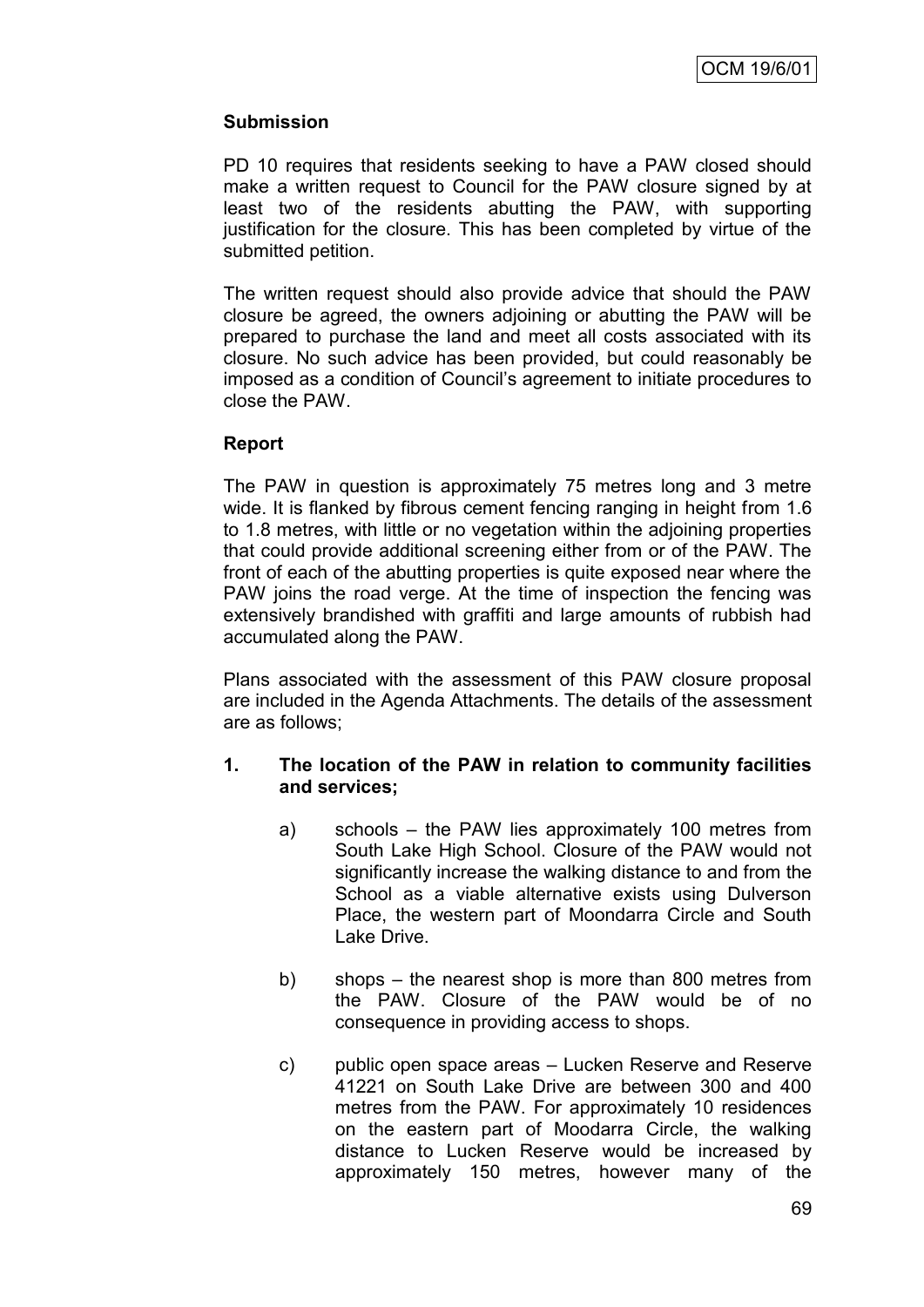potentially affected residents signed the petition. Closure will not increase the walking distance to Reserve 41221 as a viable access alternative exists.

d) public transport routes and stopping points – a bus service is routed along Elderberry Drive with stops every 300 metres. For residents of Eildon Court and western end of Dulverson Place, a viable alternative exists using Tablo Court to get to and from other stops on Elderberry drive as the distance is the same as using the PAW. For 12 properties at the end of Dulverson Place, the average distance to the nearest bus route using the PAW is currently 450 metres, which would increase by approximately 80 metres or a one-minute walk if using the Tablo Court alternative. This is considered to be a marginal increase for a small number of people and on its own wouldn"t be adequate reason to refuse the request.

> The future Perth-Mandurah rail link proposes a transit station at the intersection of Berrigan Drive and Kwinana Freeway. Rail stations generally draw from a larger walkable catchment than bus services. The residences in Eildon Court and Dulverson Place will have a walk of between 900 and 1100 metres to the transit station with the PAW open, depending upon their exact location. Closure of the PAW would increase the walking distance for those in Dulverson Place by between 300 and 400 metres. Residences in Eildon Court, although further away from the station, would have an additional 200 metre walk if the POS was closed as the alternative route offers an opportunity to shortcut across the High School POS. This is considered to be the only significant factor that suggests the community will be disadvantaged by the PAW closure.

> Both the existing situation and the scenario without the PAW places all residences that would be affected by the PAW closure outside the 800 metre or 10 minute walk that is generally accepted as the walkable catchment associated with a rail station. An argument for closure could be mounted on the basis that, given the distance from the station, the likelihood of residents walking to the transit station is significantly reduced anyway. The opposing argument against closure is that the existing distance is on the limit of being a viable and tolerable one, but adding an extra 300 to 400 metres will be the decisive factor in residents opting not to walk to the station.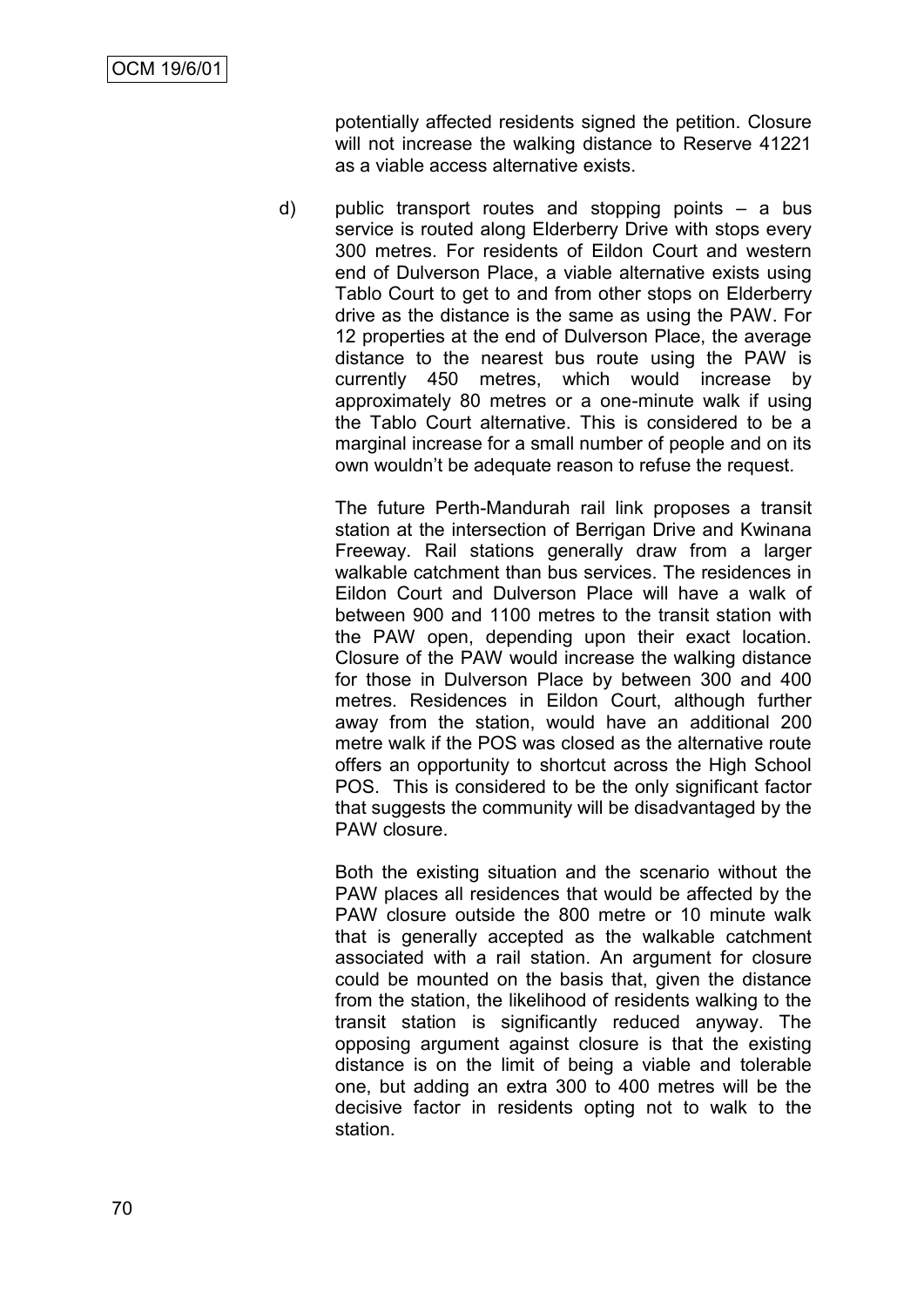e) other premises – the South Lake Leisure Centre is the only nearby local facility within a reasonable walking distance of the property near the subject PAW, however closure would have no effect on access to this facility.

### **2. The role of the PAW**

The PAW is not part of a continuous access route, nor a Bike Plan route. Council should note that a PAW located directly opposite the subject PAW between Moondarra Circle and Elderberry Drive was closed several years ago. This previously provided a continuous link from Elderberry Drive through to Lucken Reserve. The closure has effectively rendered the PAW subject of the current request as a single access route with only limited function.

### **3. Proximity to Seniors accommodation/aged care facilities**

This is not relevant to this proposal, as no aged care facility is located in the area that would generate usage of the subject PAW.

#### **4. The degree of nuisance experienced by residents living near the PAW**

Whilst it is not possible without extensive surveillance of the PAW to substantiate the residents' claims of nuisance, there is nothing to suggest that their concerns are without foundation or are not genuine.

The PAW is a typical example of what originated as a sound planning objective to provide convenient pedestrian access in a new development area, but has been compromised by antisocial behaviour. It is evident from observations of the PAW that it is a blight on the local environment and is a problematic urban design feature in its contemporary social setting.

### **5. Availability of alternative access routes**

Apart from access to the future South Lake transit station, there are considered to be adequate viable alternative access routes to that provided by the PAW.

### **6. Options for alternatives to a closure of the PAW**

Works on the PAW such as improving lighting, restricting access or increasing the fence height of adjoining properties are all options that would improve this PAW, though none are considered viable in this circumstance.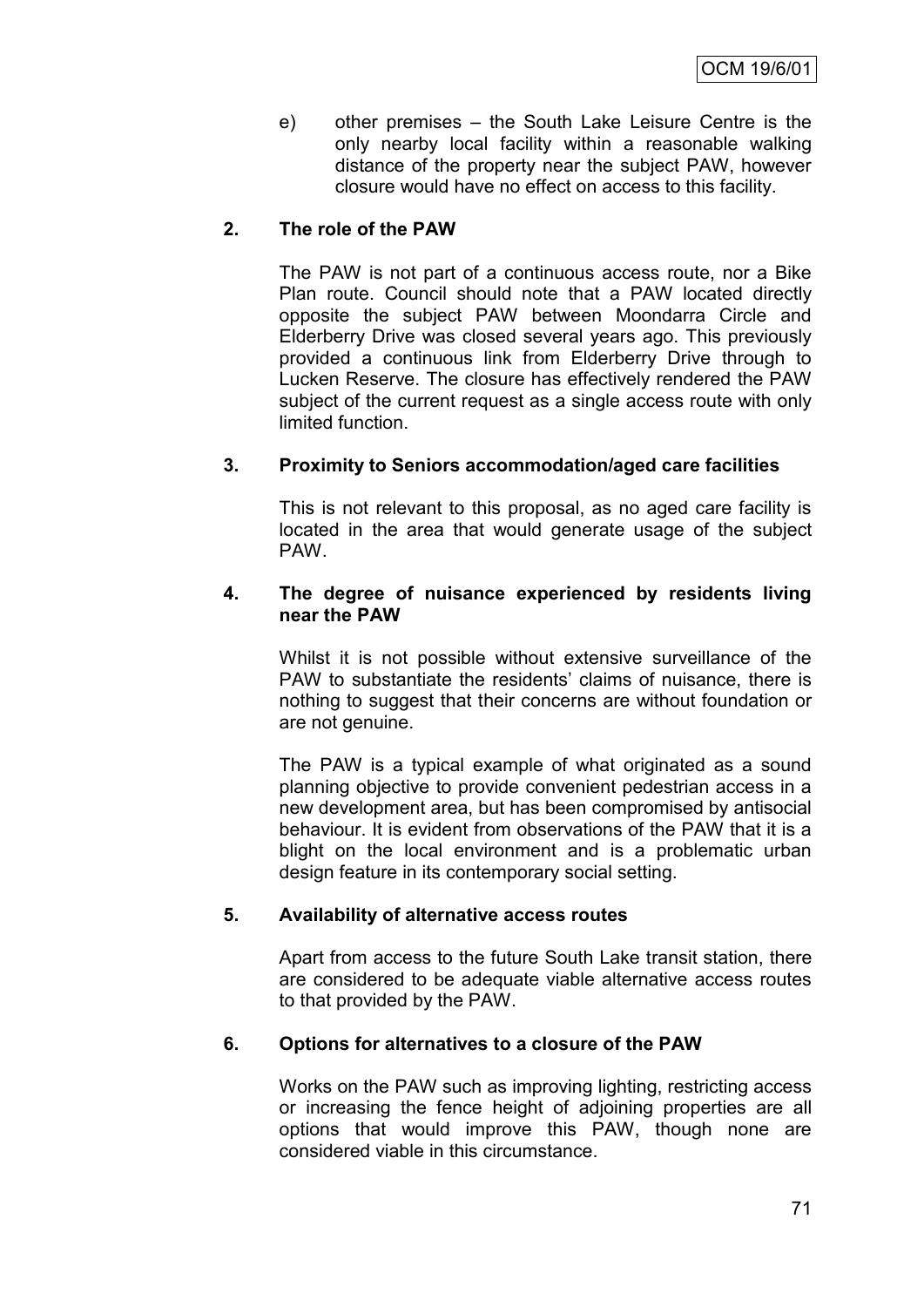### **7. Other considerations**

It has not be substantiated whether any mains services such as sewer, water supply, electricity, telephone or drainage infrastructure will be affected by the closure. This can be addressed through public consultation processes should Council seek to initiate the closure of the PAW.

The petition has been signed by those abutting the PAW and from predominantly Moondarra Circle residents. There would be little impact on walking distances for most of those residents who signed for the PAW to be closed. In contrast those who would be affected by increased walking distances (in Eildon Court and Dulverson Place) have not signed the petition.

Three of the four houses abutting the PAW were purchased in 1996. Only one of the houses abutting the PAW has been owned since the land was subdivided in 1989. The PAW has therefore been there longer than most of the residents.

Two of the four houses abutting the PAW are rental properties. The person who organised and submitted the petition rents the residence they live in and resides opposite the PAW as opposed to directly abutting it.

### **8. Summary of Assessment**

Based on the above assessment and following the provisions of PD 10, it is considered that it may be appropriate to close the PAW for the following reasons;

- There is no community facility within 800 metres of the PAW that couldn"t be accessed by a viable alternative access route.
- Whilst a marginal increase in walking distance to bus stops will result from closure of the PAW, it is only a small number of properties that would be affected. On balance, the desire to improve the amenity for those living near the PAW can reasonably be argued as outweighing the negative impacts of a small increase in walking distance.
- Whilst Council should do everything it can to promote efficient walkable access to the future South Lake transit station, the residences that would be most affected by closure of the PAW are already in excess of a 10 minute walk to the station.
- The PAW is not part of a continuous access route.

The only significant hesitation Council should have in respect to closure of the PAW is the resulting increased walking distance to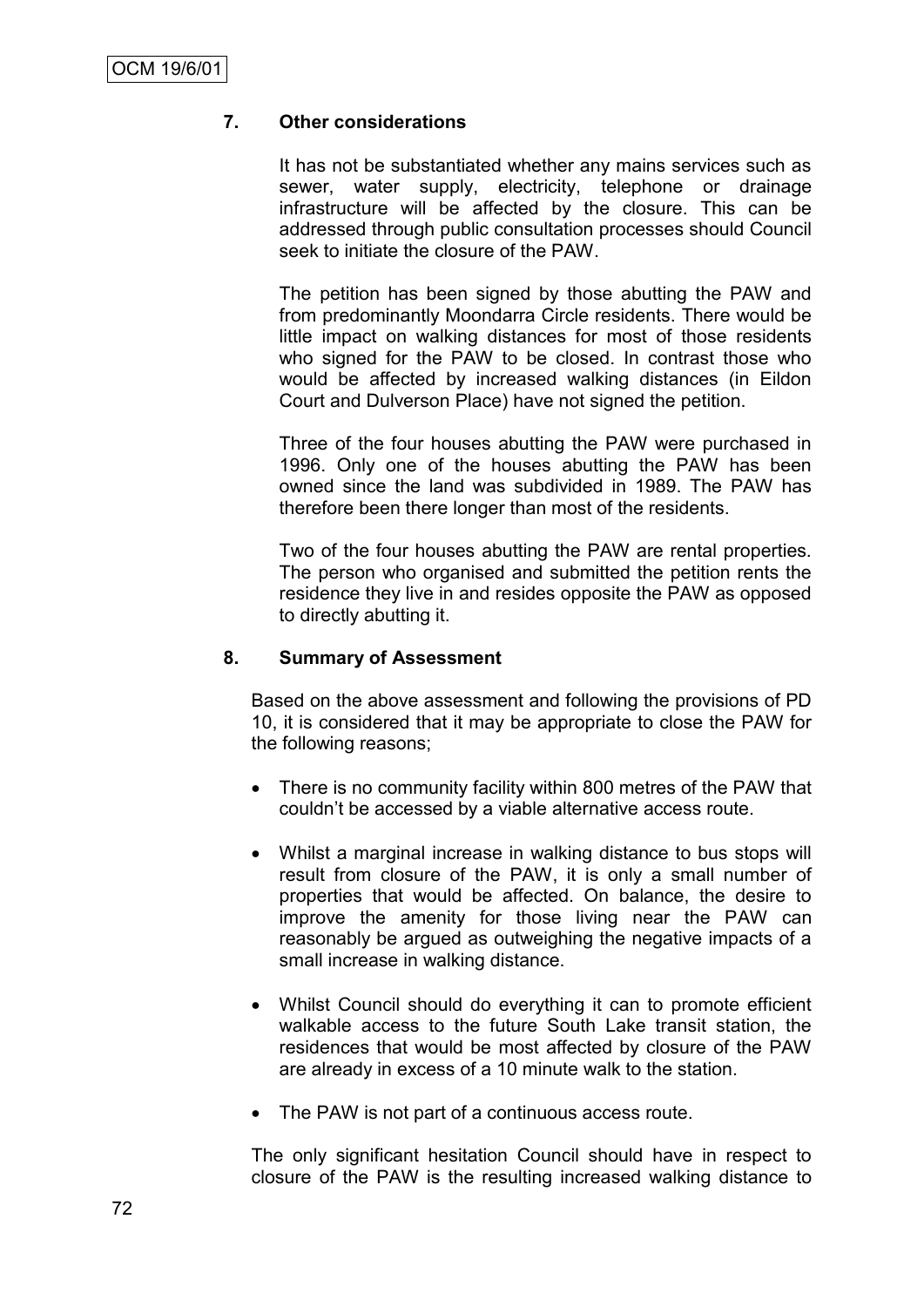the future transit station. This can be addressed in further detail through public consultation to ascertain if this is a legitimate community concern.

It is therefore recommended that the proposal to close the PAW be advertised for public comment in accordance with the procedures outlined in PD 10, subject to firstly receiving an indication from the abutting landowners that they will be prepared to purchase the PAW land and meet all costs associated with its closure.

### **Strategic Plan/Policy Implications**

The Corporate Strategic Plan Key Result Areas which apply to this item are:-

- 2. Planning Your City
	- *"To ensure that the planning of the City is based on an approach which has the potential to achieve high levels of convenience for its citizens."*
	- *"To ensure that the development will enhance the levels of amenity currently enjoyed by the community."*
- 5. Maintaining Your Community Facilities
	- *"To construct and maintain roads, which are the responsibility of the Council, in accordance with recognised standards, and are convenient and safe for use by vehicles, cyclists and pedestrians."*

The Planning Policies which apply to this item are:-

PD10 Pedestrian Accessways

Council should note that whilst Delegated Authority is available to Officers to circulate PAW proposals for public comment prior to presenting the matter for Council consideration, it hasn"t been done in this instance.

### **Budget/Financial Implications**

Costs associated with the closure will need to be met by those landowners adjacent to the PAW, including payment of a Council administration fee of \$250.

### **Implications of Section 3.18(3) Local Government Act, 1995**

Nil

### **14.14 (OCM1\_6\_2001) - GREENING PLAN (6129) (AJB) (ATTACH)**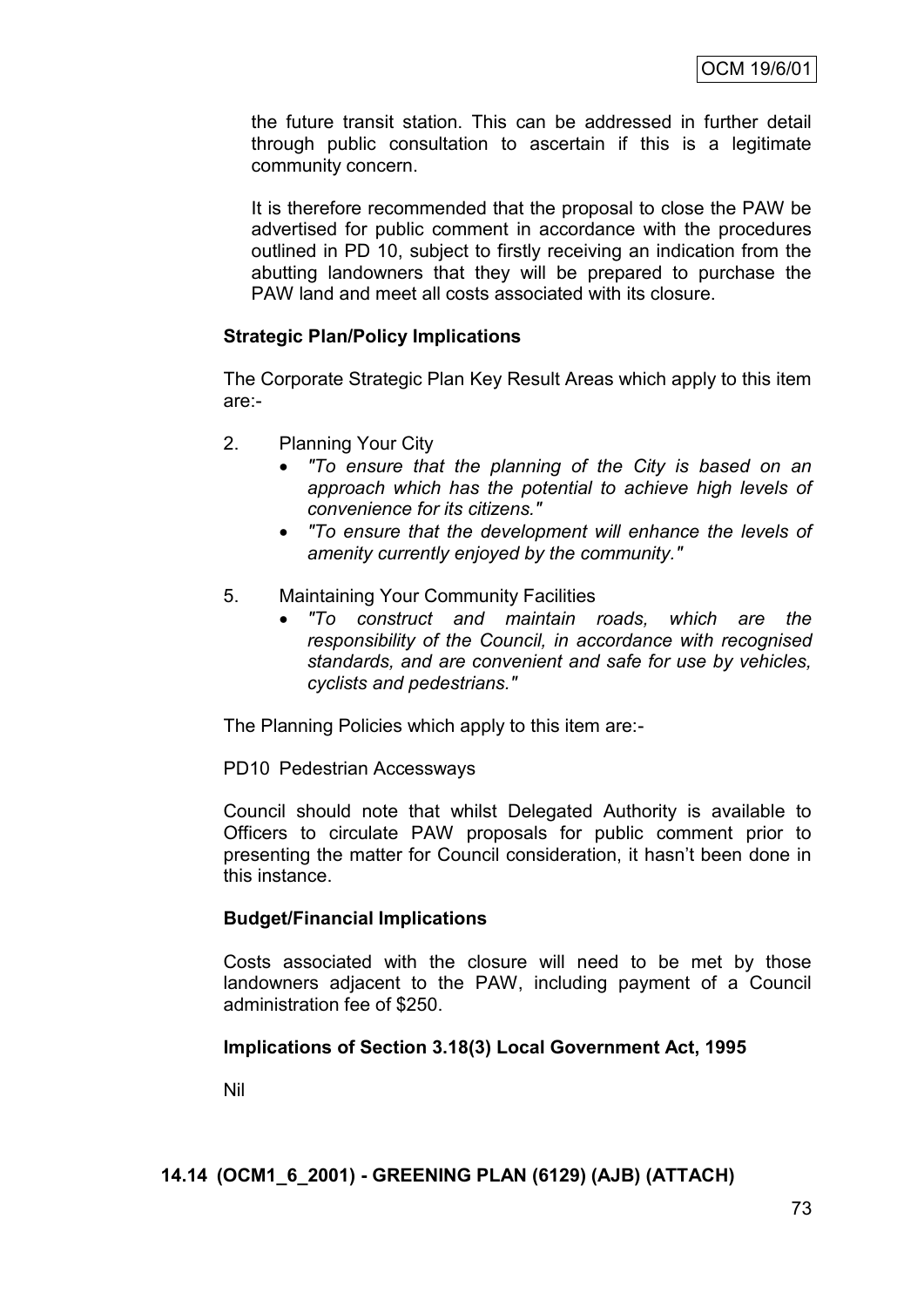### **RECOMMENDATION**

That Council:

- (1) adopt the recommendations outlined in the Schedule of Submissions;
- (2) write and thank those who lodged submissions and to advise them of Councils decision;
- (3) write and thank the members of the Greening Plan Steering Committee for their contribution to the preparation of the Greening Plan;
- (4) request the Managers of Planning Services and Parks to prepare report detailing the requirements, processes and responsibilities for implementing recommendations of the Greening Plan.

# **COUNCIL DECISION**

## **Background**

Council at its meting held on the  $16<sup>th</sup>$  January 2001 resolved to adopt the draft Greening Plan and to advertise the document for public comment for a period of eight (8) weeks and to advise all members of the Greening Plan Steering Committee and the Consultancy team of Councils decision.

### **Submission**

N/A

## **Report**

The draft Greening Plan was advertised for public comment for eight weeks between  $5<sup>th</sup>$  February and  $2<sup>nd</sup>$  April 2001. This included advertisements in the local papers, articles in the March 2001 edition of Cockburn Soundings and letters of advice to members of the Steering Committee, community groups, Main Roads Department and the Urban Development Institute of Australia (UDIA).

Copies of the report were available for inspection at Councils libraries, the Administration office and on Council"s web site. Copies were available for purchase from the Administration office.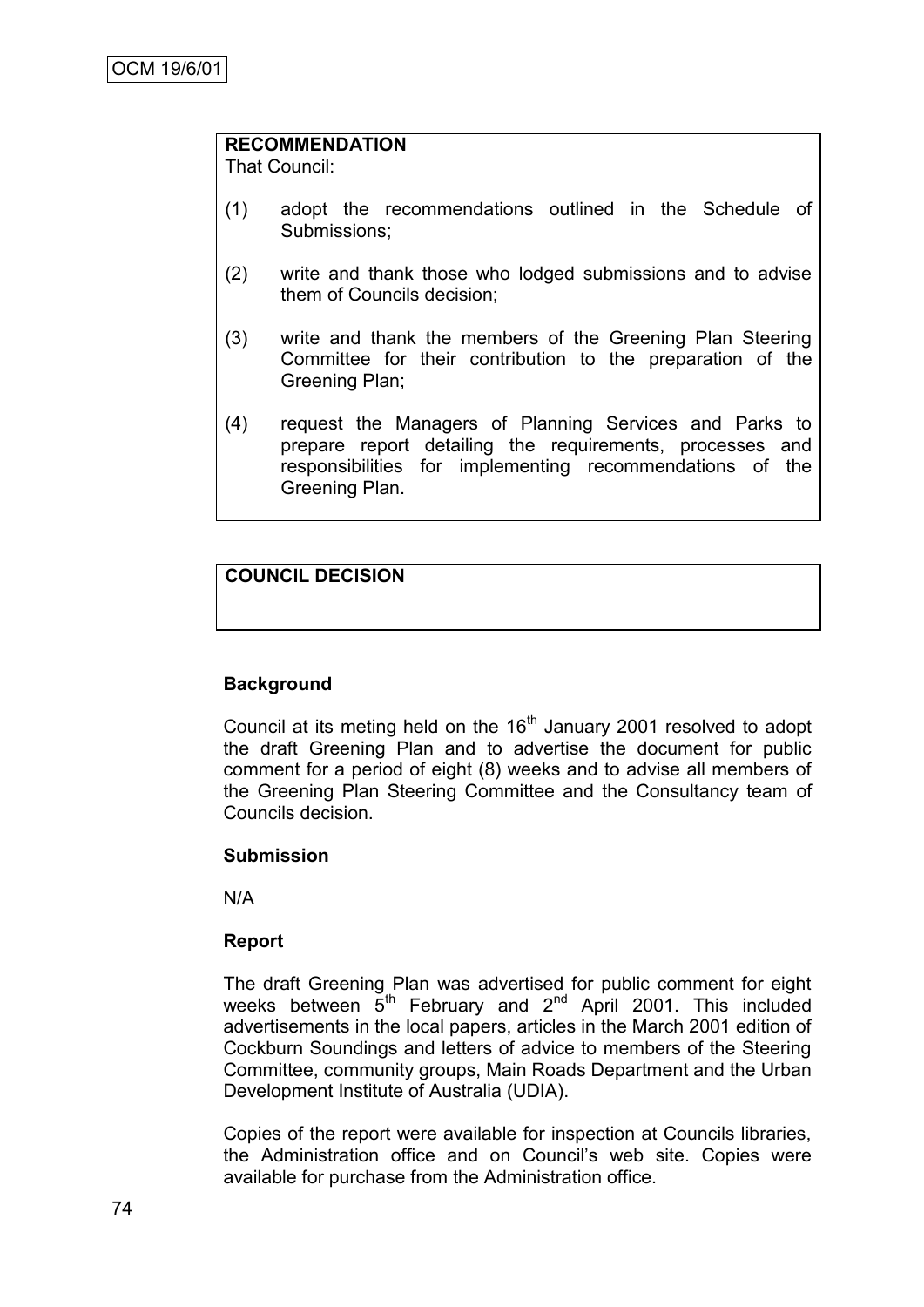Two submissions were received during the advertising period being from Mr David Bright and the Wetland Conservation Society (Inc). Two requests were received for additional time to lodge submissions one of which has been subsequently received. It has now been two months since the original submission period of eight weeks finished and it is considered that adequate time has been provided for submissions to be lodged.

Mr Bright provided specific specialist comment on Appendix 5 "Indicative Species List for Streetscape Themes" highlighting several incorrect names and suggested several additional species that could be included on the list. Additionally it was noted that several tree species are known for dropping branches and should be used only where appropriate and one wetland species being Malelaleuca quinquenervia is invasive as is the case in Yangebup Lake and accordingly should not be used particularly around wetland areas.

Port Catherine Developments advised that whilst not a submission, it is appropriate to note that the proposed Port Catherine Development contains a number of the greening plan elements and specific proposals could be included in future updates of the plan. This includes revegetation of the north south limestone ridgeline, streetscapes and rehabilitation of the existing dunal system.

The submission by the Wetland Conservation Society (Inc) states that the draft Plan contains some excellent information about the natural environment which helps define the vision. However Part 3 of the Plan relating to the implementation is vague and lacking in specific objectives and target dates. The submission identifies some specific concerns which need to be addressed.

Copies of the submissions are included in the Agenda attachments.

Specific comments on the points raised in the submissions and recommended actions are outlined in the Schedule of Submissions in the Agenda attachments. The schedule and recommendations are self explanatory .

It is considered that the Greening Plan with the inclusion of the recommendations on the schedule of submissions has been completed and provides a comprehensive strategy for bushland conservation and management and a rational approach to the greening requirements of parks, major and minor roads reserves and other public and private land. The plan contains very clear objectives and strategies to guide the activities of both Environmental Management Services and Parks Department which will be largely responsible for implementing the Plan.

Further action necessary to progress the Greening Plan is as follows;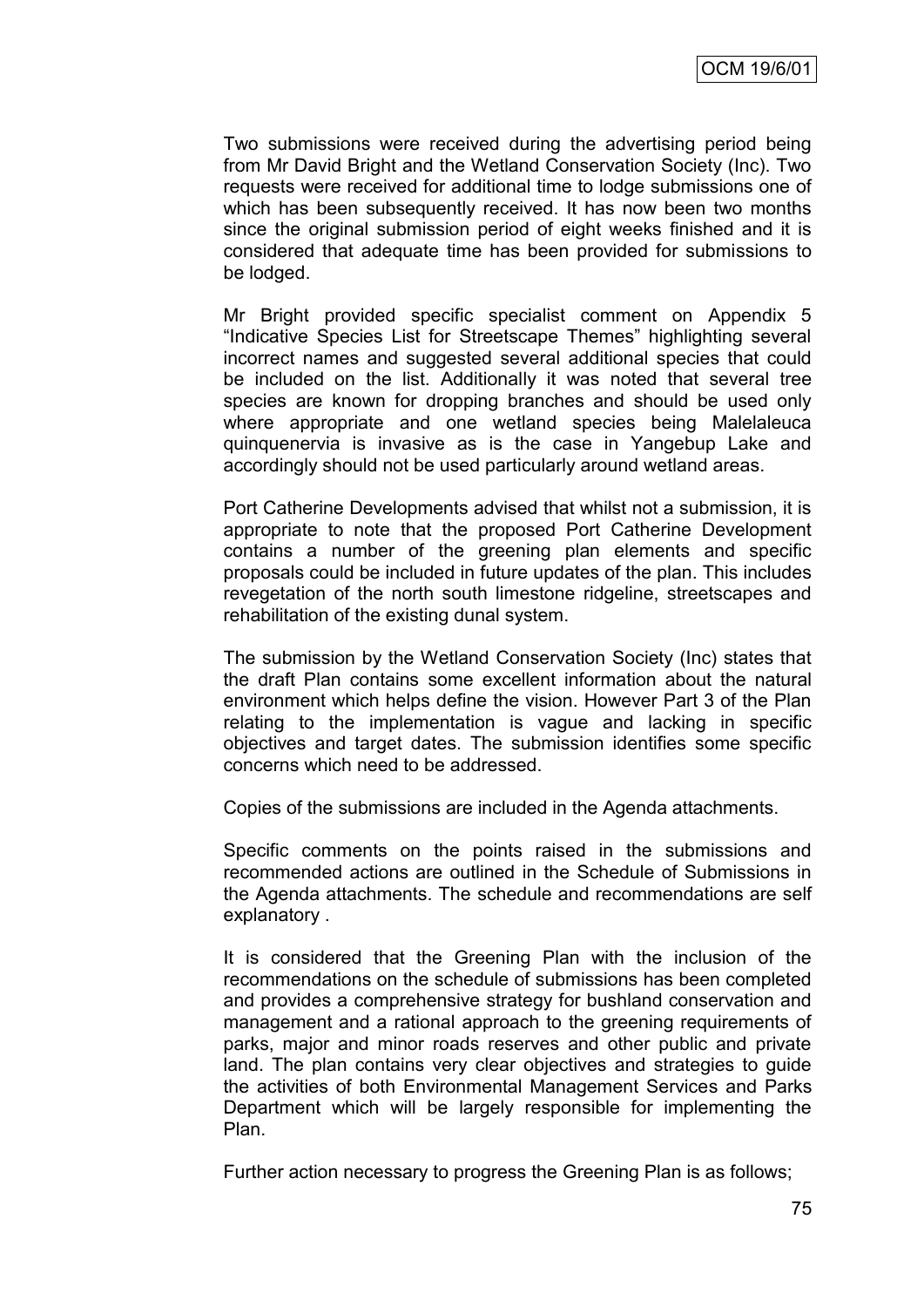- Review and initiation of appropriate action on the recommendations of the Plan. This includes some 25 strategies relating to the nine objectives set out in Part 3 of the Plan.
- To develop a strategy for the implementation of the Greening Plan. In addition to prioritising tasks there is a need to consider the financial implications of undertaking the works and the ongoing maintenance costs and linking this to the Principal Activity Plan and the budgets for Environmental Management Services and Parks which will be jointly responsible. Given the high capital cost and ongoing maintenance cost of many of the proposed treatments it is imperative that the financial implications are assessed and realistically achievable solutions, priorities and targets are set.

The above will be the subject of a separate subsequent report to Council.

In respect to the formation of a Green Plan Advisory Committee as per "Objective 7 – Community Education, Awareness and Involvement" and recommendation 9, it should be noted that at its meeting held on 16<sup>th</sup> January 2001 Council (Item 14.10) considered the question of reforming the Arboricultural Advisory Committee which was established in 1966 to provide guidance on revegetation projects and was renamed the Greening Plan Steering Committee in January 1999 to oversee the preparation of the Greening Plan.

The report to Council noted that the need for re-establishing the Arboricultural Advisory Committee to meet on a regular basis to discuss specific projects is no longer appropriate given that;

- The comprehensive list of objectives and strategies outlined in the Greening Plan provides the overview that will guide the activities of both the Parks and Environmental Management Services.
- That Officers from Environmental Management Services meet regularly with community reference groups on specific projects including Market Garden Swamps, Lake Coogee, Yangebup-Little Rush Lakes and other projects as the need arises to provide the opportunity for community input.
- That both Parks and Environmental Management Services have the necessary experience and expertise to plan and manage programs necessary to implement recommendations of the Greening Plan.
- A Parks Manager was appointed in 1998 to specifically increase the expertise that is required in this area.
- The value of regular meetings and their impact on staff resources.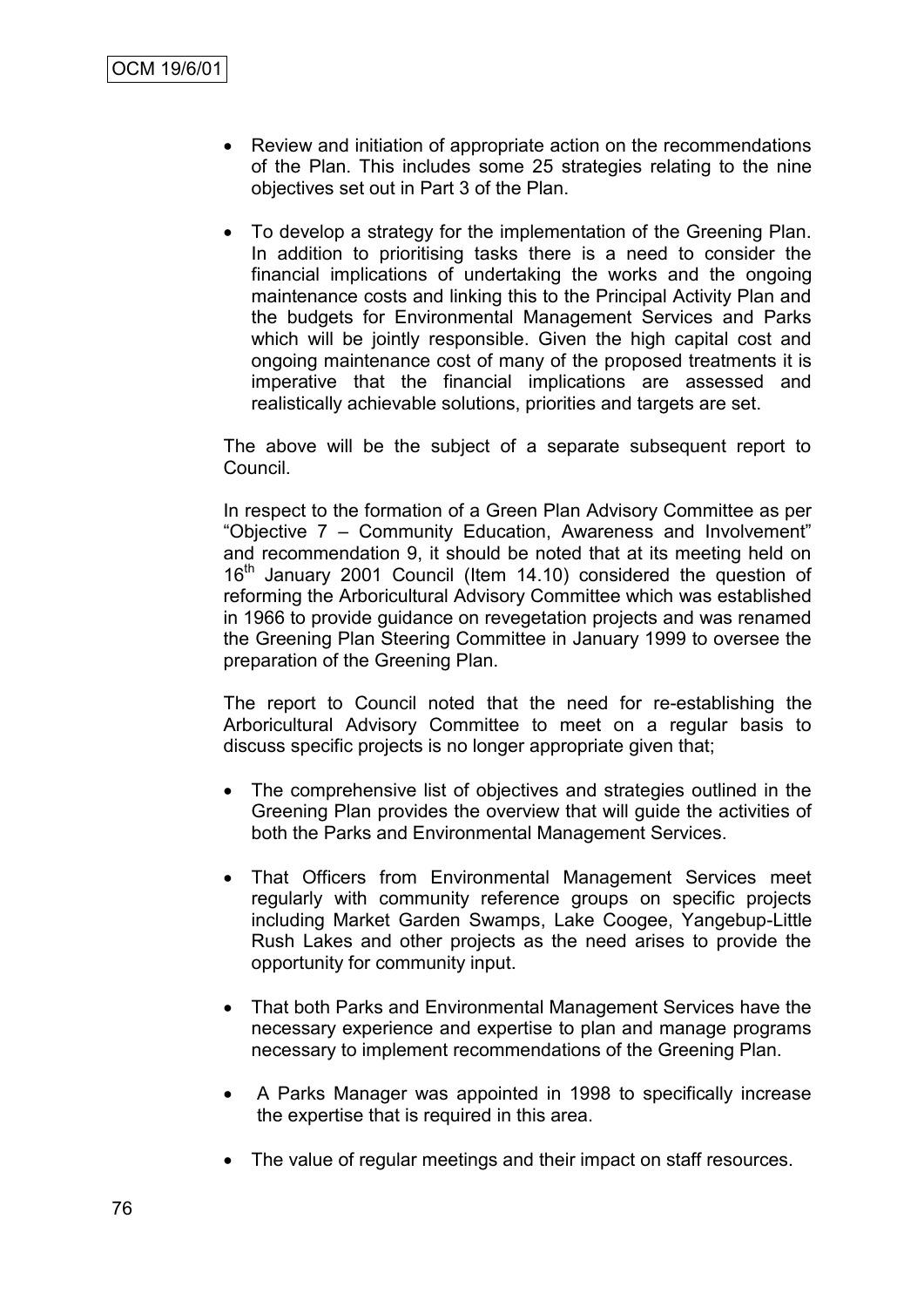The recommendation which Council adopted was for the formation of a "Greening Plan Review Group" comprising two Councillors and the managers of Planning Services and Parks to meet on an as needs basis to satisfy the requirements of Recommendation 9 of the Greening Plan. In order to satisfy the requirements of Recommendation 9 the Group would complete an annual review and set priorities for consideration in the budget process.

It is also considered that the function of the Greening Plan Review Group together with the development and implementation of a Community Communications Strategy also satisfies Objective 7 which was for the formation of a Green Plan Advisory Committee to ensure the ongoing Council commitment to the Plan.

## **Strategic Plan/Policy Implications**

The Corporate Strategic Plan Key Result Areas which apply to this item are:-

- 1. Managing Your City
	- *"To deliver services and to manage resources in a way that is cost competitive without compromising quality."*
	- *"To conduct Council business in open public forums and to manage Council affairs by employing publicly accountable practices."*
- 2. Planning Your City
	- *"To ensure that the development will enhance the levels of amenity currently enjoyed by the community."*
	- *"To foster a sense of community within the district generally and neighbourhoods in particular."*
- 3. Conserving and Improving Your Environment
	- *"To conserve the quality, extent and uniqueness of the natural environment that exists within the district."*
	- *"To conserve the character and historic value of the human and built environment."*
	- *"To ensure that the development of the district is undertaken in such a way that the balance between the natural and human environment is maintained."*
- 4. Facilitating the needs of Your Community
	- *"To determine by best practice, the most appropriate range of sporting facilities and natural recreation areas to be provided within the district to meet the needs of all age groups within the community."*
- 5. Maintaining Your Community Facilities
	- *"To construct and maintain parks which are owned or vested in the Council, in accordance with recognised standards and are convenient and safe for public use."*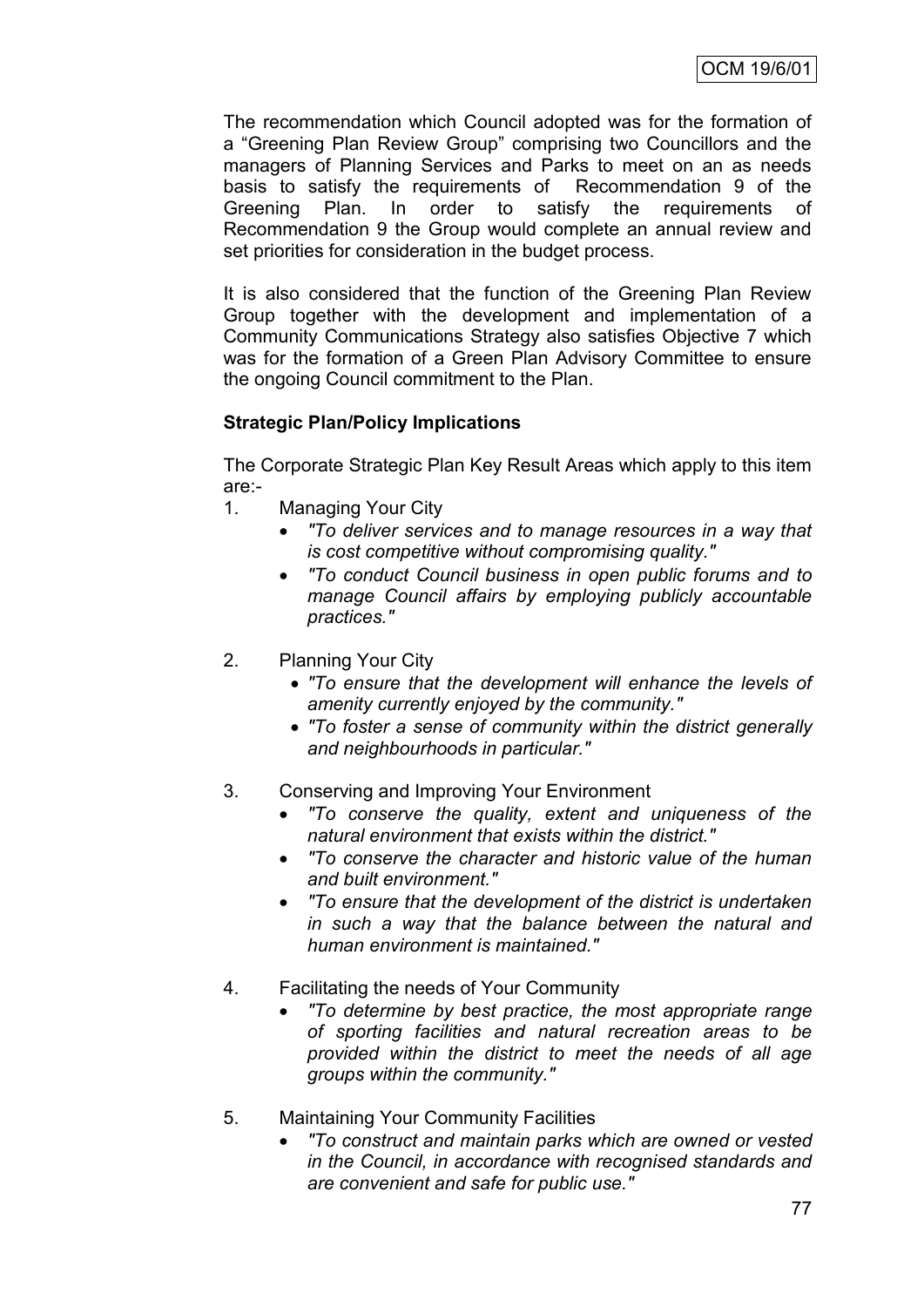The Planning Policies which apply to this item are:-

| <b>Bushland Conservation Policy</b> |
|-------------------------------------|
|                                     |

- PD13\* Public Open Space
- PD14\* Guidelines for Development Applications for the Filling of Land
- PD15 Ultimate Strategic District Plan
- PD19\* Landscape Standards for Commercial/Industrial Development
- PD24\* Industrial Subdivision Policy
- PD40\* Henderson Industrial Area Development Control
- PD42 Native Fauna Protection Policy
- PD45 Wetland Conservation Policy

#### **Budget/Financial Implications**

The capital cost to implement elements of the Greening Plan and ongoing maintenance needs to be determined as part of the implementation strategy to ensure that the plan is able to be delivered within the financial and physical resources available.

### **Implications of Section 3.18(3) Local Government Act, 1995**

Nil

### **14.15 (OCM1\_6\_2001) - BANJUP HORSETRAILS (8124) (AJB) (ATTACH)**

# **RECOMMENDATION**

That Council:

- (1) receive the report;
- (2) endorse the draft Banjup Trails Masterplan report for the purpose of undertaking a consultation program as outlined in the report;
- (3) advise the Banjup Bridle Trail Action Group of Councils determination and provide a copy of the draft Trails Masterplan report for their information;
- (4) initiate studies by Environmental Management Services to determine the current extent of die back in the Banjup reserves and the risk of this spreading within the area due to equestrian and other activities; and
- (5) require the preparation of a report which details planning requirements for the keeping and agisting of horses in the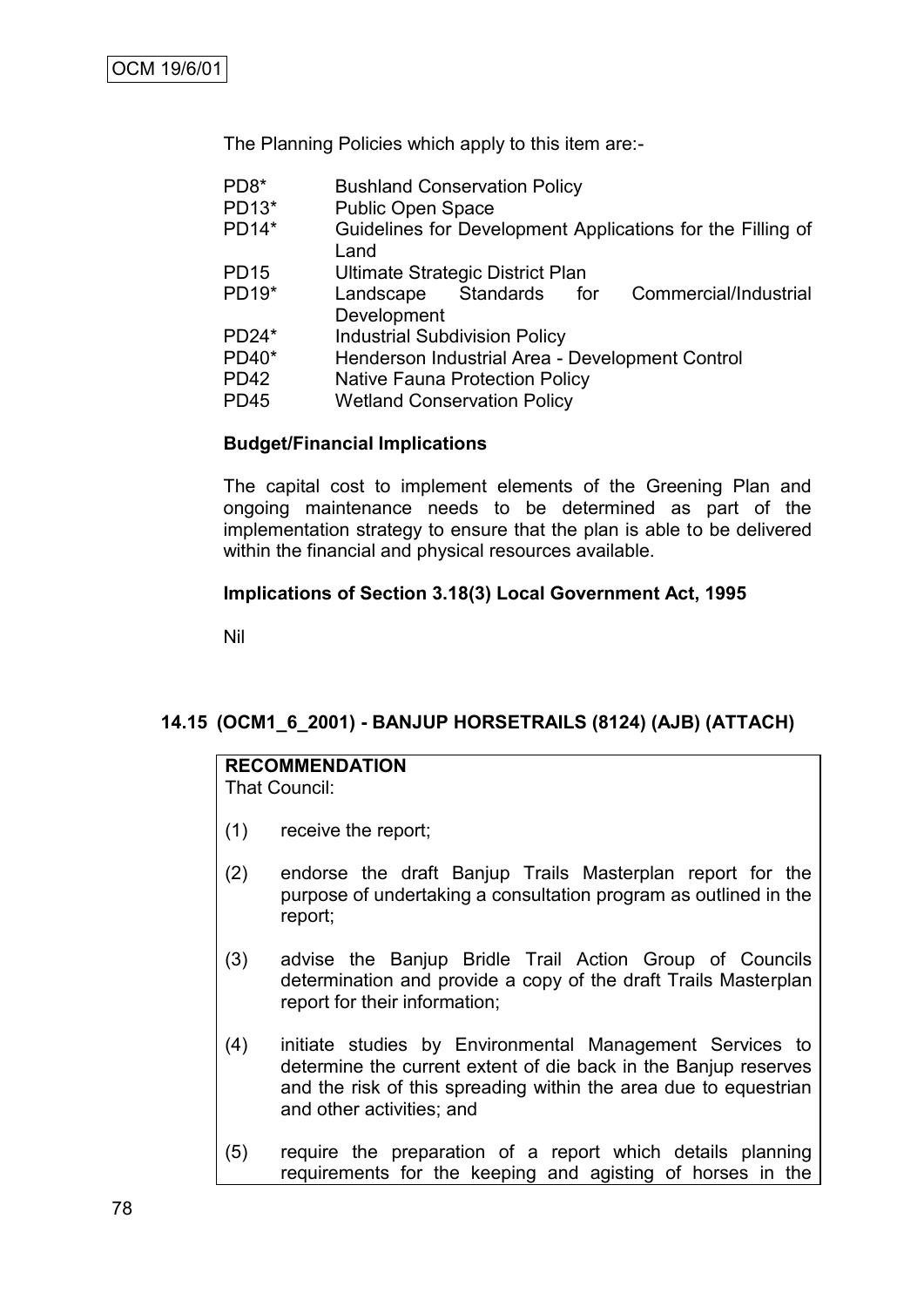Banjup locality and action required to redress the current situation.

## **COUNCIL DECISION**

### **Background**

N/A

### **Submission**

During January 2001 fifty nine signed copies of a circular letter stating the need for bridle paths and open spaces in the Banjup area and the need to appoint a Facilities Manager to be responsible for trails etc were received by Council. One Banjup resident forwarded a copy of the circular letter opposing bridle trails.

On 20<sup>th</sup> January 2001 the Banjup Bridle Trail Action Group (BBTAG) submitted a proposal to Council requesting that consideration be given to the establishment of bridle trails throughout the Banjup locality

### **Report**

A detailed report on the proposed provision of bridle trails in the Banjup locality as requested by the Banjup Bridle Trail Action Group is included in the Agenda attachments.

The report is self explanatory and does not need elaboration.

The recommendation is to endorse the draft Banjup Trails Masterplan report for the purpose of undertaking a consultation program which is to include relevant government department and agencies, adjoining local governments, Banjup residents and the community in general and to initiate an assessment to determine the extent of and risks of die back spreading in the Banjup reserves due to equestrian and other activities.

### **Strategic Plan/Policy Implications**

The Corporate Strategic Plan Key Result Areas which apply to this item are:-

- 1. Managing Your City
	- *"To deliver services and to manage resources in a way that is cost competitive without compromising quality."*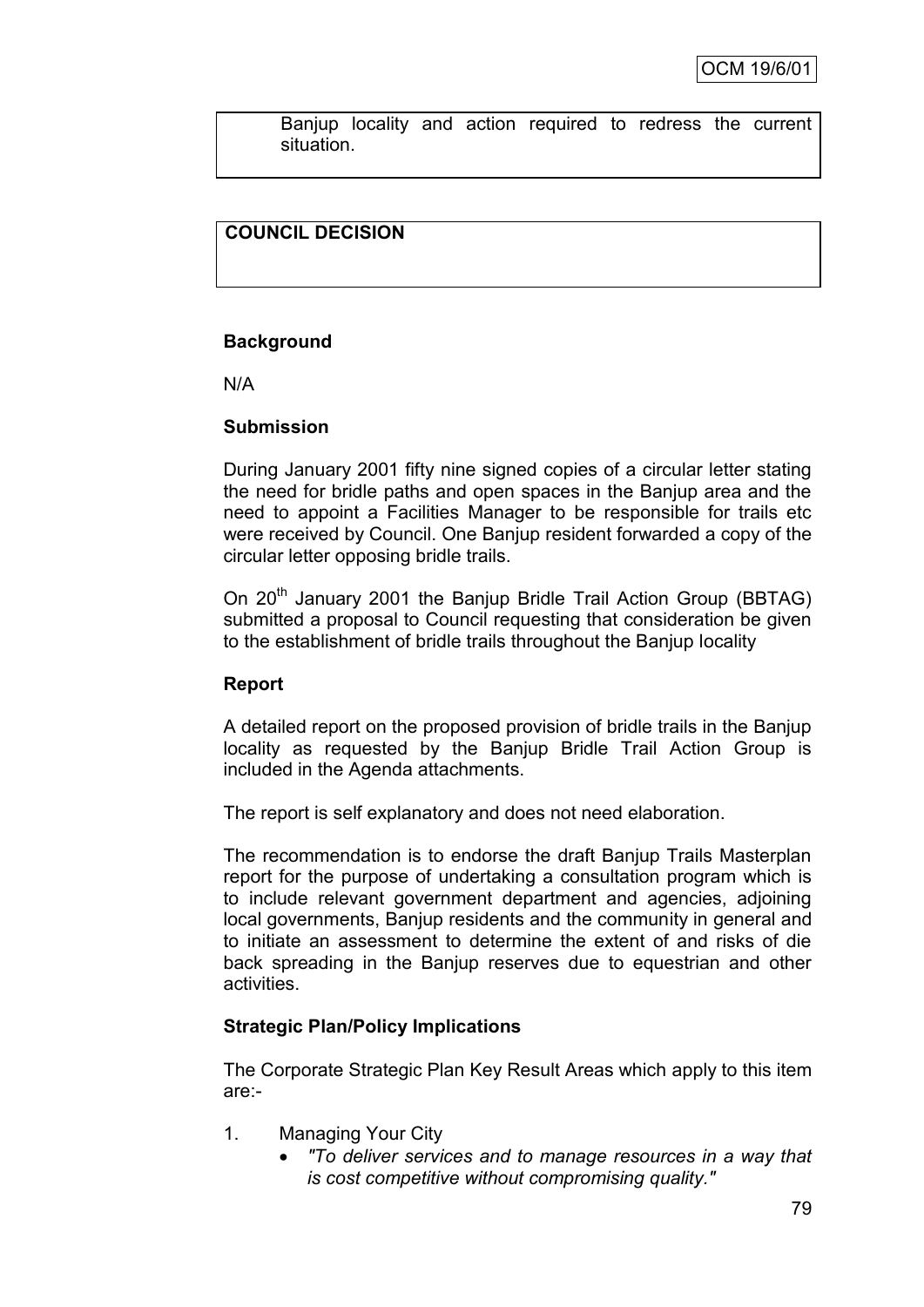- *"To conduct Council business in open public forums and to manage Council affairs by employing publicly accountable practices."*
- 2. Planning Your City
	- *"To ensure that the planning of the City is based on an approach which has the potential to achieve high levels of convenience for its citizens."*
	- *"To ensure that the development will enhance the levels of amenity currently enjoyed by the community."*
	- *"To foster a sense of community within the district generally and neighbourhoods in particular."*
- 3. Conserving and Improving Your Environment
	- *"To conserve the quality, extent and uniqueness of the natural environment that exists within the district."*
	- *"To conserve the character and historic value of the human and built environment."*
	- *"To ensure that the development of the district is undertaken in such a way that the balance between the natural and human environment is maintained."*
- 4. Facilitating the needs of Your Community
	- *"To facilitate and provide an optimum range of community services."*
	- *"To identify current community needs, aspirations, expectations and priorities of the services provided by the Council."*
	- *"To determine by best practice, the most appropriate range of sporting facilities and natural recreation areas to be provided within the district to meet the needs of all age groups within the community."*
- 5. Maintaining Your Community Facilities
	- *"To construct and maintain roads, which are the responsibility of the Council, in accordance with recognised standards, and are convenient and safe for use by vehicles, cyclists and pedestrians."*

The Planning Policies which apply to this item are:-

- PD8\* Bushland Conservation Policy
- PD15 Ultimate Strategic District Plan
- PD43\* Rural Water Protection Zone (Mrs) Jandakot
- PD45 Wetland Conservation Policy

### **Budget/Financial Implications**

To be determined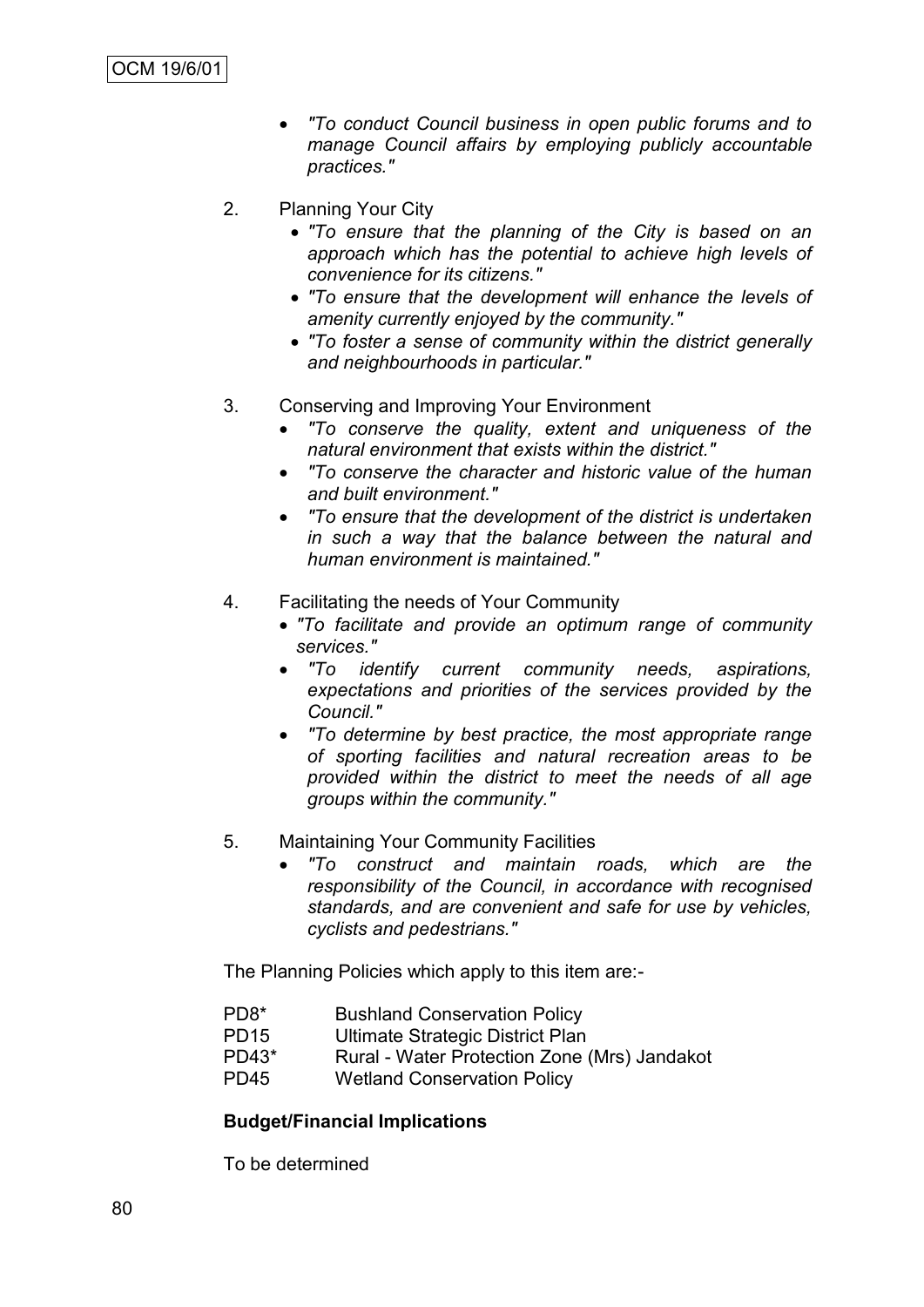# **Implications of Section 3.18(3) Local Government Act, 1995**

Nil

### **14.16 (OCM1\_6\_2001) - REQUEST FOR CLOSURE OF PEDESTRIAN ACCESSWAY - LITTLE RUSH CLOSE / BLACKTHORNE CRESCENT, SOUTH LAKE (45/0716) (SOS) (MAP 14) (ATTACH)**

#### **RECOMMENDATION** That Council:

- (1) refuse to initiate procedures to close the pedestrian accessway between Little Rush Close and Blackthorne Crescent, South Lake as it currently provides convenient access to and from the Lakes Shopping Centre and bus services along North Lake Road and its closure would significantly increase the walking distance to these facilities;
- (2) note the problems being experienced by residents living near the pedestrian accessway and investigate options to improve the security and function of the pedestrian accessway and surrounds through liaison with local residents and the Lakes Shopping Centre Management;
- (3) advise those persons who wrote letters requesting the closure of the pedestrian accessway of Council"s decision.

# **COUNCIL DECISION**

## **Background**

Local Legislative Assembly Member Fran Logan has been petitioned by the owners or occupants of eleven South Lake properties seeking the closure of the pedestrian accessway (PAW) that exists between Little Rush Close and Blackthorne Crescent.

Mr Logan has sought Council"s support for the closure of this PAW as a result of nuisance experienced by residents living adjacent or near the PAW. A copy of Mr Logan"s letter and those of the residents who have sought the closure are included in the Agenda Attachments.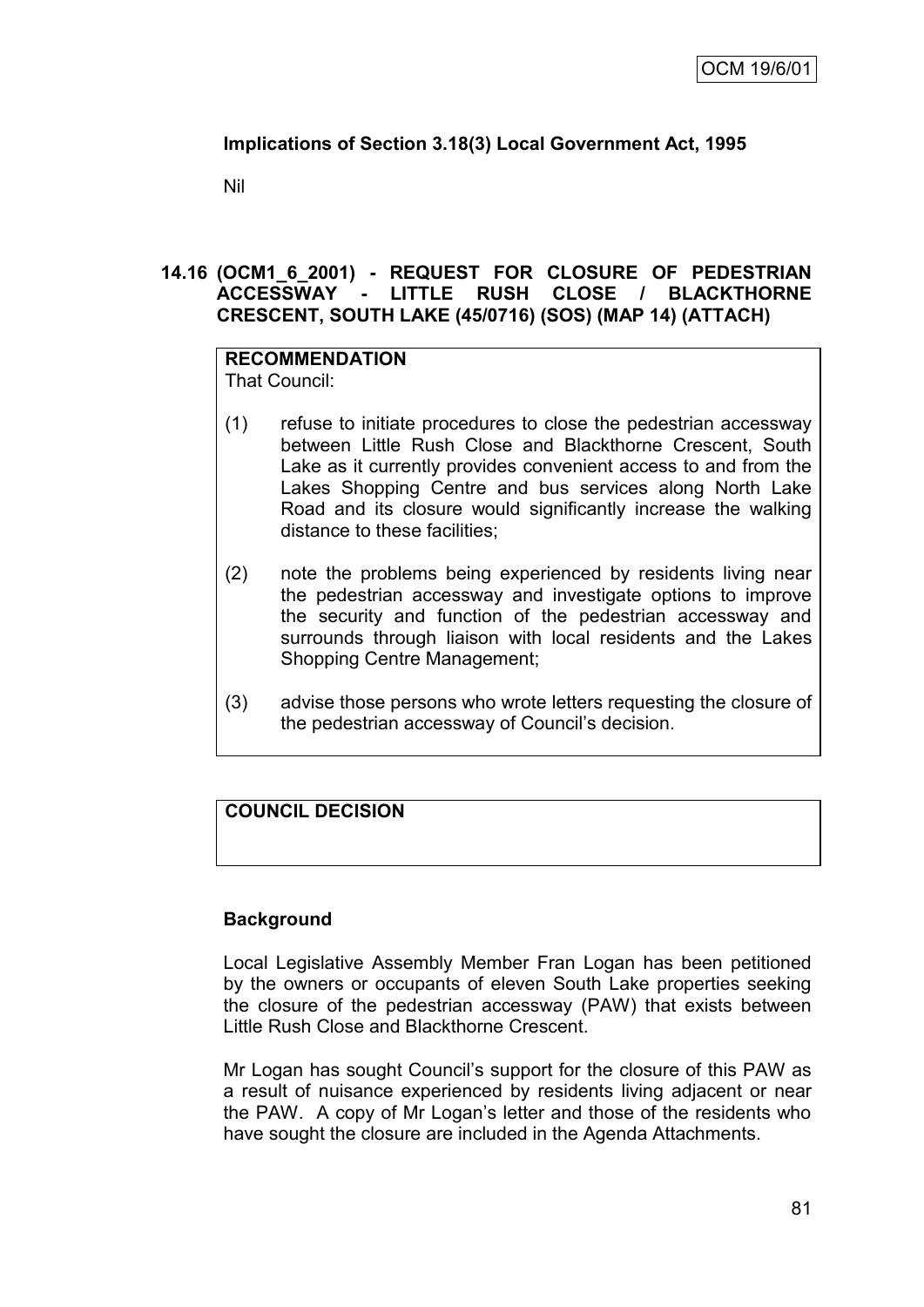PAW"s are a feature of many residential areas in the district and have an important role in providing pedestrian and cyclists with access to community facilities and services. However problems such as those mentioned in the residents' petition are typical of the nuisance residents living near PAW"s often report.

At a time when various strategies are emerging to address the need to reduce reliance on the private motor car and promote sustainable forms of transport, Council must balance the negative impacts experienced by residents living near a PAW against the wider community need for it. To address this balance, Council adopted a comprehensive amendment to Policy PD10 – PAW Closures in August 2000. PD 10 provides a framework for evaluating proposals to close a PAW and guidance on the matters Council will take into consideration.

It is against this policy background that the following assessment of this PAW closure is made.

#### **Submission**

PD 10 requires that residents seeking to have a PAW closed should make a written request to Council for the PAW closure signed by at least two of the residents abutting the PAW, with supporting justification for the closure. This has been completed by virtue of the submitted letters.

### **Report**

The PAW in question is approximately 65 metres long and 4 metres wide and is flanked by 1.8 metre high fibrous cement fencing, which has been extensively tagged with graffiti. Trees overhang the entrances to the PAW and it has no direct lighting.

Little Rush Close abuts the rear boundary of the Lakes Shopping Centre. The Shopping Centre generally fronts North Lake Road with the rear used predominantly by service vehicles for deliveries. A breezeway provides access from the front of the Centre to the rear and leads to a set of stairs that rise to Little Rush Close. These stairs sit directly opposite the PAW and thus forms part of an efficient pedestrian link to and from the Centre and to bus stops on North Lake Road. The Centre offers no passive surveillance of the area in the vicinity of the PAW. A row of dense vegetation along the rear boundary of the Centre, whilst most effective in providing a visual screen of the Centre, further adds to seclusion of the area in the vicinity of the PAW.

Council should note that this PAW was the subject of a closure proposal in 1996. Some of the same residents who made the latest request for closure were behind the previous proposal. Advertising of the previous proposal for public comment attracted eight letters and an 18-signature petition of objection. Telstra and the Water Corporation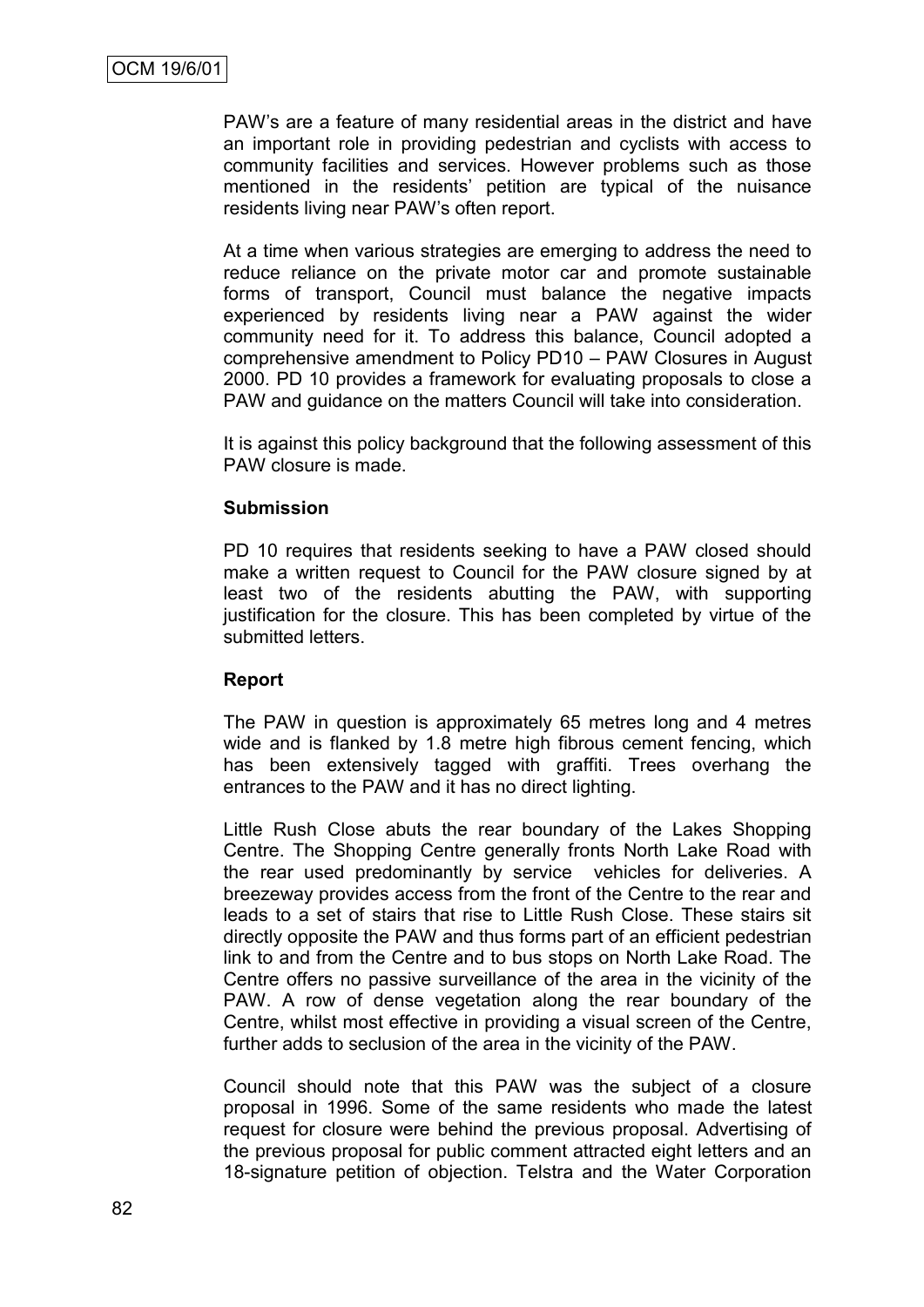also raised objections to the proposal as they had services within the PAW, though their objections would have been withdrawn if suitable arrangements were to be made for the relocation of these service mains (or alternatively protection within an appropriate easement) as deemed appropriate. The Ministry for Planning suggested the closure would prejudice access to the Shopping Centre, but would have no objections has long as there was support for the closure from those who would be affected. Council, at its meeting held on 6 August 1996, resolved that the PAW remain open.

Notwithstanding the previous decision, it is appropriate to fully assess the residents" latest proposal under Policy PD 10. Plans associated with the assessment of this PAW closure proposal are included in the Agenda Attachments. The details of the assessment are as follows;

#### **1. The location of the PAW in relation to community facilities and services;**

a) schools – the South Lake Primary School lies approximately 400 metres to the east of the PAW. Approximately 12 Little Rush Close properties would be the only ones affected by the closure in terms of school access. The walking distance to the school would be increased by between approximately 200 and 300 metres for these residents depending on their exact location.

b) shops – as mentioned above the PAW provides an efficient pedestrian access link to and from the Lakes Shopping Centre. The Centre can also be accessed from the rear via pathway entries adjacent to Omeo Street and Mason Court. With the PAW in place there are 72 properties within a 400-metre walk of the Centre. If the PAW were to be closed, the alternative routes available would result in only 30 properties being within a 400-metre walk. This is a 58% reduction in the walkability of the immediate area, which is a significant reduction. The increase in walking distance for residents if the PAW was to be closed would be between 200 and 400 metres depending on their exact location.

c) public open space areas – Hopbush Park lies approximately 150 metres to the east of the PAW. Closure of the PAW would double the walking distance to this Park for approximately 15 Little Rush Close properties. It is important to note that this Park acts as a pedestrian conduit, which in combination with the PAW, forms a continuous access route to the Shopping Centre, particularly for those residents located on the southern side of Elderberry Drive.

d) public transport routes and stopping points – three bus services are routed along North Lake Route. These three routes link Gateways Shopping Centre to Fremantle, Booragoon and Perth respectively. The nearest bus stop to the PAW is the one directly in front of the Lakes Shopping Centre. The PAW in conjunction with the Centre"s breezeway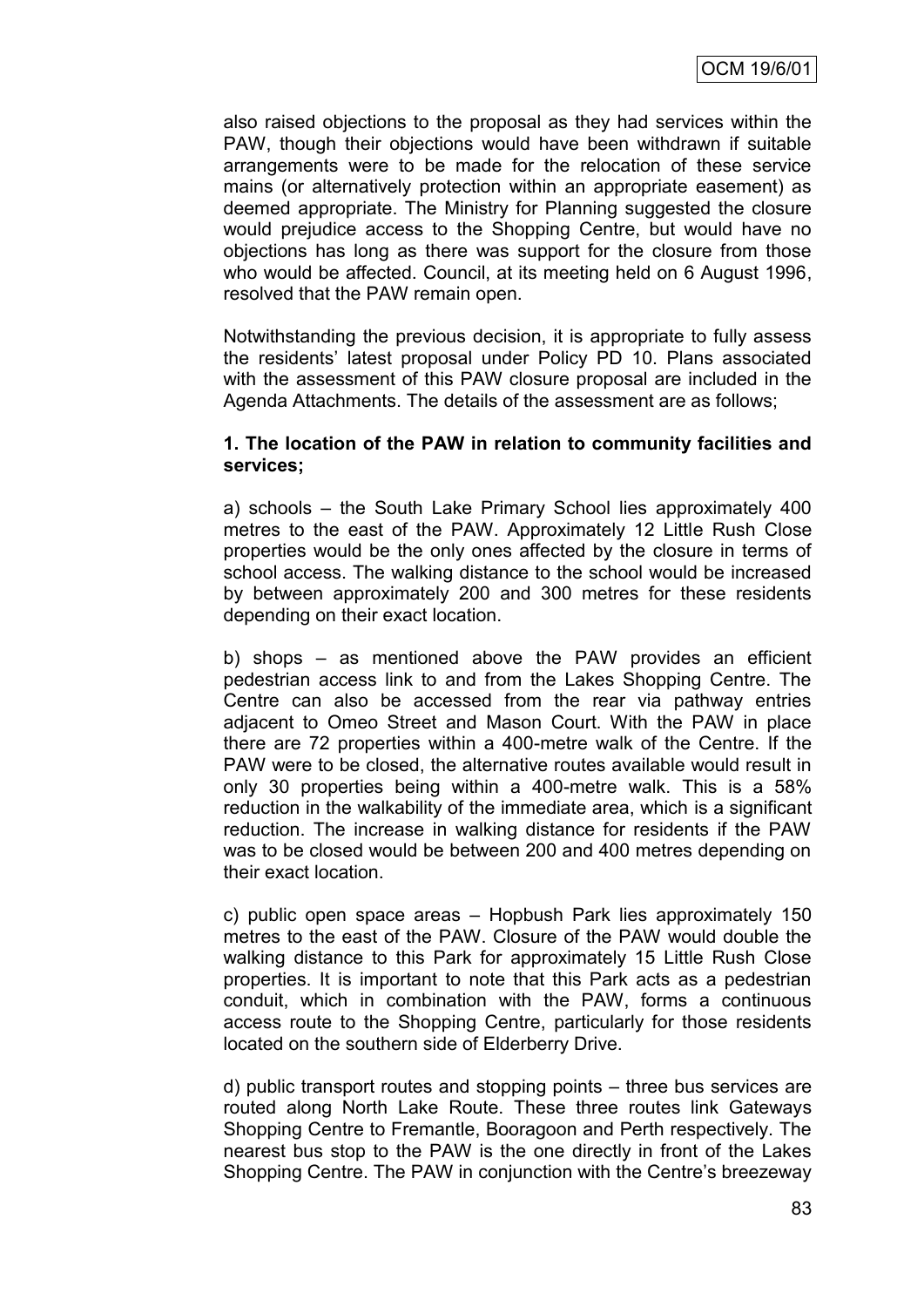provides an efficient and direct pedestrian link to this stop. The nearest bus stops to the one outside the Centre are approximately 500 metres in either direction. Residents in Blackthorne Crescent, Pecan Court, Hacketianna Avenue, Candlebark Place and Lace Bark Court would have an additional walking distance of between 200 and 400 metres depending upon their exact location. This is a significant impact.

### **2. The role of the PAW**

As noted above, the PAW is part of a continuous access route with an important role in the local pedestrian network.

### **3. Proximity to Seniors accommodation/aged care facilities**

This is not relevant to this proposal, as no aged care facility is located in the area that would generate usage of the subject PAW.

#### **4. The degree of nuisance experienced by residents living near the PAW**

Claims of nuisance and hardship experienced by residents living next to or near the PAW are as follows;

Crime – home burglaries; Alcohol and drug use in the PAW; Build-up of rubbish; Noise; Motorbikes; Dumping of trolleys; Objects thrown into adjoining properties; Poisoning of a family pet; Fires in the PAW; Verbal and physical abuse from PAW users; Fighting in PAW; General loitering; and Use of PAW as a quick escape route for shop thieves.

Whilst it is not possible without extensive surveillance of the PAW to substantiate the residents' claims of nuisance, there is nothing to suggest that their concerns are without foundation or are not genuine.

Discussions with a Lakes Shopping Centre Security Officer confirmed that the PAW is often used by shoplifters as a quick escape route. Murdoch Police confirm the location of the PAW makes it difficult to apprehend people they may be chasing and is generally a source of nuisance for local residents.

Shopping Centre Management believes that problems of people loitering around the Centre are no worse than an average suburban shopping centre, though it conceded its Security Officers are often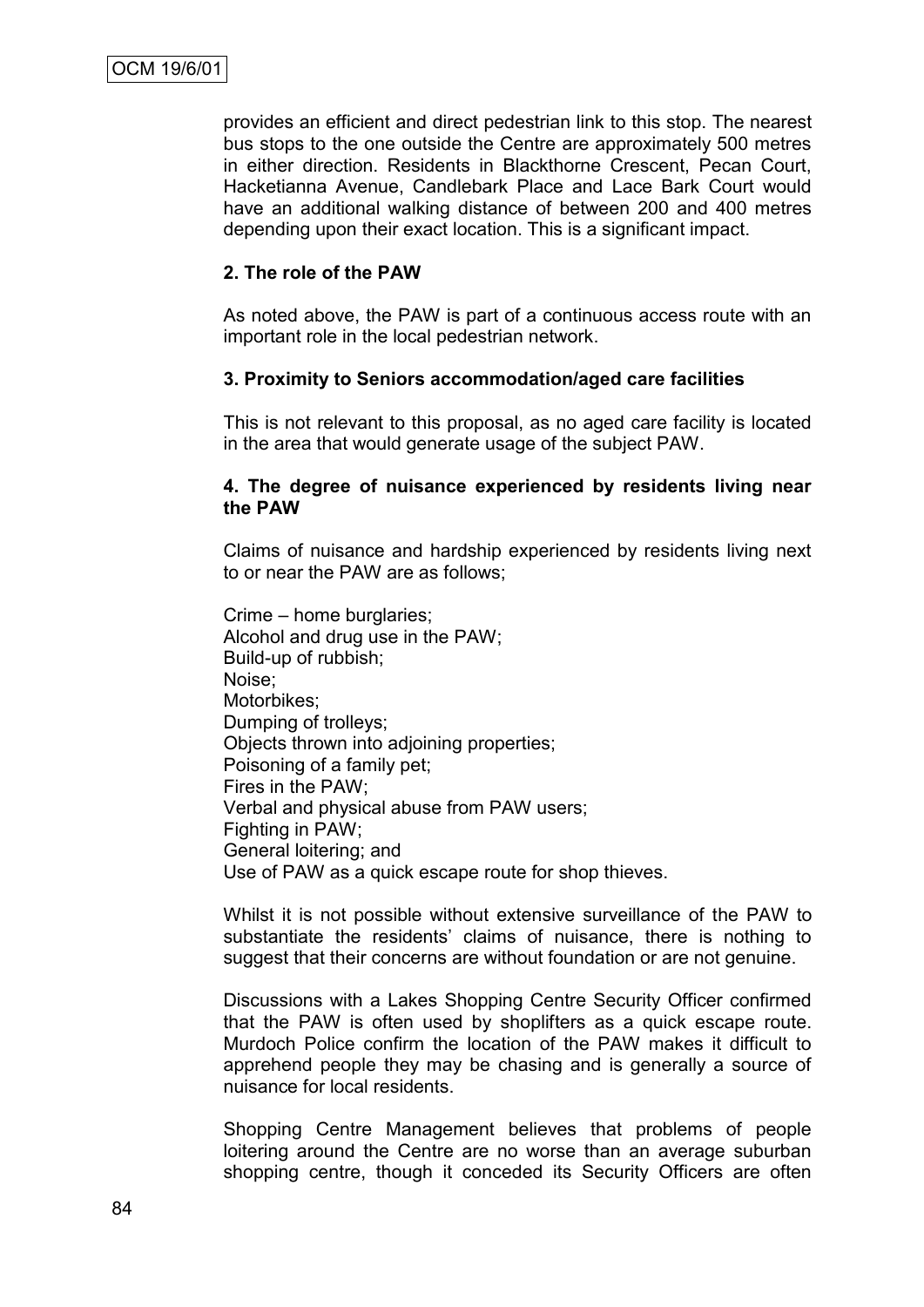required to ask people loitering near the rear of the Centre to move on. It is possible that this actually increases the loitering element in or near the PAW as it is a more secluded location. The Centre confirmed that the breezeway was previously prone to loitering and vandalism, but since the installation of lighting and 24 hour security cameras in the last year, this is no longer a problem.

The PAW is a typical example of what originated as a sound planning objective to provide convenient pedestrian access in a new development area, but has been compromised by antisocial behaviour. This PAW, whilst not as visually unattractive and unsightly as other examples in the district given its width and softening with vegetation, is appreciated as playing a role in facilitating the problems mentioned above.

### **5. Availability of alternative access routes**

The main implication of closure of the PAW is the resulting increase in the distance to the Lakes Shopping Centre and bus stops on North Lake Road. Whilst the rear of the Centre has other entrance points at either end of Little Rush Close, the distance to get to these entrances is significantly increased without the PAW.

### **6. Options for alternatives to a closure of the PAW**

Works on the PAW such as improving lighting, restricting access or pruning or removing vegetation near the entrances are all options that would improve this PAW, which are considered viable in this circumstance, though these haven"t been investigated in detail at this time.

Similarly there are considered to be measures the Shopping Centre Management could do such as pruning or removing vegetation or improving lighting near the stairs opposite the PAW to improve security. The problems being experienced in this area could arguably be due to the seclusion that is created by the lack of passive surveillance and vegetation cover around this part of the shopping centre provides as much as if not more than the role the PAW plays in generating nuisance.

The letter from Mr Logan suggests this PAW could be an example used to trial innovative new solutions to address the problems being experienced, such as through electronically activated gates. This may be the case though this hasn"t been able to be investigated in the short time available to prepare this report.

## **7. Other considerations**

The letters requesting closure of the PAW are predominantly from Little Rush Close residents, with the exception of the letters from the two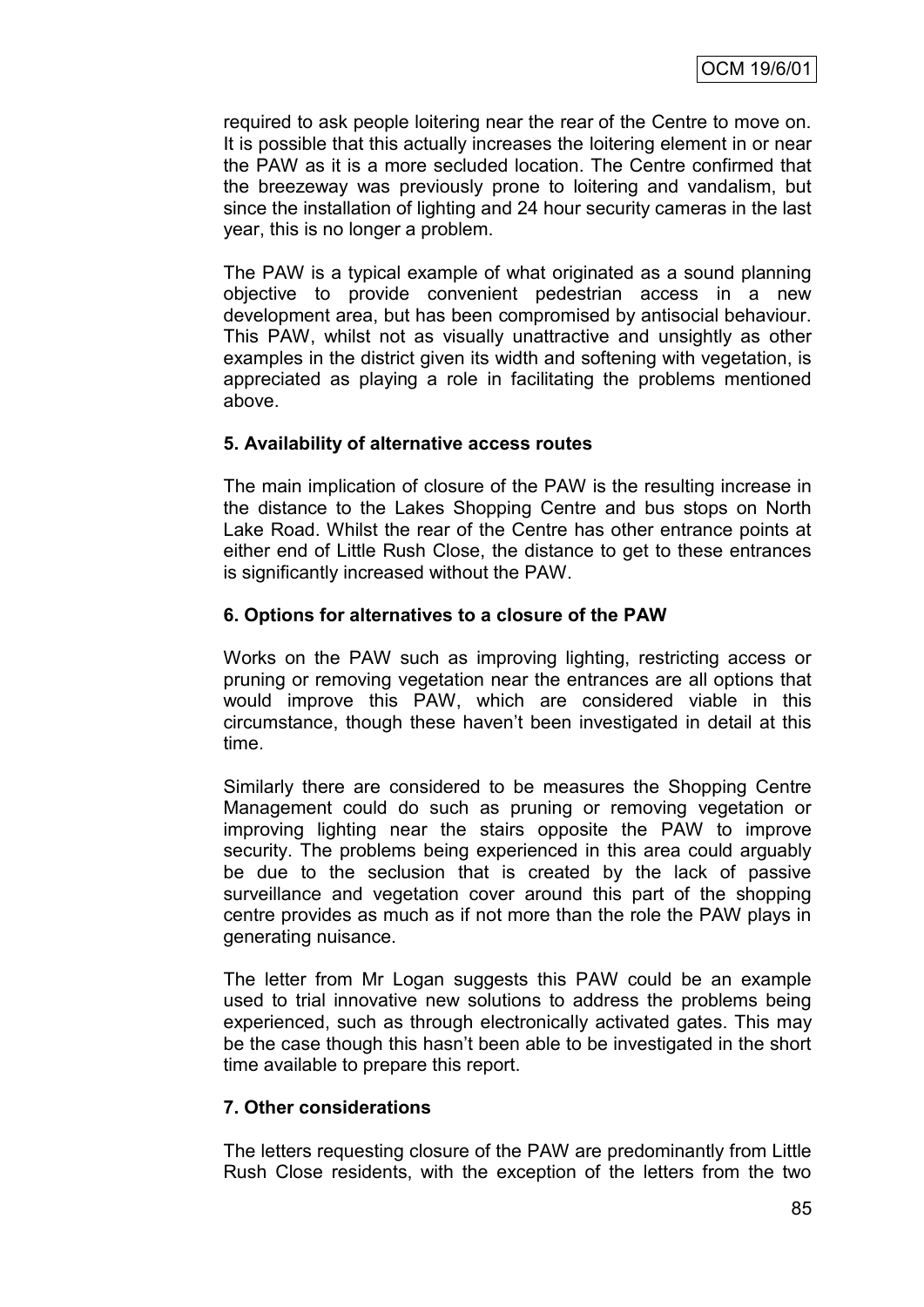residents abutting the PAW in Blackthorne Crescent. Walkability for most Little Rush Close residents would not be greatly affected by closure of the PAW, apart from an increased walk to Hopbush Park and South Lake Primary School for some.

One of the letters details the closure of a PAW further along Little Rush Close between Lessing Place. It is true that the PAW between Little Rush Close and Lessing Place was closed earlier this year, however the closure of this particular PAW didn"t implicate on as wide an area as the closure of the subject PAW has the potential for. It also served only a limited function and other viable alternative access routes were available.

#### **8. Summary of Assessment**

Based on the above assessment and following the provisions of PD 10, it is recommended that it is not appropriate to close the PAW between Little Rush Close and Blackthorne Crescent. This is principally due to the significantly increased walking distance to the Lakes Shopping Centre and North Lake Road bus stop for a substantial number of residents.

Closure of the PAW would also result in an increased distance to Hopgood Park and South Lake Primary School. If it were the only implication of the proposed closure, closure wouldn"t be rejected on the basis that it would only be applicable to approximately 12 properties, many of which would support the closure. However it is a contributing factor in recommending against closure when considering the other implications.

This PAW is a functional and efficient link in the local pedestrian system, albeit it is the source of nuisance for nearby residents. Closure would be in conflict with Policy PD10 and would set a precedent for closure of most other PAW"s given that many others would be unlikely to have as a significant role as this particular PAW.

The previous proposal to close the PAW was advertised for public comment and attracted objections that clearly indicated the PAW was well utilised and valued.

There are certainly a number of measures that could be taken to improve the PAW and the amenity for nearby residents. These include but are not limited to vegetation removal, motorbike barriers and improved street lighting. Western Power has previously advised that modifications to the street lighting are viable. Also the Lakes Shopping Centre could be approached to investigate what could be done to improve security in the vicinity of the PAW. It is recommended that these matters be pursued as a priority.

#### **Strategic Plan/Policy Implications**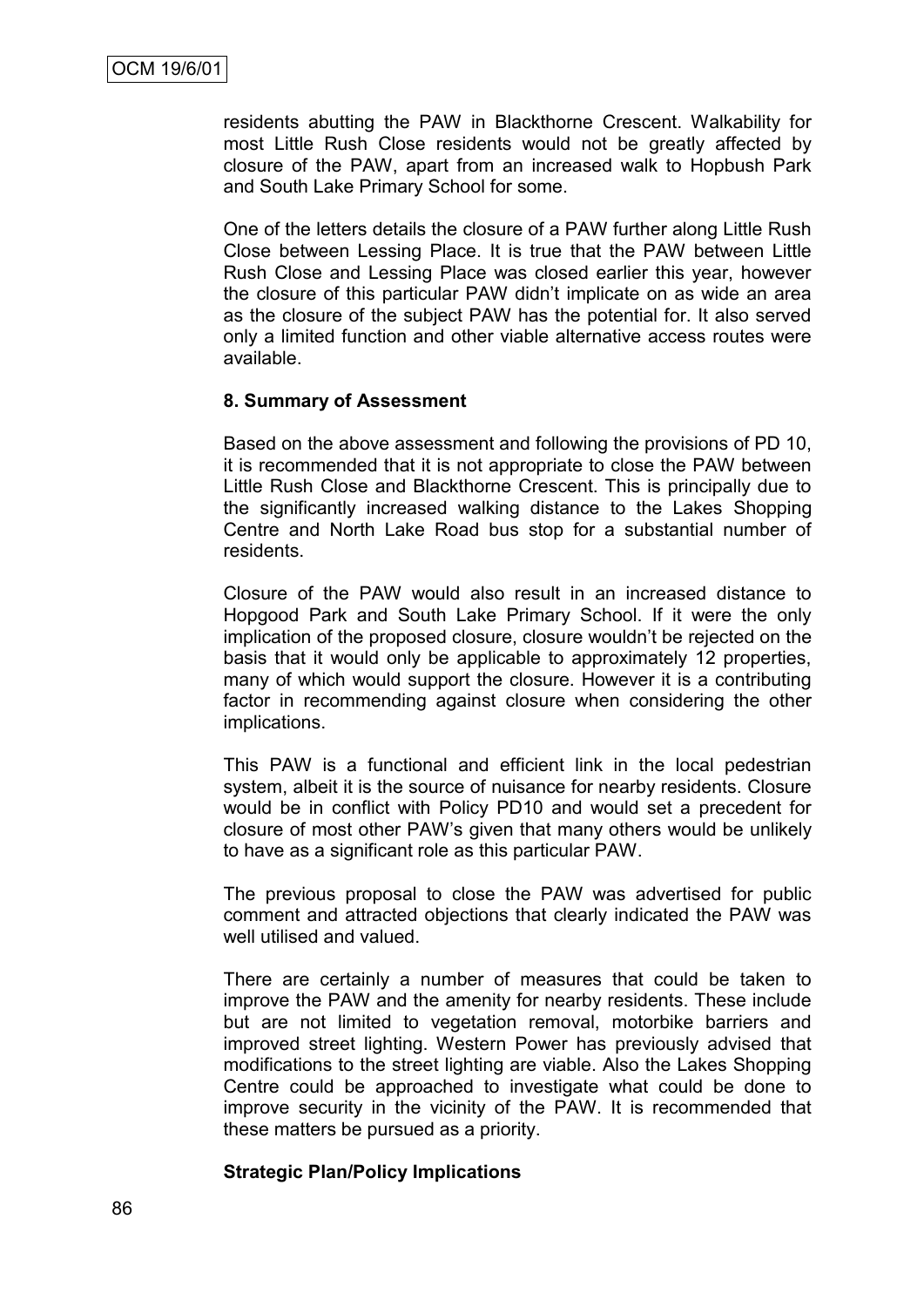The Corporate Strategic Plan Key Result Areas which apply to this item are:-

- 2. Planning Your City
	- *"To ensure that the planning of the City is based on an approach which has the potential to achieve high levels of convenience for its citizens."*
	- *"To ensure that the development will enhance the levels of amenity currently enjoyed by the community."*
- 5. Maintaining Your Community Facilities
	- *"To construct and maintain roads, which are the responsibility of the Council, in accordance with recognised standards, and are convenient and safe for use by vehicles, cyclists and pedestrians."*

The Planning Policies which apply to this item are:-

PD10 Pedestrian Accessways

#### **Budget/Financial Implications**

N/A

**Implications of Section 3.18(3) Local Government Act, 1995**

Nil

### **15. FINANCE AND CORPORATE SERVICES DIVISION ISSUES**

**15.1 (OCM1\_6\_2001) - LIST OF CREDITORS PAID (5605) (KL) (ATTACH)**

**RECOMMENDATION** That Council receive the List of Creditors Paid for May 2001, as attached to the Agenda.

#### **COUNCIL DECISION** That Council:

**Background**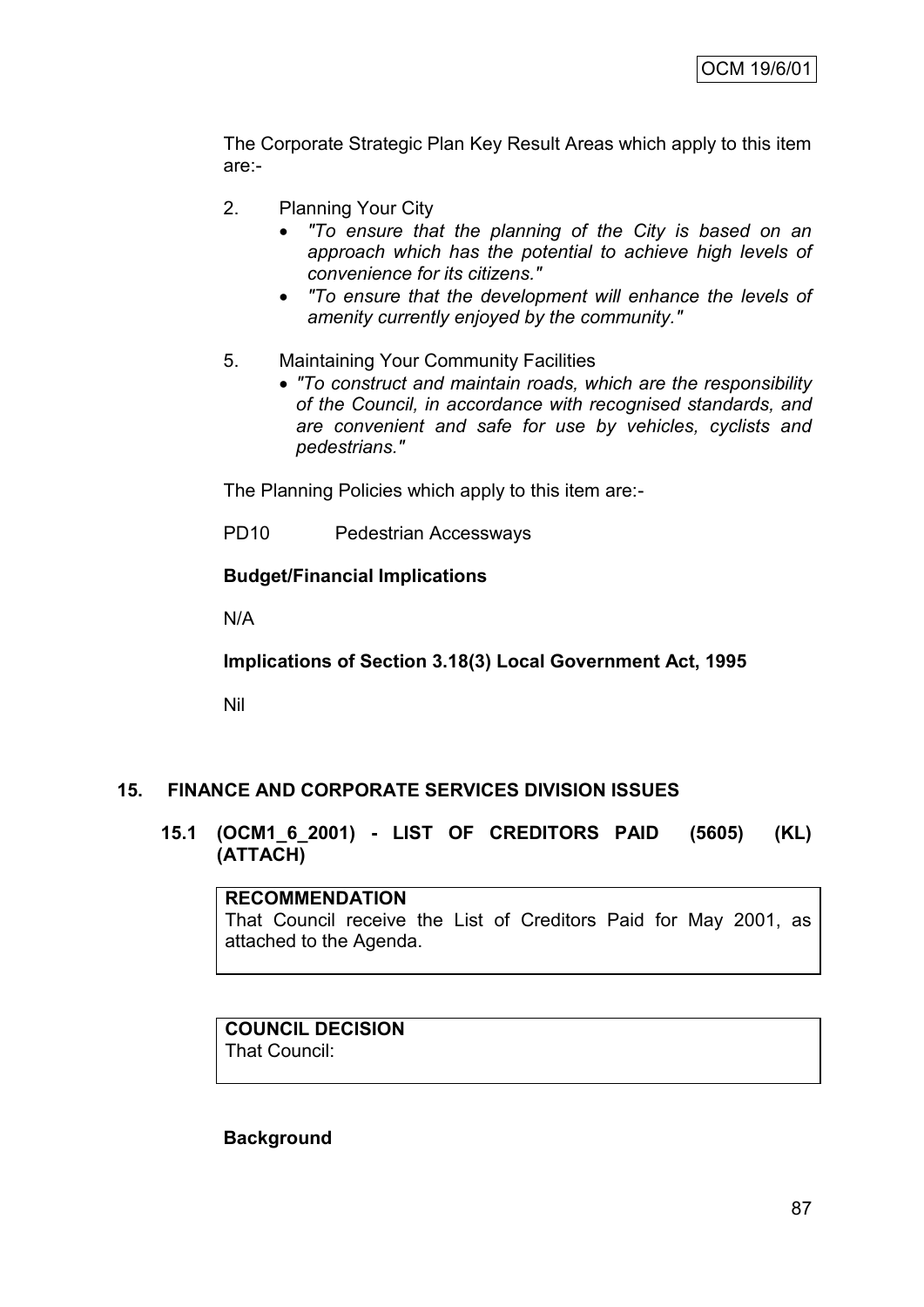It is a requirement of the Local Government (Financial Management) Regulations 1996, that a List of Creditors be compiled each month and provided to Council.

### **Submission**

N/A

**Report**

N/A

### **Strategic Plan/Policy Implications**

N/A

**Budget/Financial Implications**

N/A

**Implications of Section 3.18(3) Local Government Act, 1995**

Nil.

### **15.2 (OCM1\_6\_2001) - FREEHOLD LOTS - NORTH LAKE ROAD, BIBRA LAKE - MINISTRY FOR PLANNING - DEDICATION TO PUBLIC ROAD (450010) (KJS)**

### **RECOMMENDATION**

That Council accept that Lot 12 Certificate of Title Volume 1668 Folio 399, Lot 1 Certificate of Title Volume 2081 Folio 404, Lot 10 Certificate of Title Volume 1668 Folio 398, Lot 21 Certificate of Title Volume 1715 Folio 680 and Lot 22 Certificate of Title Volume 1715 Folio being freehold lots, be dedicated as public road pursuant to Section 28(1) of the Town Planning and Development Act.

# **COUNCIL DECISION**

### **Background**

The lots have in the past been transferred to Ministry for Planning in freehold presumably as part of an acquisition process to facilitate the creation of North Lake Road. North Lake Road was extended in stages over a period of years.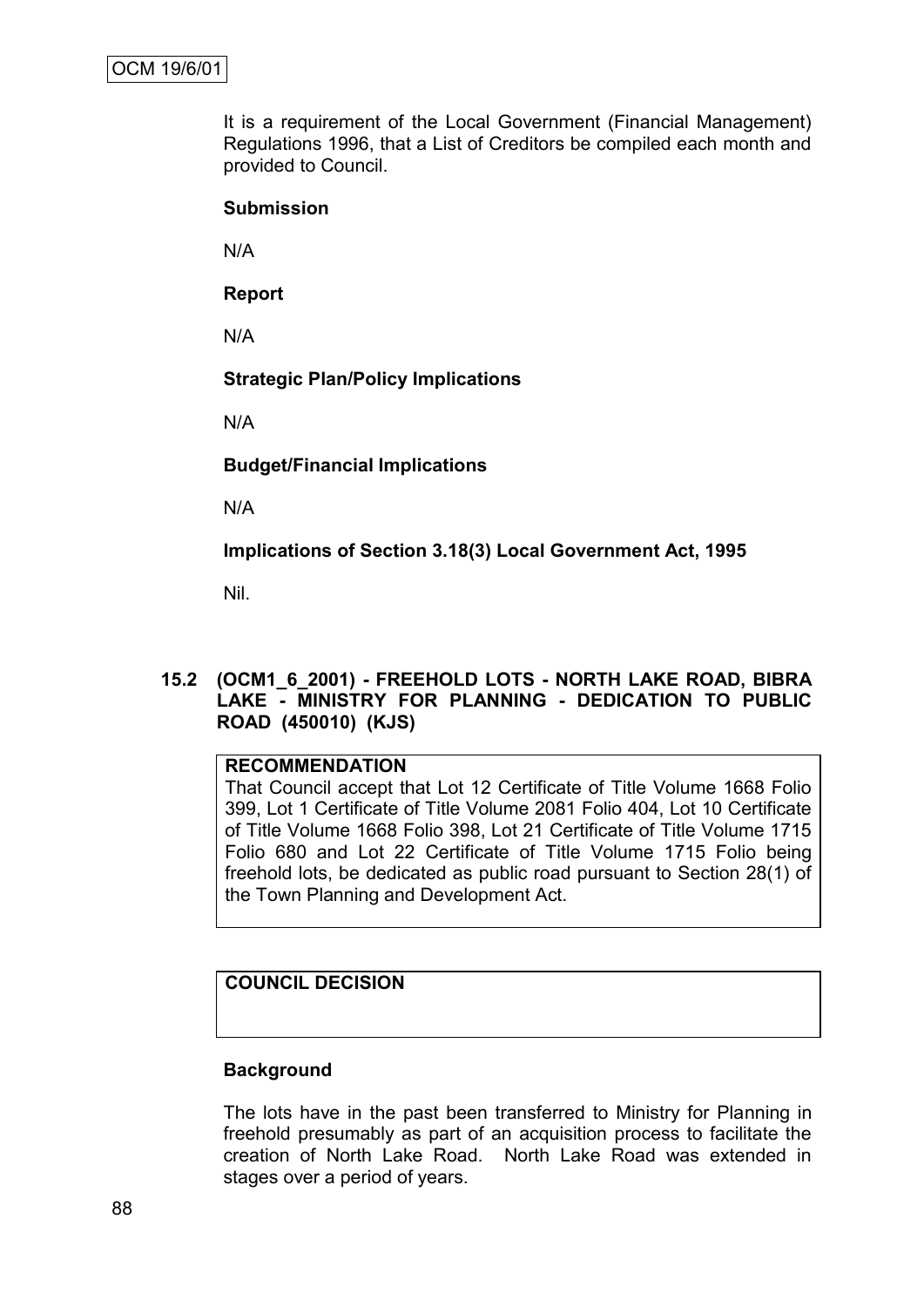### **Submission**

N/A

### **Report**

The transfer and dedication of these various portions of land will tidy up the ownership and fragmented nature of the parcels making up the physical configuration of North Lake Road, north and south of Phoenix Road, as public road rather than freehold lots. There have been problems with firebreak compliance, signs etc.

The Ministry for Planning has initiated this request and undertaken to pay all conveyancing costs.

### **Strategic Plan/Policy Implications**

N/A

## **Budget/Financial Implications**

N/A

**Implications of Section 3.18(3) Local Government Act, 1995**

Nil.

# **15.3 (OCM1\_6\_2001) - ADOPTION OF MUNICIPAL BUDGET (5402) (ATC)**

### **RECOMMENDATION**

That a Special Meeting of Council be held at 7 pm on Tuesday, 31 July 2001 to adopt the Municipal Budget for 2001/02.

# **COUNCIL DECISION**

## **Background**

Council is required under the Local Government Act 1995 to adopt its annual Budget by 31 August.

### **Submission**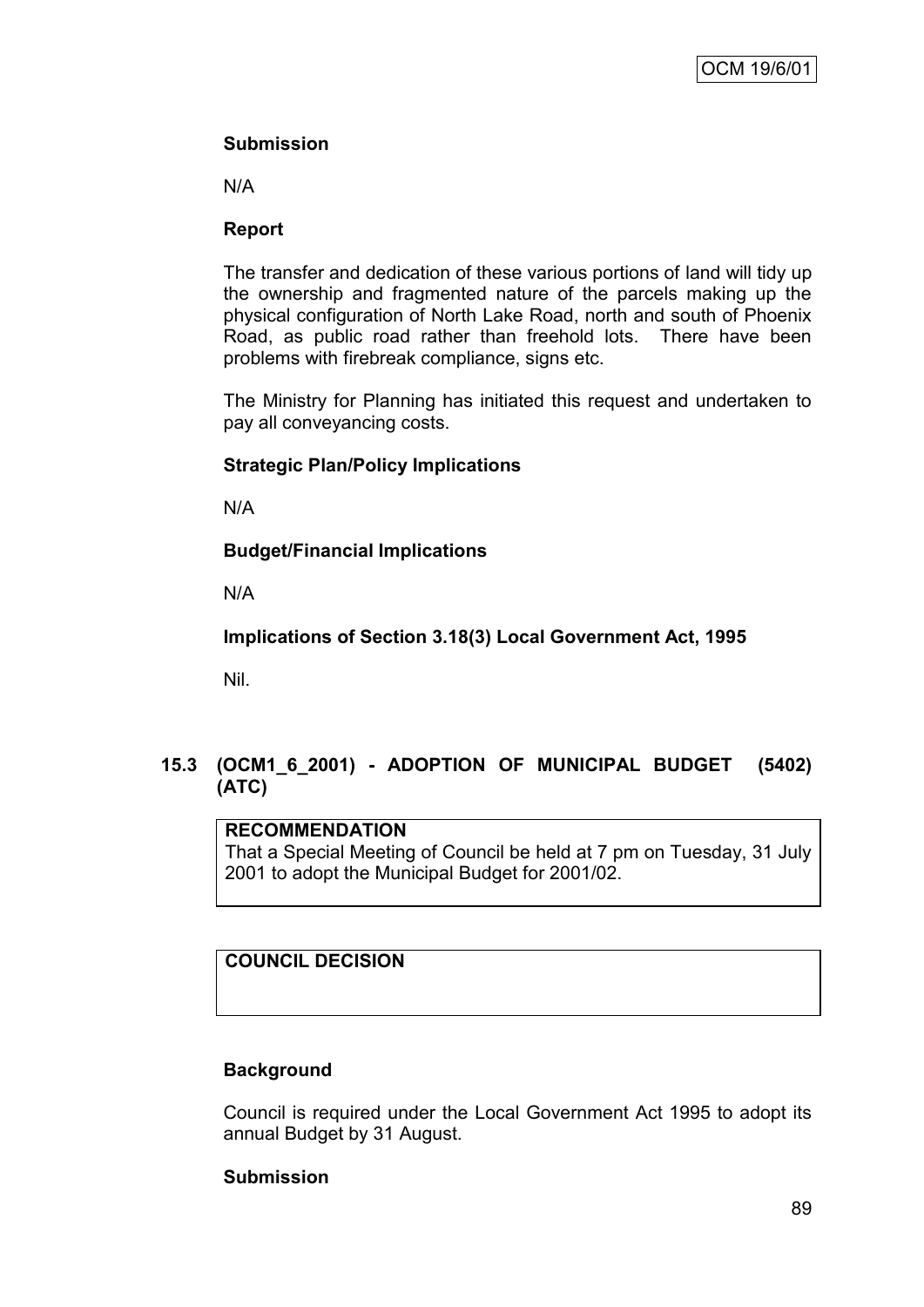### N/A

### **Report**

It is proposed that a Special Meeting of Council be held on 31 July 2001 to adopt the Municipal Budget for 2001/02. The timing of the meeting is in line with previous years.

### **Strategic Plan/Policy Implications**

The Key Result Area to which this item applies is:

*Managing the City in a competitive, open and accountable manner*

### **Budget/Financial Implications**

The meeting is to adopt the Municipal Budget for 2001/02.

### **Implications of Section 3.18(3) Local Government Act, 1995**

Nil.

### **15.4 (OCM1\_6\_2001) - FLEETWOOD CORPORATION PTY LTD - WOODMAN POINT CARAVAN PARK - REQUEST FOR DIFFERENTIAL RATES (3316780) (ATC) (ATTACH)**

### **RECOMMENDATION**

That the Woodman Point Caravan Park continue to be rated on the same basis as other commercial properties in the City of Cockburn.

## **COUNCIL DECISION**

### **Background**

The provisions of Section 6.26 and 1.4 of the Local Government Act 1995 allows local authorities to impose rates on properties which are owned or controlled by the State Government and subsequently leased out to third parties.

After various correspondence and discussions during 2000, rates of \$29,749.24 were levied on the Woodman Point Caravan Park on the same basis as other commercial properties.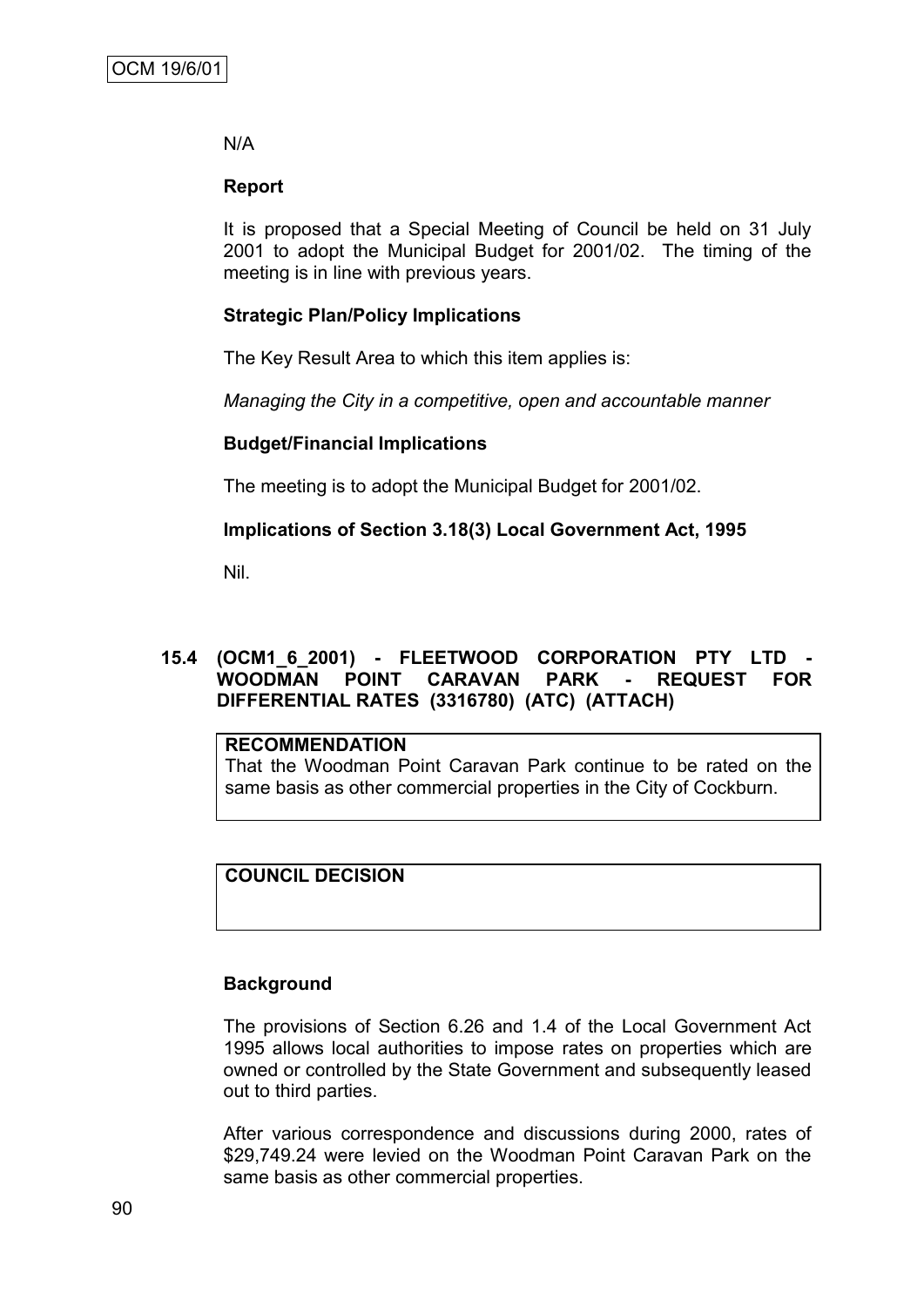### **Submission**

A submission has been received from Fleetwood Corporation Pty Ltd requesting a differential rate (a lesser rate) for the Woodman Point Caravan Park.

Fleetwood Corporation believe that they are entitled to a differential rating structure because:

- *• The park is on a CALM controlled Regional Park.*
- *• The City of Cockburn has stated on a number of occasions that it will not provide any services to the area and that all matters relating to this land be addressed to CALM.*
- *• Our arrangement with CALM was that the City of Cockburn had no involvement with the park, a position that has been upheld for twelve years.*
- *• The decision by the City of Cockburn to get involved in this matter was driven by changes to the Caravan and Camping Act 1997.*
- *• As operators of the park we have assumed full responsibility for the total area of the park, therefore alleviating the City of Cockburn from becoming involved in issues that would normally be its responsibility.*

### **Report**

Investigations by Council"s Rates Department in May 2000 showed that no rates had been imposed on the Fleetwood Caravan Park at Woodman Point since its construction in 1989. The land on which the Park is situated is under the control of the Department of Conservation and Land Management (CALM) which has leased the land to Fleetwood Corporation Pty Ltd. A copy of the lease was obtained from CALM which confirmed that the Lessees were required to pay all outgoings which *includes all rates, taxes, charges, duties and impositions…….. imposed by or under any Act Federal or State upon the demised premises…."*

On 15 May 2000 Fleetwood Corporation was advised that unless special exemption had been granted by the State, then rates would be levied on the property.

On 8 June 2000 Fleetwood Corporation replied setting out in a letter (copy attached to Agenda) the background to the lease being set up and indicating that: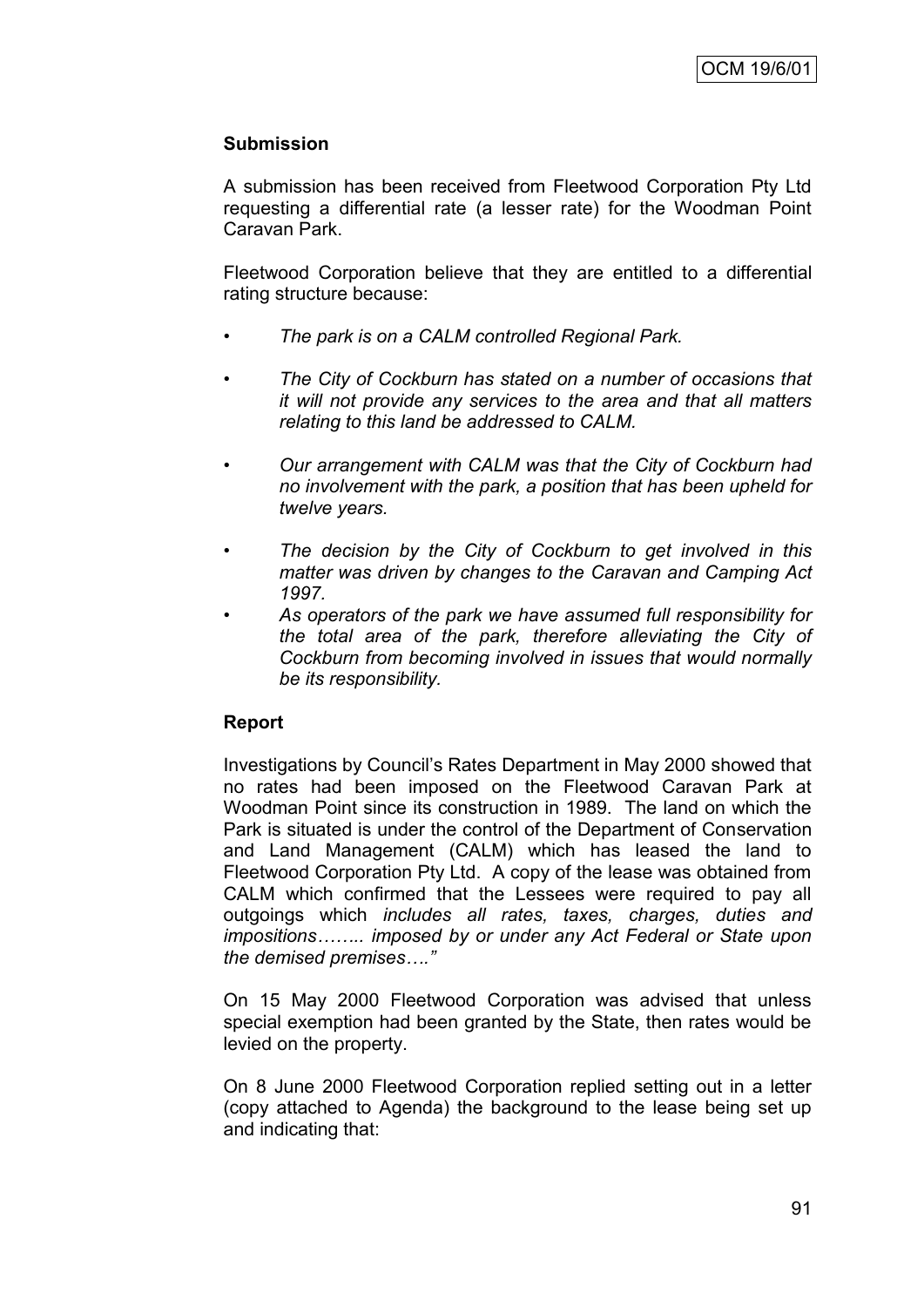*At no stage were Council rates factored into the costs of running the caravan park, as we were advised by the government bodies involved that as the City of Cockburn had no involvement with or any jurisdiction over the Reserve that we would be exempt from the levying of Council rates*.

Fleetwood Corporation further advised that:

*If you have any further queries in regard to this matter we would suggest you raise the matter with the Minister for the Department of Sport and Recreation*.

This advice from Fleetwood Corporation was in conflict with the lease document. Council subsequently, wrote to the Recreation Camps and Reserve Board (with whom the lease was signed in 1989) and the Department of Conservation and Land Management, who currently are responsible for the control of the property (copy attached to Agenda). The letters requested advice as to whether any special exemption from local government rates was given by the State Government, at the time the lease was signed and advised that Council intended to pursue Fleetwood Corporation for the payment of rates, if no such exemption had been granted.

CALM advised that as they had no involvement in the signing of the lease for Woodman Point Caravan Park in 1989, they were not in a position to advise whether any special exemption from local government rates had been given (copy attached to Agenda).

The Recreation Camps and Reserve Board advised that there is no written evidence on any of our files regarding the State Government giving Fleetwood Corporation Pty Ltd a special exemption from paying rates to the City of Cockburn.

The lease document is quite clear, in that it states, *Outgoings includes all rates, taxes, charges, duties and impositions including charges for energy now or hereafter during or in respect of the term made levied assessed charged or imposed by or under any Act Federal or State upon the demised premises or any part thereof …………, etc.*

On 25 August 2000 Fleetwood Corporation was sent copies of the letters received from the Department of Conservation and Land Management and Recreation Camps and Reserve Board. They were advised that as they did not appear to have any exemption from paying rates, rates as assessed were now due.

On 31 October 2000 at a meeting between the Director, Finance and Corporate Services and Mr D Robinson, the General Manager of Fleetwood Corporation, it was agreed that rates would be levied from the financial year commencing 1 July 2000. Mr Robinson advised that Fleetwood Corporation was lodging an objection to the valuation with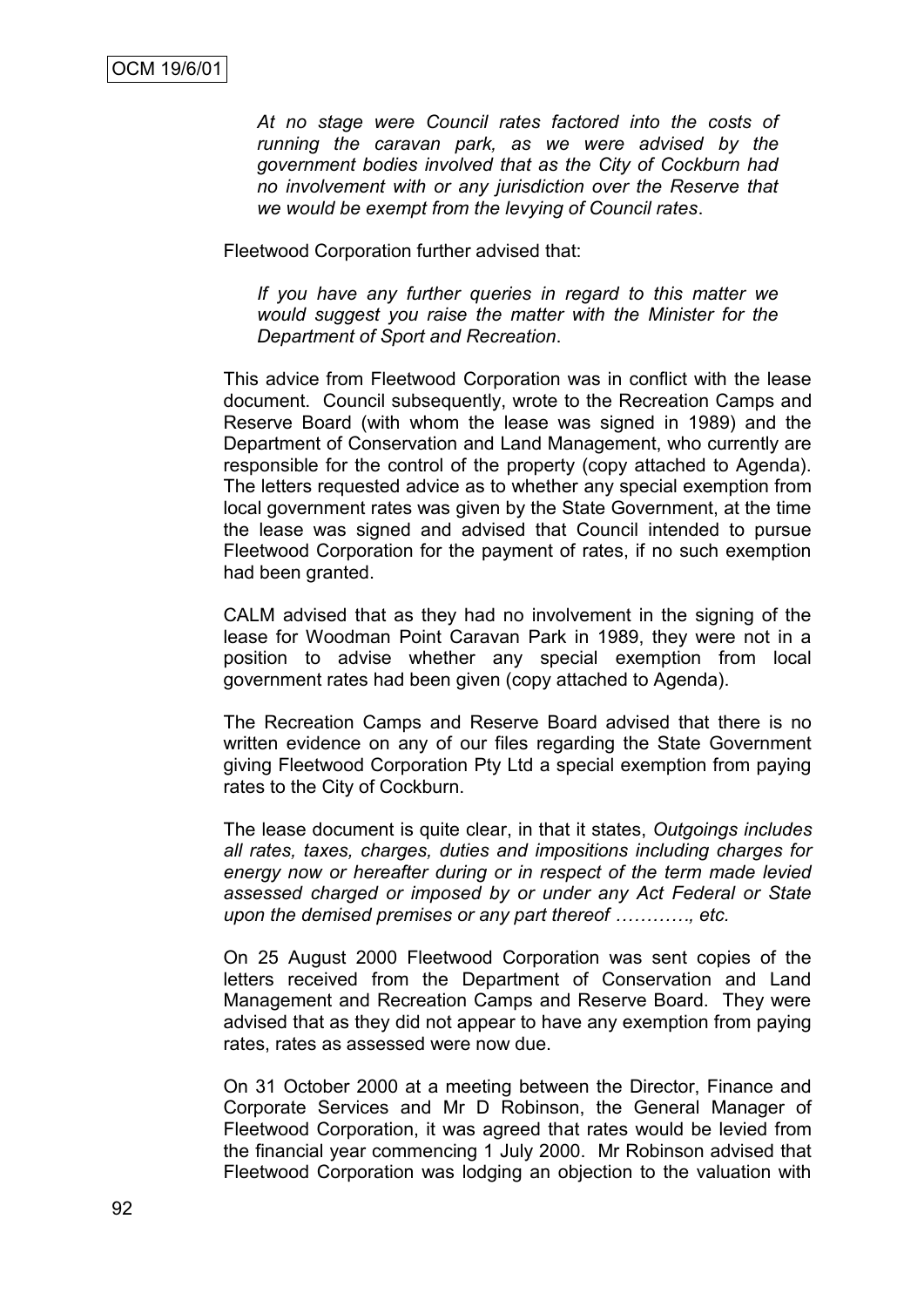the Valuer General. It was further agreed that a proposal would be put to Council as part of its budget deliberations to introduce a differential rate which might apply to the caravan park (copy attached to Agenda).

On 11 December 2000 Fleetwood Corporation requested that the determination of a differential rate for the park be resolved prior to the charging of any rates to the park and that the rates notice be cancelled until the issue of the differential rating was resolved satisfactorily to both parties. It was also pointed out, as it was at the meeting on 31 October, that there was no *suggestion from your office that facilities and services will be provided to the Woodman Point Regional Park area under the control of CALM and in which our park is situated* (copy attached to Agenda).

On 18 December 2000 Fleetwood Corporation was advised that, differential rates are set on an annual basis as part of Council"s budget processes. While the setting of a differential rate for the park will be considered as part of the deliberations for the 2001/02 Budget, the rate zoning for 2000/01 cannot be changed.

As indicated at our meeting in October, Council rates are not on a fee for service basis, but rather a way for all properties in the municipality to contribute to the overall provision of services for the district eg. roads, libraries.

The rates notice issued will therefore stand.

A Notice of Intention to Summons for the outstanding rates was sent on 4 January 2001. In response to this notice and the letter of 18 December Fleetwood Corporation has advised as follows (copy attached to Agenda).

*Although we are disappointed that the City of Cockburn has made a decision to charge rates to the park without first discussing the matter with us, in a spirit of co-operation, we will agree to pay the assessed amount of \$29,749.24 on the basis that:*

- *• The City of Cockburn acknowledges that the caravan park is entitled to be assessed at a differential rate because of unique circumstances relating to the property.*
- *• That the differential rate to be established for the 2001/02 year also be applied to the 2000/01 year and a credit given against the rates assessed for 2000/01.*

*We reiterate our position that the park is entitled to a differential rating structure due to the reasons outlined at our meeting but in summary:*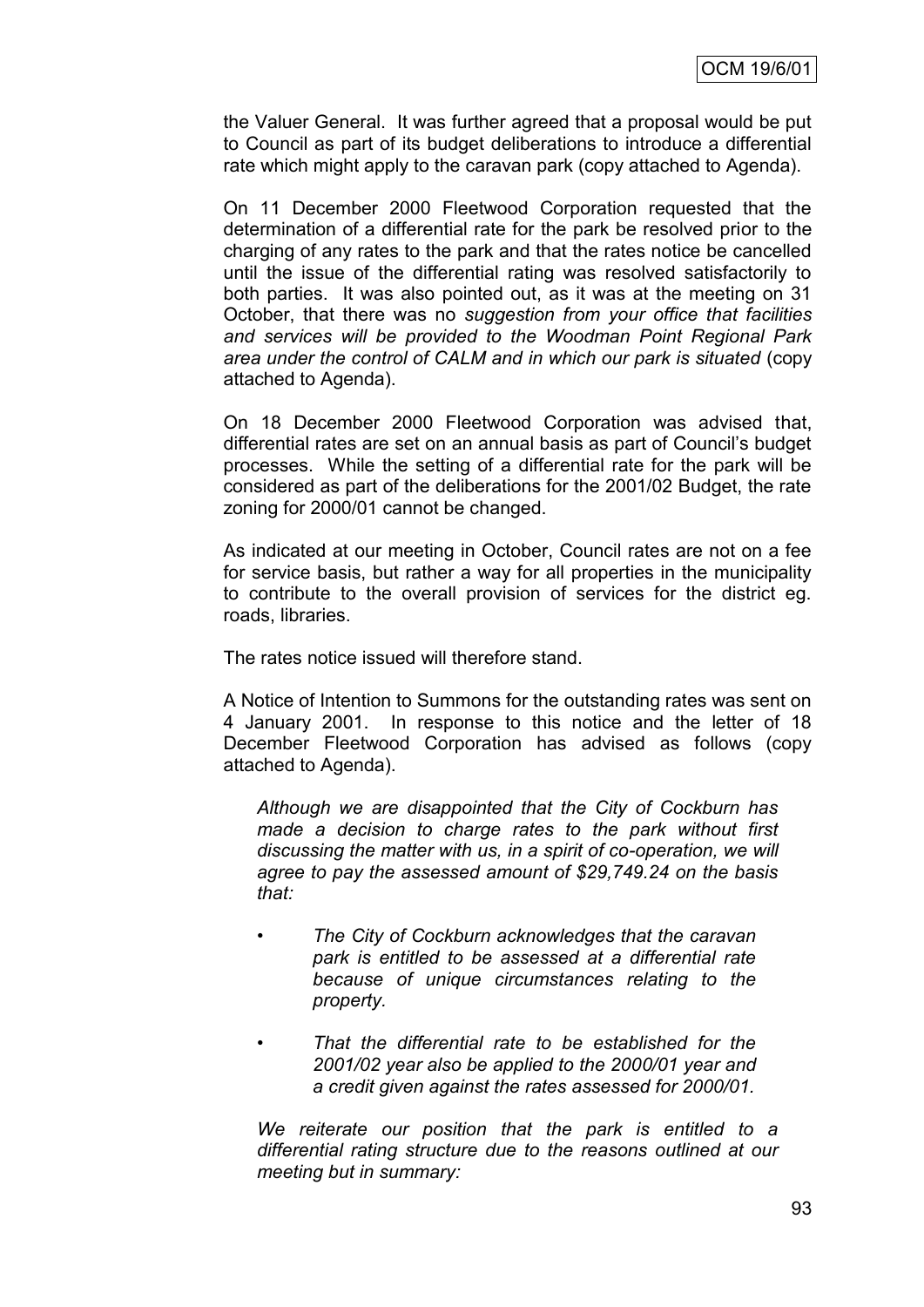- *• The park is on a CALM controlled Regional Park.*
- *• The City of Cockburn has stated on a number of occasions that it will not provide any services to the area and that all matters relating to this land be addressed to CALM.*
- *• Our arrangement with CALM was that the City of Cockburn had no involvement with the park, a position that has been upheld for twelve years.*
- *• The decision by the City of Cockburn to get involved in this matter was driven by changes to the Caravan and Camping Act 1997.*
- *• As operators of the park we have assumed full responsibility for the total area of the park, therefore alleviating the City of Cockburn from becoming involved in issues that would normally be its responsibility.*

In response Fleetwood Corporation was advised that:

*As advised in my letter dated 18 December 2000, differential rates are set on an annual basis as part of Council's budget processes. While the setting of a differential rate for the park will be considered as part of the deliberations fort he 2001/02 budget, the rate zoning for 2000/01 cannot be changed.*

The Woodman Point Caravan Park is situated on Crown land controlled by the Department of Conservation and Land Management. This Department receives a lease payment from Fleetwood Corporation Pty Ltd and is responsible for the maintenance of the general area under its control. Council therefore does not provide services such as roads and parks maintenance to this area.

Differential rating enables Councils to redistribute the rating burden within their district. The Local Government Act 1995, Section 6.33 provides that:

- *(1) A local government may impose differential general rates according to any, or a combination, of the following characteristics –*
	- *(a) the purpose for which the land is zoned under a town planning scheme in force under the Town Planning and Development Act 1928;*
	- *(b) the predominant purpose for which the land is held or used as determined by the local government;*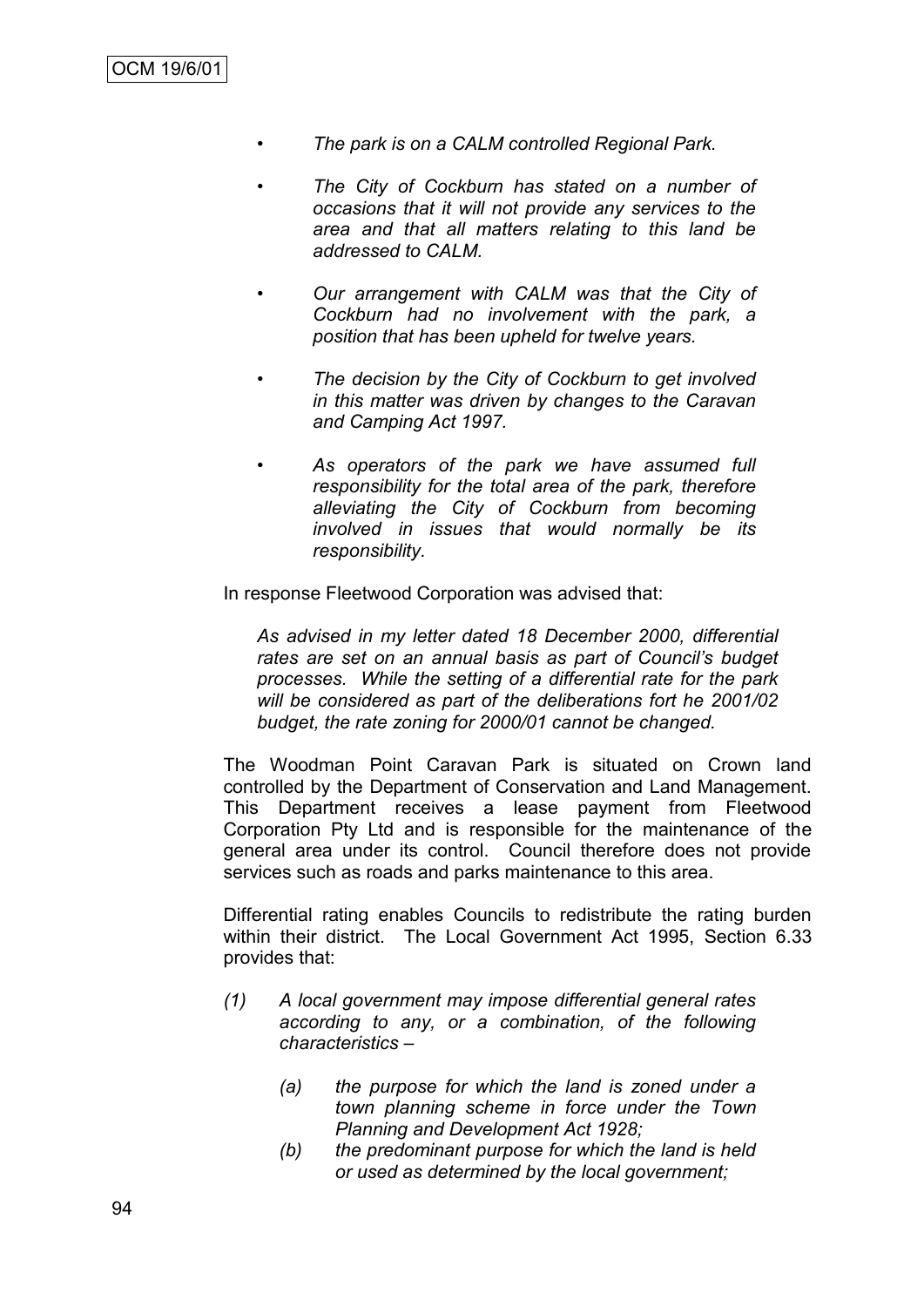- *(c) whether or not the land is vacant land; or*
- *(d) any other characteristic or combination of characteristics prescribed.*

It is not considered appropriate to vary from the existing position whereby the Woodman Point Caravan Park is considered to be in the same situation as other commercial properties and pays rates according to the Gross Rental Value supplied by the Valuer General"s Officer and the rate in the dollar set by Council for all commercial properties within the City.

### **Strategic Plan/Policy Implications**

The Key Result Area which applies to this item is:

*Managing the City in a competitive, open and accountable manner*.

### **Budget/Financial Implications**

Rates of \$29,749.24 have been levied against the property.

### **Implications of Section 3.18(3) Local Government Act, 1995**

Nil.

## **15.5 (OCM1\_6\_2001) - PRINCIPAL ACTIVITIES PLAN - 1 JULY 2001 TO 30 JUNE 2005 (5406) (ATC) (ATTACH)**

#### **RECOMMENDATION**

That Council adopt the Principal Activities Plan for the period 1 July 2001 to 30 June 2005, as attached to the Agenda.

**COUNCIL DECISION**

### **Background**

Under the Local Government Act 1995, each year the City is required to prepare a Plan of its principal activities for the next four years. The Plan must be advertised for public comment for a period of six weeks. When adopted, the Plan is the basis for the annual budget for the City.

### **Submission**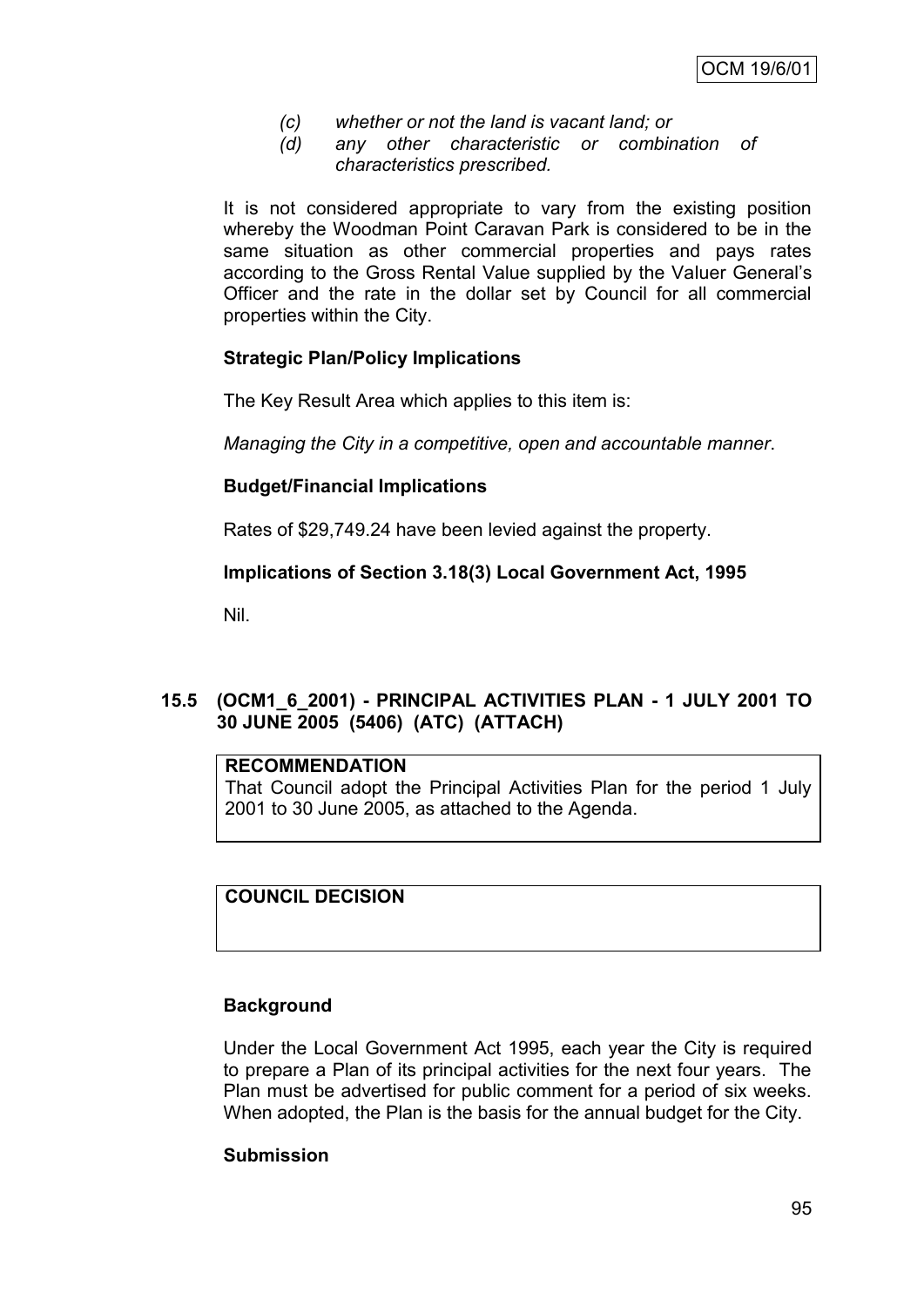No submissions were received on the advertised Plan.

### **Report**

Under the Local Government Act 1995, each year the City is required to prepare a Plan of its principal activities for the next four years. The Plan has been advertised for public comment for a period of six weeks. When adopted, the Plan is the basis for the annual budget for the City.

Minor changes have been included for individual Service Units due to some changes in responsibility for various expenditure accounts and adjustments in the allocation of Support Service Costs. In addition the Security Patrol in Beeliar (Panorama Gardens) has been added, a decision made after preparation of the Draft Principal Activities Plan. Changes have also been incurred in the cost of the Beeliar East Clubrooms/Hall due to advice that grants will be available from both Sport and Recreation and the Lotteries Commission. The Community Safety Service Unit has also been shown separately under Community Services where previously it was included under Rangers Services.

### **Strategic Plan/Policy Implications**

The Principal Activities Plan describes its links to the Corporate Strategic Plan.

### **Budget/Financial Implications**

The Principal Activities Plan when adopted will form the basis of the budget for 2001/02. Any variances from the Principal Activities Plan must be detailed in the Budget document.

### **Implications of Section 3.18(3) Local Government Act, 1995**

Nil.

## **15.6 (OCM1\_6\_2001) - LOCAL GOVERNMENT SUPERANNUATION - PETITION BY STAFF (2405) (ATC) (ATTACH)**

### **RECOMMENDATION**

That Council increase its overall superannuation contribution to 13% for employees who contribute a minimum of 5% towards the Local Government Superannuation Scheme, with effect from 1 July 2001.

# **COUNCIL DECISION**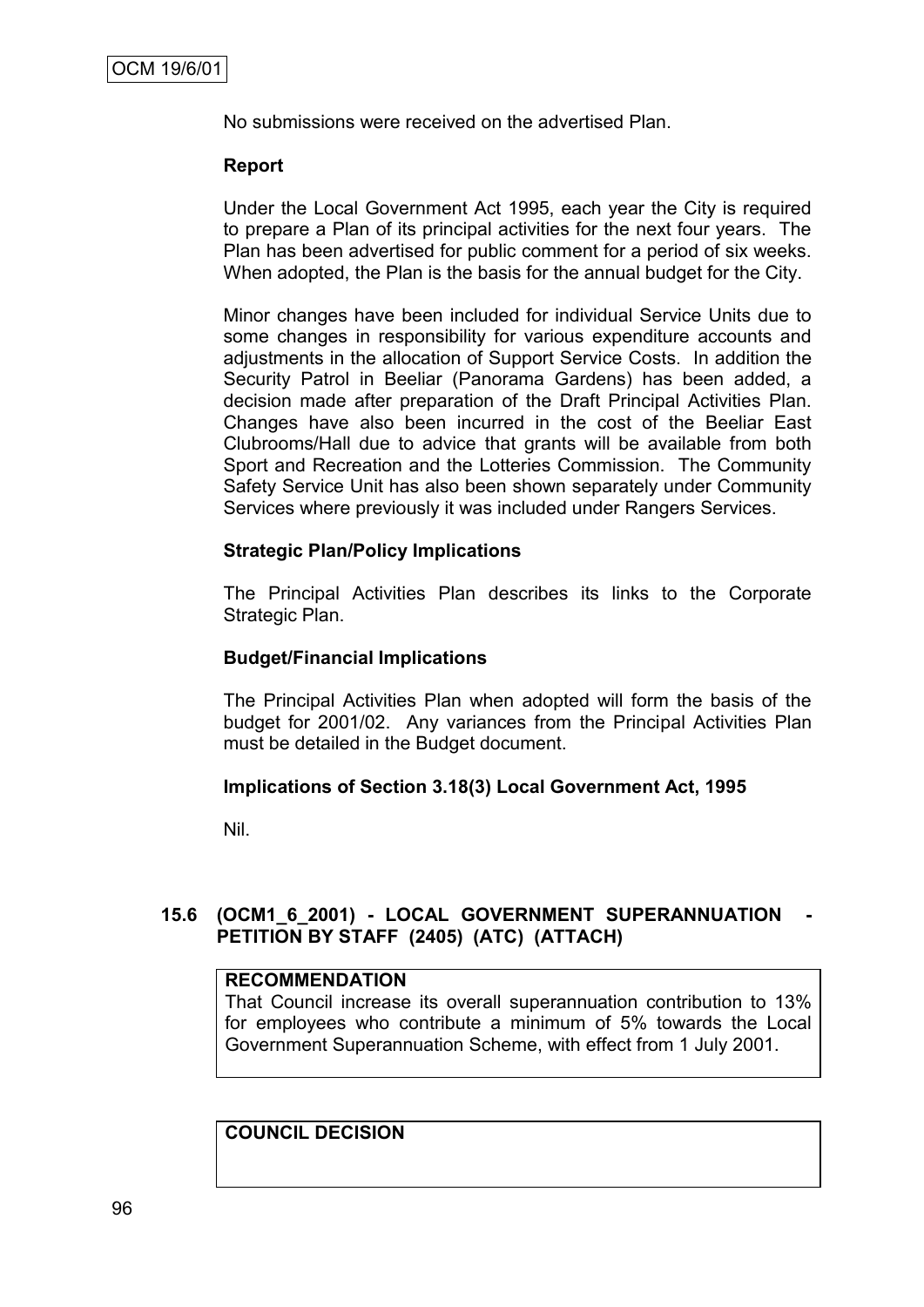### **Background**

Prior to 1993 there were two separate superannuation funds applying to Local Government employees. The first was the Local Government Superannuation Fund under which Council contributed an amount equivalent to 7% of an employee's salary provided that they contributed an amount equivalent to at least 5% of their salary. The second fund was set up to administer Occupational Superannuation and the Superannuation Guarantee Charge (SGC) that at the time totalled 5%. In 1993 the State Government legislated for the two funds to be merged to provide for ease of administration. At the same time the legislation gave Councils the opportunity to freeze their overall contributions at a determined level and allow any future increases in the Superannuation Charge to be off-set by a reduction in Council contributions to the Local Government Superannuation Fund.

Council in 1993 decided to freeze their contributions to a total of 12%. This decision was reconfirmed in 1994.

During negotiations on the latest Enterprise Bargaining Agreement the subject of Superannuation was raised for discussion. No agreement could be reached at the time regarding trade-offs because the contributory system does not apply to all employees. It was agreed and the EBA provides for the opportunity for employees and the Union to make separate representation to Council on the subject.

### **Submission**

A petition signed by 113 staff members has been received requesting that Council contributions for contributory members of the Superannuation Scheme should not be off-set against SGC increases. They ask that contributory members to the Local Government Superannuation Scheme receive the 1% additional increase in Council"s contribution for contributing members that was off-set in 2000, and that there be no further off-setting of Council"s contributions for contributory members against SGC increases from 2002. A copy of a submission received from staff is attached to the Agenda.

## **Report**

At the outset I must declare a financial interest in this item as I am a member of the Local Government Superannuation Scheme and may benefit if the recommendation is adopted. The same would apply to other senior executive staff as well.

As stated above, in 1993 Council decided to freeze their overall contributions to staff superannuation at 12 %. The result of this decision is as set out in the following table.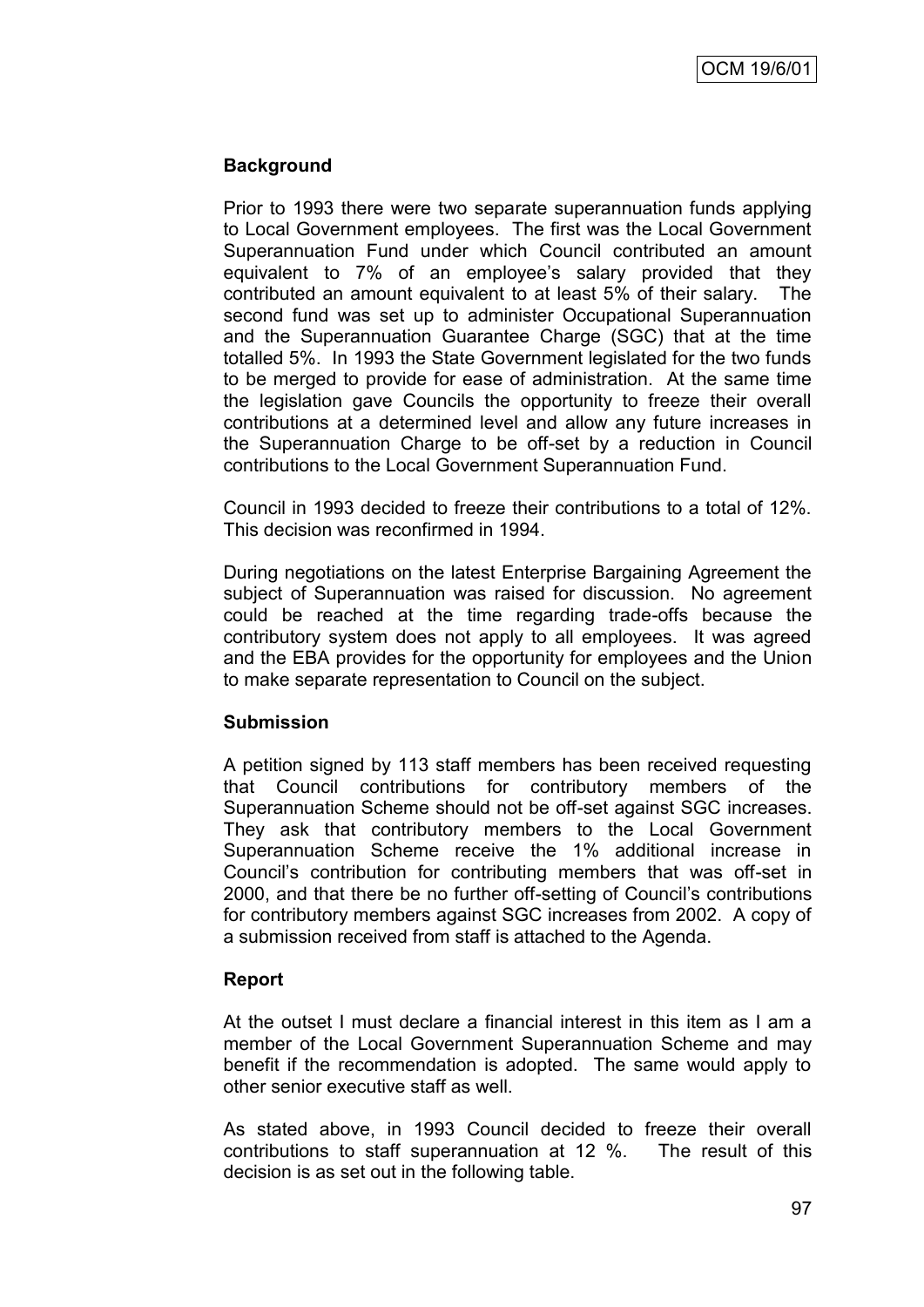| <b>YEAR</b> | <b>EMPLOYEE CONTRIBUTING TO</b><br><b>MATCHING SCHEME</b> |                         |     | <b>EMPLOYEE NOT CONTRIBUTING TO</b><br><b>SCHEME</b> |                         |     |
|-------------|-----------------------------------------------------------|-------------------------|-----|------------------------------------------------------|-------------------------|-----|
|             | Employee<br>Contribution                                  | Council<br>Contribution | SGC | Employee<br>Contribution                             | Council<br>Contribution | SGC |
| 1993/94     | 5% upwards                                                | 7%                      | 5%  | Nil                                                  | Nil                     | 5%  |
| 1994/95     | $\mathfrak{c}$                                            | 7%                      | 5%  | Nil                                                  | Nil                     | 5%  |
| 1995/96     | $\mathfrak{c}$                                            | 6%                      | 6%  | Nil                                                  | Nil                     | 6%  |
| 1996/97     | $\mathfrak{c}$                                            | 6%                      | 6%  | Nil                                                  | Nil                     | 6%  |
| 1997/98     | $\mathfrak{c}$                                            | 6%                      | 6%  | Nil                                                  | Nil                     | 6%  |
| 1998/99     | $\mathfrak{c}$                                            | 5%                      | 7%  | Nil                                                  | Nil                     | 7%  |
| 1999/00     | $\mathfrak{c}$                                            | 5%                      | 7%  | Nil                                                  | Nil                     | 7%  |
| 2000/01     | $\epsilon$                                                | 4%                      | 8%  | Nil                                                  | Nil                     | 8%  |
| 2001/02     | $\mathfrak{c}$                                            | 4%                      | 8%  | Nil                                                  | Nil                     | 8%  |
| 2002/03     | $\mathfrak{c}$                                            | 3%                      | 9%  | Nil                                                  | Nil                     | 9%  |

Since 1993 staff contributing to the superannuation scheme have continued to contribute 5% of their salary while Council"s matching contribution has fallen from 7% to 4% and in 2002/03 will fall to 3%.

In their submission Staff who joined the Scheme state that they consider superannuation to be an important part of their salary package.

The submission furthers states that:

*Prior to the introduction of the Superannuation Guarantee Charge, Council encouraged its employees to contribute to the Local Government Superannuation Scheme by contributing 7% of employees salaries and the employee contributing between 5% and 9% of their salary.*

*Voluntary contributors are taking responsibility for their own retirement. The Australian population is expected to age considerably over the next few decades. More and more people will be reliant on the aged pension than ever before, placing a greater tax burden on those people in the workforce. It is highly possible that taxes will need to be increased or the pension reduced. By off-setting the employer contribution, Council is discouraging staff from entering the fund as voluntary contributors and increasing the burden on future taxpayers. By increasing contributions Council could be seen as a progressive organisation that encourages staff to become self-funding retirees thus reducing the financial burden on future generations.*

As pointed out in the submission, when the SGC contribution first commenced the initial installment and future increases were tied in to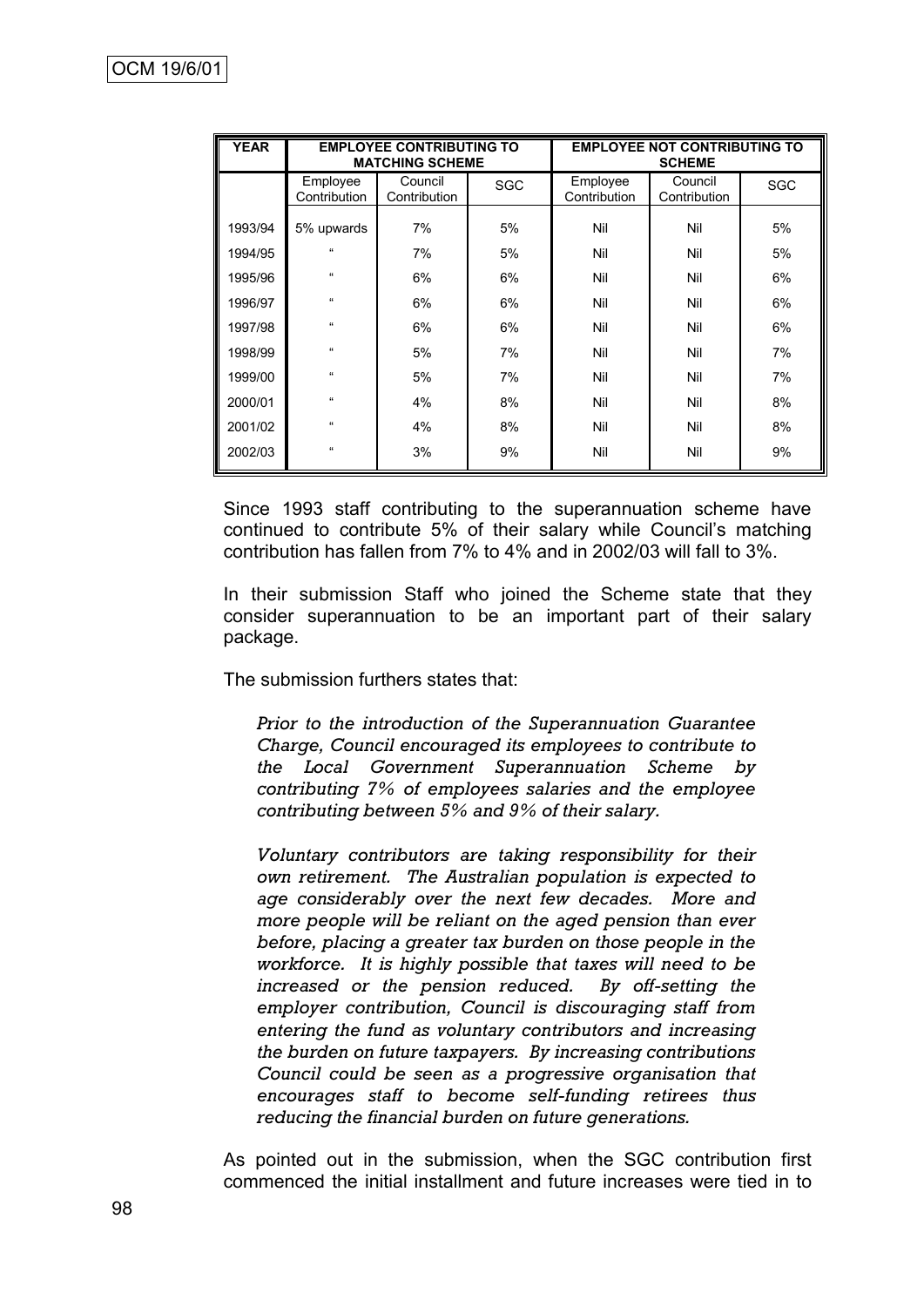and in-lieu of wage increases. By decreasing full member contributions as the SGC contribution increases, Council is in effect only giving increases to those people who are not full contributing members of the superannuation scheme. This could be considered to be inequitable.

#### Other Councils contribution

The submission by staff set out the following examples of Councils contribution superannuation rates:

| City of Melville  | $6\%$                                       |
|-------------------|---------------------------------------------|
| City of Fremantle | 6%                                          |
| Town of Kwinana   | $6\%$                                       |
| City of Stirling  | 7%                                          |
| City of Joondalup | 7%                                          |
| City of Perth     | 5%                                          |
| City of Bunbury   | 5% (7½% for staff who have 15 years or more |
|                   | service)                                    |

A recent survey conducted by the West Australian Municipal Association sets out the following information in regard to metropolitan Councils with over 150 employees.

| <b>Local Government</b>                                                                                                                                          | Superannuation<br>Percentage                                                                                      |
|------------------------------------------------------------------------------------------------------------------------------------------------------------------|-------------------------------------------------------------------------------------------------------------------|
| Armadale<br>Bayswater<br><b>Belmont</b><br>Cockburn<br>Gosnells<br>Joondalup<br>Melville<br>Rockingham<br>South Perth<br>Stirling<br>Swan<br>Vincent<br>Wanneroo | 12.0%<br>11.0%<br>12.5%<br>12.0%<br>12.5%<br>15.0%<br>14.0%<br>12.0%<br>14.0%<br>15.0%<br>14.0%<br>12.0%<br>13.0% |
|                                                                                                                                                                  |                                                                                                                   |

### **Average for Group 13.0%**

Based on these findings Cockburn's commitment to staff superannuation is below the average for similar Councils. The cost of moving from a 4% contribution rate to a 5% rate is currently \$48,805 per year, based on the current 122 staff who are members of the contributory scheme out of a possible 300.

Two of the above Councils have different rates according to years of service, Rockingham after 10 years service and Stirling after 5 years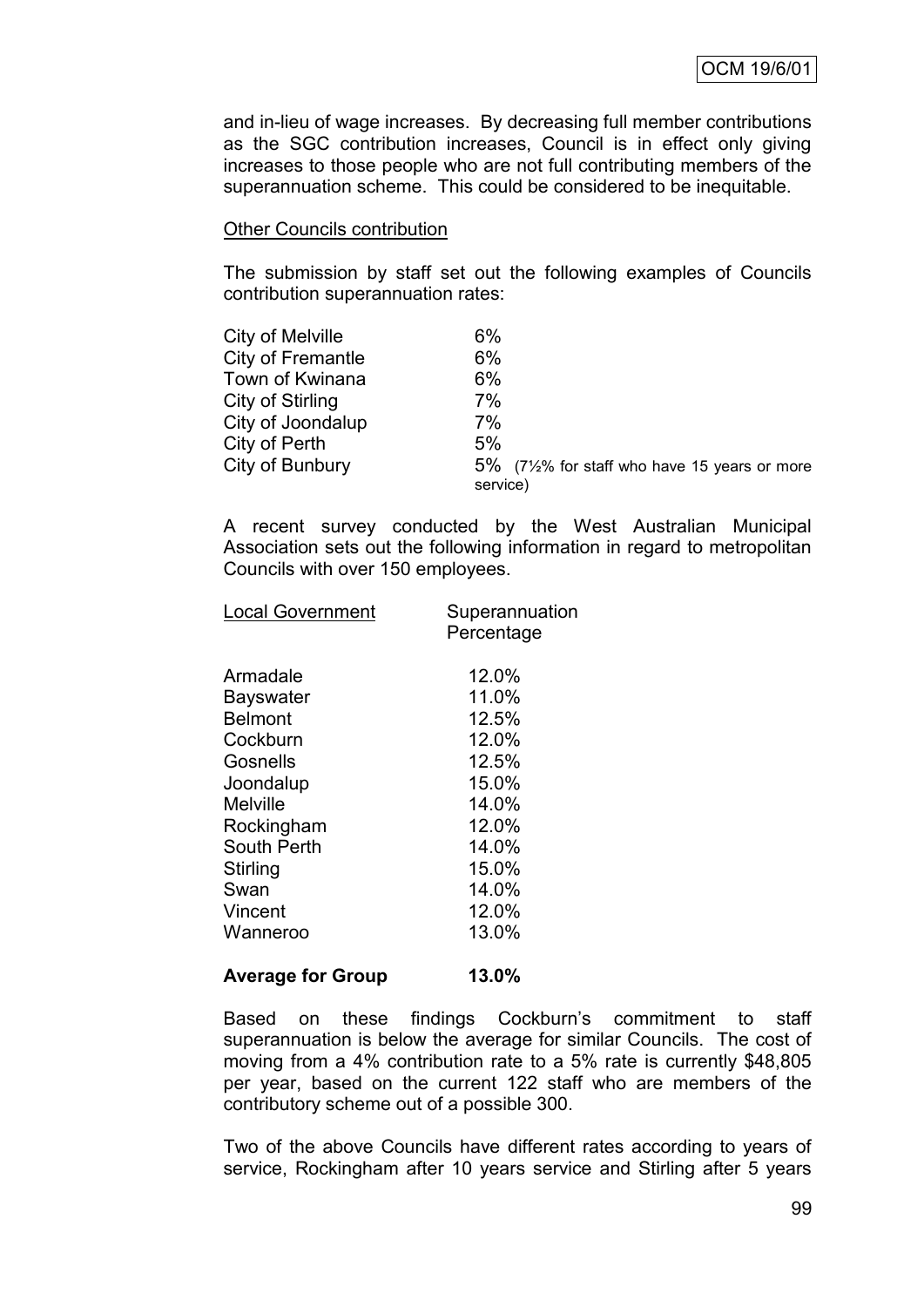service. Cockburn has 84 members with over 5 years and 47 members over 10 years of service. If the extra 1% was given only to these staff the increased cost would be \$34,677 per year and \$21,036 per year respectively.

If Council were to agree to restore the 5% contribution rate it is considered that the staff"s request for this rate to apply from 1 July 2000 should not be agreed to. Any increase should only be considered as part of the budget considerations for 2001/02 and should therefore commence on 1 July 2001. It must be noted that for the 2002/03 budget the opportunity to off-set this amount against the increase in the Superannuation Guarantee Charge will be foregone.

Given that:

- Council"s current contribution to staff superannuation is 1% below the average for similar Councils, and
- The original Superannuation Guarantee Charge was given in lieu of pay rises and the current system gives increases only to those not in the superannuation scheme

it is considered reasonable for Council to increase the overall Superannuation contribution paid by Council to employees who contribute a minimum of 5% towards the Local Government Superannuation Scheme to 13% with effect from 1 July 2001.

### **Strategic Plan/Policy Implications**

N/A

#### **Budget/Financial Implications**

The increase of \$48,805 that represents 1% Superannuation for those staff who contribute to the Superannuation Scheme will need to be considered as part of the 2001/02 budget. For the 2002/03 Budget the opportunity to off-set this amount against the increase in the Superannuation Guarantee Charge will be foregone.

#### **Implications of Section 3.18(3) Local Government Act, 1995**

Nil.

### **16. ENGINEERING AND WORKS DIVISION ISSUES**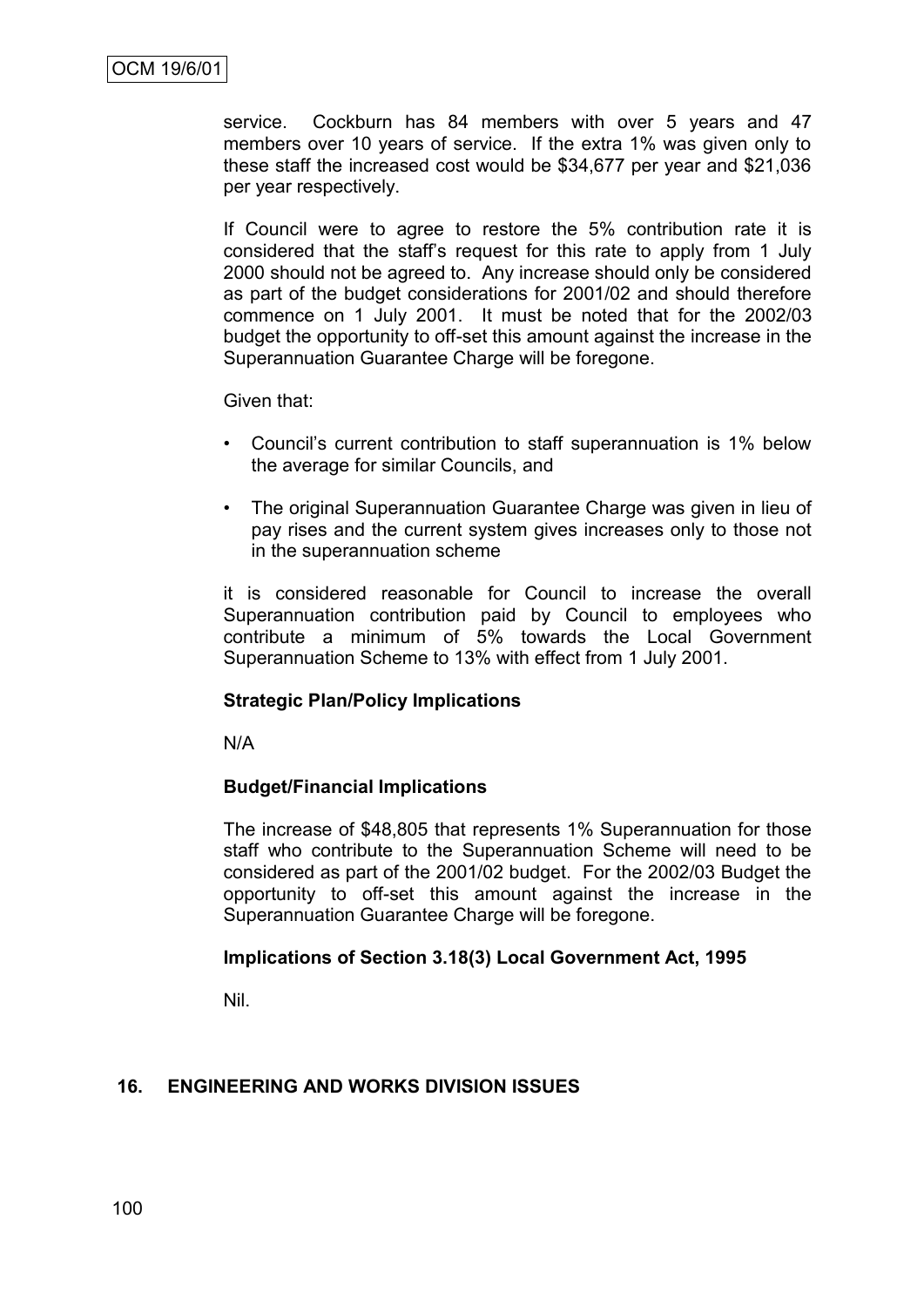**16.1 (OCM1\_6\_2001) - TENDER NO. 19/2001 - SUPPLY AND DELIVERY OF ONE (1) SEVEN (7) REEL HYDRAULIC TRAILING GANG MOWER, INCLUDING SALE OF ONE (1) NAYJON FIVE (5) GANG MOWER BY TRADE-IN OR AUCTION (4408) (GG) (ATTACH)**

### **RECOMMENDATION**

That Council accepts the tender of a Hayter TM 739 gang mower submitted by E. & M. J. Rosher for Tender No. 19/2001 - Supply and Delivery of One (1) Seven Reel Hydraulic Trailing Gang Mower for a net changeover price to Council of \$51,800 and Plant No. 148 be removed from the Assets Register.

### **COUNCIL DECISION**

### **Background**

In the current Budget it is required that a 5 Gang Mower be traded in for a seven (7) reel hydraulic trailing gang mower, as Council now have requirements for a larger Unit. \$45,000 was the indicative changeover amount allotted for this unit.

### **Submission**

Tenders were called for the supply and delivery of a seven reel hydraulic trailing gang mower, including trade-in sale of one (1) Nayjon five (5) gang mower. Two (2) tenders were received, the details of which are attached.

### **Report**

While under the evaluation criteria set down, which is included in this report, and that E. & M.J. Rosher have not tendered the lowest changeover price, the Operator and Mechanic reports have both recommended the Hayter TM739 rather than the John Deere.

Investigation into what other Councils, as well as private Turf Contractors are using has also reconfirmed that the Hayter TM739 would be of better value to Council.

Enquiries regarding the John Deere 365.7 have not had a great deal of positive feed-back in regards to the unit capability as well as breakdown servicing and down-time.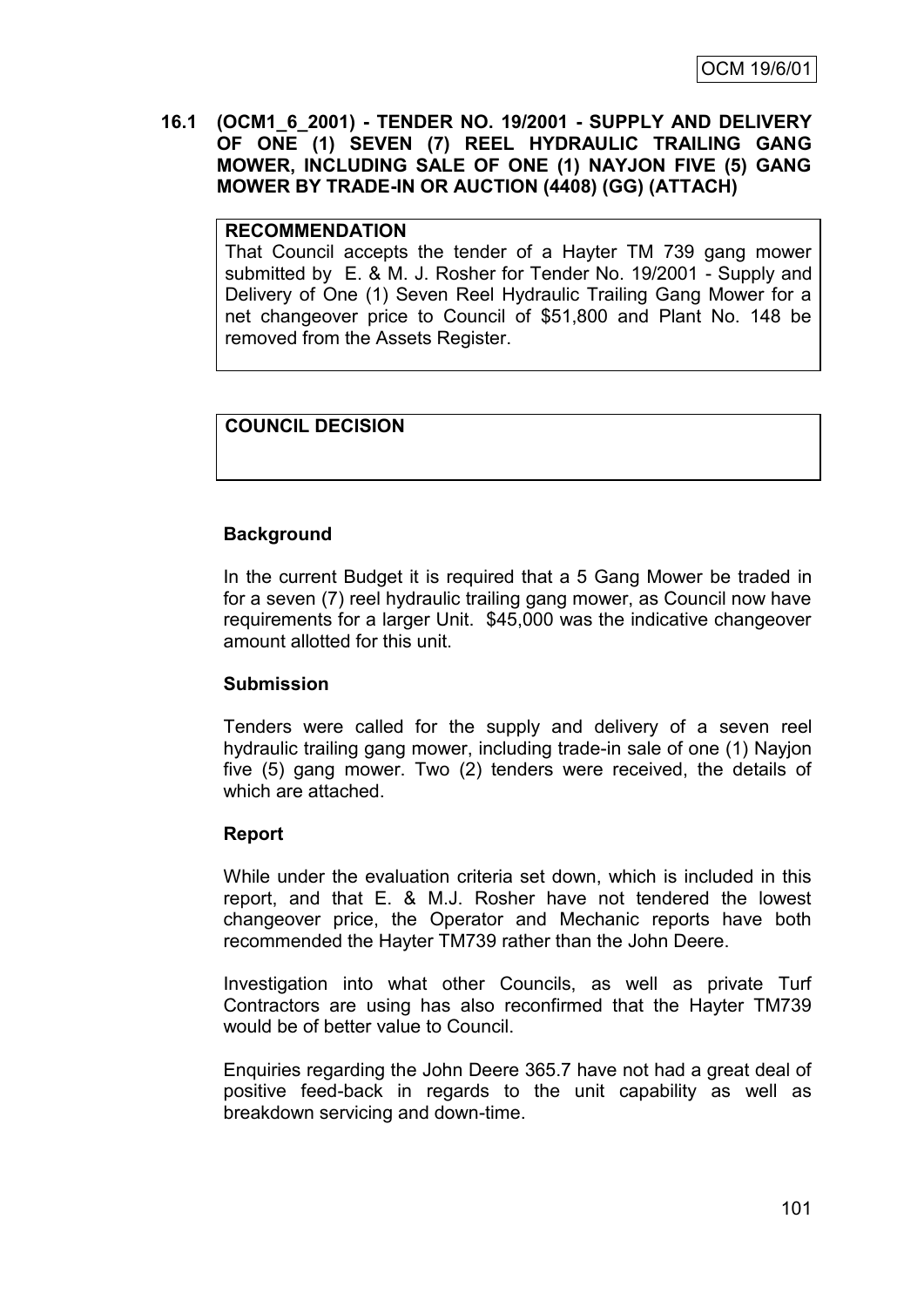The suggested down-time and servicing of the Hayter, compared with the John Deere would more than eliminate the extra cost of the Hayter Unit.

The difference between the Hayter and the John Deere unit is \$391.60.

Under the Evaluation Criteria the following scores were recorded were recorded supporting the recommendation:-

| CJD Equipment | E & MJ Rosher |  |
|---------------|---------------|--|
| (John Deere)  | (Hayter)      |  |
| 87.2%         | 90.8%         |  |

The Evaluation Criteria was based on the following weightings:

| Financial                      | 60% |
|--------------------------------|-----|
| <b>Technical specification</b> | 10% |
| Operators suitability          | 15% |
| Workshop serviceability        | 15% |

### **Strategic Plan/Policy Implications**

A Council vision is maintaining and providing parks to acceptable standards. The use of efficient machinery for parks is integral to the achievement of the vision.

#### **Budget/Financial Implications**

There is an over-expenditure of \$4,550.00 for this unit.

Earlier savings of \$8,000 in Trailer purchases for the same department, will be more than sufficient to cover this extra expenditure.

#### **Implications of Section 3.18(3) Local Government Act, 1995**

Nil

## **16.2 (OCM1\_6\_2001) - POSITION STATEMENT FOR LOCAL AREA TRAFFIC MANAGEMENT (1030) (BKG/JR) (ATTACH)**

# **RECOMMENDATION**

That Council adopt Position Statement PSEW13 - Approval Process for Traffic Management Devices, as attached to the Agenda.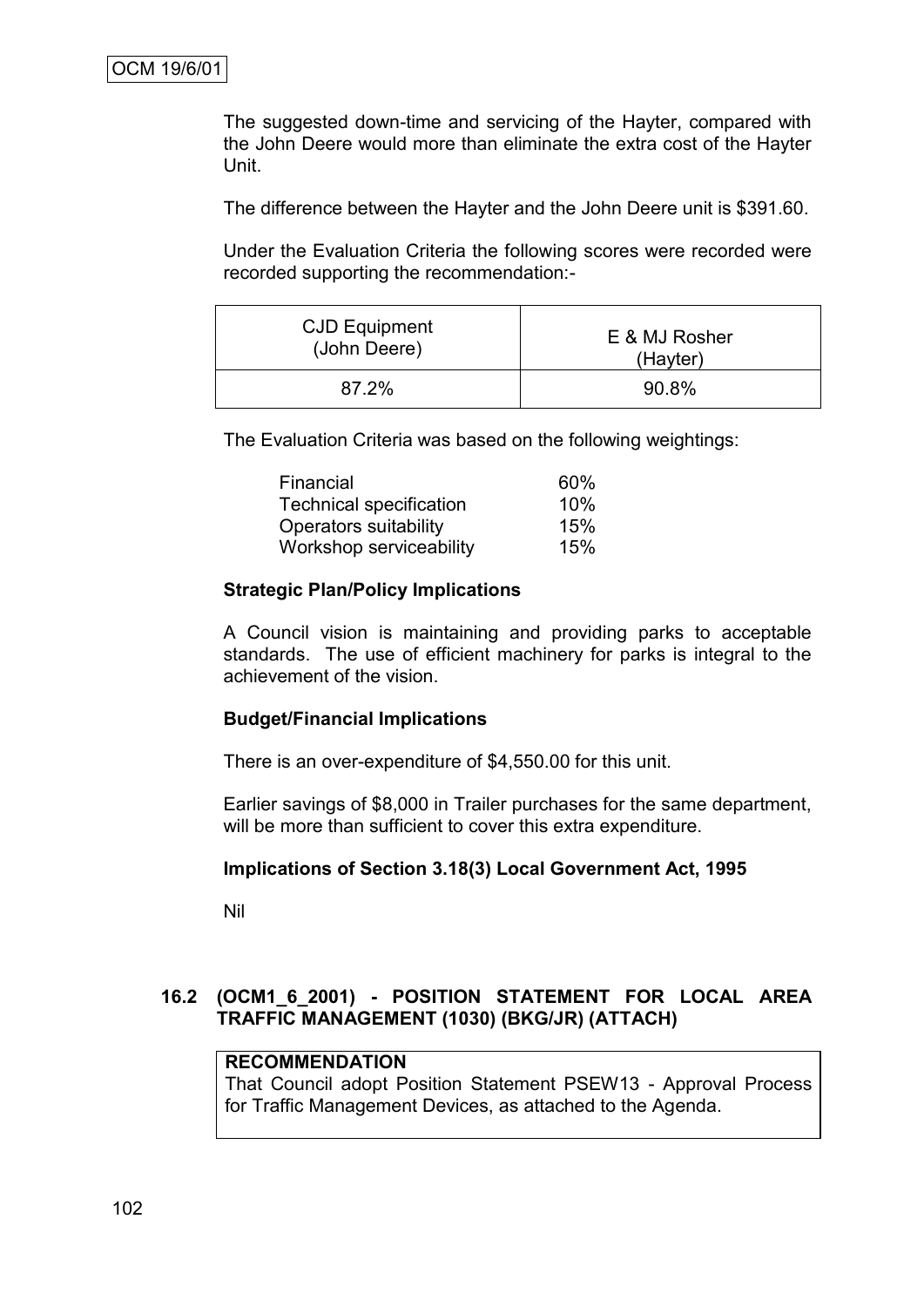# **COUNCIL DECISION**

# **Background**

Council at its meeting held on the 15th May 2001 resolved to defer consideration of proposed Policy - AEW5 - Request for Local Area Traffic Management, to the June Ordinary Council Meeting.

It was felt that more time was needed for Elected Members to consider whether the policy should include a planning or urban design component. When installing traffic management devices there should be planning advice provided. Secondly, Deputy Mayor Graham felt that this should be a Position Statement rather than a Policy.

The Policy was being considered following a request at the Council Meeting held on the 17th April 2001 that a brief report on traffic calming in the City of Cockburn be prepared.

#### **Submission**

N/A

#### **Report**

Traffic calming has grown over the past 10 years from frustrations of residents concerned about speeding and reckless driving in residential streets.

These residents complain to the police about speeding and reckless driving. The police inevitably say they cannot monitor all the requests they receive and often suggest they contact their local Council for assistance.

Currently the process used for agreement to install traffic management devices in a residential street is:

- 1. Requests for traffic calming devices are received by staff, usually by letter occasionally by petition and then follow-up phone calls to assess progress.
- 2. Staff then place speed monitoring and vehicle counting equipment in the street.
- 3. Staff also obtain crash data for the past 5 years.
- 4. Staff look at the street to see if there are any obvious hazards.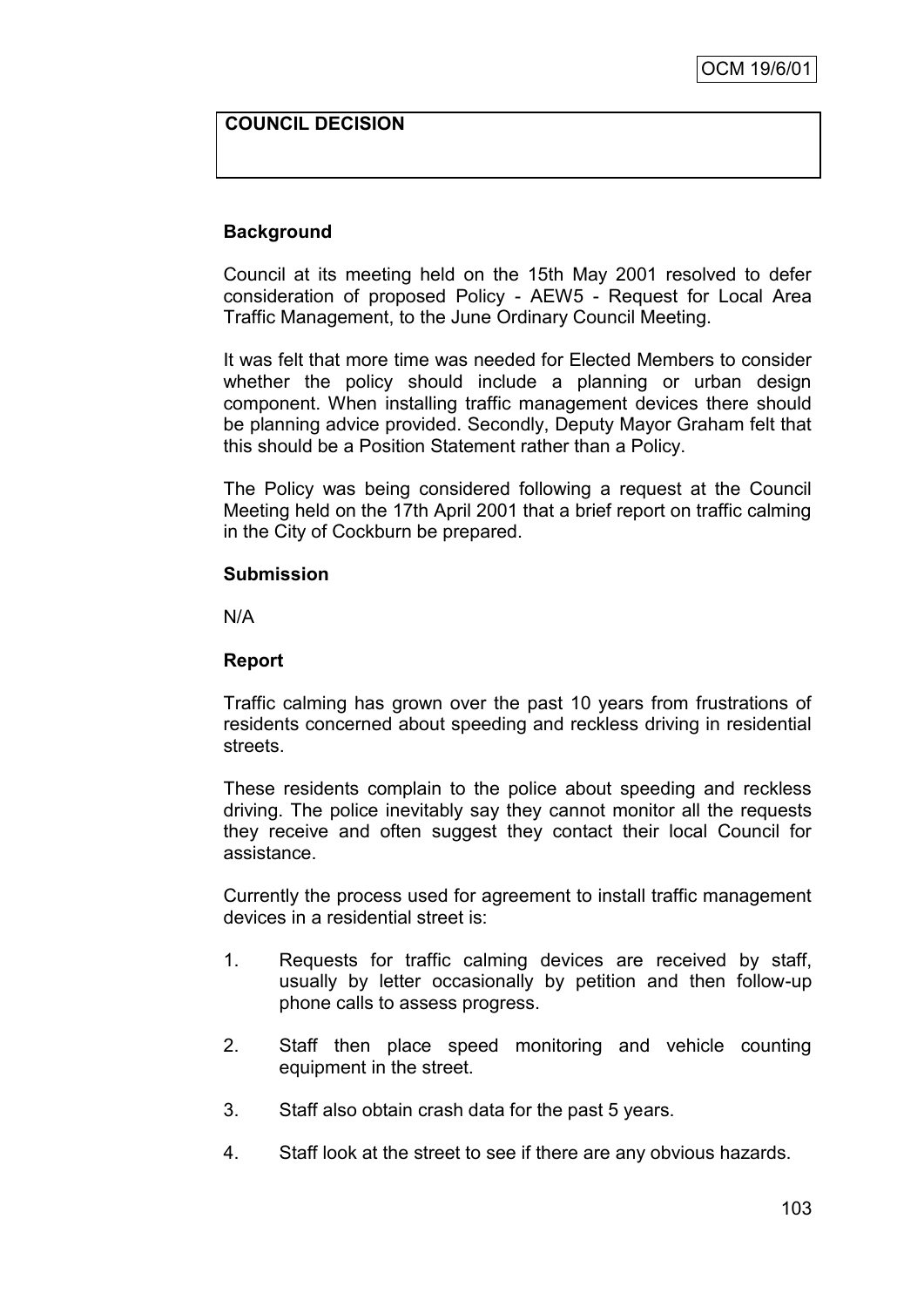- 5. If the prevailing traffic speed as measured by the 85th percentile is greater than 10% of the posted speed limit, it is acknowledged there may be a safety problem in the street. For example in a residential street the speed limit is 60 kph but 85% of motorists are travelling at 66 kph or greater.
- 6. There is also consideration given to the number of vehicles using the street. Roads with less than say 300 vpd would not be considered and it would have to be a through road.
- 7. These are general rules, but sometimes persistence and lobbying over-rule the above. These instances are a minority.
- 8. Once the staff have agreed there is a case for some work to be done, a concept plan is prepared of what may be able to be implemented.
- 9. The project is then put forward for consideration for funding in the next financial year budget.
- 10. If approved the concept plans are finalised. The plans are distributed to the residents of the street inviting their comments. Signs are also installed in the street so the passing motorists can forward their comments.
- 11. If the person agrees to the installation of the traffic management device outside the property a final design is then prepared.
- 12. The proposal is then marked out on the road and left for one or two weeks and then construction commences.

This process has resulted in a high rate of retention of the devices.

A plateau is presently being taken up in O'Connoll Street. A resident who suffers from chronic pain, found noise generated by vehicles hitting the plateau adding to his sleep disturbance, thus having a negative effect on his quality of life.

The process has also seen many devices not installed when residents could not agree on location or type.

The success rate is attributed to them mostly being installed in local streets, and were requested by the residents. None of the installations have been at the instigation of staff.

Because they are local streets there is usually alternative routes for the motorists to travel.

#### **Alternatives**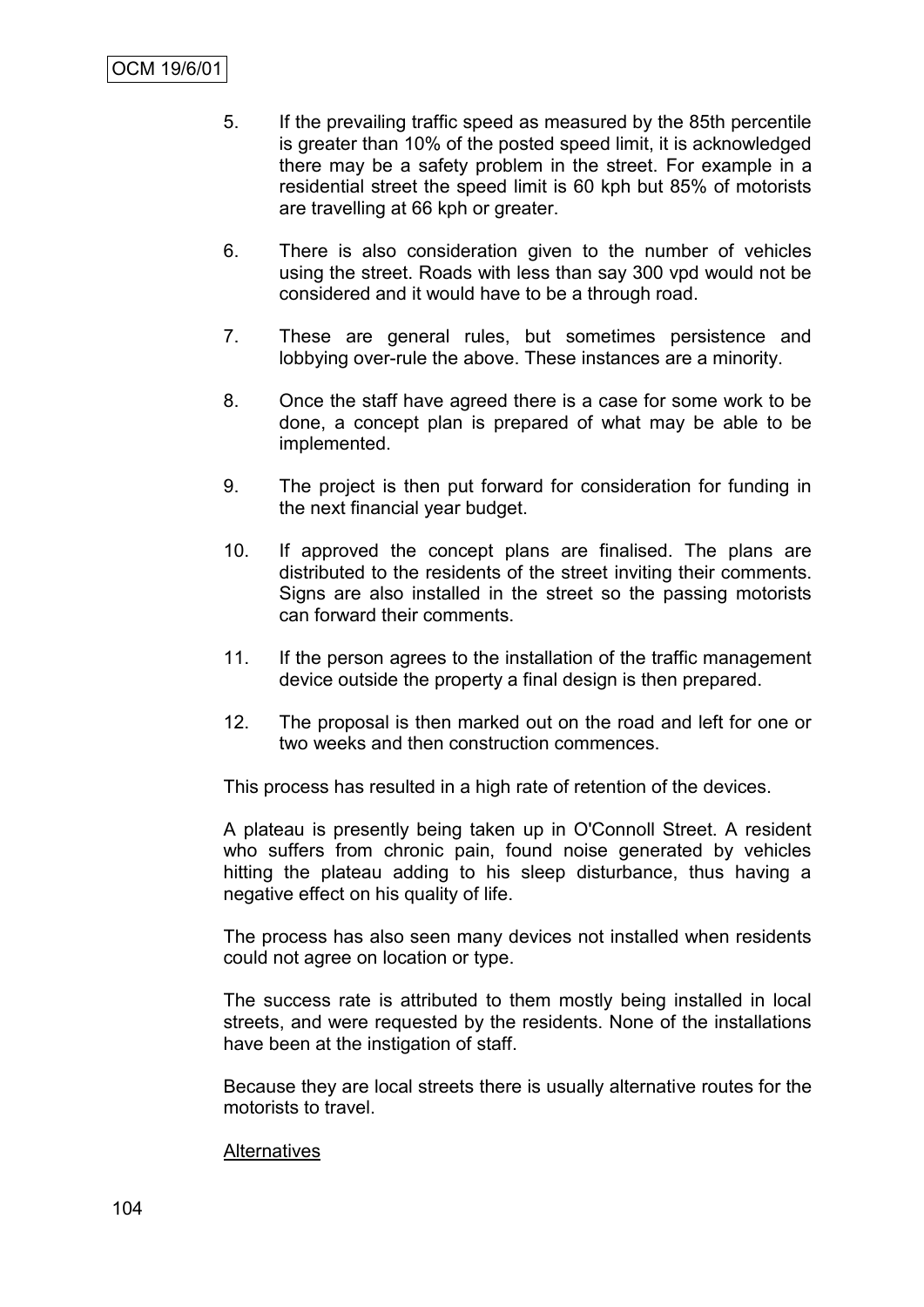Alternatives are to close the street. It is common in some suburbs in other municipalities to close the road, ie. make it into a cul-de-sac.

Another is to do nothing.

Another being investigated at present is to purchase a radar so motorists can see what speed they are travelling. This will only be possible on one street at a time and it is not enforceable.

The introduction of a 50 kph speed limit in residential streets may be another alternative. This is expected to be introduced later this year.

#### **Other Councils**

Time has not allowed thorough investigations of what other Councils' policies are on traffic calming. However, in driving through other municipalities it is common to see the same methods being employed. They can be seen in Melville, Canning and Fremantle.

In Cockburn the first traffic management devices were installed in Progress Drive between Farrington Road and Hope Road. This work involved 2 chicanes and a round-about. This work was the result of the residents in Progress Drive wishing to deter trucks from using their street.

The purpose of traffic management devices is to increase safety on the road. The improvement in safety is achieved by trying to slow down the general speed of traffic. Traffic management devices will not deter deliberate speeding or vehicle abuse. This is a behavioural problem and is more appropriately addressed by policing. In such situations, traffic management devices either shift the problem or exacerbate the situation.

One of the methods used to slow traffic down is to cause them to divert from a straight line. The greater the diversion angle the slower the travel speed needs to be. The extreme is a right angle turn. When a car turns at intersections it does so by necessity at a low speed.

Chicanes and round-abouts were used exclusively for 3-4 years in Cockburn.

The residents still wanted even more done to slow down traffic. So speed plateaux and humps were requested to assist in this goal.

The design of speed humps and chicanes is to encourage motorists to drive within the posted speed limit.

Attached to the Agenda is a proposed Position Statement for the process of approving and installing traffic management devices and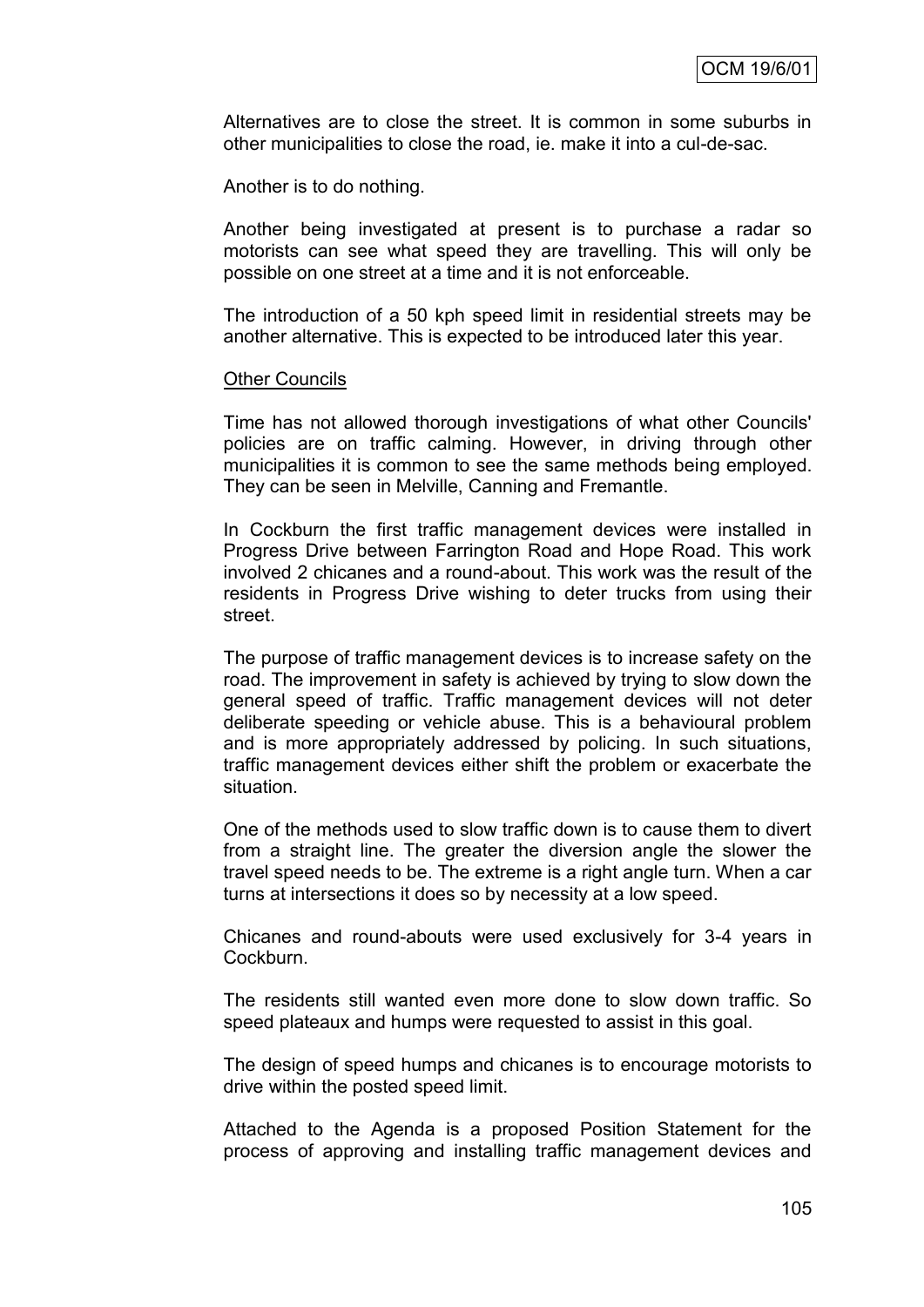incorporates reference to transport planning and traffic impacts for the particular area.

# **Strategic Plan/Policy Implications**

One of the objectives of the Corporate Strategic Plan is to maintain and construct roads to the required standards.

### **Budget/Financial Implications**

This financial year there was \$300,000 provided for the construction of traffic calming devices. The amount fluctuates from year to year according to community demands.

The cost quoted does not include the investigation, design and consultation costs.

# **Implications of Section 3.18(3) Local Government Act, 1995**

Nil.

# **17. COMMUNITY SERVICES DIVISION ISSUES**

# **17.1 (OCM1\_6\_2001) - YOUTH ADVISORY COUNCIL MEETINGS (8639) (RA)**

# **RECOMMENDATION**

That Council provides that the Youth Advisory Council meeting be held on  $2^{nd}$  Wednesday of the month at 7.00pm with the next meeting to occur on the 11<sup>th</sup> July 2001 at 7.00pm.

# **COUNCIL DECISION**

# **Background**

As a part of the annual process of appointment on Councillors to committees of Council and external committees meetings the Youth Advisory Council meeting was set down as the last Wednesday of the month whereas in fact the meetings have been held on the  $2<sup>nd</sup>$ Wednesday of the month.

#### **Submission**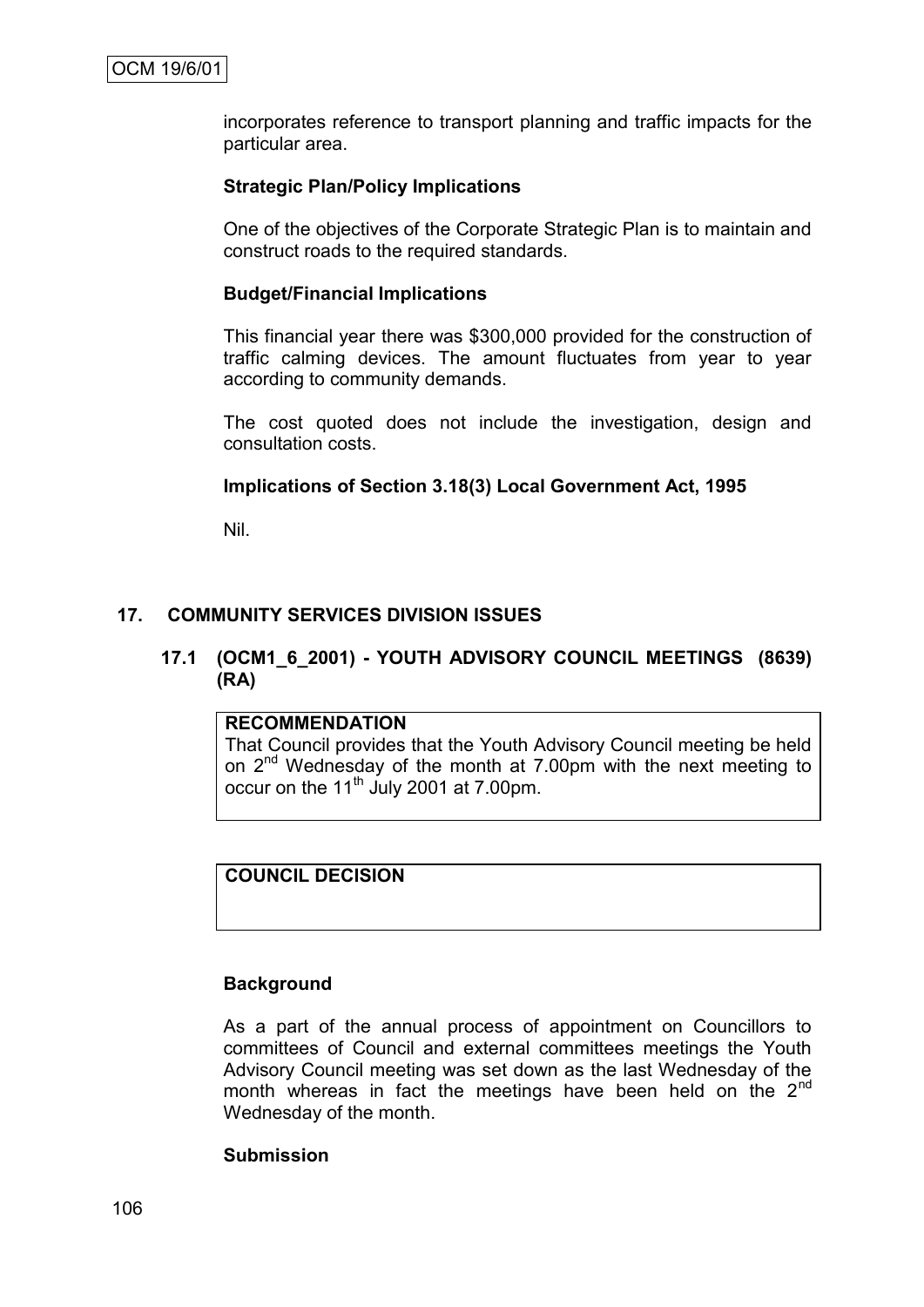# N/A

# **Report**

To bring the designated meeting times of the Youth Advisory Council into line with the actual meeting times a Council decision is required. The proposed meeting time is the  $2<sup>nd</sup>$  Wednesday of the month at 7.00pm. As the Youth Services Coordinator is on leave and the process of appointing the 5 new members of the Council is not complete it is proposed that the June meeting not occur and the next meeting be on the 11<sup>th</sup> of July 2001.

# **Strategic Plan/Policy Implications**

To conduct Council business in open forums and to manage Council affairs by employing publicly accountable practises.

# **Budget/Financial Implications**

N/A

# **Implications of Section 3.18(3) Local Government Act, 1995**

Nil.

# **17.2 (OCM1\_6\_2001) - CINEMA PROPOSAL - MANNING PARK (2207525) (RA)**

# **RECOMMENDATION**

That Council:-

- (1) enter a 5 year license agreement with Bainton Nominees Pty Ltd subject to:-
	- 1. The Western Australian Planning Commission approving the Licence Agreement with Bainton Nominees Pty Ltd in accordance with the terms of the lease with Council.
	- 2. Bainton Nominees Pty Ltd agreeing to:-
		- (a) a license fee of 10% of the ticket sales for the first 2 years and to be re-negotiated thereafter for the subsequent years;
		- (b) providing at its cost all additional infrastructures required in establishing the outdoor cinema with aesthetics of the infrastructure to be in keeping with he area and to the requirements of the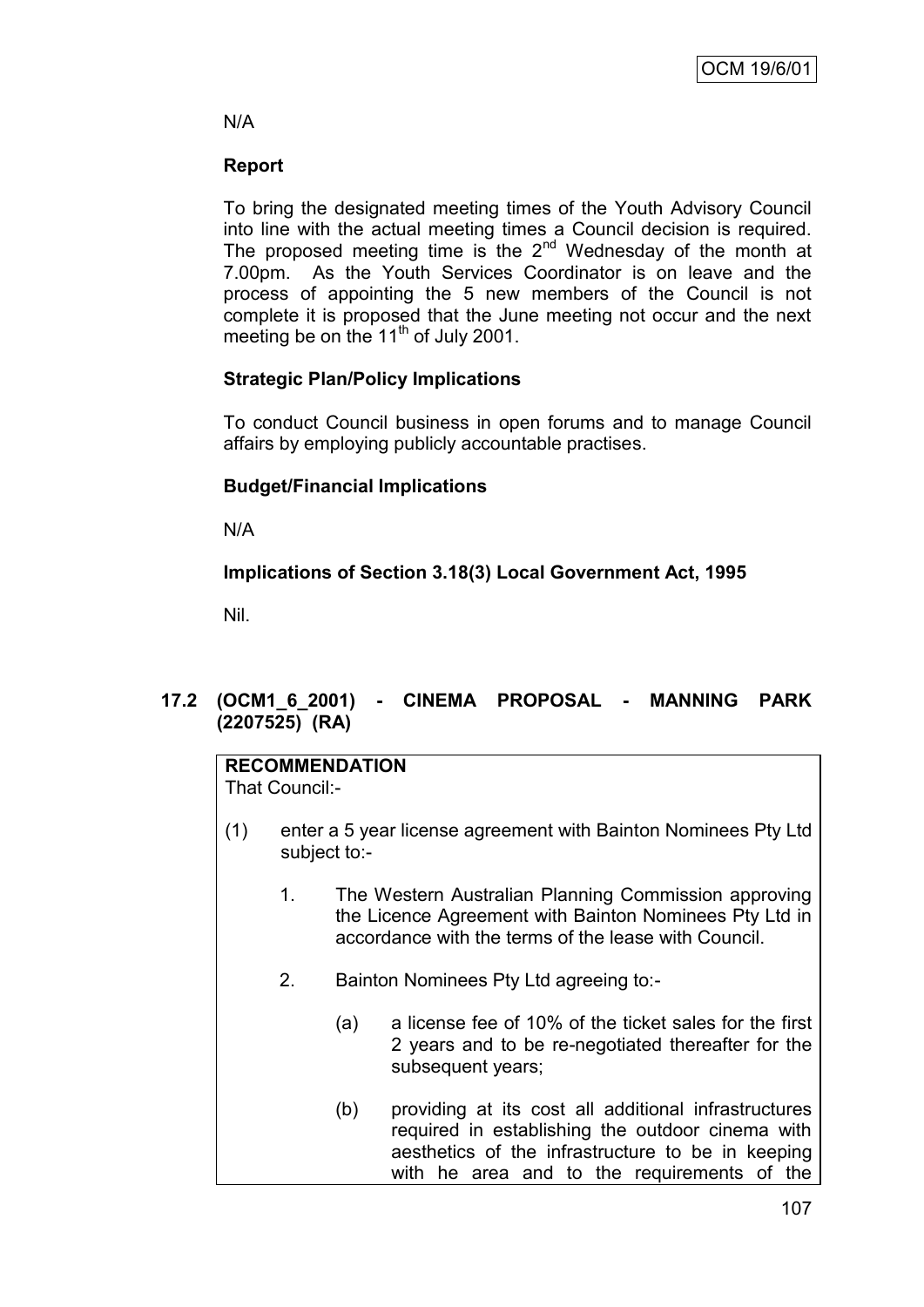|     |                                                                                                                                                                                                                                         | Council;                                                                                                                                                                                                                                                                           |  |  |  |
|-----|-----------------------------------------------------------------------------------------------------------------------------------------------------------------------------------------------------------------------------------------|------------------------------------------------------------------------------------------------------------------------------------------------------------------------------------------------------------------------------------------------------------------------------------|--|--|--|
|     | (c)                                                                                                                                                                                                                                     | ensuring that the area used for its activities<br>including the toilets are kept clean and will pay for<br>all costs associated with the removal of rubbish<br>and clean up;                                                                                                       |  |  |  |
|     | (d)                                                                                                                                                                                                                                     | ensuring there is adequate security on the site and<br>ensure the reserve is locked up each night in<br>accordance with Councils requirements;                                                                                                                                     |  |  |  |
|     | (e)                                                                                                                                                                                                                                     | ensuring that at the end of each out door cinema<br>that all<br>equipment<br>and<br>structures<br>season<br>established will<br>be<br>removed<br>the<br>and<br>area<br>reinstated to the satisfaction of Council;                                                                  |  |  |  |
|     | (f)                                                                                                                                                                                                                                     | pay all cost that may arise in the establishment<br>and ongoing operation of the outdoor cinema;                                                                                                                                                                                   |  |  |  |
|     | (g)                                                                                                                                                                                                                                     | the Licence will be operative for the period 1<br>December to 31 March annually, with Council<br>reserving a right of exclusive access to the area for<br>a period of up to 14 days during the Licence period<br>for the conduct of Council initiated functions and<br>events; and |  |  |  |
|     | (h)                                                                                                                                                                                                                                     | provide a deposit or bank guarantee of \$10,000 in<br>favour of Council to cover against any disputed<br>expenses associated with the operation.                                                                                                                                   |  |  |  |
| (2) | permit Bainton Nominees Pty Ltd to sell alcohol on site on the<br>understanding that Council reserves the right to withdraw this<br>permission if it believes the sale of liquor is creating problems on<br>the park or adjoining areas |                                                                                                                                                                                                                                                                                    |  |  |  |

# **COUNCIL DECISION**

# **Background**

The previous Council had an interest in the establishment of an out door cinema in the music shell at Manning Park.

# **Submission**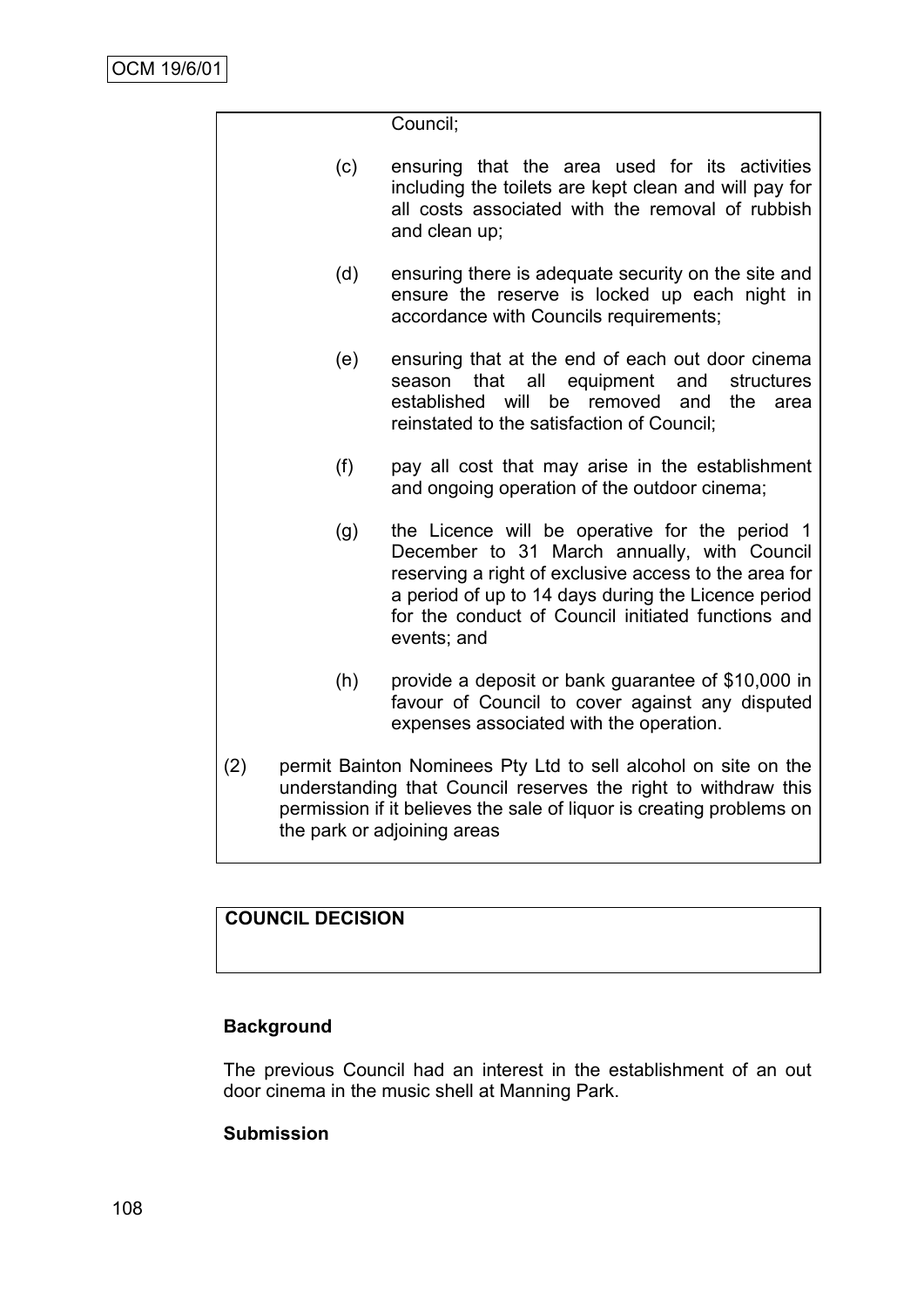A proposal has been received from Marcus Ahern on behalf of Bainton Nominees Pty Ltd requesting approval to develop an outdoor cinema at the Manning Park music shell. In essence the proposal is for a cinema to be established to operate for a period of 5 years with an option for a further 5 years. The cinema would be open from the  $1<sup>st</sup>$  of December to the 31<sup>st</sup> of March each year. Council would receive 10% of ticket sales as a rental fee. The group would sell some food and refreshments and seek an occasional liquor license for the sale of bottled wine.

# **Report**

The proponent for the out door cinema advise that there are 7 similar complexes north of the river and none south of the river although his firm has been having discussions with Fremantle, Melville and East Fremantle Councils with a proposal being well advanced with the latter on Wauhop Reserve. The Manning Park music shell in the view of the proponent has all the attributes necessary to create a quality out door cinema at minimum cost.

There are a number of issues that the Council will need to consider to allow it to make an informed decision. The salient issues are identified and discussed below.

#### Land Vesting

The Land is leased from the Ministry for Planning. The lease term expired on 31 May 2001 but has been extended by exchange of letters pending the drawing up of a new lease. The Ministry for Planning has assured the City that the terms of the new lease will be on the same terms as the current lease. The new lease area will have a slightly different dimension yet to be determined by the Ministry for Planning. The area for the proposed outdoor cinema is not affected. The terms of the lease require the city to obtain concurrence from Ministry for Planning to enter into this proposed Sub-Lease. It is not expected that MFP would withhold its agreement

# License

As the land is actually lease by Council there is scope to either sub lease or enter a license agreement with the proponent. Given the nature of the vesting of the land, Council as a leasee and the proposed use is for only a portion of the reserve for a part of the year a license agreement considered. The proponent is seeking a 5-year agreement with an option for a further 5 years. It is proposed that a 5-year license agreement with no option be considered as the success or otherwise of such a venture is unknown and at some future date Council may wish to negotiate a more favourable agreement or use the area for another purpose. The proponent is offering a 10% return on ticket sales. Inquiries have been made with another authority with a high profile site who advise that they receive 10% of gross sales. This includes the sale of tickets, food and drinks. Given that this site is relatively new for this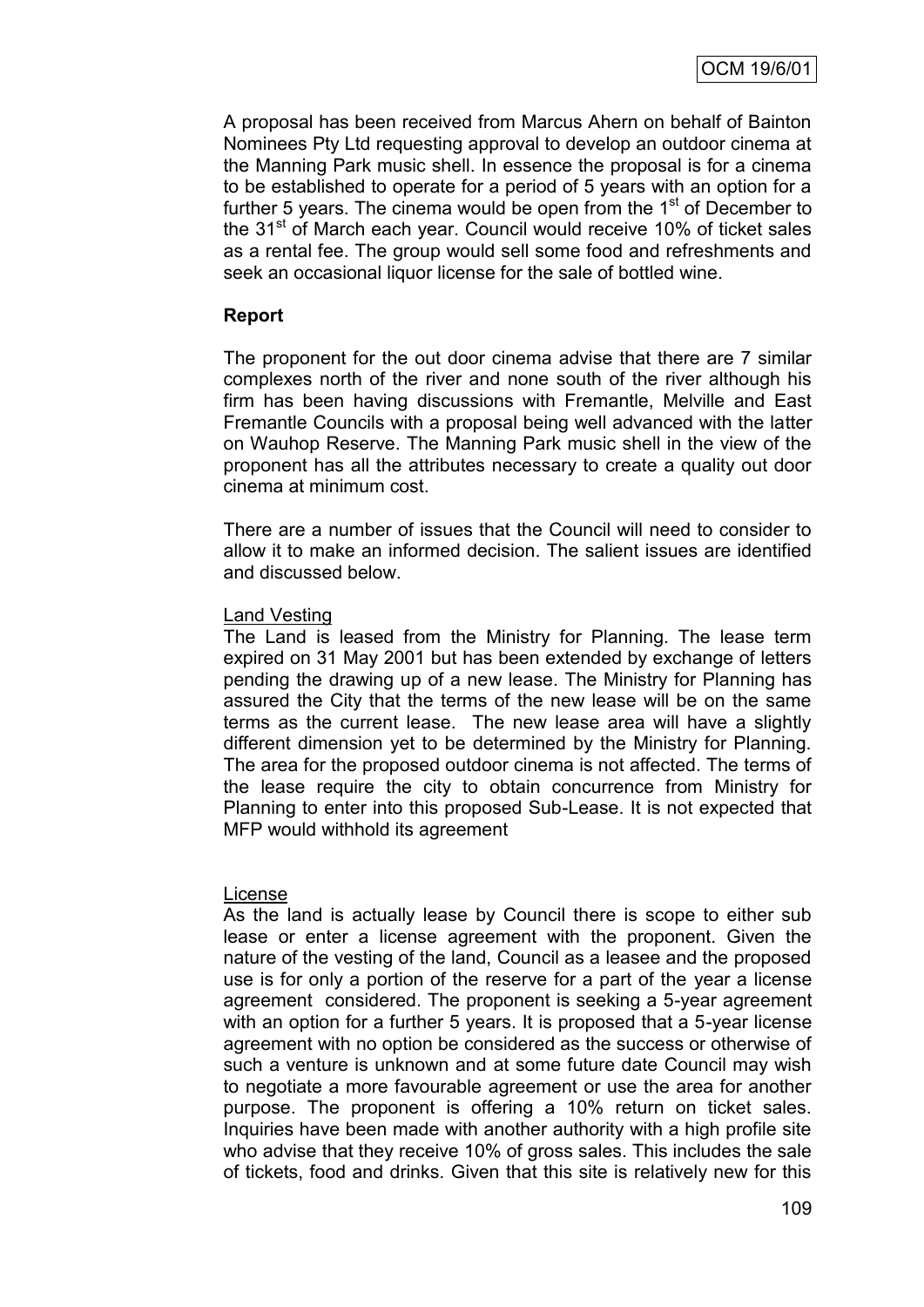type of activity and relatively unknown it is proposed that the rental fee be 10% of ticket sales for the first two years and to be re-negotiated for the subsequent years.

#### Council Access

Over the last few years the City has run a number of free activities from the music shell. The annual spring fair occurs toward the end of October each year and hence will not be impacted by the cinema proposal. The "Fling in the Park" new years eve family event has run for the past few years and has been well received. This is a project that involves a small amount of financial assistance from Council with the organisation and responsibility falling on the Fling Folk group. It would be of some benefit to allow this to continue.

A Carols by Candlelight night is held each year, usually the Sunday prior to Christmas. This event should be retained.

The very popular sunset concerts are run on 4 Sundays in February/March of each year. These ought to be retained due to their popularity and the community expectation that they occur.

Last year the Council sponsored three (3) free movie nights which proved to be popular. There appears to be some scope for the cinema proponent to allow Council to utilise their equipment to run 3 free movies night. This matter could be negotiated within the overall agreement.

It is likely over a 5-year license period that Council may wish to access the facility on occasion for such events as a 1 off show of the Western Australian Symphony Orchestra.

On the basis of the information provided above there are 9 events that Council could reasonably be expected to retain in the music shell over the period of the proposed outdoor cinema use. There needs to be scope to allow say 4 other occasions on which Council could access the music shell. This is a total of 13 occasions where Council would require access to the facility.

#### Park Infrastructure

The proponent requires that a transportable projection room be set up and supplied with power. This is not unreasonable provided that they at their cost establish a power source to Councils requirements and pay the power used. There is also a requirement to provide refreshment stands. All these facilities need to be provided at the proponent"s expense and also meet the aesthetic standards set by Council.

Any conditions imposed on the proponent must include at their cost the requirement to ensure that the area is kept clean and rubbish removed, toilets cleaned, area locked up and security provided during the event.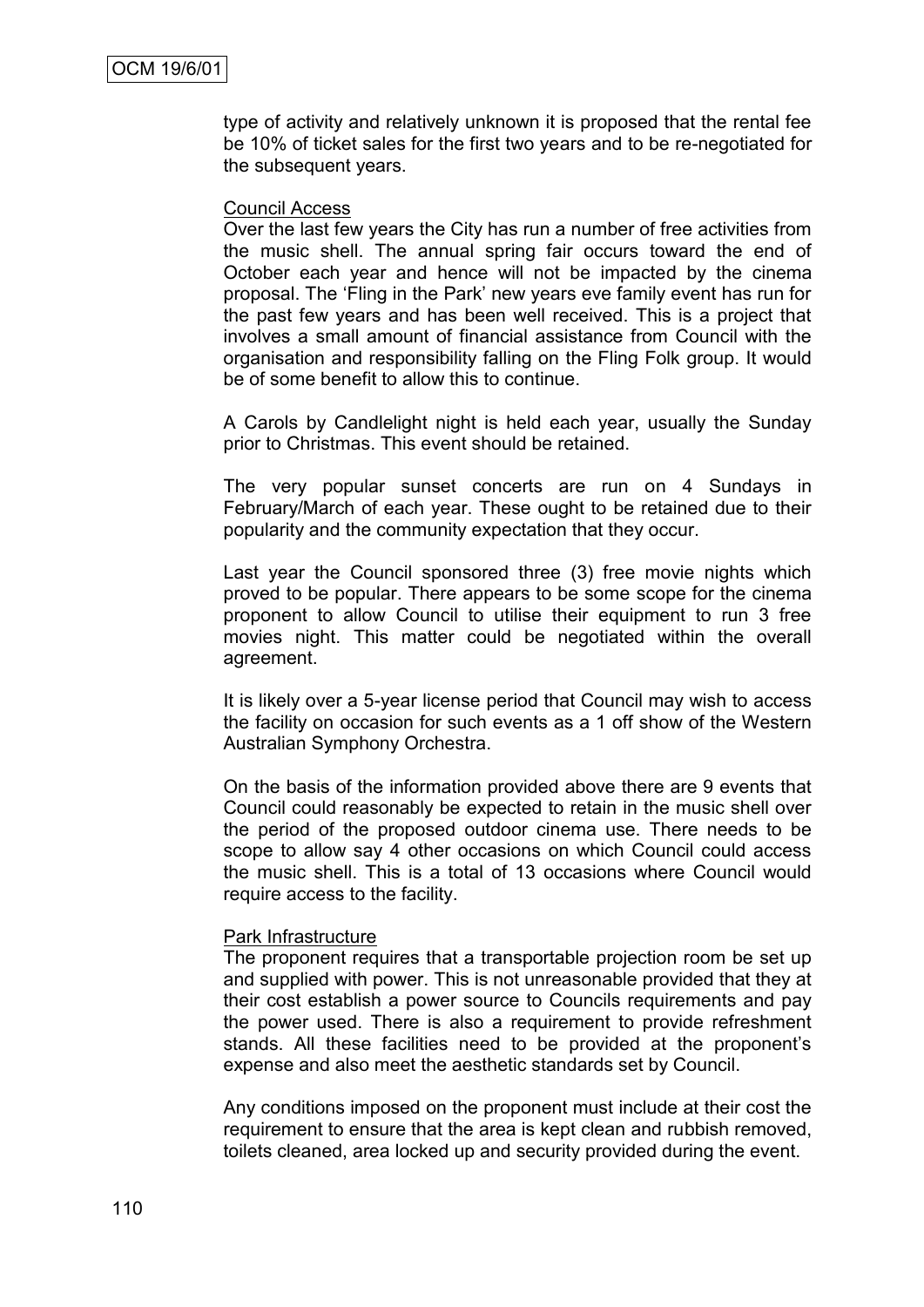The area is already reticulated and there are no foreseeable problems in being able to maintain an adequate level of watering to the area.

#### Bar Facilities

The proponent believes the nature and viability of the cinema will require the availability of alcohol to be sold on site. There is an understanding that the nature of the patrons is such that it will be "social drinking". The experience with other facilities of this nature is that the provision of alcohol is not a problem. Never the less there should be scope within the license agreement to withdraw the right to sell alcohol should this become a problem.

#### Public Notice and Access

Manning Park is very large with many areas accessed by the general community. The area in question is relatively unused by the general public in the normal course of the week and hence the use of the park by the general public is not compromised.

For purposes of public accountability there needs to be an opportunity for the general public, particularly local residents to comment on the proposal. It is intended that this occurs within the context of media and Council coverage of the issue.

#### Income

There will be income generated from the license arrangement. The proponent estimated this to be between \$35,000 and \$40,000 for the period the 1st of December 2001 to the 31st of March. Given that this is a new venture, which is untried, this is only an estimate. As the land is actually owned by the Ministry for Planning Council would have to utilise these funds on the reserve or risk the Ministry requiring some or all of the income generated. Over the past four years Council has spent an average of \$85,000 on the Manning Reserve and a further \$30,000 on the Azalea Ley Museum and its surrounds. The income generated from the cinema could help Council defray some of the reserve maintenance costs.

#### **Strategic Plan/Policy Implications**

Facilitating a range of services responsive to the community needs.

To deliver services and to manage resources in a way that is cost competitive without compromising quality.

#### **Budget/Financial Implications**

The income generated by the licence agreement will assist in defraying the cost to Council of maintaining the Manning Park Reserve.

# **Implications of Section 3.18(3) Local Government Act, 1995**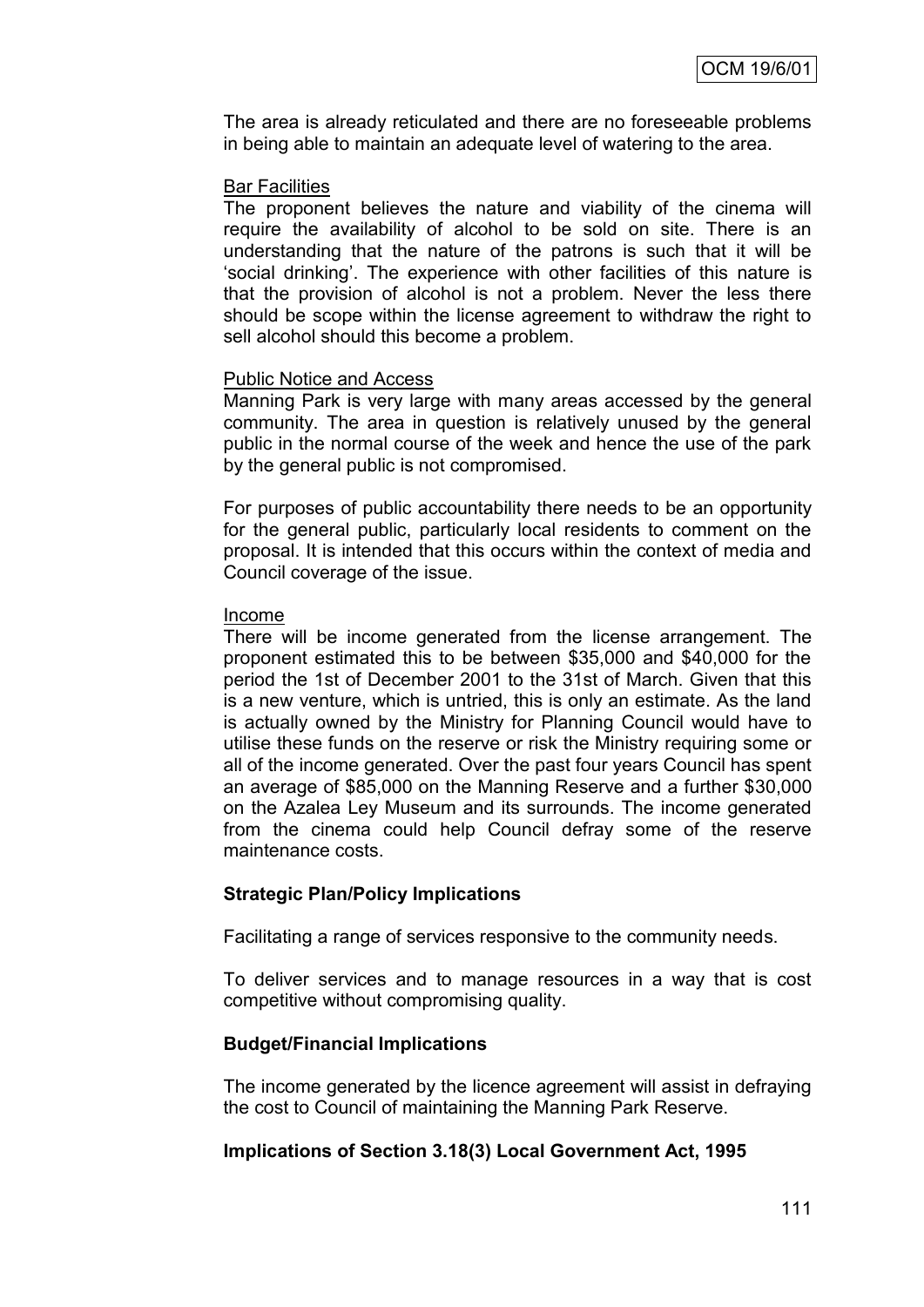Nil.

# **17.3 (OCM1\_6\_2001) - SOUTH LAKE LEISURE CENTRE FEE SCHEDULE (8143) (RA)**

# **RECOMMENDATION**

That Council:

- (1) adopt the proposed fees and charges for South Lake Leisure Centre for the 2001/2002 financial year;
- (2) new charges be effective from the  $1<sup>st</sup>$  July 2001; and
- (3) in response to the petition presented by the Over 50 Aqua Aerobics Club, inform the petitioners that Council is not prepared to continue to provide complimentary tea/coffee to participants, however there will not be any fee increase for Club members to participate in the Centre's programs.

# **COUNCIL DECISION**

# **Background**

The South Lake Leisure Centre is the City of Cockburn's premier recreation venue. The Centre has calculated a general price increase based on the increasing costs to provide services and also being cognisant of the need for a competitive price structure for the market place.

Additionally, the Centre has examined the current climate in the fitness market and has determined a preferential way to charge for services relating to the fitness area and memberships.

# **Submission**

N/A

# **Report**

The pricing structure for South Lake Leisure Centre caters for all services, offering a variety of payment options for many services. The current and proposed pricing structure for the Centre is as follows.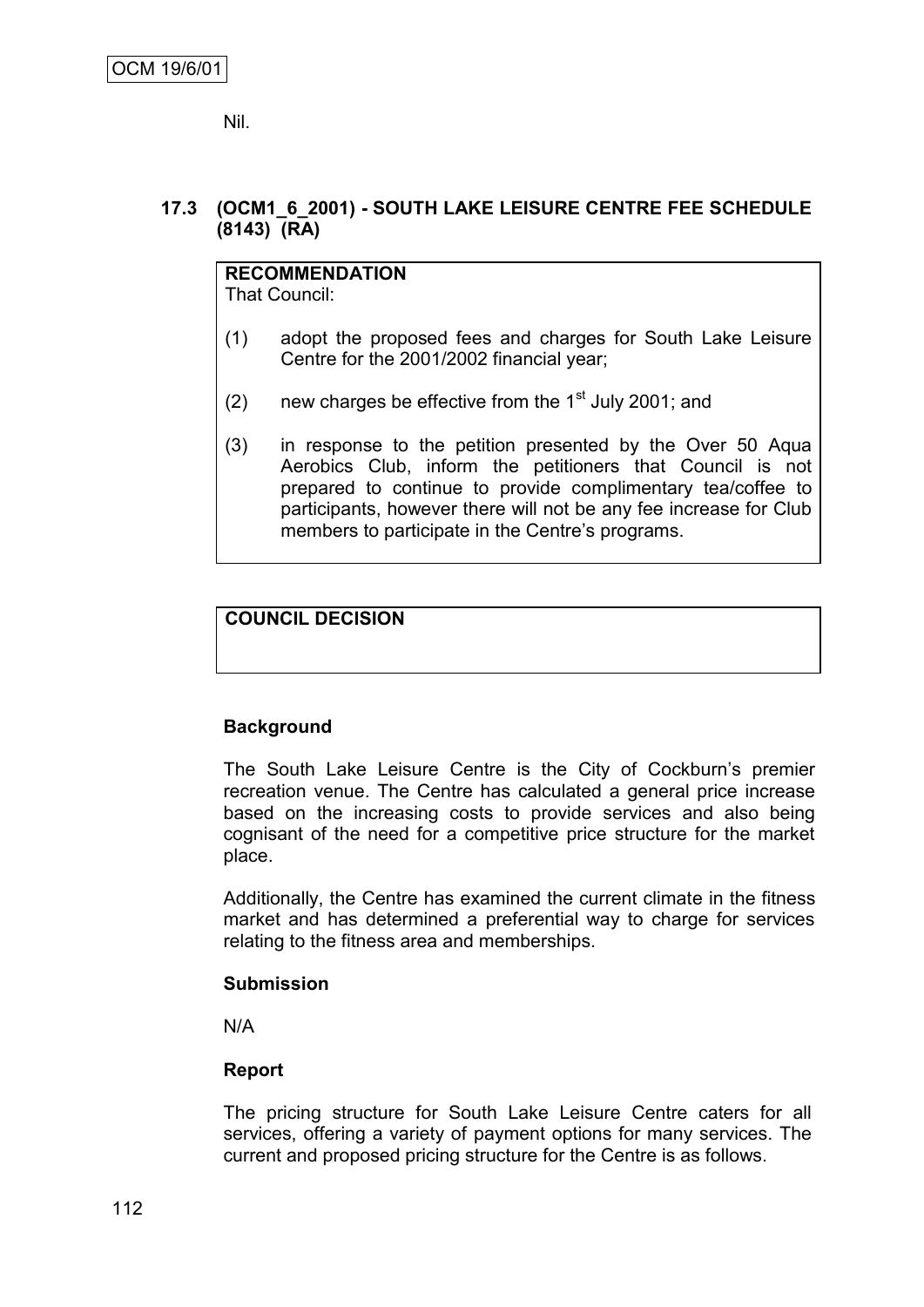|                                          |        | Current   Proposed | <b>Plus</b> | Total         |
|------------------------------------------|--------|--------------------|-------------|---------------|
|                                          | fee    | Fee                | <b>GST</b>  | Fee           |
| <b>Room Hire</b>                         |        |                    |             |               |
| Recreation Room Day (until 5 pm)         | 16.50  | 15.00              | 1.50        | 16.50         |
| Recreation Room Evening (after 5pm)      | 27.50  | 25.00              | 2.50        | 27.50         |
| <b>Recreation Room Bond</b>              | 220.00 | 200.00             |             | 20.00 220.00  |
| <b>Sports Stadium Day</b>                | 25.00  | 22.73              | 2.27        | 25.00         |
| <b>Sports Stadium Evening</b>            | 35.00  | 31.82              | 3.18        | 35.00         |
| <b>Sports Stadium Bond</b>               | 550.00 | 500.00             |             | 50.00 550.00  |
| Crèche / Youth Room                      | 12.50  | 11.36              | 1.14        | 12.50         |
| Equipment Hire per item (Tables,         | 3.50   | 3.18               | 0.32        | 3.50          |
| chairs, sporting equipment)              |        |                    |             |               |
| <b>Swimming Lessons</b>                  |        |                    |             |               |
| Swimming Lesson<br>Adult<br>front<br>(up | 92.00  | 86.36              | 8.64        | 95.00         |
| payment)                                 |        |                    |             |               |
| Swimming<br>Adult<br>(weekly)<br>Lesson  | 107.00 | 100.00             |             | 10.00 110.00  |
| payment)                                 |        |                    |             |               |
| Preschool Swimming Lesson (up front)     | 86.00  | 86.36              | 8.64        | 95.00         |
| Preschool Lessons (weekly payment)       | 101.00 | 100.00             |             | 10.00 110.00  |
| School age inc. GST(up front)            | 92.00  | 86.36              | 8.64        | 95.00         |
| School age inc. GST (weekly payment)     | 107.00 | 100.00             |             | 10.00 110.00  |
| School age GST free (up front)           | 84.00  | 87.00              | 0.00        | 87.00         |
| School age GST free (weekly payment)     | 99.00  | 102.00             |             | $0.00$ 102.00 |
| <b>Aquatics</b>                          |        |                    |             |               |
| <b>Adult entry</b>                       | 3.40   | 3.18               | 0.32        | 3.50          |
| <b>Adult combined</b>                    | 5.50   | 5.18               | 0.52        | 5.70          |
| <b>Student Entry</b>                     | 2.30   | 2.18               | 0.22        | 2.40          |
| Student combined                         | 3.80   | 3.64               | 0.36        | 4.00          |
| Pensioner entry                          | 2.20   | 2.09               | 0.21        | 2.30          |
| Spectator                                | 1.10   | 1.09               | 0.11        | 1.20          |
| School entry                             | 1.20   | 1.18               | 0.12        | 1.30          |
| Vacation 1 child                         | 30.00  | 28.50              | 2.85        | 31.35         |
| Vacation 2 children                      | 49.00  | 46.55              | 4.65        | 51.20         |
| Vac 3 children                           | 68.00  | 64.55              | 6.45        | 71.00         |
| Vac 4 children                           | 87.00  | 82.73              | 8.27        | 91.00         |
| Vac 5 children                           | 104.00 | 98.82              |             | 9.88 108.70   |
| Vac 6 children                           | 120.00 | 114.00             |             | 11.40 125.40  |
| Adult 10                                 | 32.30  | 30.27              | 3.03        | 33.30         |
| Adult 20                                 | 61.20  | 57.27              | 5.73        | 63.00         |
| Adult 50                                 | 144.50 | 135.23             | 13.52       | 148.75        |
| Student 10                               | 21.85  | 20.73              | 2.07        | 22.80         |
| Student 20                               | 41.40  | 39.27              | 3.93        | 43.20         |
| Student 50                               | 97.75  | 92.73              | 9.27        | 102.00        |
| Pensioner 10                             | 20.90  | 19.86              | 1.99        | 21.85         |
| Pensioner 20                             | 39.60  | 37.64              | 3.76        | 41.40         |
| Pensioner 50                             | 93.50  | 88.86              | 8.89        | 97.75         |
| Spa/sauna                                | 6.00   | 5.91               | 0.59        | 6.50          |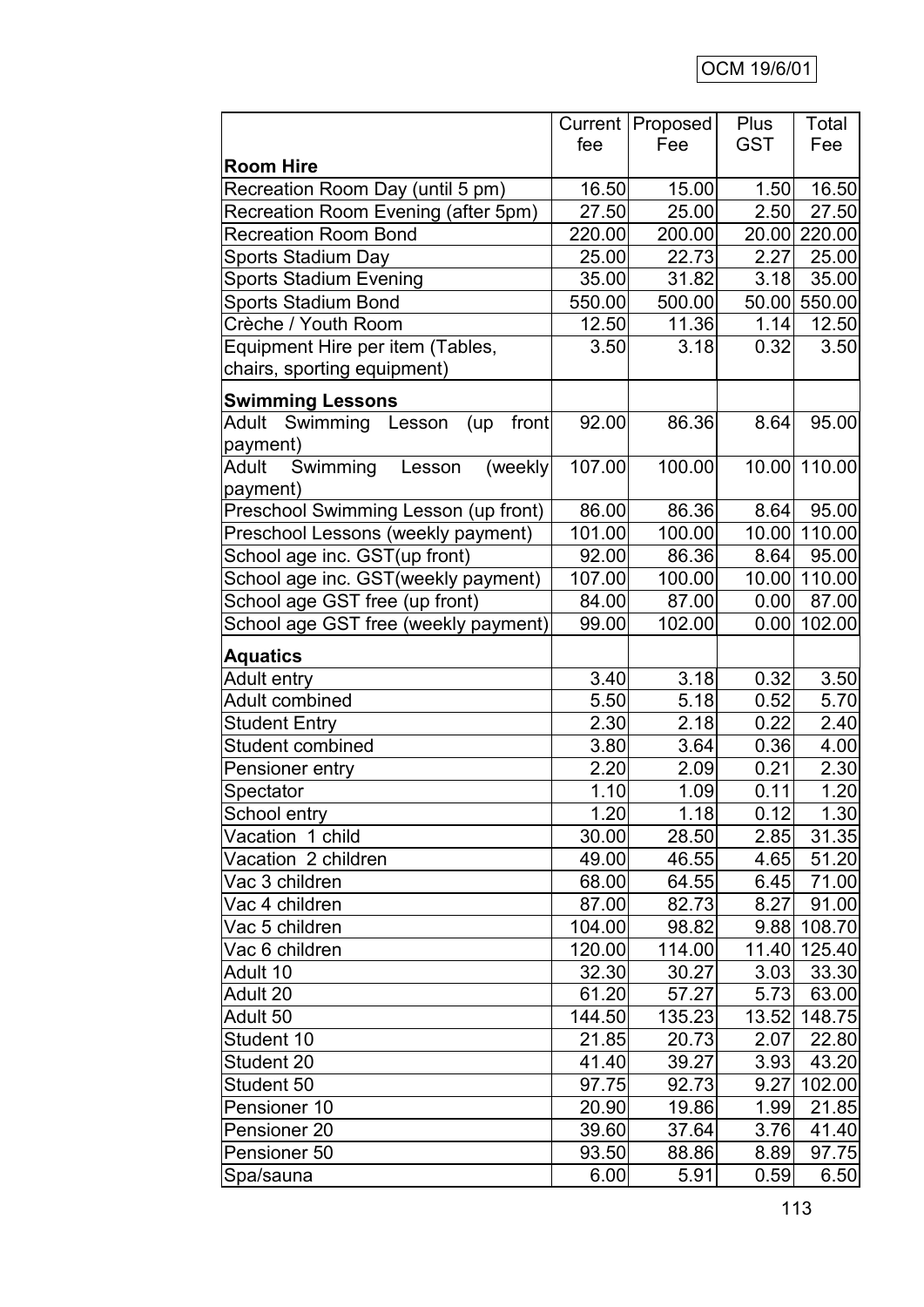|                                                    |       | Current   Proposed | <b>Plus</b> | Total              |
|----------------------------------------------------|-------|--------------------|-------------|--------------------|
|                                                    | fee   | Fee                | <b>GST</b>  | Fee                |
| Pensioner Spa/sauna                                | 5.00  | 5.00               | 0.50        | 5.50               |
| ane Hire                                           | 15.00 | 13.64              | 1.36        | 15.00              |
| <b>Programs</b>                                    |       |                    |             |                    |
| Senior Team Registration (AM)                      | 70.00 | 67.27              | 6.73        | 74.00              |
| Senior Team Registration (PM)                      | 90.00 | 85.45              | 8.55        | 94.00              |
| <b>Weekly Team Fees(AM)</b>                        | 25.00 | 23.64              | 2.36        | 26.00              |
| Weekly Team Fees(PM)                               | 32.00 | 30.45              | 3.05        | 33.50              |
| Weekly Team Fees(Soccer / Hockey)                  | 24.00 | 22.73              | 2.27        | 25.00              |
| Junior Coaching Fees (individual)/ term            | 34.50 | 32.73              | 3.27        | 36.00              |
| Junior Team Registration(per player)               | 7.00  | 6.82               | 0.68        | 7.50               |
| <b>Junior Team Competition</b>                     | 20.00 | 19.09              | 1.91        | $\overline{21.00}$ |
| Junior Courses(excluding Ballet)/term              | 49.50 | 47.27              | 4.73        | 52.00              |
| Junior Drama/term                                  | 55.00 | 52.27              | 5.23        | 57.50              |
| <b>Adult Courses/term</b>                          | 60.50 | 57.27              | 5.73        | 63.00              |
| <b>Crèche</b>                                      |       |                    |             |                    |
| Crèche (1 <sup>st</sup><br>child) 1.5 hours        | 2.20  | 2.00               | 0.20        | 2.20               |
| Crèche (additional child) 1.5 hours                | 1.10  | 1.00               | 0.10        | 1.10               |
| Crèche (1 <sup>st</sup> child) 2 hours             | N/A   | 2.45               | 0.25        | 2.70               |
| Crèche (additional child) 2 hours                  | N/A   | 1.27               | 0.13        | 1.40               |
| Crèche 10 Voucher(1 <sup>st</sup> child) 1.5 hours | 19.00 | 17.27              | 1.73        | 19.00              |
| Crèche 10 Voucher(1 <sup>st</sup> child) 2 hours   | N/A   | 21.19              | 2.11        | 23.30              |
| Childcare facilities are for South Lake            |       |                    |             |                    |
| Leisure Centre patrons only.                       |       |                    |             |                    |
| Crèche Opening Hours:                              |       |                    |             |                    |
| Monday to Friday $-8.45$ am $-1.00$ pm             |       |                    |             |                    |
| Public Holidays - 8.45am - 12.00pm                 |       |                    |             |                    |

Following a review of pricing structures for fitness facilities, the South Lake Leisure Centre is proposing a restructure of membership packages. The new structure is more marketable and cost effective for most patrons, as they are able to choose what options they wish to use and only pay for those options. The options provided are Swim (Spa/Sauna), Gymnasium, Aerobics and Aquarobics. Under the previous schedule patrons had to purchase either a Swim and Gym or Aerobic and Aquarobic membership. Patrons were unable to combine options or pay for 1 option only. Additionally, the use of the crèche has been removed from memberships to reduce the burden on the majority of members who do not use the crèche facilities. Members requiring the crèche will receive a 20% discount on crèche voucher prices.

|                           |      | Current   Proposed | Plus | Total |
|---------------------------|------|--------------------|------|-------|
|                           | fee  | Fee                | GST  | Fee   |
| <b>Fitness</b>            |      |                    |      |       |
| Casual Gymnasium and Swim | 6.00 | 7.27               | 0.73 | 8.00  |
| Casual Aerobic/Aquarobic  | 6.00 | 5.91               | 0.59 | 6.50  |
| Over 50                   | 5.00 | 4.55               | 0.45 | 5.00  |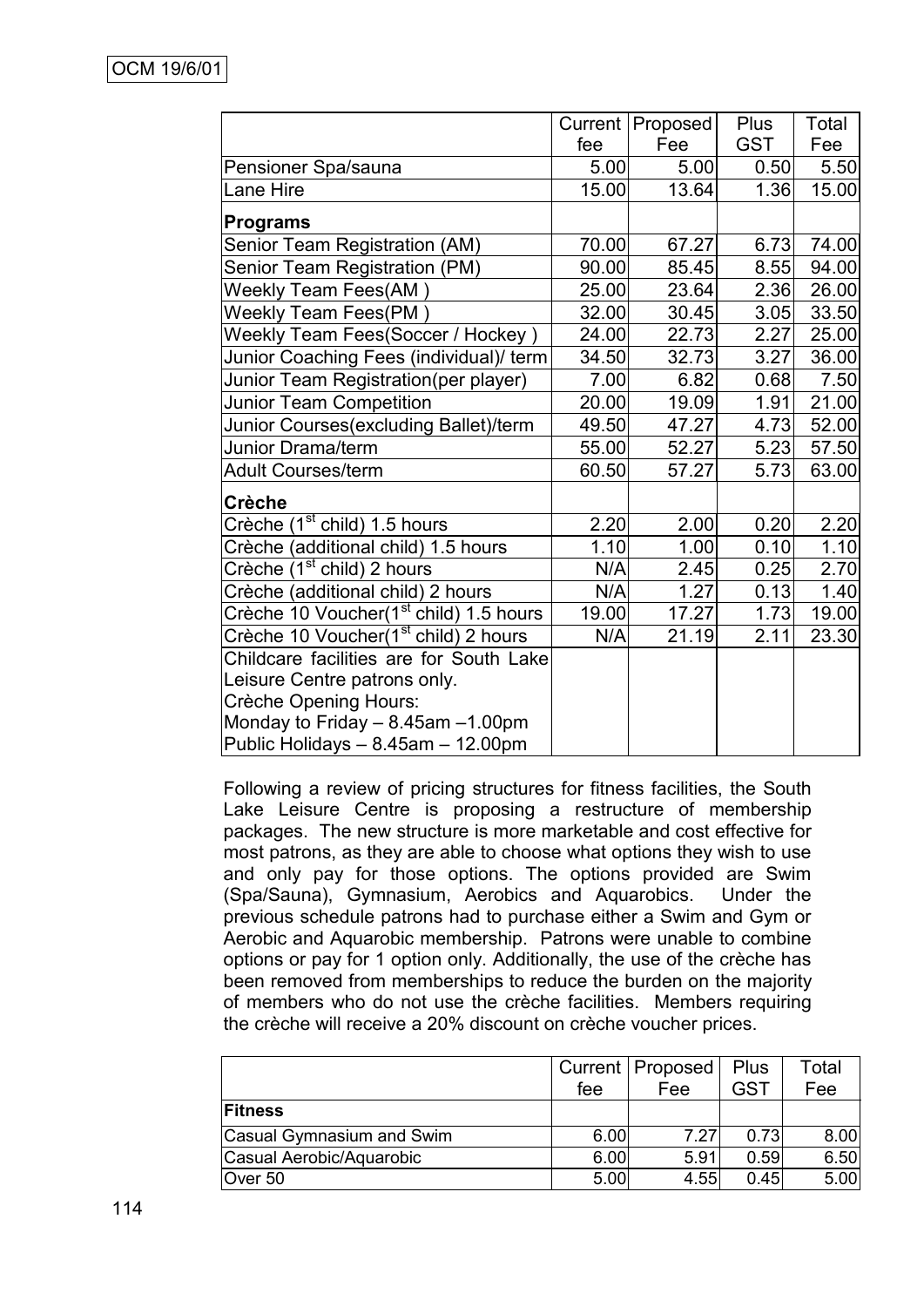|                                         |                            | Current   Proposed | Plus       | Total           |
|-----------------------------------------|----------------------------|--------------------|------------|-----------------|
|                                         | fee                        | Fee                | <b>GST</b> | Fee             |
| <b>Fitness</b>                          |                            |                    |            |                 |
| Club 50 Voucher x 10                    | 45.00                      | 40.90              | 4.09       | 45.00           |
| Aerobic / Aquarobic voucher x 10        | 54.00                      | 53.18              | 5.32       | 58.50           |
| Aerobic / Aquarobic voucher x 20        | 102.00                     | 100.45             | 10.05      | 110.50          |
| 1 option 1 month                        | N/A                        | 54.55              | 5.45       | 60.00           |
| 1 option 3 month                        | N/A                        | 131.82             | 13.18      | 145.00          |
| 1 option 6 month                        | N/A                        | 231.82             | 23.18      | 255.00          |
| 1 option 12 month                       | N/A                        | 345.45             | 34.55      | 380.00          |
| 1 option Direct Debit                   | N/A                        | 31.82              | 3.18       | 35.00           |
| 2 option 1 month                        | N/A                        | 63.64              | 6.36       | 70.00           |
| 2 option 3 month                        | 160.00                     | 145.45             | 14.55      | 160.00          |
| 2 option 6 month                        | 290.00                     | 263.64             | 26.36      | 290.00          |
| 2 option 12 month                       | 460.00                     | 400.00             | 40.00      | 440.00          |
| 2 option Direct Debit                   | 46.00                      | 35.45              | 3.55       | 39.00           |
| 3 option 1 month                        | N/A                        | 72.73              | 7.27       | 80.00           |
| 3 option 3 month                        | N/A                        | 159.09             | 15.91      | 175.00          |
| 3 option 6 month                        | N/A                        | 281.82             | 28.18      | 310.00          |
| 3 option 12 month                       | N/A                        | 445.45             | 44.55      | 490.00          |
| 3 option Direct Debit                   | N/A                        | 39.09              | 3.91       | 43.00           |
| 4 option 1 month                        | N/A                        | 81.82              | 8.18       | 90.00           |
| 4 option 3 month                        | 210.00                     | 186.36             | 18.64      | 205.00          |
| 4 option 6 month                        | 360.00                     | 300.00             | 30.00      | 330.00          |
| 4 option 12 month                       | 580.00                     | 486.36             | 48.64      | 535.00          |
| 4 option Direct Debit                   | 60.00                      | 41.82              | 4.18       | 46.00           |
| Off peak 1 month (Gym & Aquatics Only)  | $\overline{\mathsf{N}}$ /A | 45.45              | 4.55       | 50.00           |
| Off peak 3 month (Gym & Aquatics Only)  | 120.00                     | 109.09             | 10.91      | 120.00          |
| Off peak 6 month (Gym & Aquatics Only)  | 200.00                     | 181.82             | 18.18      | 200.00          |
| Off peak 12 month (Gym & Aquatics Only) | 320.00                     | 290.91             | 29.09      | 320.00          |
| Off peak Direct Debit (Gym & Aquatics   | 34.00                      | 27.27              | 2.73       | 30.00           |
| Only)                                   |                            |                    |            |                 |
| Joining Fee (Varies per m/ship options) | 55.00                      | Varies             |            | Varies 1 mth DD |
|                                         |                            |                    |            | m/ship          |
| <b>Direct Debit Cancellation Fee</b>    | N/A                        | 90.91              | 9.09       | 100.00          |
| <b>Membership Suspension Fee</b>        | N/A                        | 10.00              | 1.00       | 11.00           |

Some of the more significant changes to the operation of the Centre are as follows:-

# **Club 50 Programs**

The South Lake Leisure Centre currently runs Club 50 aquarobics and circuit-training programs. Classes have expanded from 3 sessions per week originally, to 10 sessions per week currently. As part of the introductory package patrons were offered a free complimentary coffee.

The Centre has calculated the cost of supplying tea and coffee to be approximately \$7000 per annum, based on each cup costing \$1.00.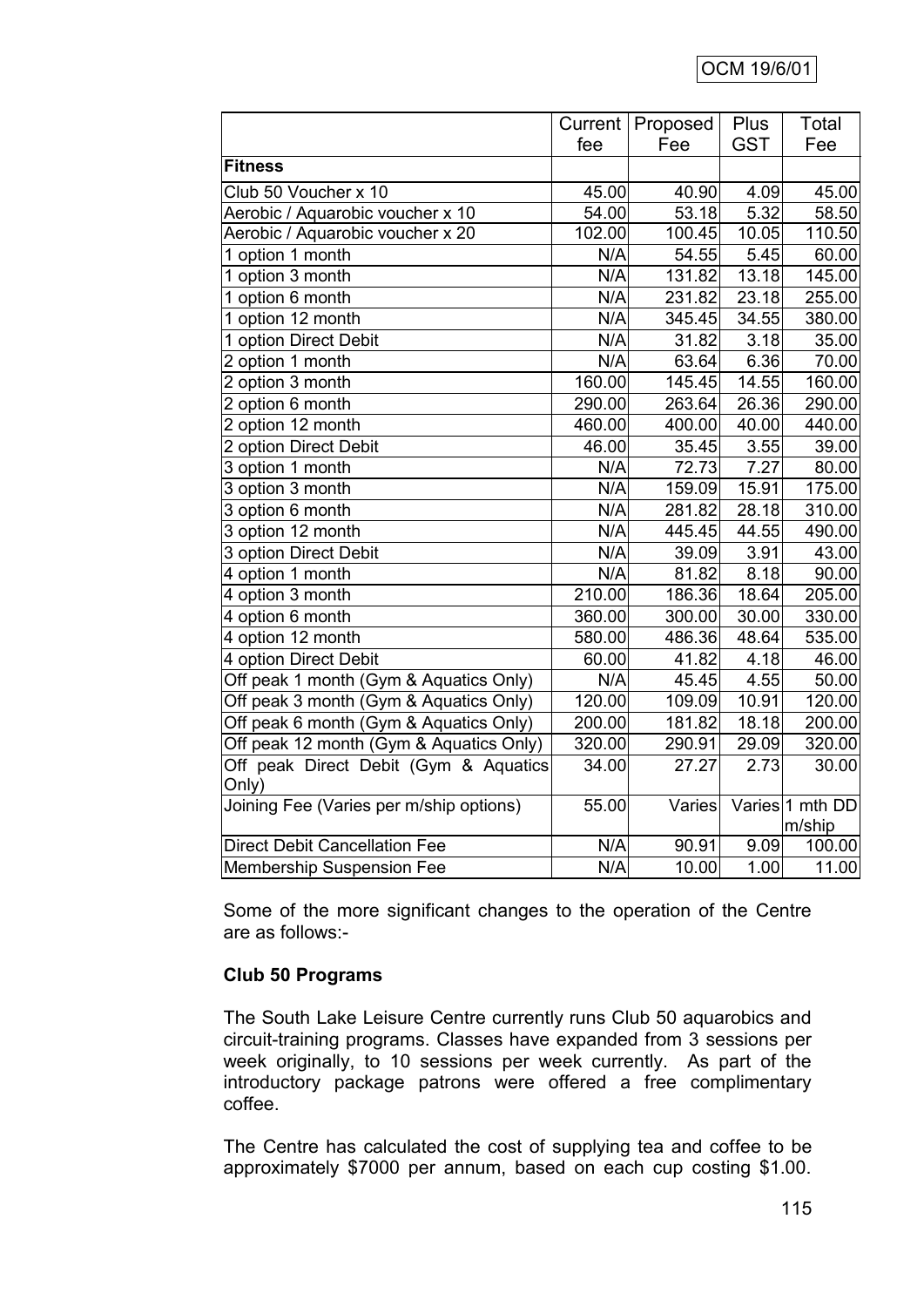Rather than implementing a price increase for the club 50, as has been done for most other services, the South Lake Leisure Centre has recommended not to increase the price for the Club 50 patrons, instead modifying the program so that it no longer includes complimentary tea or coffee. The Centre will offer Club 50 patrons \$1.00 tea and coffees, which are set at a price to pay for the tea or coffee without making a profit. The participants have petitioned against this suggestion and wish Council to maintain the current free tea/coffee provision while it is Management"s preference to not increase the fees for participants. It is open for Council to continue to provide free tea/coffee and increase the fees by \$1.00 or continue to absorb the cost of providing tea/coffee. However, this is not recommended.

# **Centre Run Vacation Swimming Lessons**

The South Lake Leisure Centre is planning to conduct vacation swimming lessons during the October and January School holidays. The sessions will be offered in the morning, with traditional Education Department Vacation Swimming running in the afternoon. This is a similar model currently employed by other aquatic centres

The Centre run classes offer several advantages including:

- Providing lower student numbers per class.
- Higher quality of teaching standards as all South Lake Leisure Centre teachers are high quality, experienced teachers.
- Competitive pricing for patrons compared to Education Vacation Swimming.
- Improved promotion for Centre run activities and year round lessons.

# **Aerobics / Aquarobics Program Change**

Previously, the South Lake Leisure Centre has included a 5 minute Spa / Sauna after aerobic and aquarobic classes. This has proven to be impossible to police, with some patrons regularly using the facilities for over 30 minutes.

From July 1<sup>st</sup> aerobic and aquarobic patrons will no longer be offered complimentary use of these areas, except during specific promotional campaigns. If these patrons wish to enjoy these facilities, the Centre will offer discounted prices to the Spa / Sauna area.

# **Membership Changes and Crèche Fees**

The crèche forms an essential part of the services offered by the South Lake Leisure Centre. Without the crèche facilities, the Centre would not be able to attract as many patrons during the morning periods.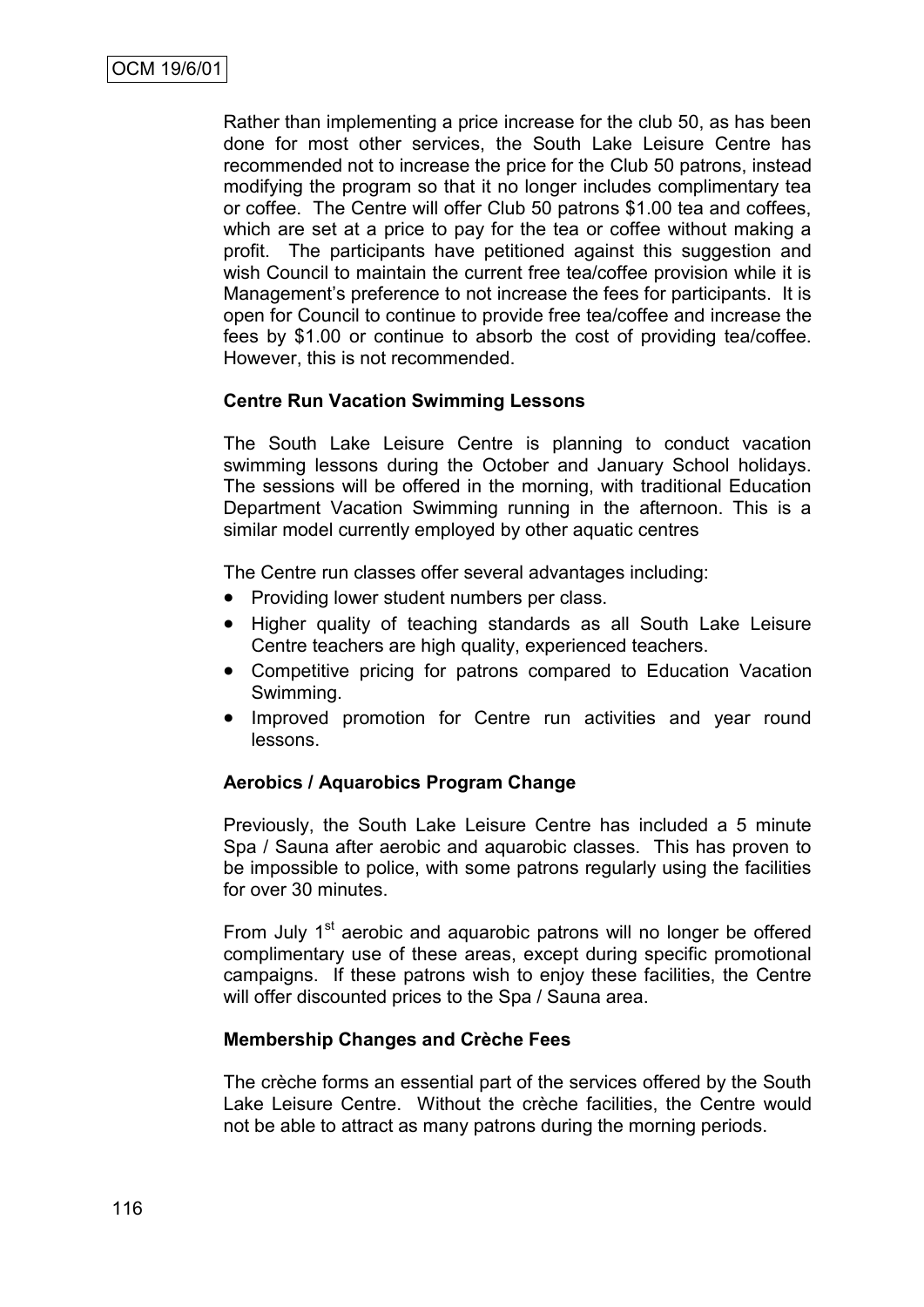The Crèche facility currently costs the Centre approximately \$96,500 per annum to operate. The Crèches collects approximately \$19,000 in direct income each year through casual entries and attracts approximately 12,500 visits during the course of the year. The Crèche therefore runs at a net loss of \$77,500 per annum.

Examining the total costs of the crèche compared to the number of visits, the cost has been calculated to be \$7.70 per child per visit excluding GST. The fees charged for the crèche (excluding GST) are \$2.00 for the first child and \$1.00 for subsequent children. The subsidy offered by the Centre therefore ranges from \$5.70 to \$6.70 per child (excluding GST).

The Centre is recommending reducing the opening hours of the Crèche as there is very poor patronage in the afternoon, quite often as few as 1 child in the crèche after 1.00pm. The reduction in the operating hours is expected to significantly reduce the running costs of the crèche without impacting on the patronage of the facility. Changing the crèche closing time to 1.00pm is expected to reduce costs by up to 25%per annum. This will greatly improve the current subsidy figure per visit.

The South Lake Leisure has proposed that, amongst other membership changes, complimentary use of the crèche be taken out of the membership packages. There are a number of reasons why this has been put forward:

- Members at the South Lake Leisure Centre pay for either use of the gym and pool, aerobics and aquarobics, or both. Common to all memberships is complimentary use of the crèche. Inclusive in the membership fees are charges relating to use of the crèche, whether they actually use the crèche or not. Of the 372 current members at the Centre, fewer than 20% make use of the crèche facilities. The reality of the situation is that 80% of the paying members have been forced to subsidise the 20% of members who make use of the crèche.
- The South Lake Leisure Centre offers a wide variety of programs to patrons. Many of these programs, such as swimming lessons, yoga, kindygym and sports competitions lock patrons into set periods of 10 weeks or more, yet these patrons do not receive complimentary use of the crèche. They are required to pay casual crèche rates each week. Members however, whose membership terms may be less than 10 weeks, are given use of the crèche. This system is prejudiced to one group of patrons rather than presenting all users with standard usage conditions.
- The high running costs of the crèche are not being adequately subsidised by the current membership packages. If a 3-month,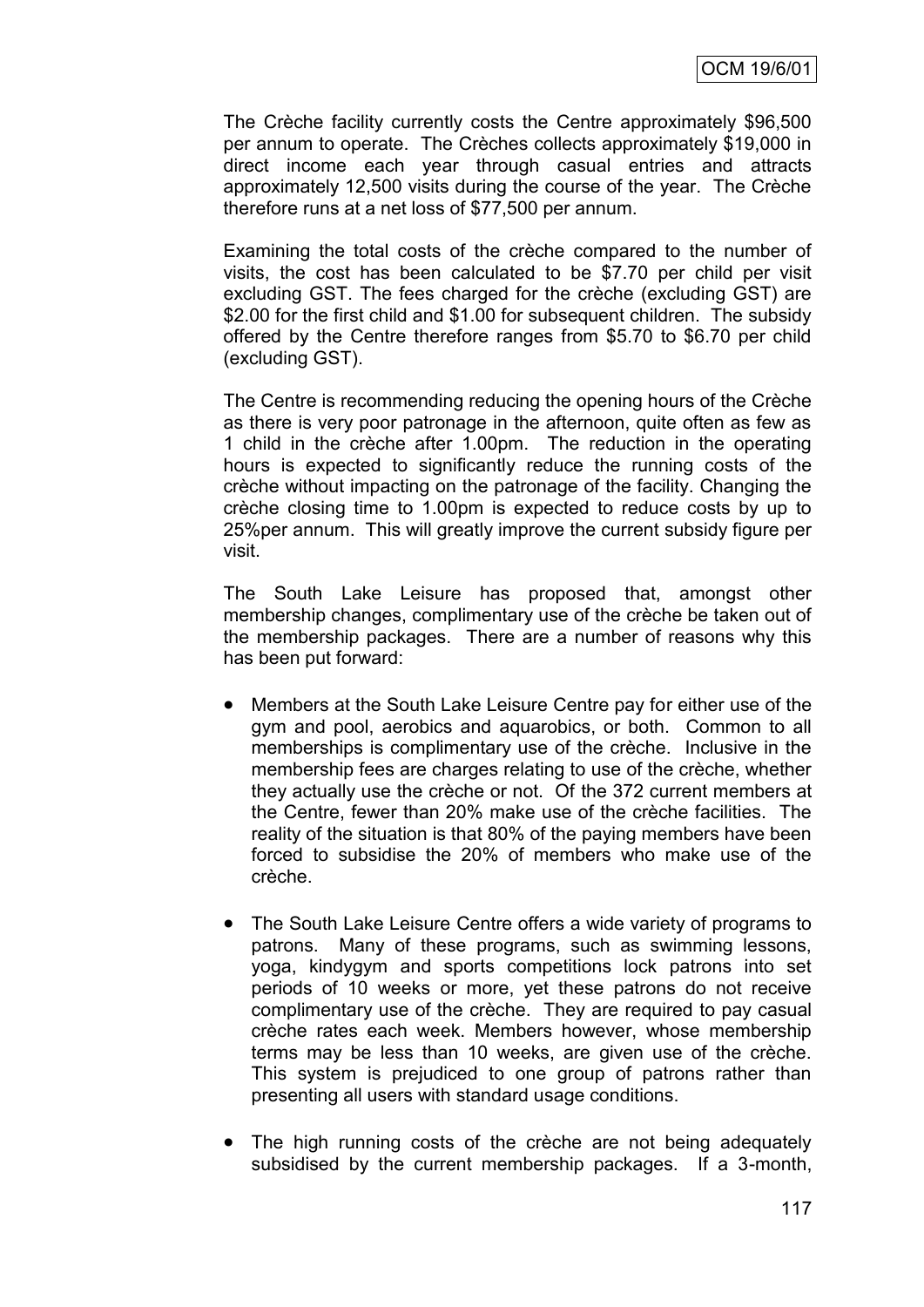paying \$160.00, visits the Centre times per week and puts their child in the crèche, the cost to the Centre over the 3 months is in excess of \$300.00. This is without considering program usage fees that the membership is supposed to pay for.

# **Strategic Plan/Policy Implications**

N/A

# **Budget/Financial Implications**

Should the proposed fee schedule not be adopted the Centre would not be able to meet it"s income commitments for the proposed budget.

If the restructure of the membership fees is not adopted the Centre would not be able to compete on an even footing with the new BC fitness club opening in the near future. Additionally, much of the Centre"s marketing program will become redundant, significantly affecting the Centre"s projected income figures.

Under the proposed Schedule of Fees the Centre will operate with an anticipated deficit of \$448,000 which is comprised of \$187,000 depreciation, \$112,500 subsidy to the clubs that receive a discount on rates and an operating deficit of \$148,500. Any reduction in fees is likely to increase the deficit to some extent by a loss in income.

# **Implications of Section 3.18(3) Local Government Act, 1995**

Nil

# **18. EXECUTIVE DIVISION ISSUES**

Nil

# **19. MOTIONS OF WHICH PREVIOUS NOTICE HAS BEEN GIVEN**

Nil

# **20. NOTICES OF MOTION GIVEN AT THE MEETING FOR CONSIDERATION AT NEXT MEETING**

Nil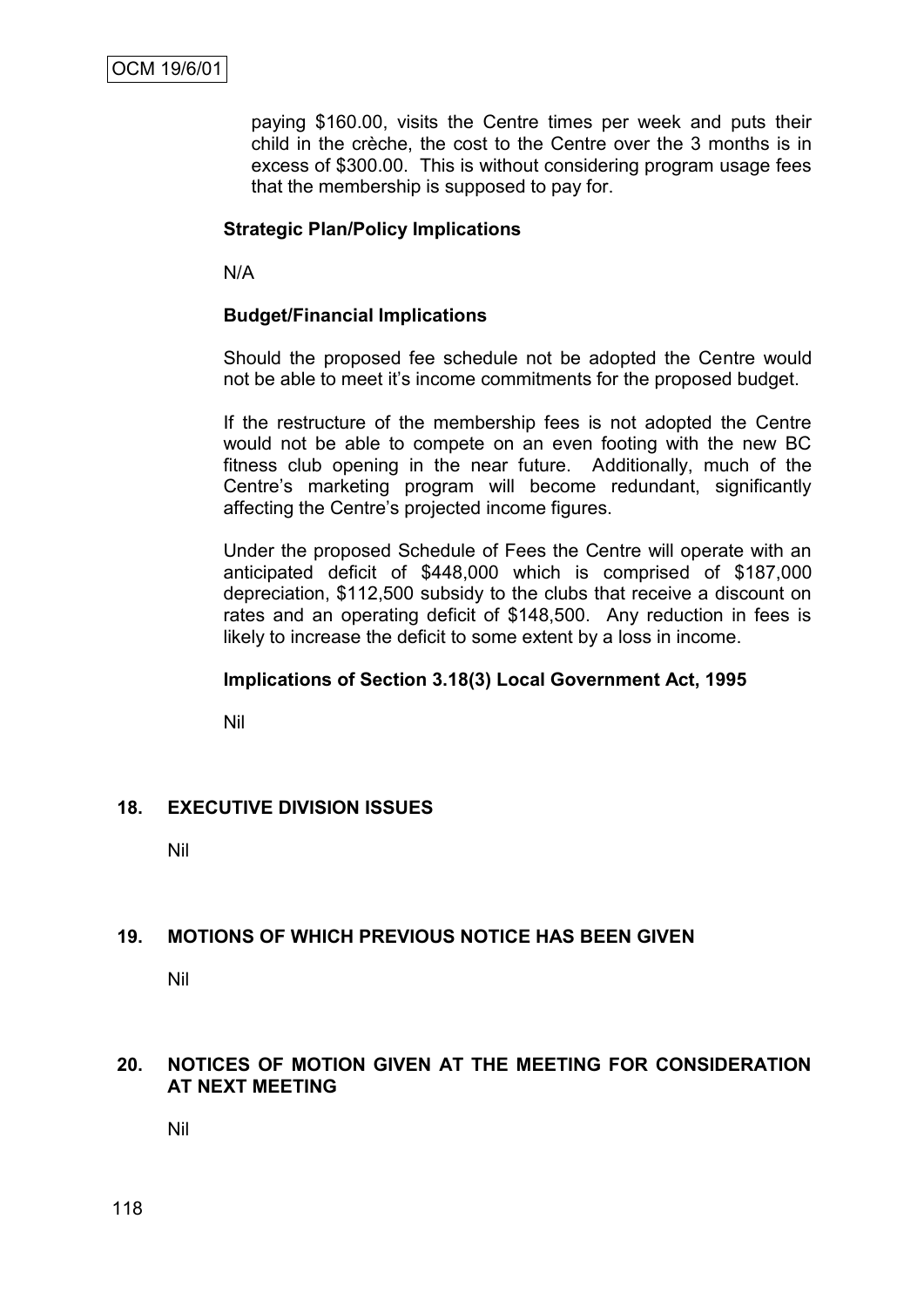# **21. NEW BUSINESS OF AN URGENT NATURE INTRODUCED BY DECISION OF MEETING BY COUNCILLORS OR OFFICERS**

Nil

# **22. MATTERS TO BE NOTED FOR INVESTIGATION, WITHOUT DEBATE**

Nil

# **23. CONFIDENTIAL BUSINESS**

Nil

# **24. RESOLUTION OF COMPLIANCE (Section 3.18(3), Local Government Act 1995)**

# **24.1 (OCM1\_6\_2001) -**

#### **RECOMMENDATION**

That Council is satisfied that resolutions carried at this Meeting and applicable to items concerning Council provided services and facilities, are:-

- (a) integrated and co-ordinated, so far as practicable, with any provided by the Commonwealth, the State or any public body;
- (b) not duplicated, to an extent Council considers inappropriate, services or facilities as provided by the Commonwealth, the State or any other body or person, whether public or private; and
- (c) managed efficiently and effectively.

**COUNCIL DECISION**

# **25. CLOSURE OF MEETING**